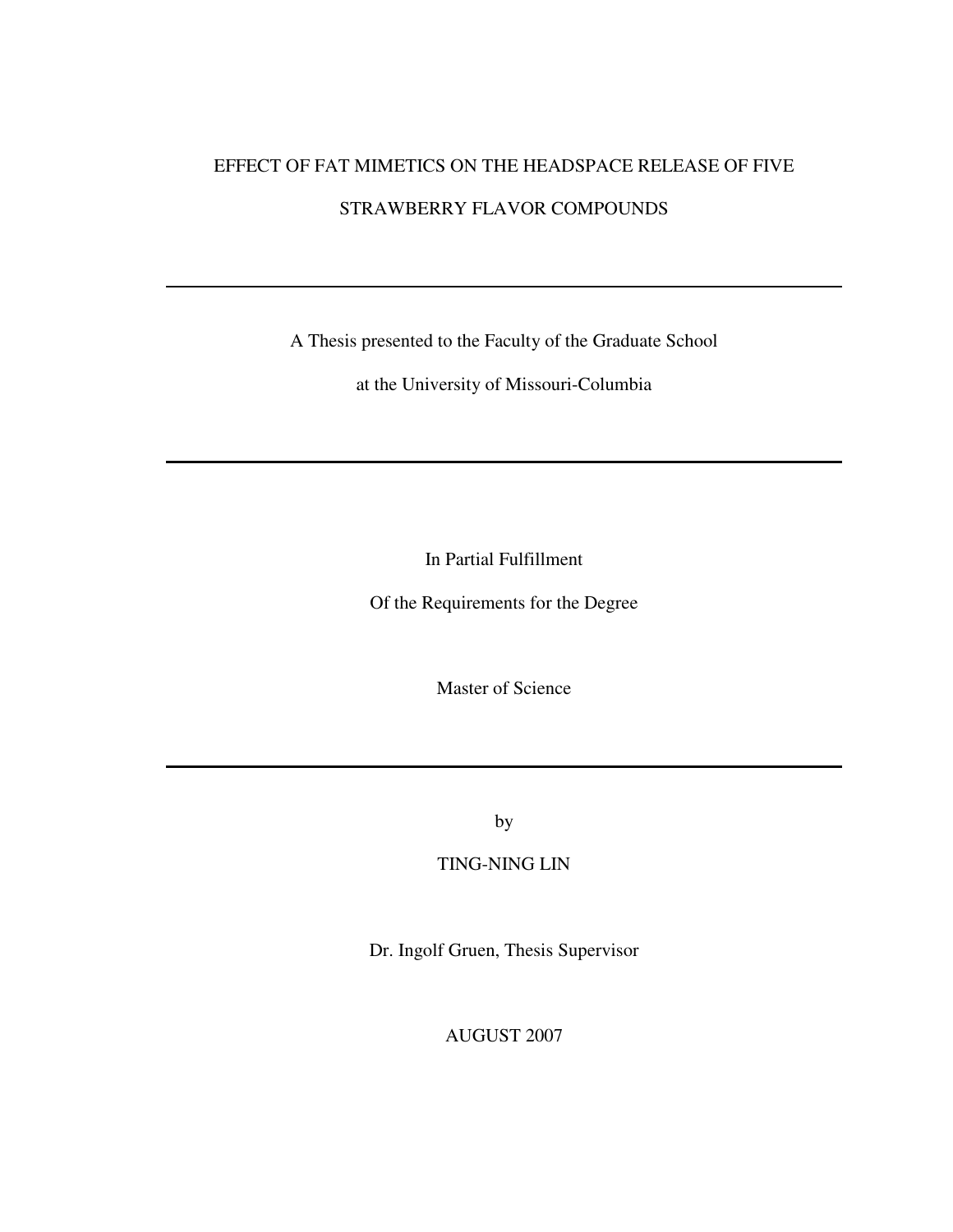The undersigned, appointed by the Dean of the Graduate School,

have examined the thesis entitled

# EFFECT OF FAT MIMETICS ON THE HEADSPACE RELEASE OF FIVE STRAWBERRY FLAVOR COMPOUNDS

Presented by Ting-Ning Lin

A candidate for the degree of Master of Science

And hereby certify, that in their opinion, it is worthy of acceptance.

Dr. Ingolf Gruen, Food Science

Dr. Andrew D. Clarke, Food Science

Dr. Mark R. Ellersieck, Statistics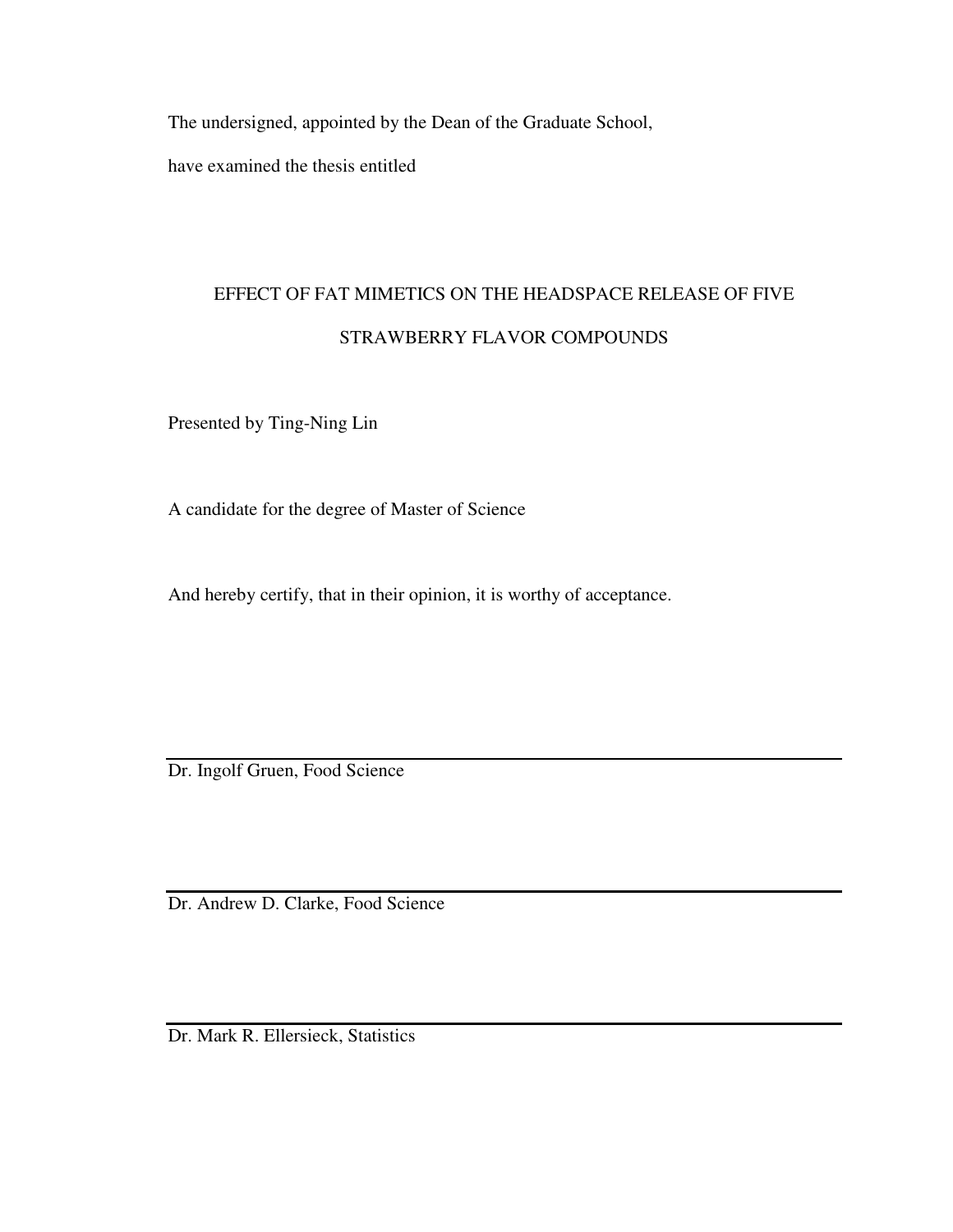#### **ACKNOWLEDGEMENTS**

I would like to sincerely thank Dr. Ingolf Gruen for being my advisor. Thank you for your patience guiding me on research problems and thesis writing. Your warm heart and friendly personality makes me not feel alone or afraid for being an international student.

I would like to thank Dr. Andrew Clarke for being a committee member and for his advising on my thesis.

I would like to thank Dr. Mark Ellersieck for being a committee member and for his guiding on statistical analysis.

I want to say thank you to Lakdas Fernando for his patience and kindness to help me in my laboratory analysis.

I am very thankful for the valuable friendships with Bo-Kang Liou, Khwankaew Dhanasettakorn, Laura Valverde Pellicer and Luxin Wang. Thank you all for your company during my master study. Also, I would like to thank York Chung for all your patience and company.

Finally, I would like to thank my parents and my family. I could not finish my master degree without your support and love.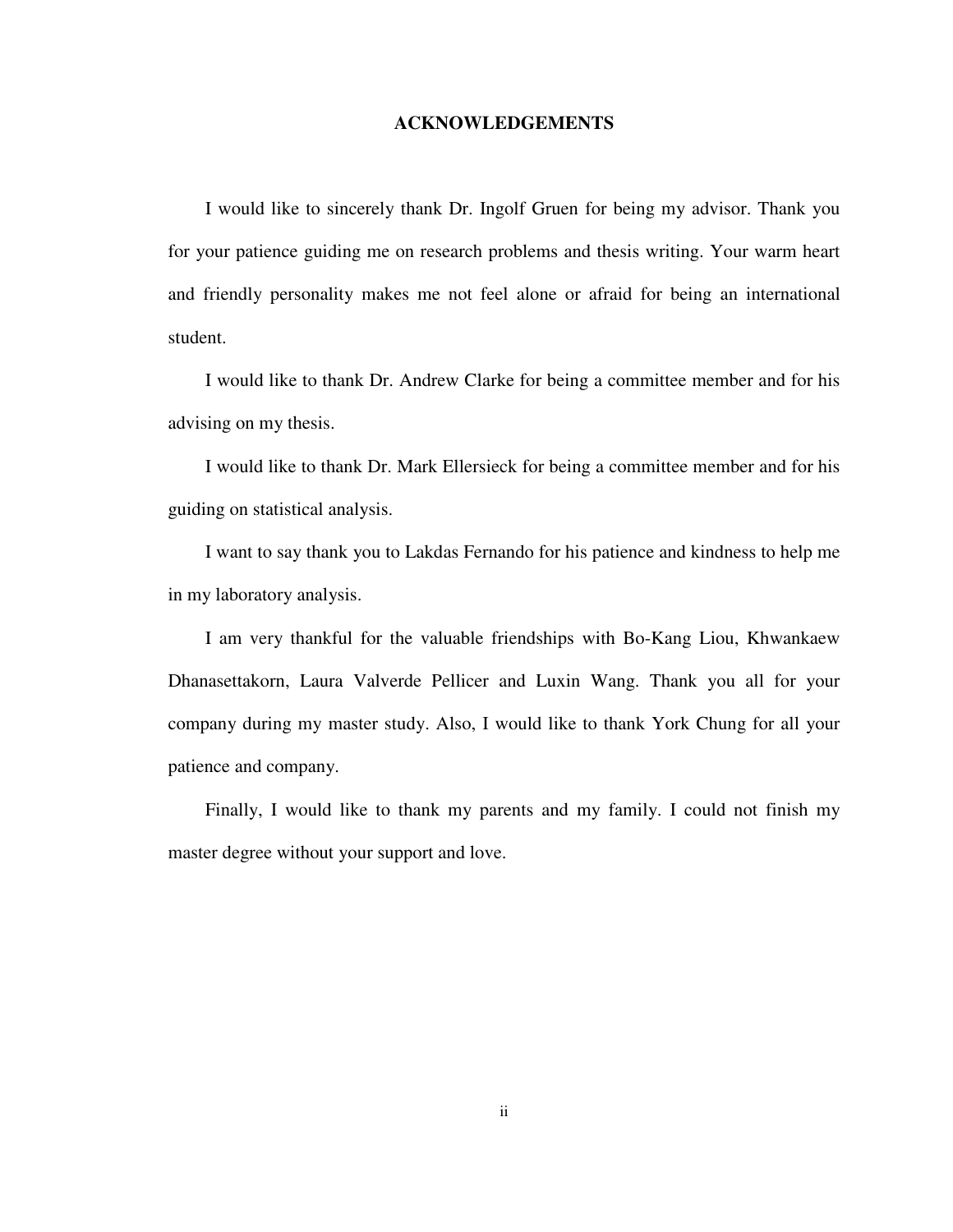| Chapter |  |  |
|---------|--|--|
|         |  |  |
|         |  |  |
|         |  |  |
|         |  |  |
|         |  |  |
|         |  |  |
|         |  |  |
|         |  |  |
|         |  |  |
|         |  |  |
|         |  |  |
|         |  |  |
|         |  |  |
|         |  |  |
|         |  |  |
|         |  |  |
|         |  |  |

# **TABLE OF CONTENTS**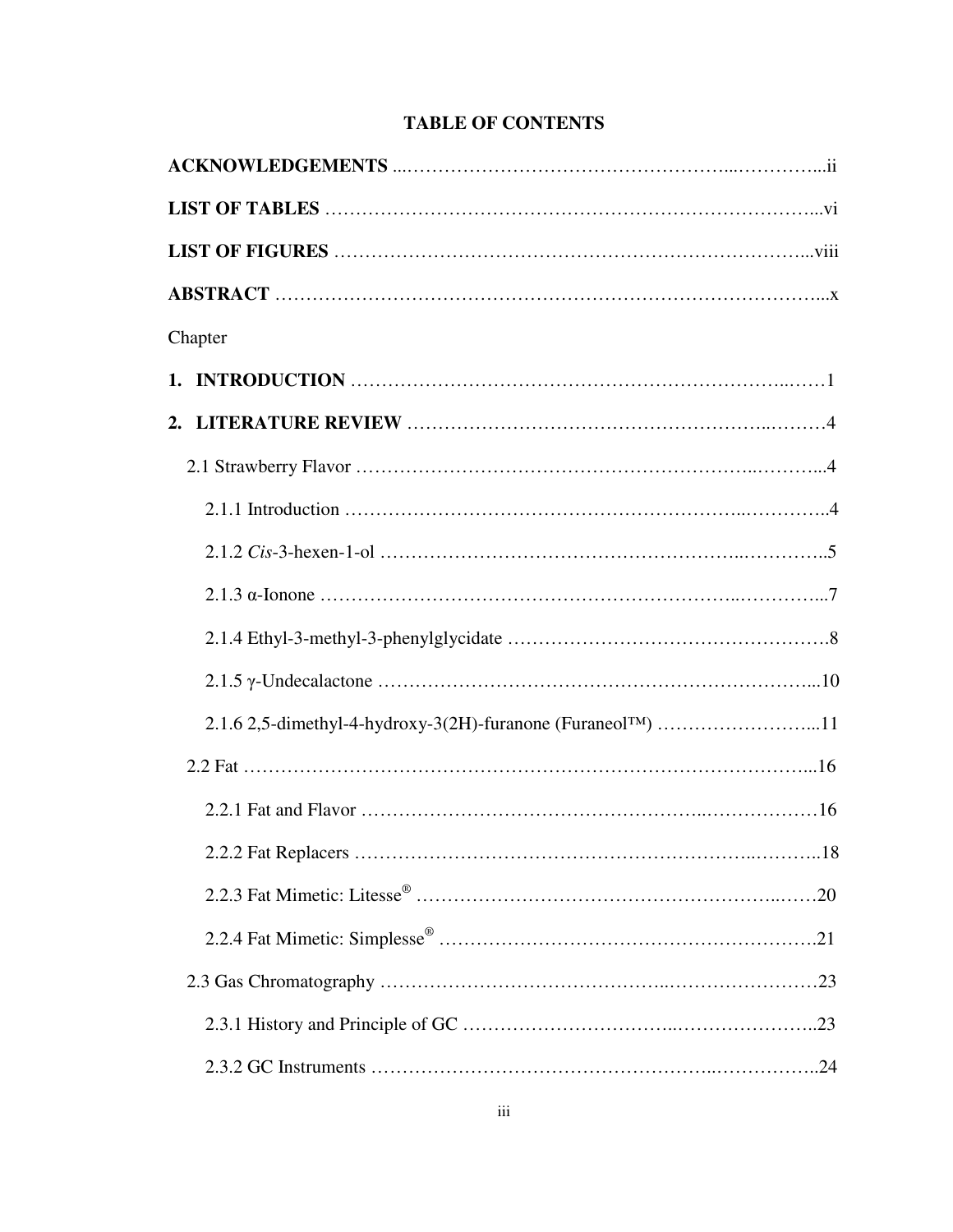| 3.3 Determination of External Standard Calibration Curve 40 |
|-------------------------------------------------------------|
|                                                             |
|                                                             |
|                                                             |
|                                                             |
|                                                             |
|                                                             |
|                                                             |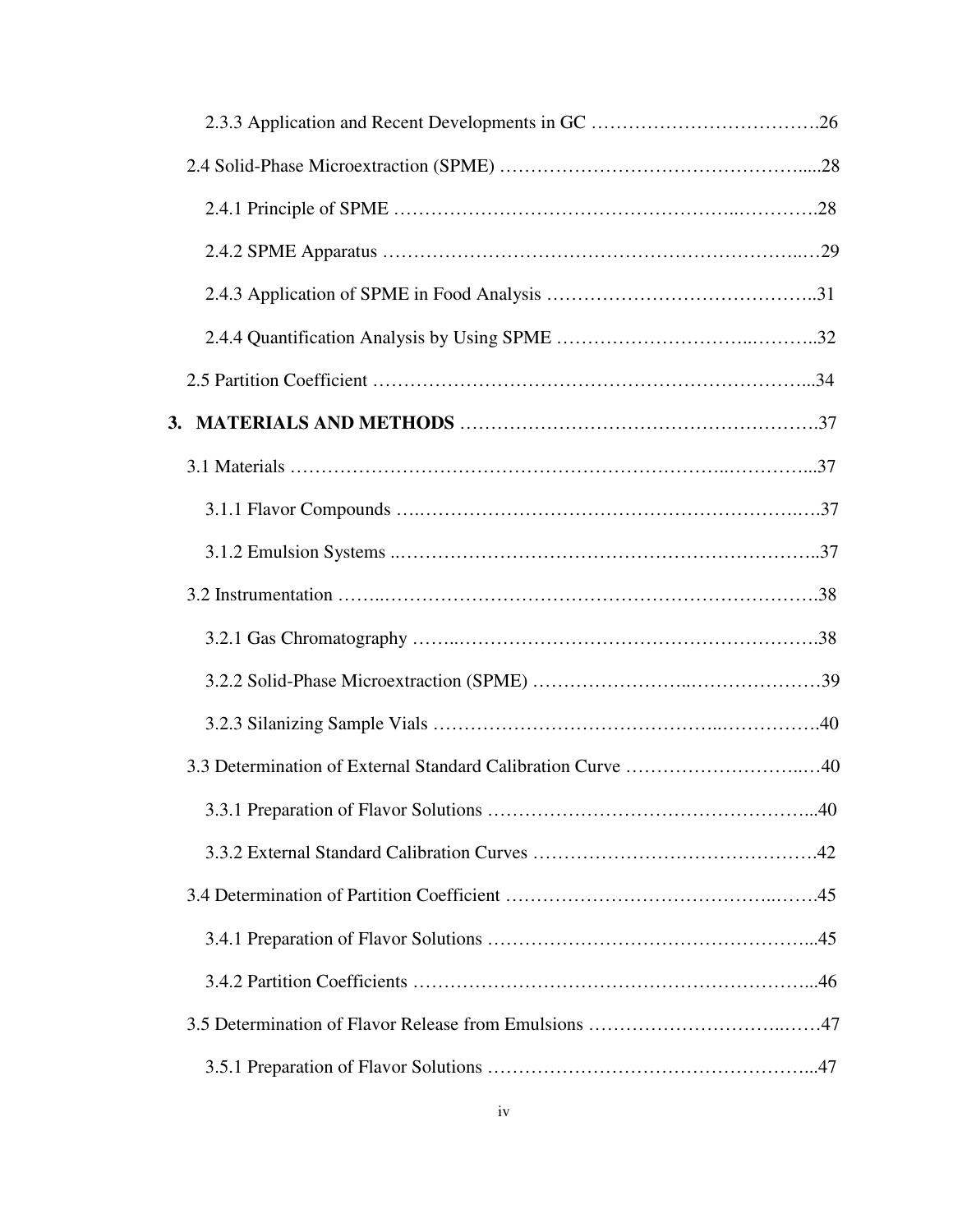| 3.6.2 Calculation of the Percentage of Amount Released from Emulsions 53                         |
|--------------------------------------------------------------------------------------------------|
|                                                                                                  |
|                                                                                                  |
|                                                                                                  |
|                                                                                                  |
|                                                                                                  |
|                                                                                                  |
|                                                                                                  |
|                                                                                                  |
|                                                                                                  |
| 5.                                                                                               |
|                                                                                                  |
|                                                                                                  |
|                                                                                                  |
| Appendix C Original Data and Calculations of Flavor Released from Emulsion<br>$Systems \dots 96$ |
|                                                                                                  |
|                                                                                                  |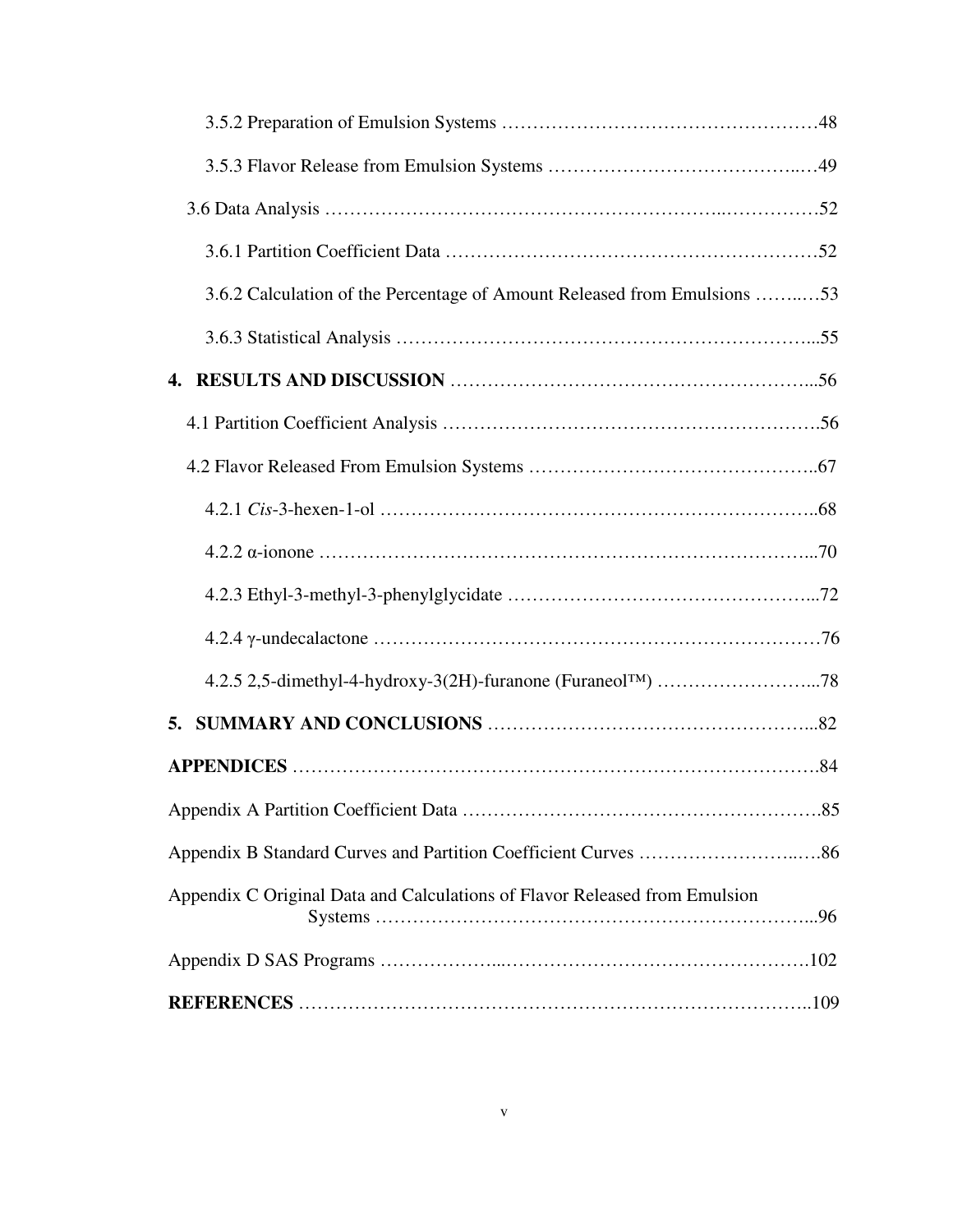# **LIST OF TABLES**

| Table            | Page                                                                               |
|------------------|------------------------------------------------------------------------------------|
| 3.1              |                                                                                    |
| 3.2              | The concentration levels and the actual amounts injected into the GC for preparing |
| 3.3              | The concentration levels of five flavor compounds used for the determination of    |
| 3.4              |                                                                                    |
| 3.5              | Original data and calculation of cis-3-hexen-1-ol released from emulsion           |
| 3.6              | Original data and calculation of $\alpha$ -ionone released from emulsion           |
| 3.7              | Original data and calculation of ethyl-3-methyl-3-phenylglycidate cis isomer       |
| 3.8              | Original data and calculation of ethyl-3-methyl-3-phenylglycidate trans isomer     |
| 3.9              | Original data and calculation of $\gamma$ -undecalactone released from emulsion    |
| 3.10             | Original data and calculation of Furaneol released from emulsion systems 101       |
| 4.1              |                                                                                    |
| 4.2a             | Partition coefficient data of $\alpha$ -ionone in low concentration levels58       |
| 4.2 <sub>b</sub> | Partition coefficient data of $\alpha$ -ionone in high concentration levels 59     |
| 4.3a             | Partition coefficient data of ethyl-3-methyl-3-phenylglycidate cis isomer in low   |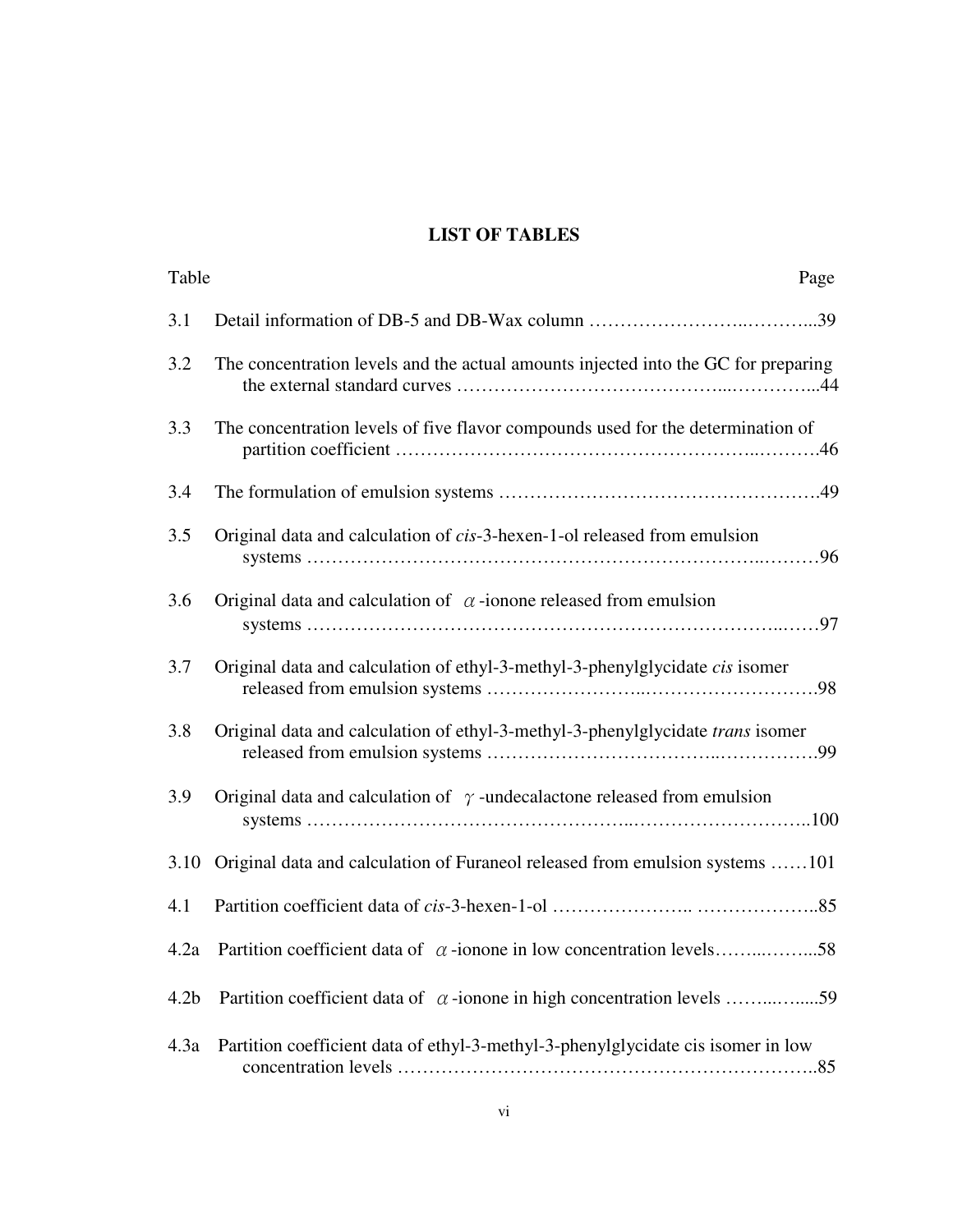| 4.3 <sub>b</sub> | Partition coefficient data of ethyl-3-methyl-3-phenylglycidate cis isomer in high         |
|------------------|-------------------------------------------------------------------------------------------|
|                  | 4.4a Partition coefficient data of ethyl-3-methyl-3-phenylglycidate trans isomer in low   |
| 4.4 <sub>b</sub> | Partition coefficient data of ethyl-3-methyl-3-phenylglycidate trans isomer in high       |
| 4.5a             |                                                                                           |
| 4.5 <sub>b</sub> | Partition coefficient data of $\gamma$ -undecalactone in high concentration levels 85     |
| 4.6              |                                                                                           |
| 4.7              | The percentage of cis-3-hexen-1-ol released from six emulsion systems 70                  |
| 4.8              | The percentage and log percent of $\alpha$ -ionone released from six emulsion             |
| 4.9              | The percentage of ethyl-3-methyl-3-phenylglycidate cis isomer released from six           |
| 4.10             | The percentage and log percent of ethyl-3-methyl-3-phenylglycidate <i>trans</i> isomer    |
|                  | 4.11 The percentage and log percent of $\gamma$ -undecalactone released from six emulsion |
|                  |                                                                                           |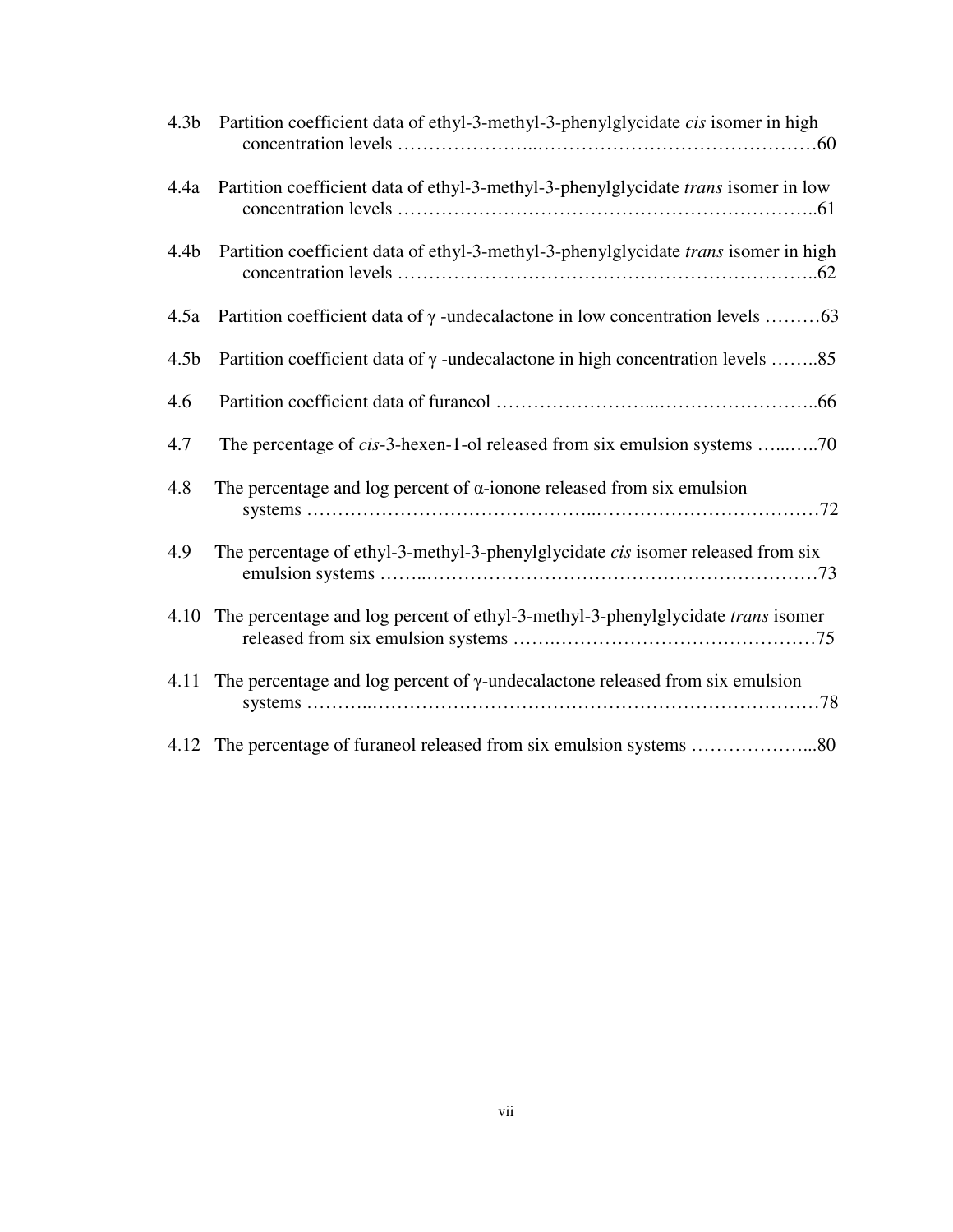# **LIST OF FIGURES**

| Figure           | Page                                                                                      |
|------------------|-------------------------------------------------------------------------------------------|
| 2.1              |                                                                                           |
| 2.2              |                                                                                           |
| 2.3              | Molecular structure of ethyl-3-methyl-3-phenylglycidate cis isomer 14                     |
| 2.4              | Molecular structure of ethyl-3-methyl-3-phenylglycidate trans isomer 15                   |
| 2.5              |                                                                                           |
| 2.6              | Molecular structure of 2,5-dimethyl-4-hydroxy-3(2H)-furanone (Furaneol <sup>TM</sup> ) 15 |
| 2.7              |                                                                                           |
| 2.8              |                                                                                           |
| 3.1              |                                                                                           |
| 3.2a             |                                                                                           |
| 3.2 <sub>b</sub> |                                                                                           |
| 3.3a             | External standard curve of ethyl-3-methyl-3-phenylglycidate cis isomer (Low               |
| 3.3 <sub>b</sub> | External standard curve of ethyl-3-methyl-3-phenylglycidate cis isomer (High              |
| 3.4a             | External standard curve of ethyl-3-methyl-3-phenylglycidate trans isomer (Low             |
| 3.4 <sub>b</sub> | External standard curve of ethyl-3-methyl-3-phenylglycidate trans isomer (High            |
| 3.5a             |                                                                                           |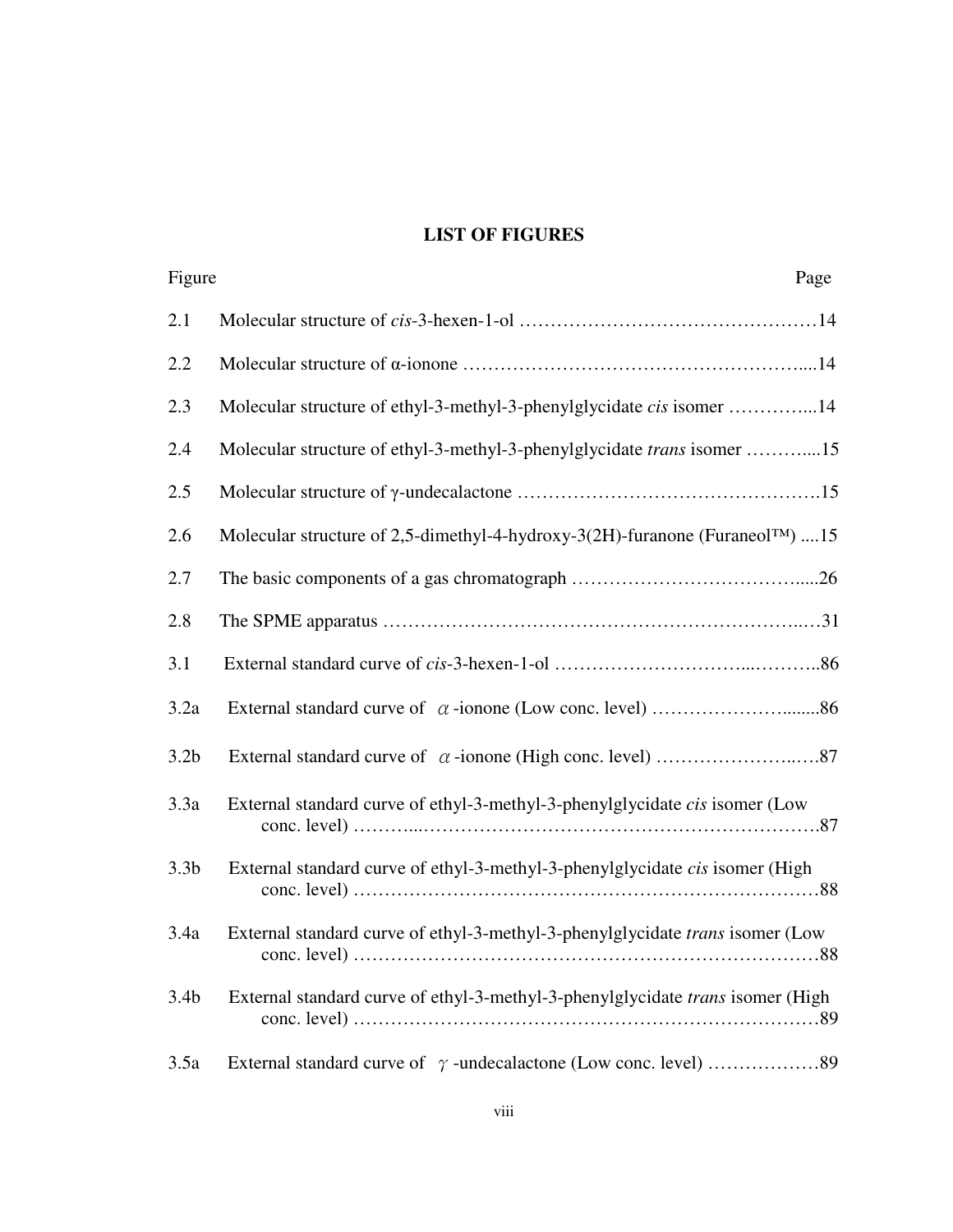| 3.5 <sub>b</sub>  |                                                                                   |
|-------------------|-----------------------------------------------------------------------------------|
| 3.6               |                                                                                   |
| 3.7               |                                                                                   |
| 3.8a              |                                                                                   |
| 3.8 <sub>b</sub>  |                                                                                   |
| 3.9a              | Partition coefficient plot of ethyl-3-methyl-3-phenylglycidate cis isomer (Low    |
| 3.9 <sub>b</sub>  | Partition coefficient plot of ethyl-3-methyl-3-phenylglycidate cis isomer (High   |
| 3.10a             | Partition coefficient plot of ethyl-3-methyl-3-phenylglycidate trans isomer (Low  |
| 3.10 <sub>b</sub> | Partition coefficient plot of ethyl-3-methyl-3-phenylglycidate trans isomer (High |
| 3.11a             | Partition coefficient plot of γ-undecalactone (Low conc. level) 94                |
| 3.11 <sub>b</sub> |                                                                                   |
| 3.12              |                                                                                   |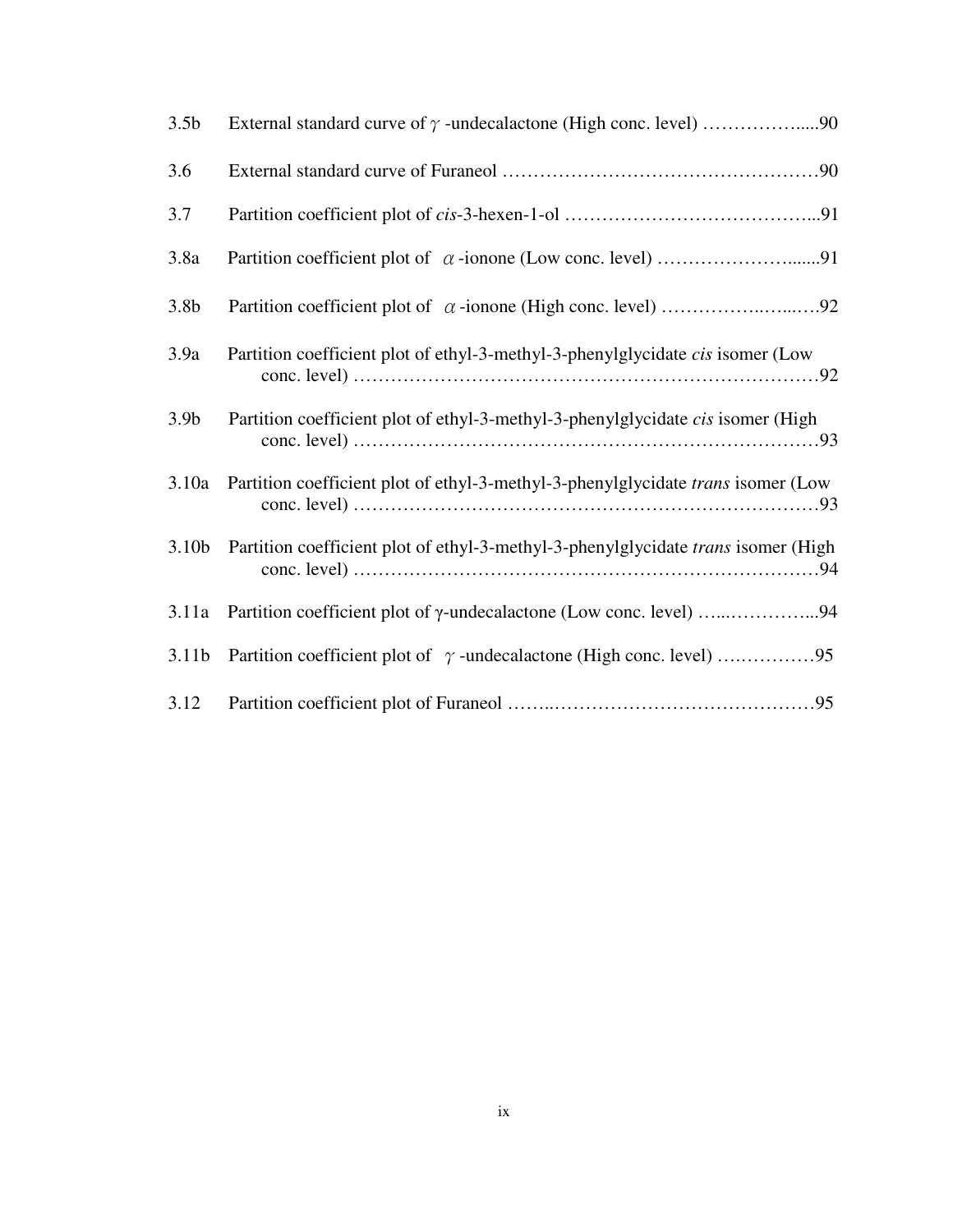### **EFFECT OF FAT MIMETICS ON THE HEADSPACE RELEASE OF FIVE STRAWBERRY FLAVOR COMPOUNDS**

**Ting-Ning Lin** 

#### **Dr. Ingolf Gruen, Thesis Supervisor**

# **ABSTRACT**

Consumers prefer to consume low fat foods rather than high fat foods because of increased health consciousness. However, low fat foods have poorer flavor and texture qualities. Fat mimetics are widely used to improve the quality of low fat foods. In this study, the release of five strawberry flavor compounds (*cis*-3-hexen-1-ol, α-ionone, ethyl-3-methyl-3-phenylglycidate, γ-undecalactone, furaneol) from six different emulsion systems (0% fat, 4% fat, 4% fat + Simplesse®, 4% fat + Litesse®, 4% fat + Simplesse<sup>®</sup>/Litesse<sup>®</sup>, 10% fat) were determined. The results indicated that the release of *cis*-3-hexen-1-ol, α-ionone, γ-undecalactone and ethyl-3-methyl- 3-phenylglycidate was significantly decreased with increasing fat levels, but furaneol was decreased with decreasing fat levels. Fat mimetics did not affect the release of  $\alpha$ -ionone and ethyl-3-methyl-3-phenylglycidate. However, the release of *cis*-3-hexen- 1-ol and γ-undecalactone from  $4\%$  fat emulsions was similar to that of a 10% fat emulsion when using Litesse® as fat mimetic, while the release of furaneol from the 4% emulsion was more similar to the release from 10% fat when using Simplesse® as fat mimetic.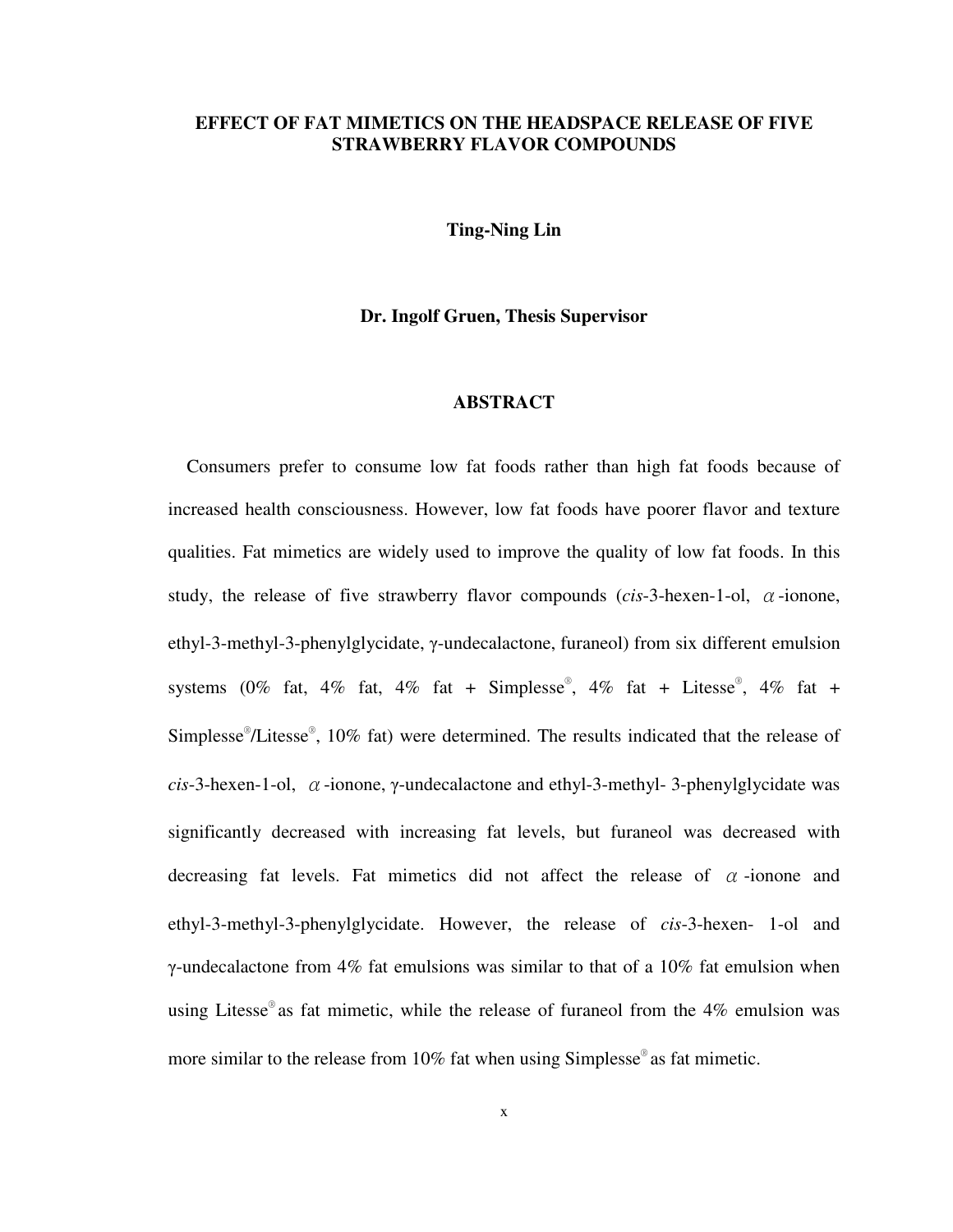#### **CHAPTER 1**

# **INTRODUCTION**

Obesity and chronic diseases, such as hypertension and cancer, have become important threats to Americans' health over the last few decades. Most consumers know about the connection between high saturated fat and chronic diseases, so many consumers prefer to consume low fat foods rather than high fat foods. However, consumers want to get the same taste in low fat foods (Koeferli and others 1996). Fat not only plays an important role for the flavor profile, but it acts as a flavor carrier, as well as controls the flavor release from the food matrix (Kinsella 1990). Fat has been reported to influence the qualitative, quantitative and temporal perception of flavor in products (Tuorila and others 1995; Plug and Haring 1994), and low fat foods mostly have poorer flavor quality (Giese 1994; Mela 1995). So, improving the flavor profile of low fat foods has become an important issue in food science. For ice cream, dairy fat plays an important role for flavor release, mouthfeel, appearance, texture and melting profile (Brauss and others 1999). Thus, the main problems of low fat ice cream are poor flavor profile and mouthfeel (Marshall 1991; Hatchwell 1994). Some studies on vanilla and chocolate low fat ice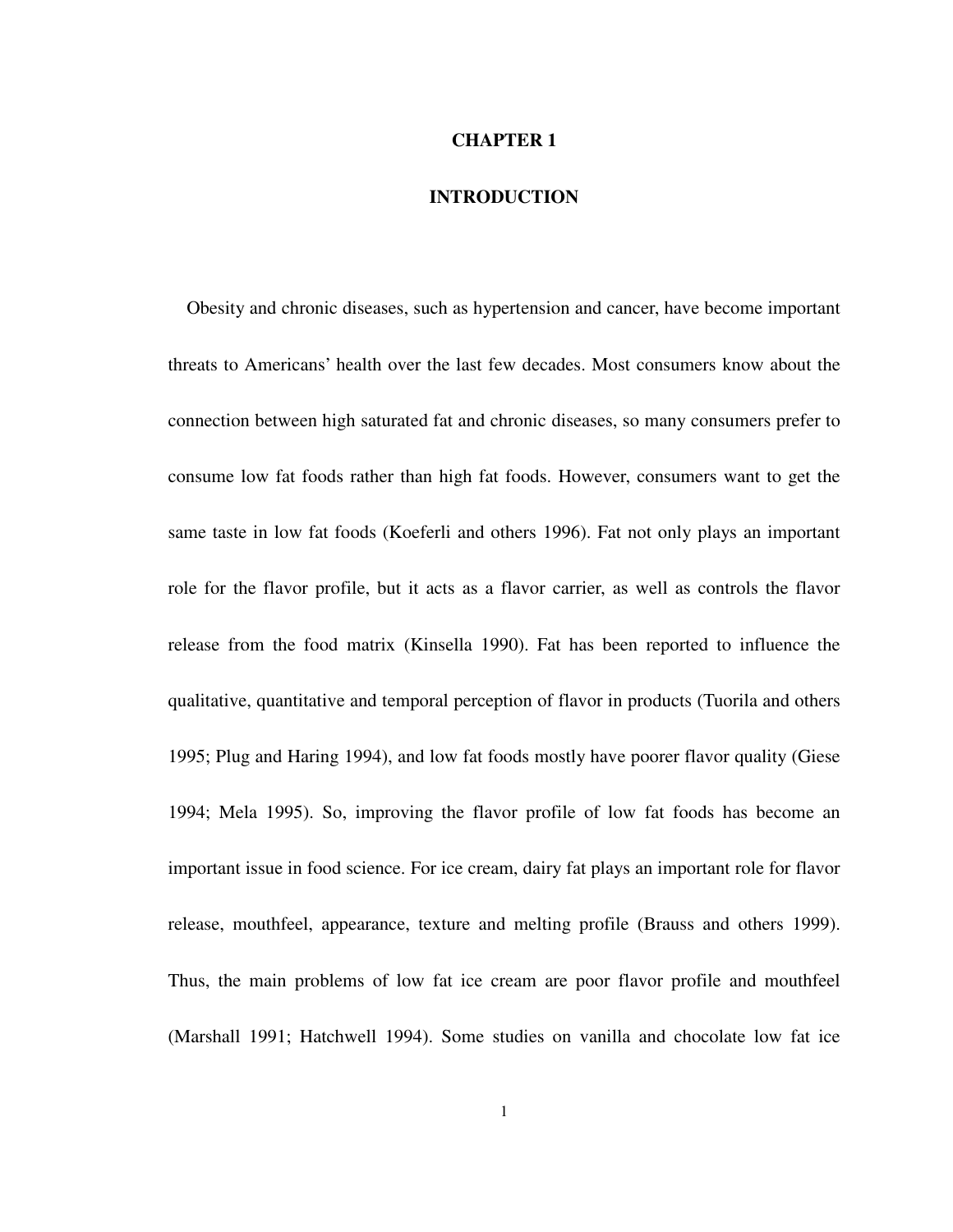cream attempted to improve the texture and flavor profile by using fat mimetics (Prindiville and others 2000; Roland and others 1999; Ohmes and others 1998).

In this study, Simplesse® and Litesse® were used as fat mimetics. Simplesse® is a protein-based fat mimetic, and Schirle-Keller and others (1994) reported that Simplesse® behaves like fat and had good interaction with flavors. Litesse® is a carbohydrate-based fat mimetic. Chung and others (2004) reported that there was no significant difference between full fat ice cream and low fat ice cream made with Litesse® in sensory tests. The former research showed that Simplesse® and Litesse® performed very well in improving viscosity and overall texture of ice cream (Schmidt and others 1993). While the effect of fat mimetics on texture is fairly well investigated, their effects on flavor profiles of ice cream are not well researched. This study emphasized how fat mimetics influence flavor release from five strawberry flavor compounds (α-ionone, *cis*-3-hexenol, γ-undecalactone, furaneol and ethyl-3-methyl-3-phenylglycidate).

Strawberry flavor is one of the most popular ice cream flavors in the world. However, research on strawberry flavor ice cream is lacking (Miettinen and others 1999). The main problem of reducing fat in strawberry ice cream is that the flavor would be dramatically influenced by changing the fat content, so using fat mimetics to improve the flavor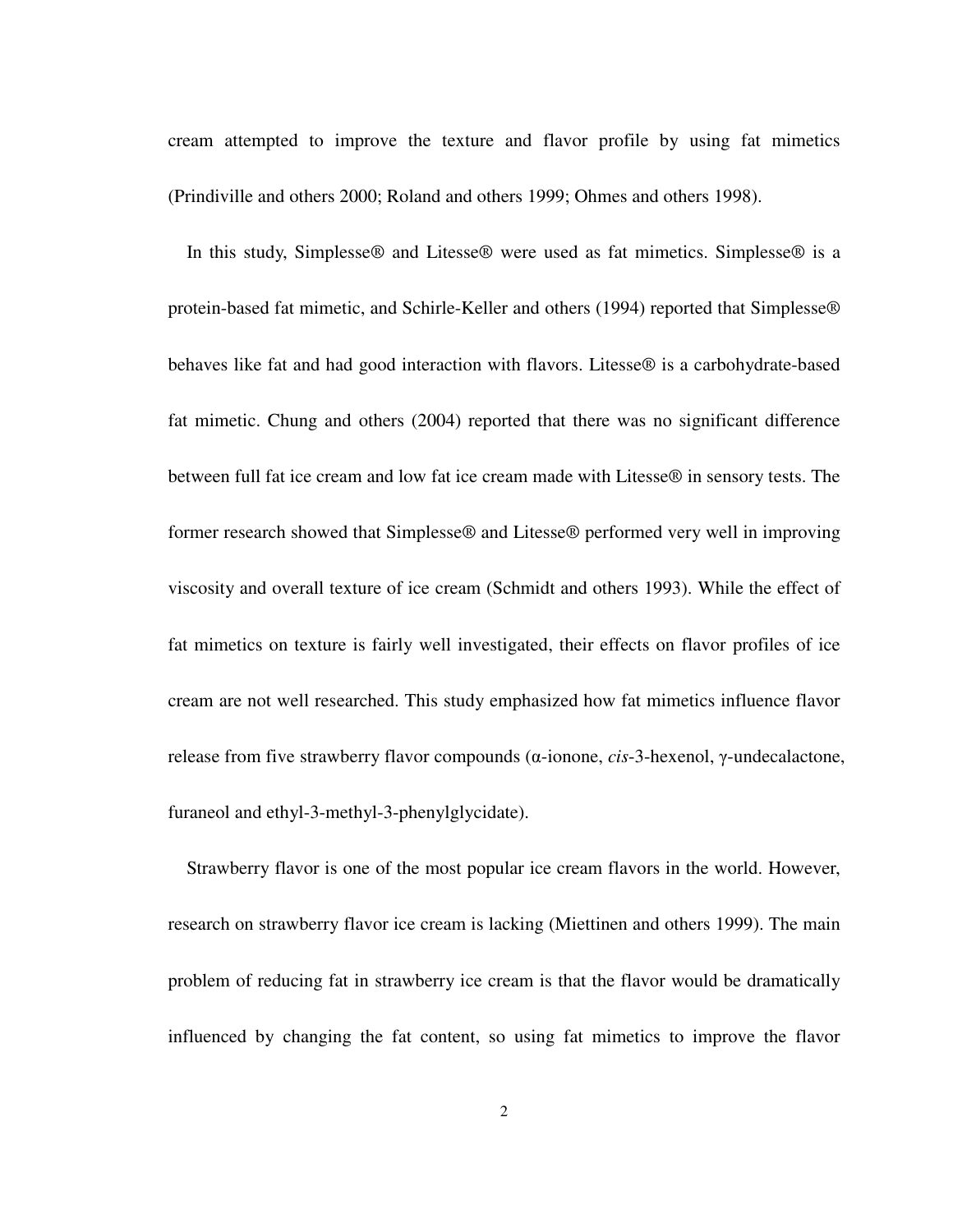profile becomes very important for consumer acceptability of reduced fat strawberry ice cream.

Solid-phase microextraction (SPME) is a sensitive method for volatile compound analysis that has been developed by Pawliszyn and co-workers (Arthur and Pawliszyn 1990). An adsorbent attached to a fused silica fiber is used to extract the volatile compounds from the headspace of the samples. Fused silica fiber coated materials, which have different sorption characteristics, are useful in differentiating between flavor compounds with different chemical characteristics (Rocha and others 2001). Headspace solid-phase microextraction (HS-SPME) has been widely used in food/flavor researches such as for quantification of volatile compounds in beers (Jelen and others 1998) and coffee (Yang and Peppard 1994; Bicchi and others 1997). Combining HS-SPME with gas chromatography not only can efficiently extract flavor compounds but can also quantify flavor compounds very precisely.

The primary objective of this study is to determine how fat mimetics affect the headspace release of five strawberry flavor compounds.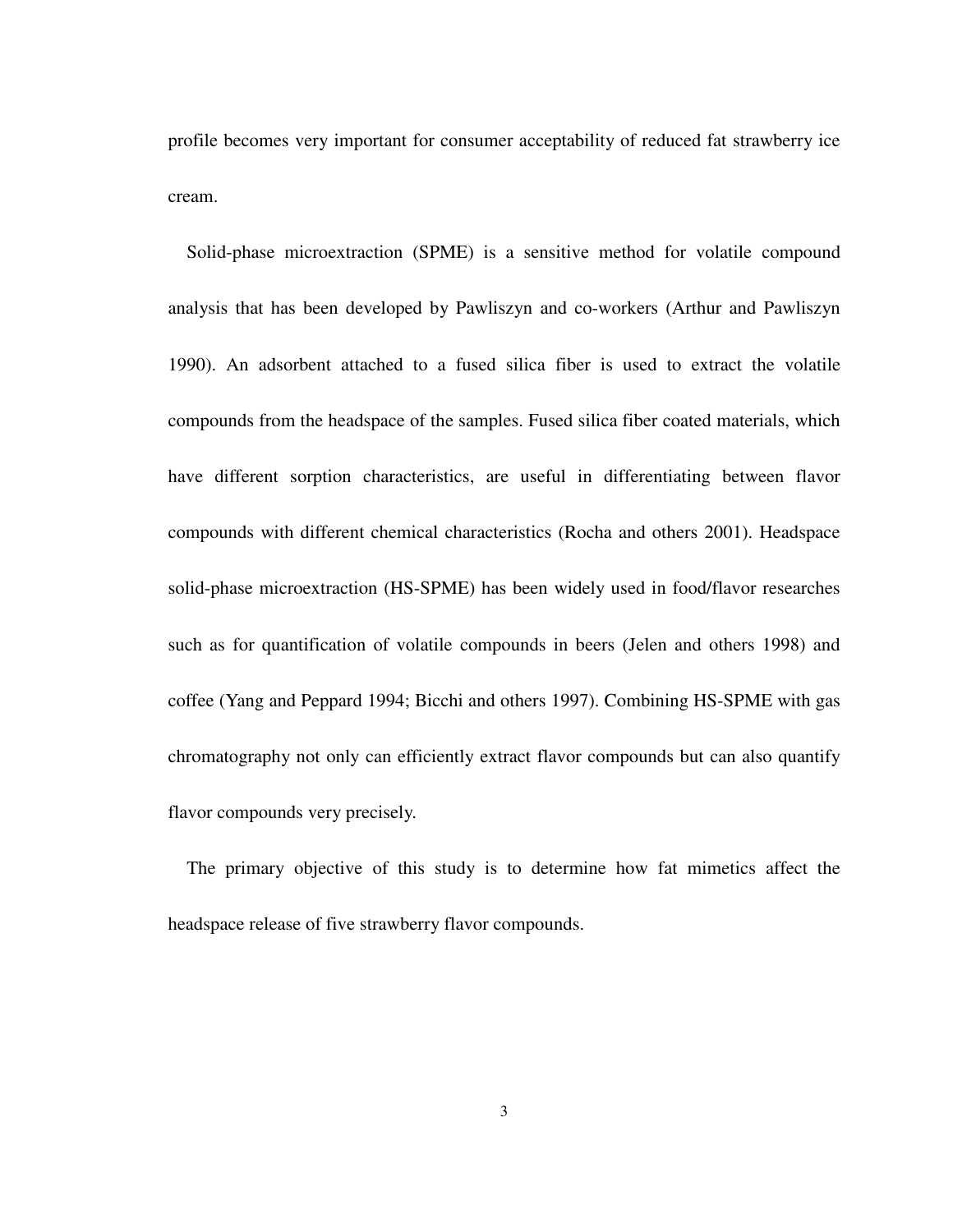# **CHAPTER 2**

### **LITERATURE REVIEW**

#### **2.1 Strawberry Flavor**

#### **2.1.1 Introduction**

There are more than 360 flavor compounds that have been found in strawberry (Latrasse 1991). The main flavor compounds in strawberry are aldehydes, alcohols, sulfur compounds, esters and furanone-derived compounds (Schreier 1980; Dirinck and others 1981). Due to the great variety of strawberry flavor compounds, there are many different analysis methods that have been used for the identification or quantification of these compounds. Gas-liquid chromatography (GLC) equipped with a flame ionization detector (FID) is the most popular quantitative analysis method, and GLC equipped with a mass spectrometer is the most powerful identification method for strawberry flavor compounds. However, some strawberry flavor compounds are sensitive to heat, which is the reason for high-performance liquid chromatography (HPLC) also becoming one of the more popular analysis methods for strawberry flavor studies (Zabetakis and Holden 1997). In addition, nuclear magnetic resonance (NMR) (Mayerl and others 1989), gas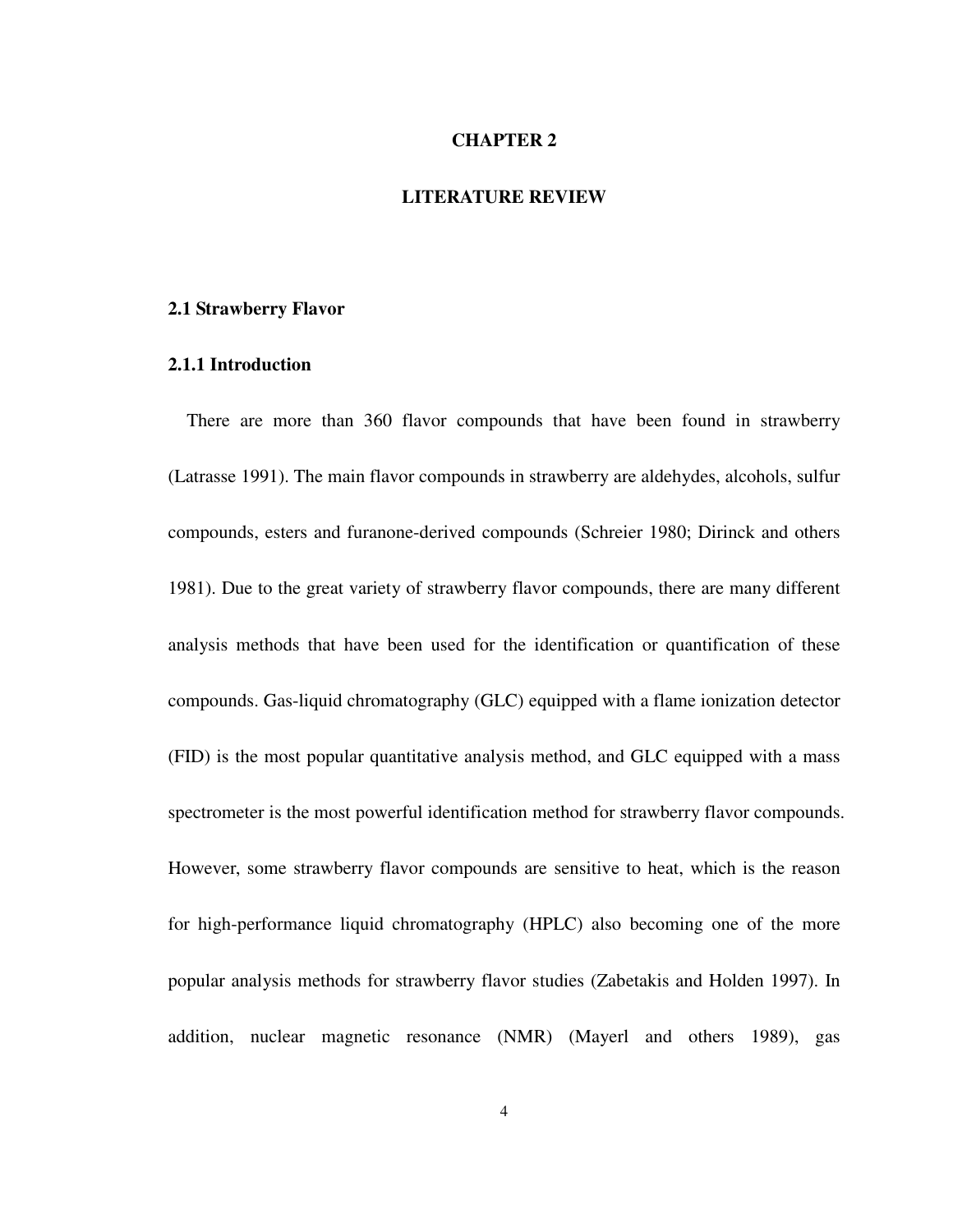chromatography/ mass spectrometry/ fourier transform infra red (GC/MS/FTIR) (Nikiforov and others 1994), HPLC-UV (Sanz and others 1994) and mass spectrometric selected ion monitoring (SIM) (Hirvi 1983) have been applied to strawberry flavor analysis.

Strawberry flavor has not only been extensively studied, but strawberry-flavored ice cream is also the third most popular ice cream after vanilla and chocolate ice cream in the United States (Giese 1994). In this study, five artificial flavor compounds, *cis*-3-hexen-l-ol, γ-undecalactone, α-ionone, ethyl-3-methyl-3-phenylglycidate and furaneol were used to prepare a simple but clearly recognizable strawberry flavor.

#### **2.1.2** *Cis***-3-hexen-1-ol**

*Cis*-3-hexen-1-ol ( $C_6H_{12}O$ , Mw 100.16) (Figure 2.1) is also called Blätter (German for leaf) alcohol, β,γ-hexenol, *m-*β-hexenol and leaf alcohol. It is an achromatic oily liquid, and can finely dissolve in most common organic solvent and is slightly soluble in water (Burdock 1994). The headspace flavor release of *cis*-3-hexen-1-ol from strawberry ice creams with different fat contents (0, 9 and 18%) was determined by Miettinen and others (2002). The result showed that flavor release of *cis*-3-hexen-1-ol is significantly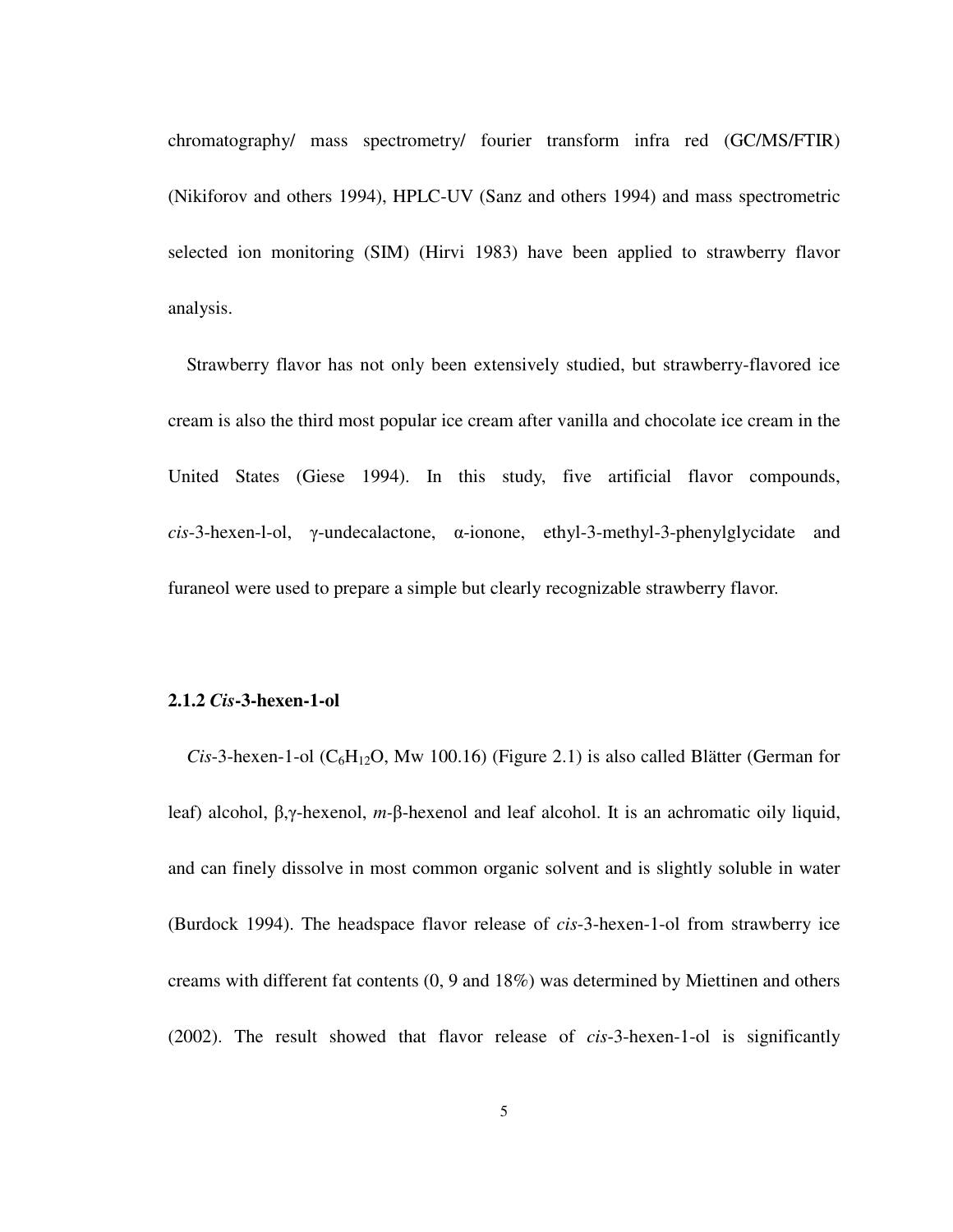influenced by fat content. However, de Roos (1997) showed that *cis*-3-hexen-1-ol is a water-soluble compound, and its volatility in an emulsion system is hardly influenced by increasing fat content. Similarly, de Roos and Wolswinkel (1994) showed that *cis*-3-hexen-1-ol has similar correction factors in water and milk samples. From these evidences, fat can be considered a factor that will influence the release of *cis*-3-hexen-l-ol from emulsions, but the effect on *cis*-3-hexen-1-ol might not be as manifest as it is for other more lipophilic flavor compounds. *Cis*-3-hexen-1-ol can be either extracted from a natural source or manufactured by chemical synthesis. It was found in raspberries (Larsen and Poll 1990), tomato (Buttery and others 1990), mango (Sakho and others 1997), strawberry and guava (Pino and others 2001). *Cis*-3-hexen-1-ol is a very important flavor compound in the overall raspberry flavor profile. The concentration levels of *cis*-3-hexen-1-ol found in ten raspberries varieties ranged from 0.06 to 0.47 mg/kg, and its odor threshold ranges from 0.1 to 1 mg/kg (Larsen and Poll 1990). The difference in the flavor profile between fresh tomato and tomato paste is due to the total loss of *cis*-3-hexen-1-ol from the tomato paste (Buttery and others 1990). Also, *Robinia pseudacacia* and mulberry leaf oil contain more than 50% of *cis*-3-hexen-l-ol, and up to 30% of *cis*-3-hexen-l-ol is found in green tea oil. For the chemical synthesis of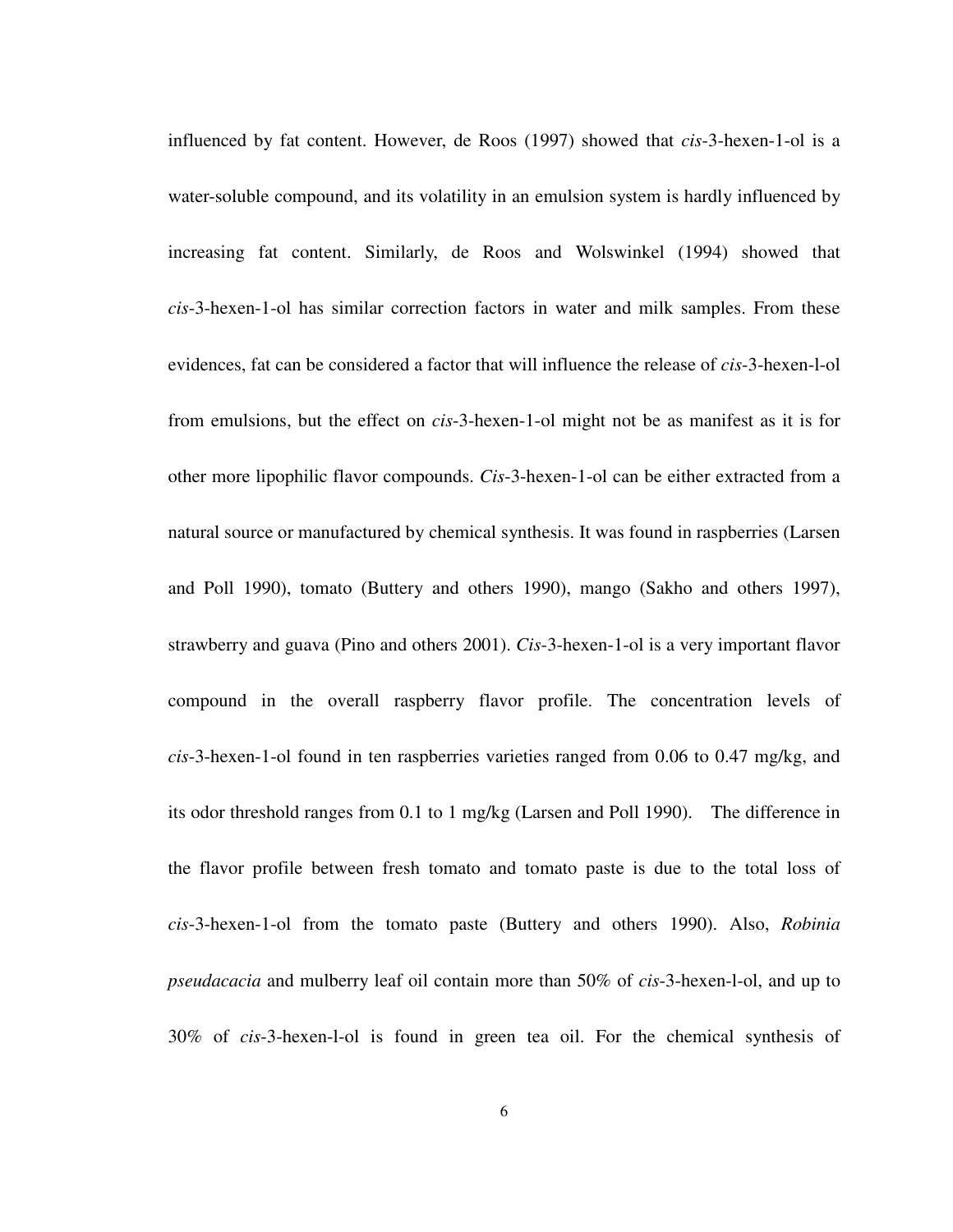*cis*-3-hexen-1-ol, sodium acetylide is first ethylated to 1-butyne, and then 1-butyne reacts with ethylene oxide to form 3-hexyn-l-ol. In the presence of palladium, 3-hexyn-1-ol is hydrogenated to yield *cis*-3-hexen-l-ol (Bauer and others 1997).

*Cis*-3-hexen-1-ol has an intense green odor and has a freshly cut grass or leafy odor after dilution. It is very commonly used in the perfumery and food industries. In the food industry, it is applied to non-alcoholic beverages, ice cream, ices, candy and baked goods (Burdock 1994; Bauer and others 1997).

#### **2.1.3** α**-Ionone**

Other names for  $\alpha$ -ionone include  $\alpha$ -cyclocitrylideneacetone and 4-(2,6,6-trimethyl-2-cyclohexen-l-yl)-3-buten-2-one  $(C_{13}H_{20}O, Mw 192.30)$  (Figure 2.2). It is an achromatic to pale yellow liquid, and the best solubility of  $\alpha$ -ionone is 1:3 in 70% alcohol. The proportion retained  $(\%)$  of  $\alpha$ -ionone in aqueous solutions are as follows: 30% ethanol > 1% CMC > 25% sucrose > water (de Ross and Wolswinkel 1994). de Ross (1997) also showed that olive oil strongly decreased the release of  $\alpha$ -ionone from the CMC (carboxymethyl-cellulose) emulsion system. Thus,  $\alpha$ -ionone is considered a lipophilic flavor compound. It can be either extracted from a natural source or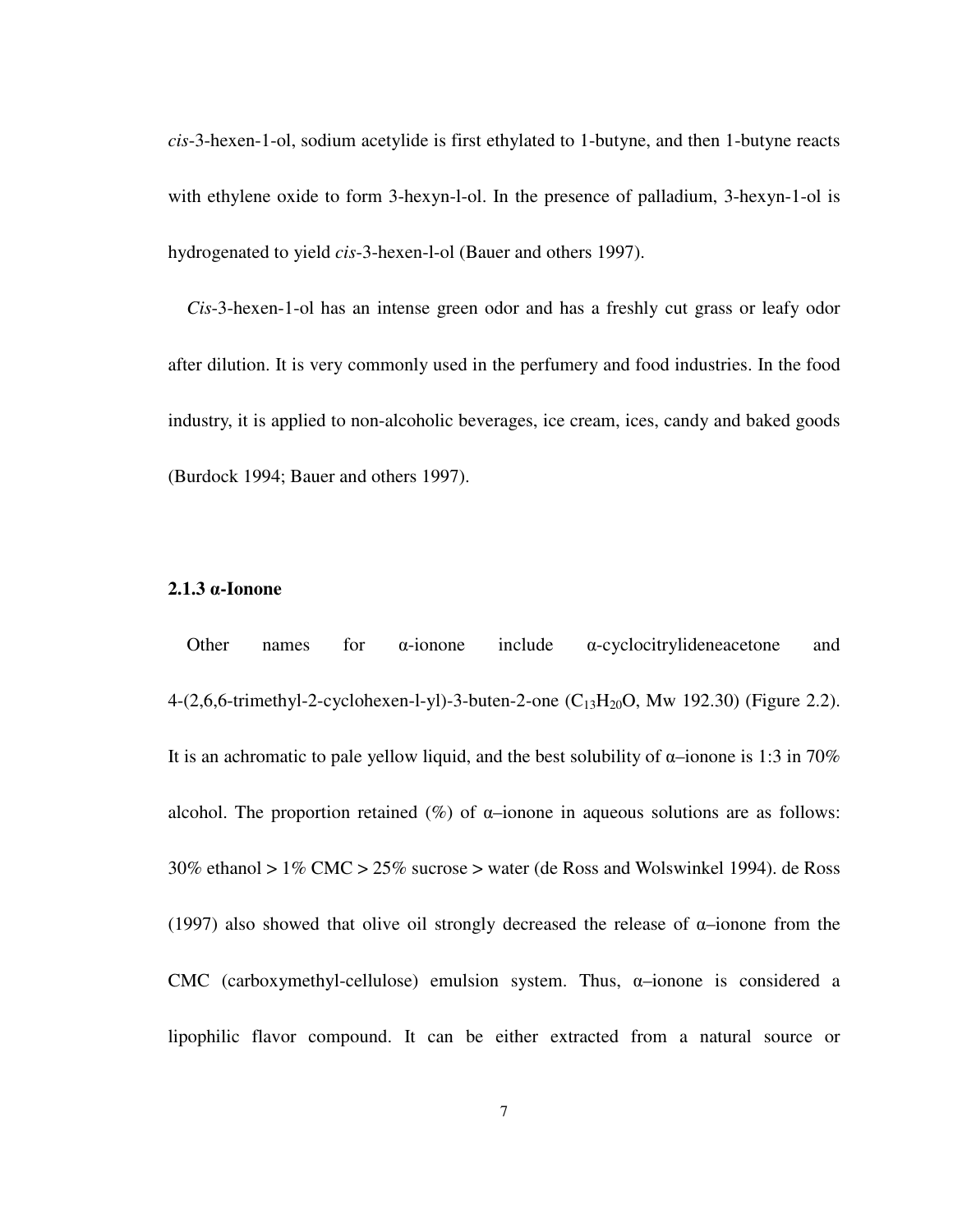manufactured by chemical synthesis. In nature, it was found in ten raspberry varieties (concentration levels from 0.72 to 1.81 mg/kg) (Larsen and others 1990) and the essential oils of *Sphaeranthus indicus* L. and *Acacia farnesiana* (Burdock 1994). It is chemically sythesized from pseudoionone, which is made by the condensation of citral with acetone and further cyclization by acid-type reagents (Burdock 1994).

 α–Ionone has a sweet floral-woody note and violet-like odor (Brenna and others 2002). It has been applied in the perfumery and the food industry and is an essential material in the synthesis of many relevant products (Brenna and others 2002). In the food industry, it is widely used in non-alcoholic beverages, ice cream, ices, candy, baked goods, gelatins, puddings, chewing gum and icings (Burdock 1994; Bauer and others 1997).

# **2.1.4 Ethyl-3-methyl-3-phenylglycidate**

Ethyl-3-methyl-3-phenyglycidate  $(C_{12}H_{14}O_3)$ , Mw 206.24) is also called aldehyde C-16, ethyl-α,β-epoxy-β-methyl-hydrocinnamate, ethyl-α,β-epoxy-β-methylphenyl propionate, ethyl-2,3-epoxy-3-phenyl-butanoate, ethyl-methyl-phenyl-glycidate, strawberry aldehyde and strawberry pure (Burdock 1994; Bauer and others 1997).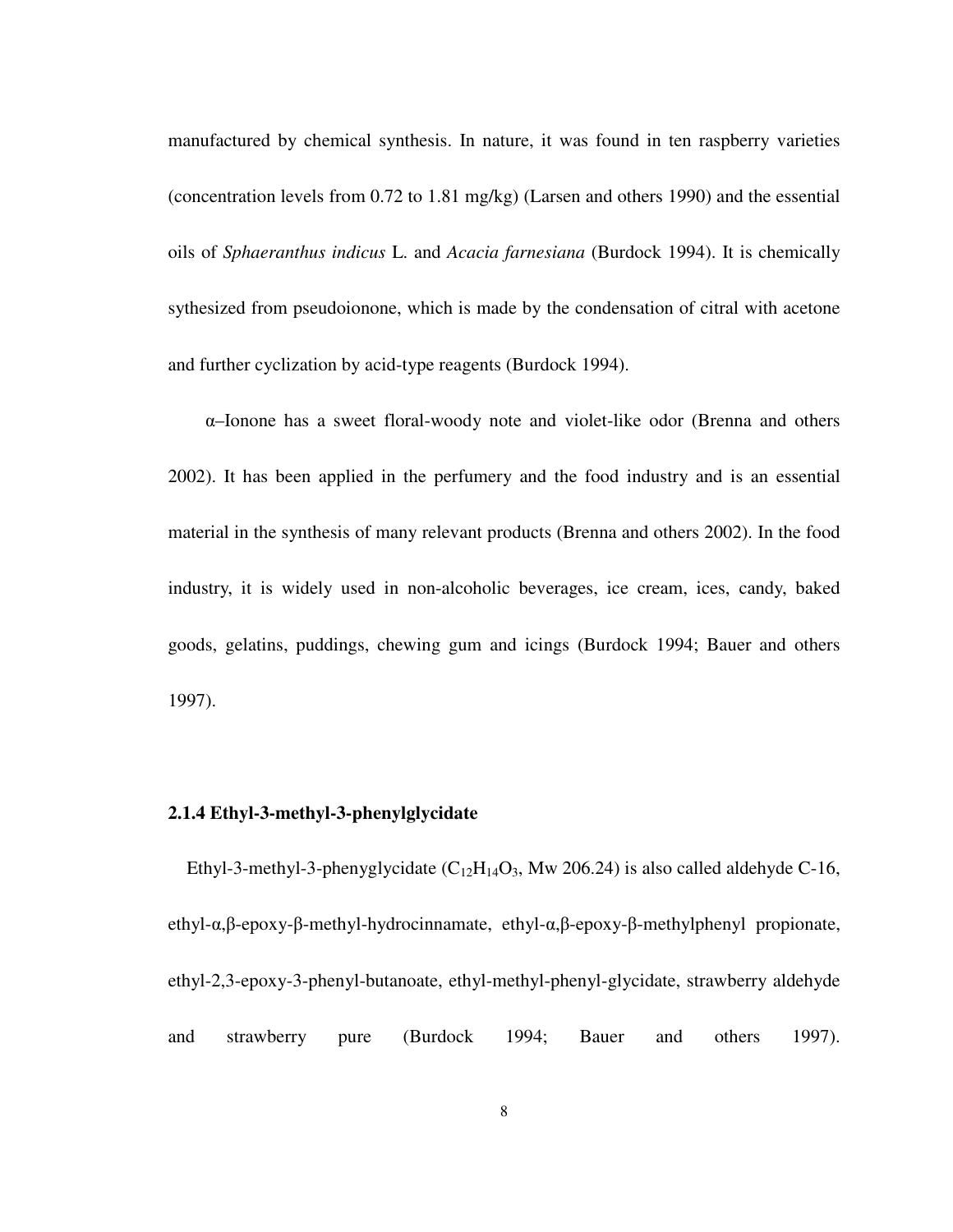Etyl-3-methyl-3-phenyglycidate is an achromatic to pale-yellow liquid and is generally composed of *cis* and *trans* isomers (Figures 2.3, 2.4). The solubility is poor in water but it has good solubility in most common organic solvents (Burdock 1994). Etyl-3-methyl-3-phenyglycidate is a synthetic flavor chemical that has not been found in the nature. The commercial product is formed by the reaction of acetophenone with the ethyl ester of monochloroaceric acid in an alkaline condensing agent. Depending on the conditions of the reaction, the ratio of *cis* and *trans* isomers in the mixture range from 8:2 to 6:4, and each isomer has a characteristic odor (Bauer and others 1997). In 1977, Mosandl (1977) successfully separated the *cis* isomer from the mixture and the result showed that the *cis* isomer has a more intense and finer flavor than the mixture.

The commercial ethyl-3-methyl-3-phenylglycidate has a strong fruity odor that resembles strawberry and has a slightly acid taste reminiscent of strawberry after dilution. This flavor compound is widely used in perfumery, such as for fruity notes in household products (Bauer and others 1997). In the food industry it is used in various products, such as non-alcoholic beverage, ice cream, ices, candy, baked goods, gelatins, puddings and chewing gum (Burdock 1994).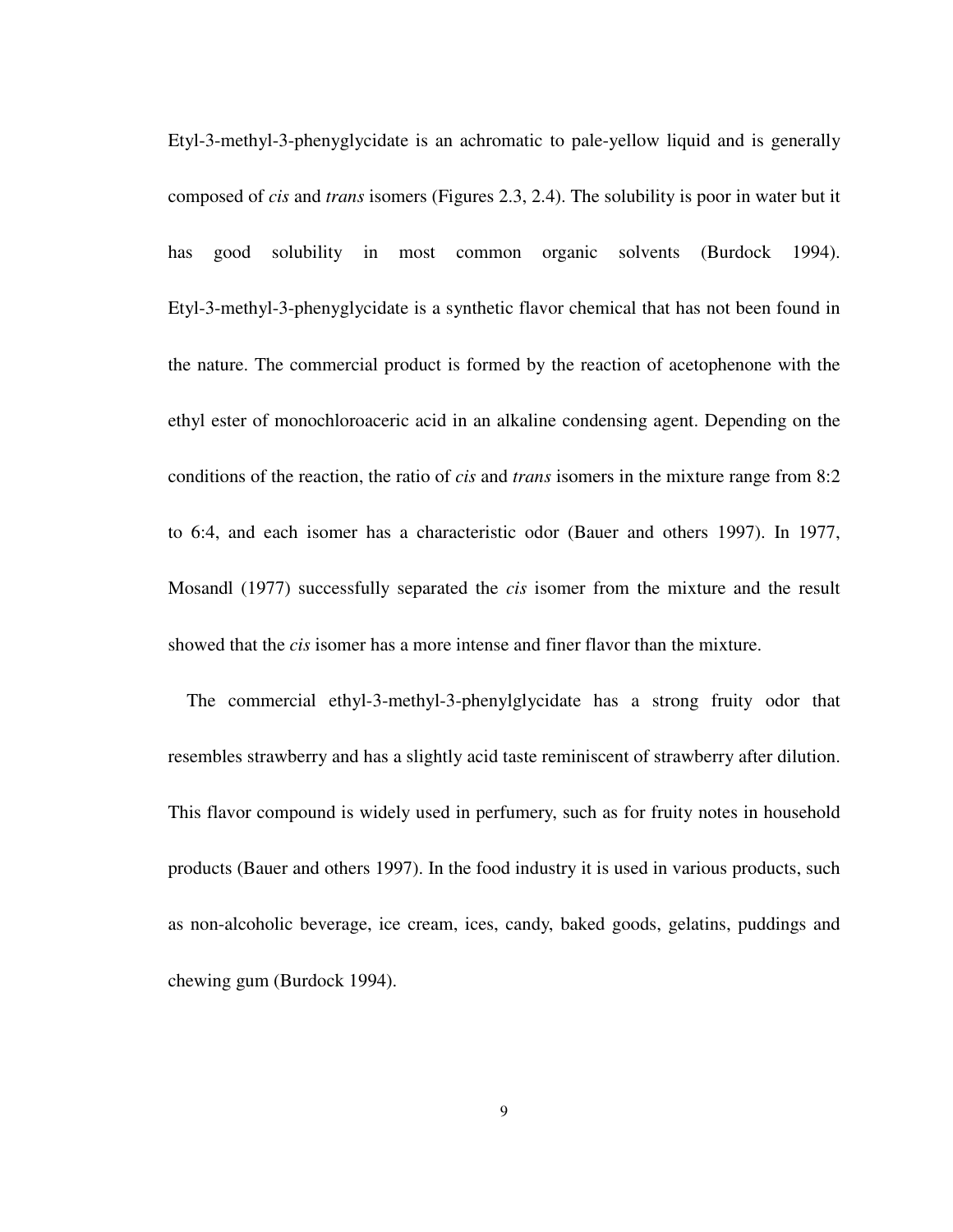#### **2.1.5** γ**-Undecalactone**

γ-Undecalactone (C<sub>11</sub>H<sub>20</sub>O<sub>2</sub>, Mw 184.28) (Figure 2.5) is also known as aldehyde C-14, γ-heptyl butyrolactone, 4-hydroxyundecanoic acid, γ-lactone, peach aldehyde and undecanolide-1,4 (Burdock 1994). It is a colorless to very pale yellow sticky liquid. The solubility of γ-undecalactone in water is poor, but it has good solubility in most common organic solvents (Bauer and others 1997). Also, γ-undecalactone was shown to have high lipophilicity according to the partition coefficient values (Log  $P_{\text{oct}}=3.30$ ; Log  $P_{\text{cyc}}=2.52$ ) in an octanol/water solvent system (Guth and others 2001). It has a strong fruity, peach-like odor, and a peach-like pungent and sweet flavor after dilution.  $\gamma$ –Undecalactone is widely applied in perfumery and the food industry (Bauer and others 1997). In the food industry, it is commonly used in non-alcoholic beverages, ice cream, ices, candy, baked goods, gelatins and puddings (Burdock 1994).

γ-Undecalactone can be either extracted from a natural source or manufactured by chemical synthesis. The chemical characteristics of γ-lactones in fruits, foods and beverages have been studied by using gas-liquid chromatography, gas-liquid chromatography and mass spectrometry, multidimensional gas chromatography, NMR spectral analyses and liquid chromatography (Mosandl and Gunther 1989; Mosandl and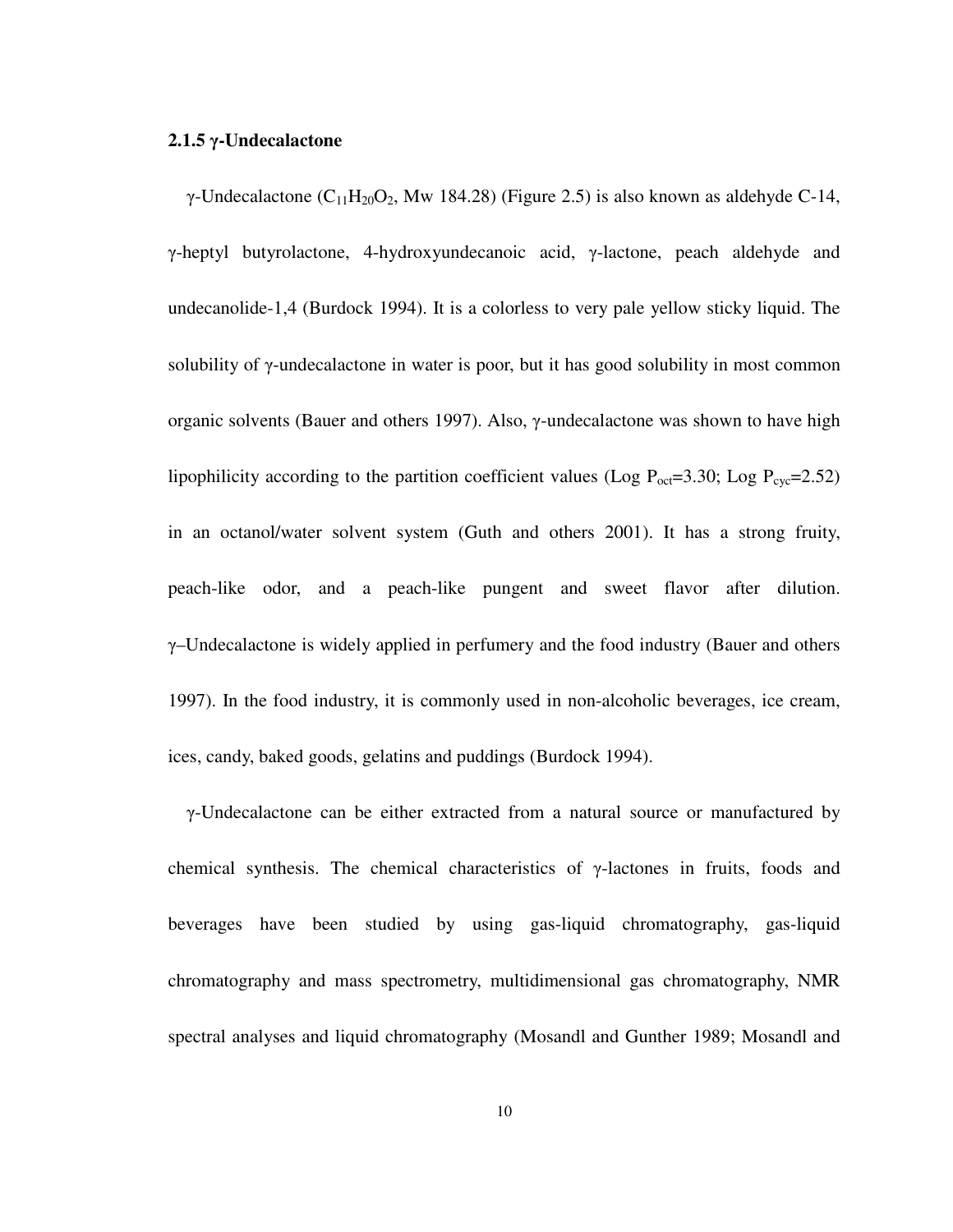others 1990). It was found in peach, apricot, passion fruit, hydrolyzed soy protein and butter (Salles and others 1991; Burdock 1994). Since the appearance of lactones in dairy products is considered an off-flavor, Siek and others (1970) determined the taste threshold of several lactones. The result showed that the taste threshold of γ-undecalactone in oil (0.93 ppm) is higher than in water (0.025 ppm), which means its release is larger from water systems than from oil systems. It is chemically synthesized by the reactions of undecylenic acid with 70-80% sulfuric acid, octanol-l plus methylacrylate with di-tert-butylperoxide (Burdock 1994; Bauer and others 1997).

#### **2.1.6 2,5-dimethyl-4-hydroxy-3(2H)-furanone (Furaneol™)**

2,5-Dimethyl-4-hydroxy-3(2H)-furanone  $(C_6H_8O_3)$ , Mw 128.13) (Figure 2.6) is also called strawberry furanone, pineapple furanone, DHF, DMHF and has the trade name Furaneol**™**. It is a colorless crystal and water-soluble flavor compound (Pyysalo and other 1979; Bauer and others 1997). Furaneol is commonly found in strawberry (Re and others 1973; Larsen and Poll 1992), pineapple (Rodin and others 1965; Flath and Forrey 1970), raspberry (Honkanen and others 1980; Pabst and others 1991), tomato (Buttery 1995), mango (Sakho and others 1997) and beef broth (Tonsbeek and others 1968).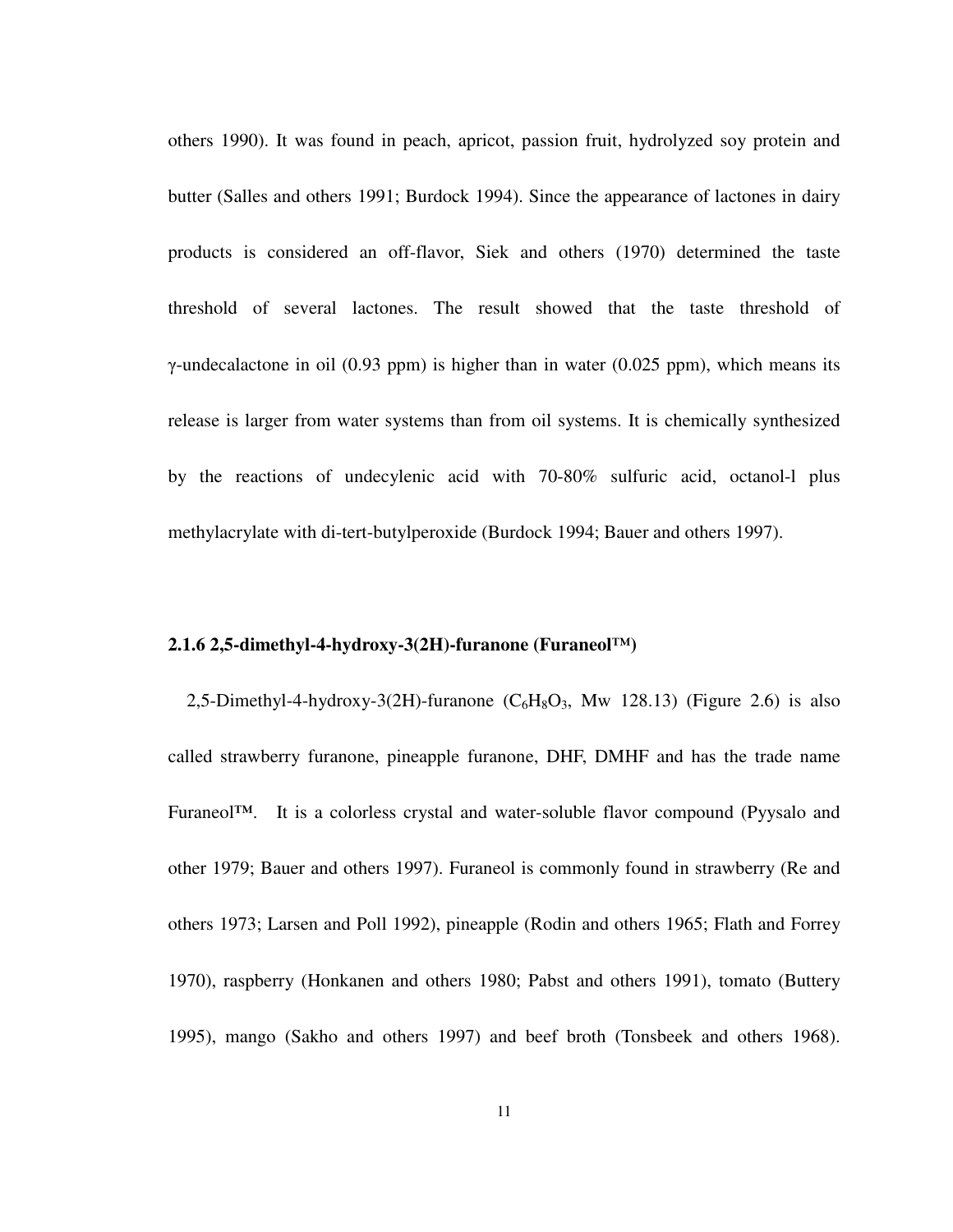Furaneol is especially high in strawberries during the ripening stage (Perez and others 1996; Roscher and others 1997). It can be chemically synthesized by cyclization of hexane-2,5-diol-3,4-dione with an acidic catalyst or by the reaction of dialkyl oxalate with dialkyl α–methyldiglycolate in the presence of sodium alkoxide and dimethylformanide (Bauer and others 1997).

There are limited reports about the quantitation and analytical protocol of furaneol because of its thermal instability (Flath and Forry 1970; Shu and others 1985) and its sensitivity to pH. In order to overcome the thermal unstability problem, high performance liquid chromatography (HPLC) was used for the qualitative and quantitative determination of furaneol (Lee and Nagy 1987; Sanz and others 1994). Also, Sen and others (1991) introduced a stable isotope dilution assay for the quantitative determination of furaneol. However, Rouseff and others (1998) showed that furaneol is not thermal unstable under normal GC conditions, and it can maintain stable up to 300ºC. The reason why HPLC analysis showed greater values than GC analysis in previous studies was not due to instability in the GC analysis but because of interfering peaks in the HPLC analysis. The compound is incompletely resolved under HPLC conditions, so the interfering peaks were misinterpreted as being part of the furaneol peak. Concerning the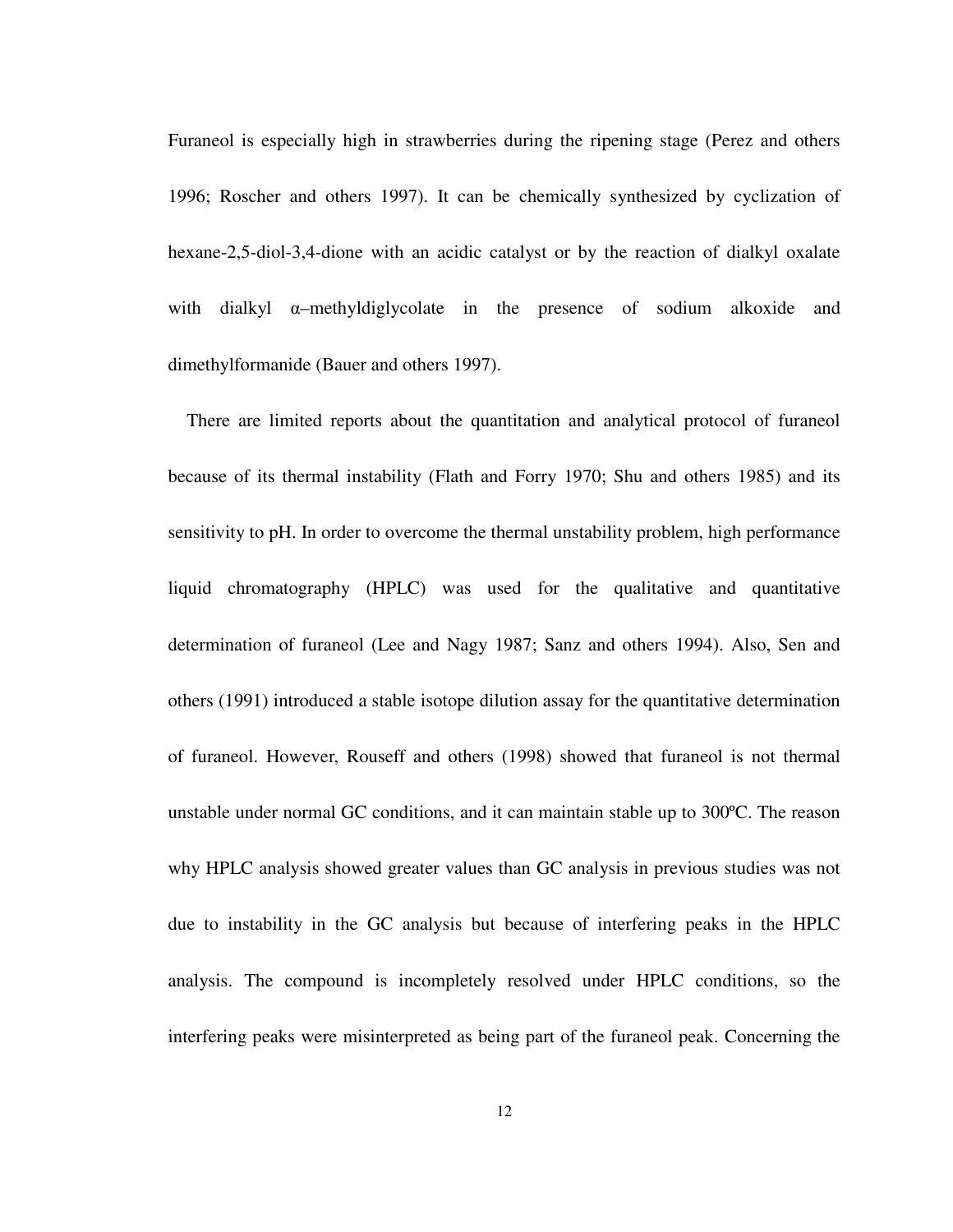pH value, Hirvi and others (1980) showed that the optimal pH value for furaneol is pH 4, because furaneol is very unstable at pH either above pH 5 or below pH 3.

Furaneol has a caramel, burnt, sweet, pineapple and strawberry odor (Larsen and Poll 1992; Bauer and others 1997). It is extensively used in making food products such as alcoholic and non-alcoholic beverages, ice cream, candy, jams and jellies (Hirvi and others 1980).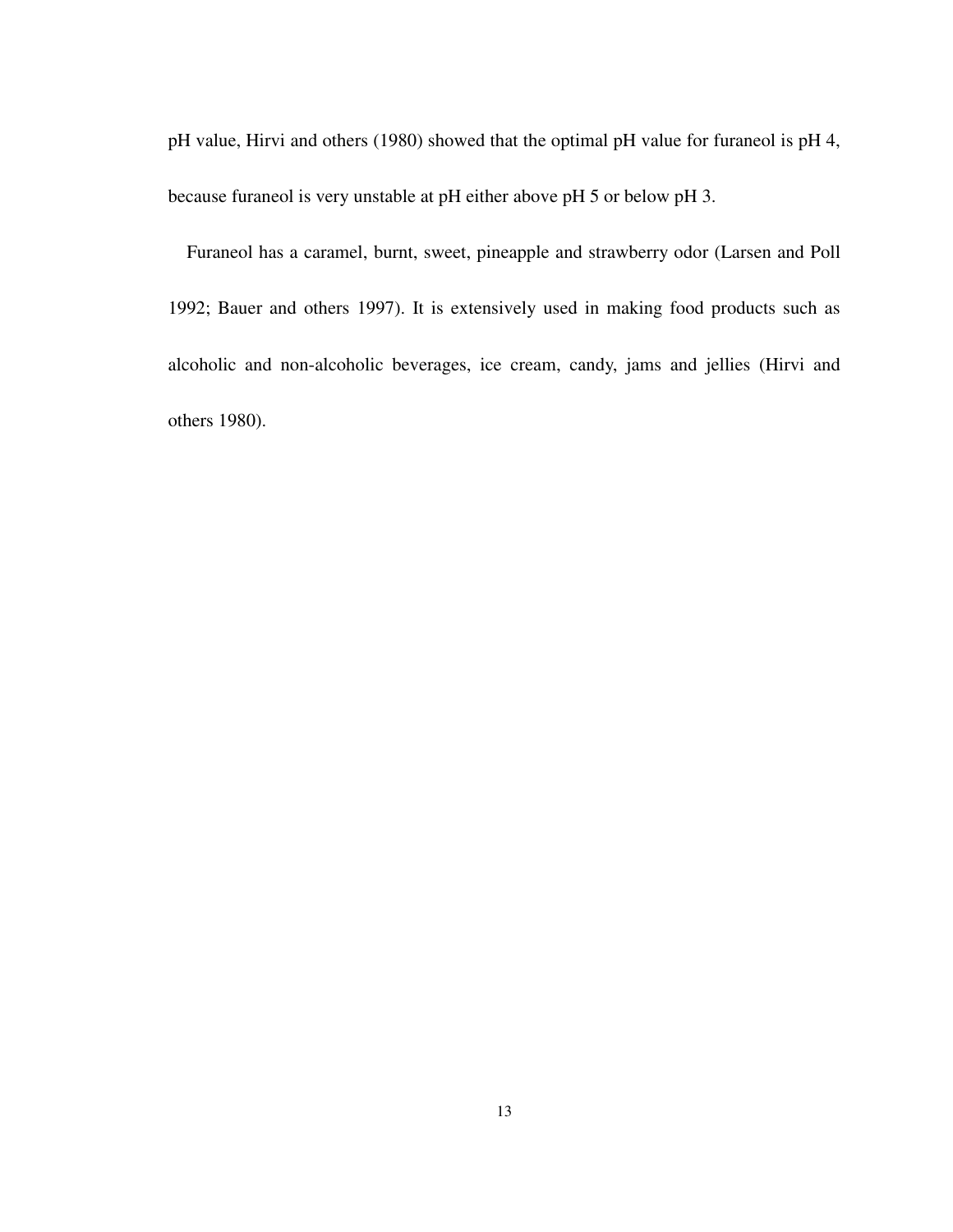

**Figure 2.1 Molecular structure of** *cis***-3-hexen-1-ol** 



**Figure 2.2 Molecular structure of** α**-ionone** 



**Figure 2.3 Molecular structure of ethyl-3-methyl-3-phenylglycidate** *cis* **isomer**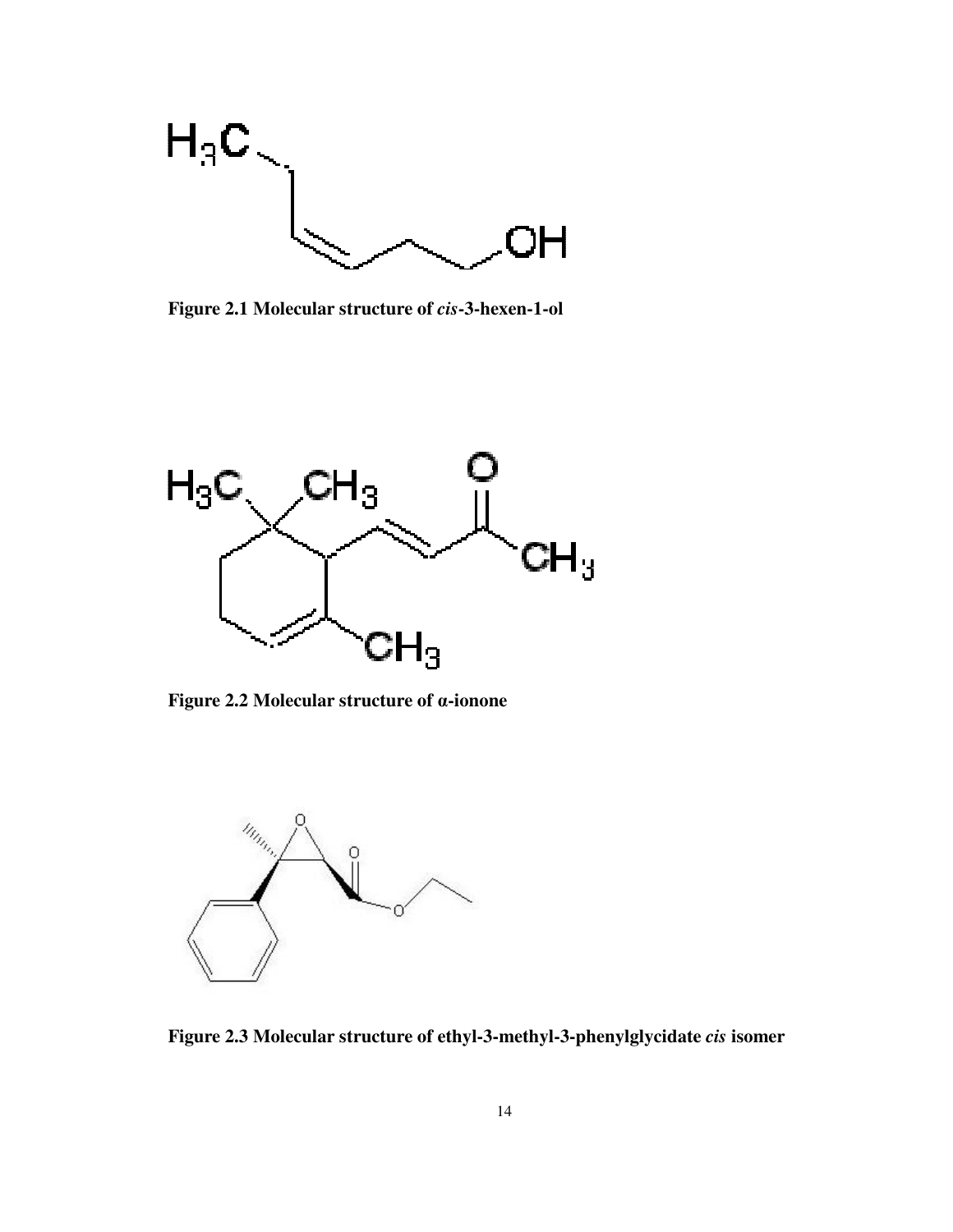

**Figure 2.4 Molecular structure of ethyl-3-methyl-3-phenylglycidate** *trans* **isomer** 



**Figure 2.5 Molecular structure of** γ**-undecalactone** 



**Figure 2.6 Molecular structure of 2,5-dimethyl-4-hydroxy-3(2H)-furanone (Furaneol)**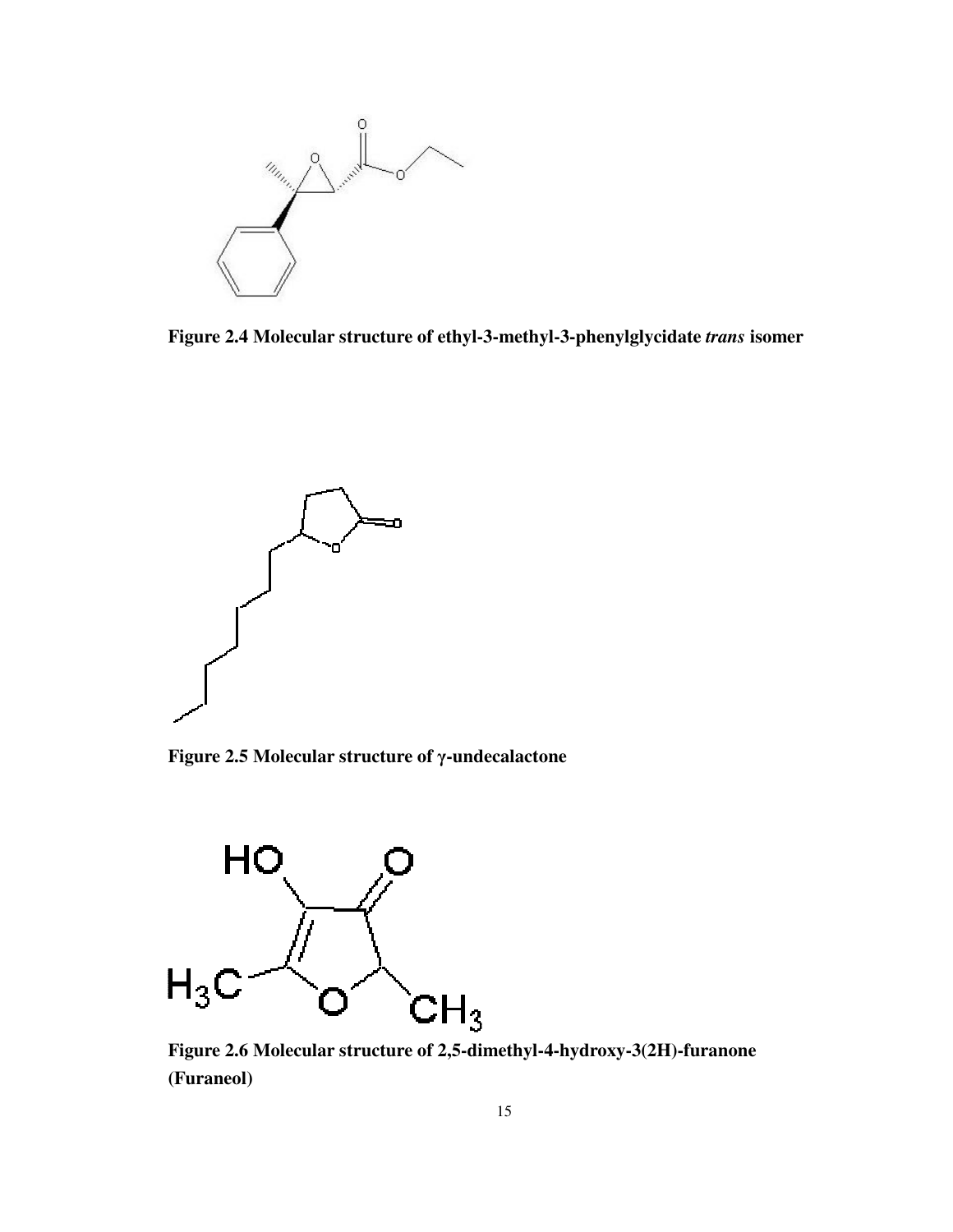#### **2.2 Fat**

### **2.2.1 Fat and Flavor**

Flavor release from food system is influenced by many food components, such as protein, carbohydrate, polyphenolics, salt and fat. Fat is the most important component because it affects flavor perception, flavor generation and flavor stability (Guichard 2002). Fat dominates the ingredients' effect on flavor perception because it is involved in flavor release, flavor masking, flavor profile and mouthfeel and can even be the source of flavor chemicals, flavor precursor and functions as a flavor reservoir (Forss 1969; Hatchwell 1994). In brief, fat not only plays an important role for the flavor profile, but it acts as a flavor carrier as well as controls the flavor release from the food matrix (Kinsella 1990).

Fat has been reported to influence qualitative, quantitative and temporal perception of flavor in food products (Plug and Haring 1994; Tuorila and others 1995), and low fat foods have been shown to have poor flavor quality (Giese 1994; Mela 1995). For ice cream, dairy fat plays an important role for flavor release, mouthfeel, appearance, texture and melting profile (Brauss and others 1999). Li and others (1997) showed that adding more milk fat in vanilla ice cream would decrease vanilla flavor release. Also, Koeferli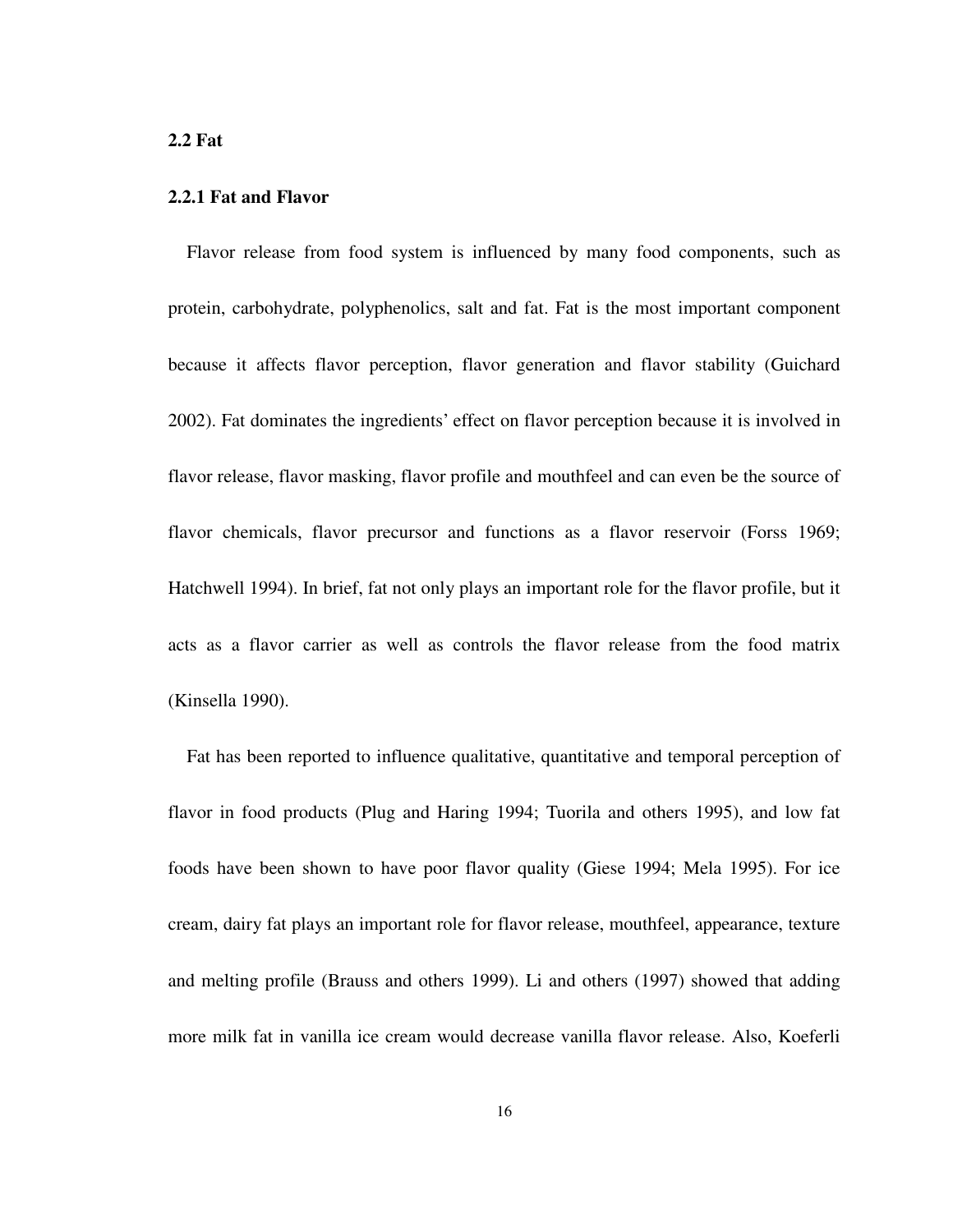and others (1996) determined that increasing the fat content in vanilla ice cream increases the mouth coating and buttery and creamy notes.

There are some experiments have been done on the strawberry flavor profile with respect to fat contents in food systems including yogurt and ice cream. In a model yogurt system, the strawberry flavor release from low fat content yogurt  $(0.2\%)$  is faster than that from high fat content yogurt (3.5 and 10%), and the higher fat content decreased correlative particle size and increased viscosity (Brauss and others 1999). In the strawberry ice cream model, Miettinen and others (2002) showed that fat content influences flavor release but the types of fats (vegetable oil or animal fat) does not affect the flavor release. However, Hyvönen and others (2003) found that not only fat content but also the type of fat influences the flavor release from strawberry ice cream. The flavor release from vegetable oil was slightly faster than that from dairy fat. This result was further confirmed by Relkin and others (2004) who showed that different types of fat influenced the flavor release of different flavor compounds. For example, diacetyl was released to a greater extent from the emulsion formed by animal fat, while esters were released to a greater extent from the emulsion formed by vegetable fat.

It is clear from previous studies that flavor profiles and fat levels are obviously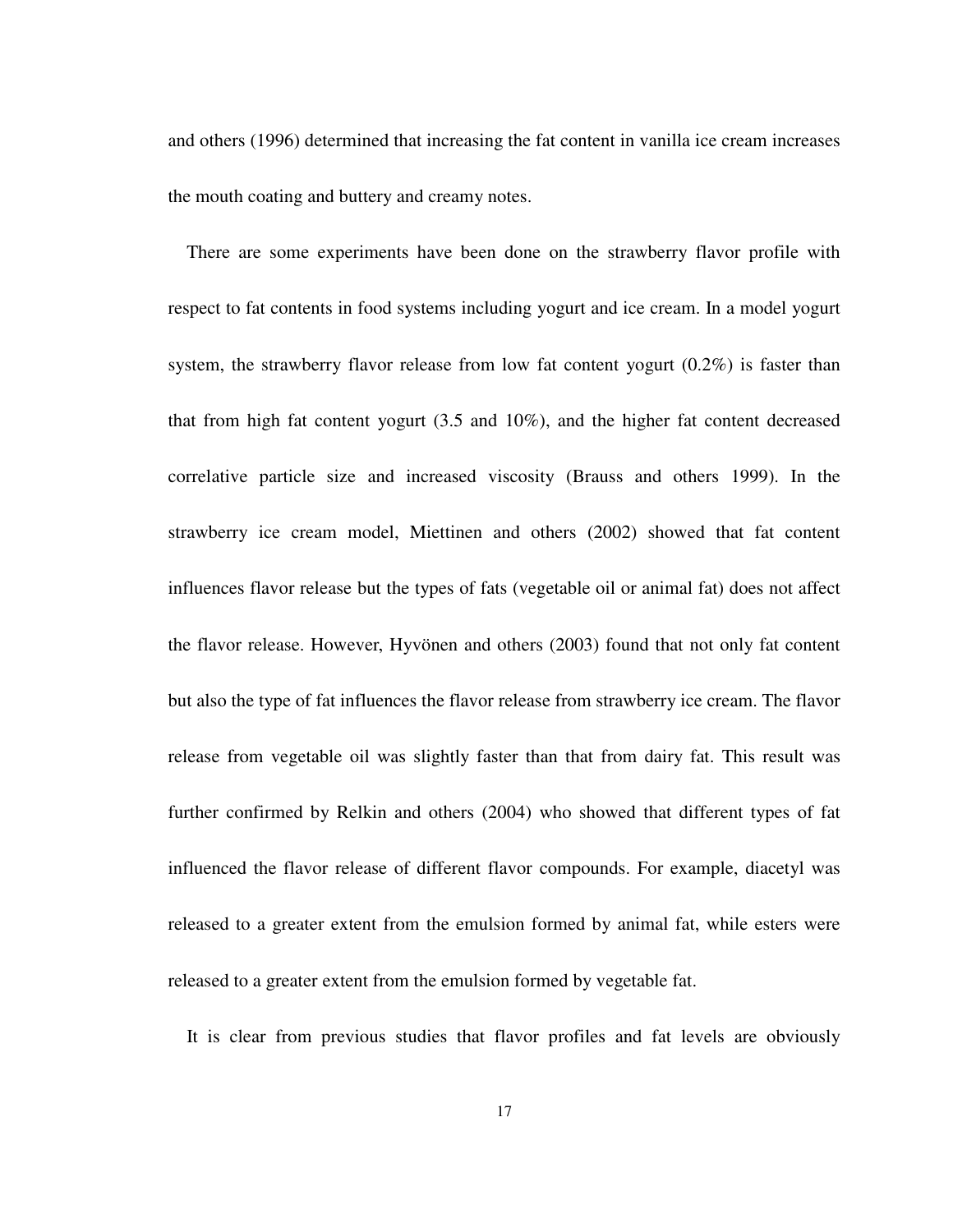correlated. The lower the fat content the poorer will be the flavor profile. On the other hand, consumers want to purchase low fat food products without sacrificing flavor or taste. To compensate the trade off, fat replacers are commonly used in the production of low fat foods in the food industry.

#### **2.2.2 Fat Replacers**

In modern society, people care more and more about their health. Obesity, chronic diseases and cancer have become main health issues for many Americans over the last few decades. Thus, for health reasons, consumers prefer to choose low calorie, low fat foods instead of large portion and high-energy-dense foods. Because of this health consciousness trend, fat replacers have become very common in the food industry because of their functionality of lowering food calories and lowering fat content of foods. Fat replacers not only help calorie control but also provide some of the functionalities that fat would provide in foods. Fat replacers can be categorized as fat substitutes, fat analogs, fat extenders and fat mimetics (ADA Reports 2005). Fat substitutes, which are conventional fats and oils, can replace all the functionalities of fat without contributing any energy (Akoh 1998). Fat analogs, which can replace some functions of fat, are altered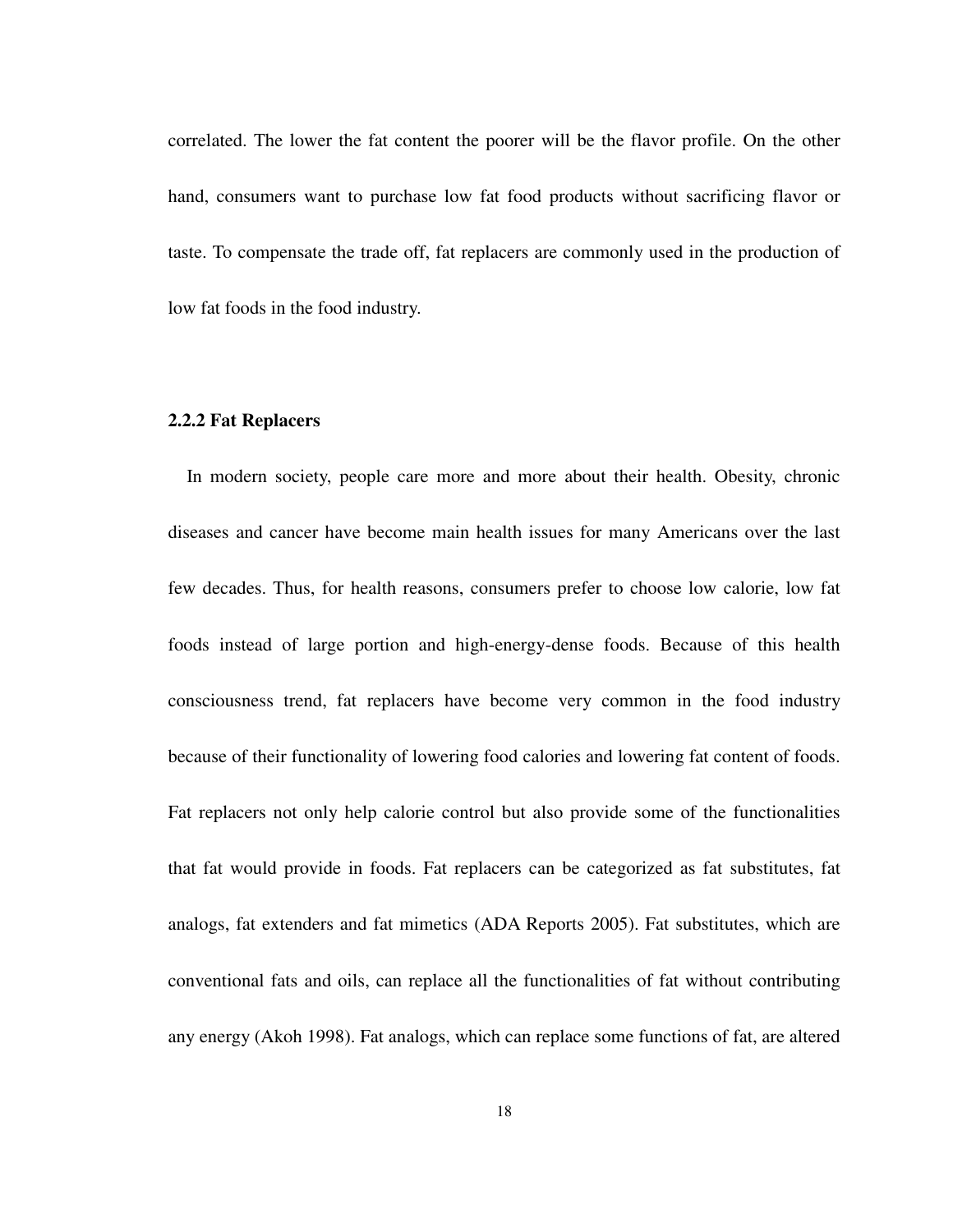digestibility replacers (Anonymous 2004). Also, fat extenders can reduce the usual amount of fat in food products by improving the functionality of fat (Anonymous 2004). Last but not the least, fat mimetics can replace one or more of the functionalities of fat, but they cannot replace fat on a one-to-one basis (Akoh 1998). In this study, fat mimetics were chosen to replace the fat content in the oil/water emulsion systems.

Fat mimetics can be categorized into two categories: carbohydrate-based and protein-based. There are eight types of carbohydrate-based fat mimetics, such as polydextrose (e.g. Litesse, Gelcarin and Sta-Lite), pectin (e.g. Grindsted and Splendid), maltodextrin (e.g. Paselli and Maltrin), hydrocolloid gums (e.g. Kelgum, Keltrol and Kelcogel), grain-based fiber (e.g. Betatrim and Z-trim), fruit-based fiber (e.g. WonderSlim, dried plum paste, prune paste), cellulose (e.g. Avicel and Just Fiber) and dextrins and modified starches (e.g. Stellar, N-Lite-S and Inscosity). Protein-based fat mimetics can be divided into two types: microparticulate protein (e.g. Simplesse) and modified whey protein concentrate (e.g. Dairy-Lo) (ADA Reports 2005).

Fat mimetics have been commonly used in the many food products including liquid food systems, baked goods, confectionery, dairy products, sausage products, cereal and grain products, fats and oils, prepared entrees, soups, sauces, gravies, snacks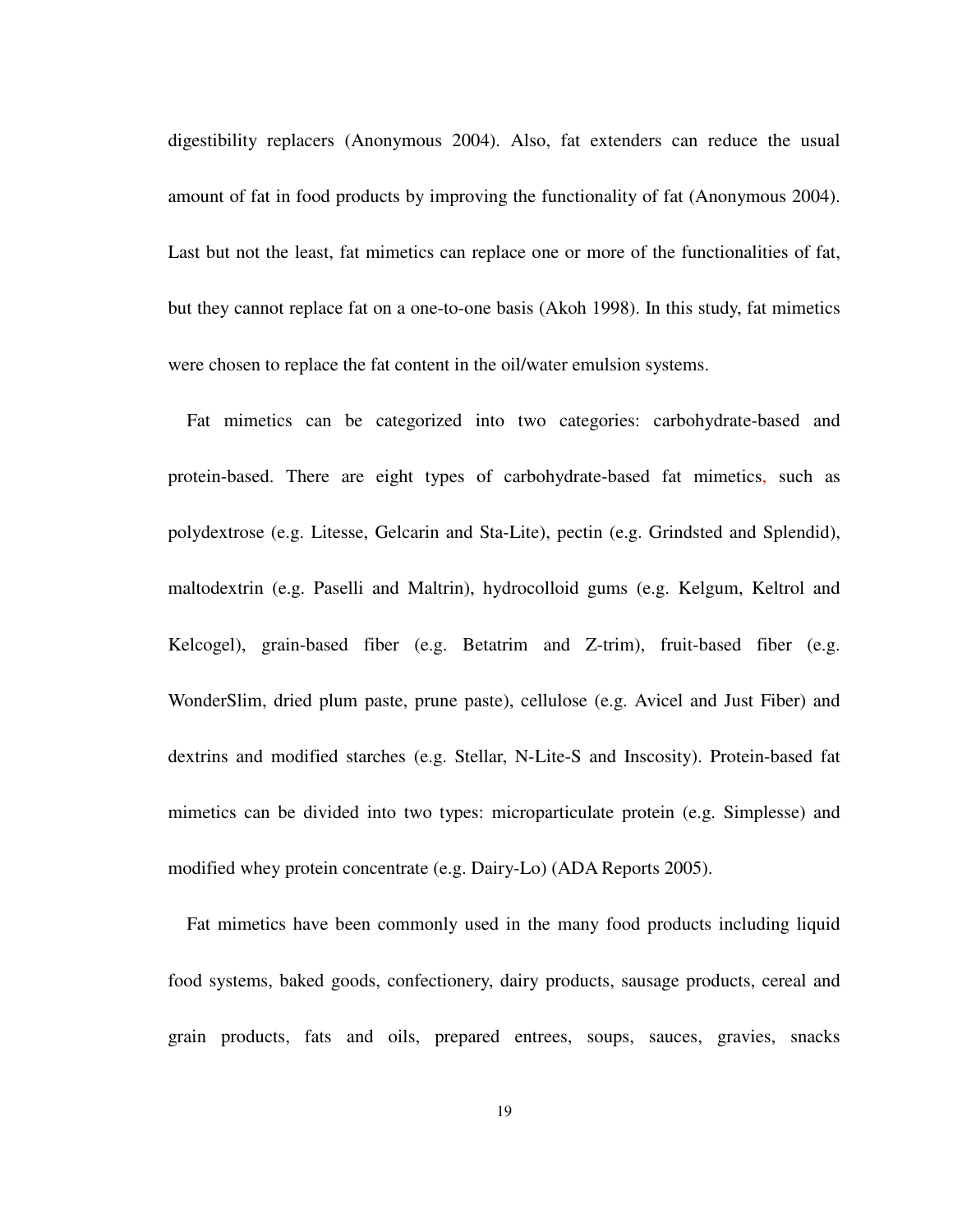(Anonymous 1992; Yackel and Cox 1992; ADA Reports 2005). In this study, two kinds of fat mimetics, Litesse® (carbohydrate-based) and Simplesse® (protein-based), were used to partially replace the fat in each emulsion system.

# **2.2.3 Fat Mimetic: Litesse®**

Litesse® (polydextrose) which is formed by the polymerization of glucose, citric acid and sorbitol is one kind of carbohydrate-based fat mimetic or sucrose replacer. It can be used as a fat mimetic or as a low-calorie (1 kcal/g) bulking agent, because it has some of the functionalities of fat and it can bind with fat and other fat replacers to become a bulking agent and provide ideal viscosity in low-energy-dense foods (Giese 1996; Kuntz 1996; Alexander 1997). Litesse® is widely used in fat-reduced products, such as ice cream. It works well for the foam stabilization by strong hydrogen bonding and by enhancing film strength in ice cream (Alexander 1997). Because of the polar chemical characteristics, Litesse® is functions poorly for improving the flavor profile in fat-reduced products since most flavor compounds are more lipophilic. Welty and others (2001) confirmed that chocolate ice cream, which contained Litesse® , had a lower concentration of 2-methyl-5-propyl pyrazine than ice creams containing Litesse® .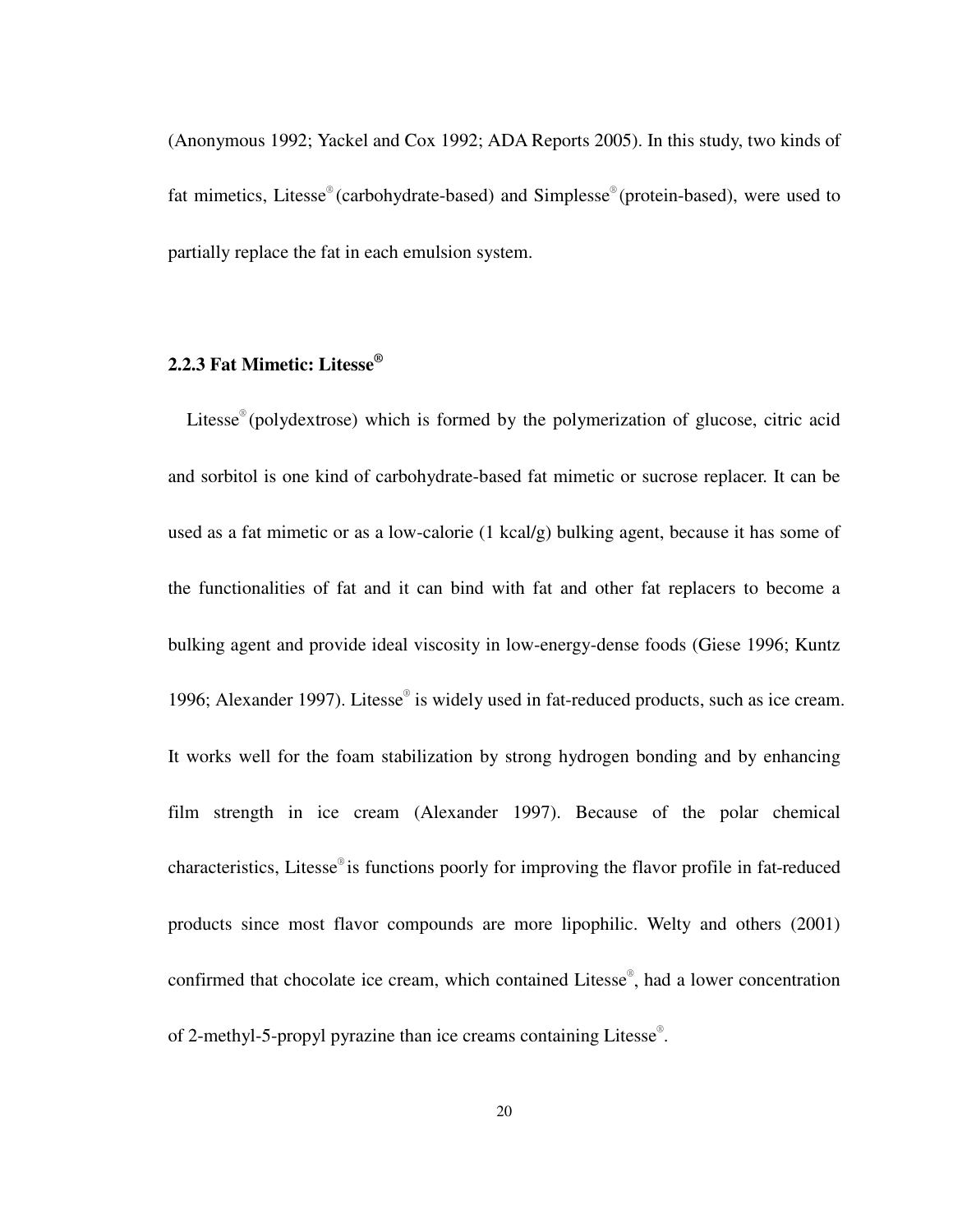Litesse<sup>®</sup> is very heat and cold stable, so it is commonly used to replace fat or sucrose in baked goods, frozen dairy products, puddings, gelatin, candy, salad dressing, syrups, fruit spreads and chewing gum (Giese 1996; Akoh 1998). Also, Litesse<sup>®</sup> has many other benefits such as being low caloric, fiber-enhanced, reducing glycemic load, tooth friendly, being a prebiotic and improving digestive health (Anonymous  $2007<sup>b</sup>$ ). However, it has a laxative side effect. Products containing more than 15 grams per serving need to be clearly labeled regarding the side effects (Akoh 1998).

# **2.2.4 Fat Mimetic: Simplesse®**

Simplesse<sup>®</sup> is a protein-based fat mimetic (microparticulate protein) and made from whey protein. It is both available in gel form and powder form (Anonymous 2004; Alexander 2005). Microparticulate proteins are round particles with 0.5 to 2.0 micrometers in diameter, and when hydrated in aqueous solution they give the same mouth feel as fats (Kuntz 1996; ADA Reports 2005). They provide 4 kcal/g on a dry basis which is half of the calories provided by fat (Akoh 1998). Simplesse<sup>®</sup> is often used as fat mimetic in food products, and it provides several benefits, such as fat reduction, fat-like mouth feel, water-binding capacity, slow melt-down rate and gel formation (ADA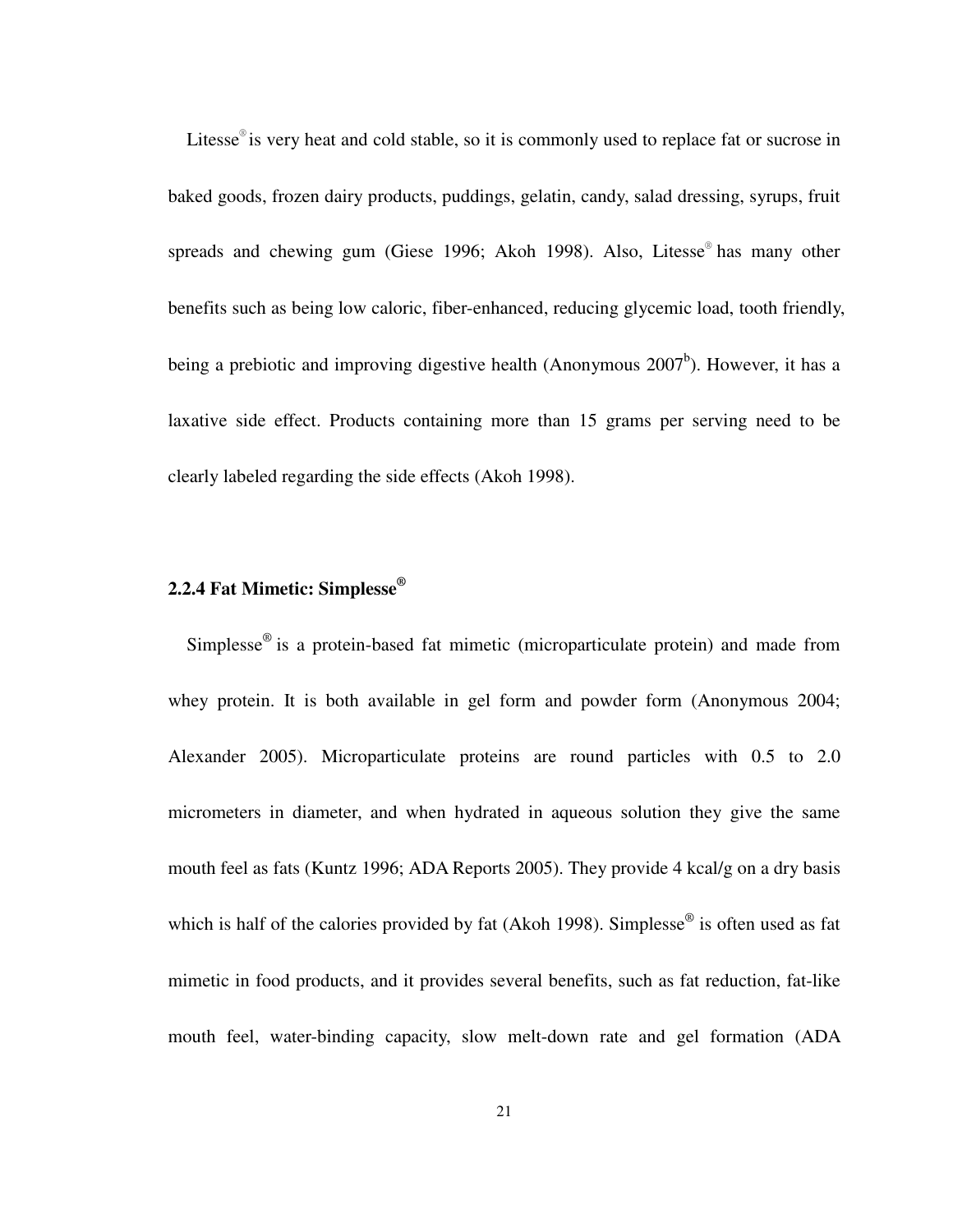Reports 2005). Simplesse® was shown to have better interaction with flavor compounds, especially with aldehydes, than carbohydrate-based fat mimetics (Schirle-Keller and others 1992, 1994). However, Simplesse® still could not totally replace fat in the flavor profile. Welty and others (2001) showed that flavor release is increase when the fat is replaced by fat mimetics. For example, the flavor release of 3,5-diethyl-2-methyl and 2-methyl-5-propyl pyrazines is lower from chocolate ice cream containing milk fat than that of ice cream containing cocoa butter or fat mimetics.

Simplesse<sup>®</sup> is not suitable for fried food products, but it is good for making ice cream, frozen desserts, salad dressing, margarine, mayonnaise, butter, sour cream, cheese, yogurt, baked goods, soups, dips, frostings and sauces (Akoh 1998; ADA Reports 2005). Since Simplesse<sup>®</sup> is manufactured from whey protein; it still has all the biological characteristics of protein. Thus, consumers who are allergic to protein should not consume products made with Simplesse® (Akoh 1998).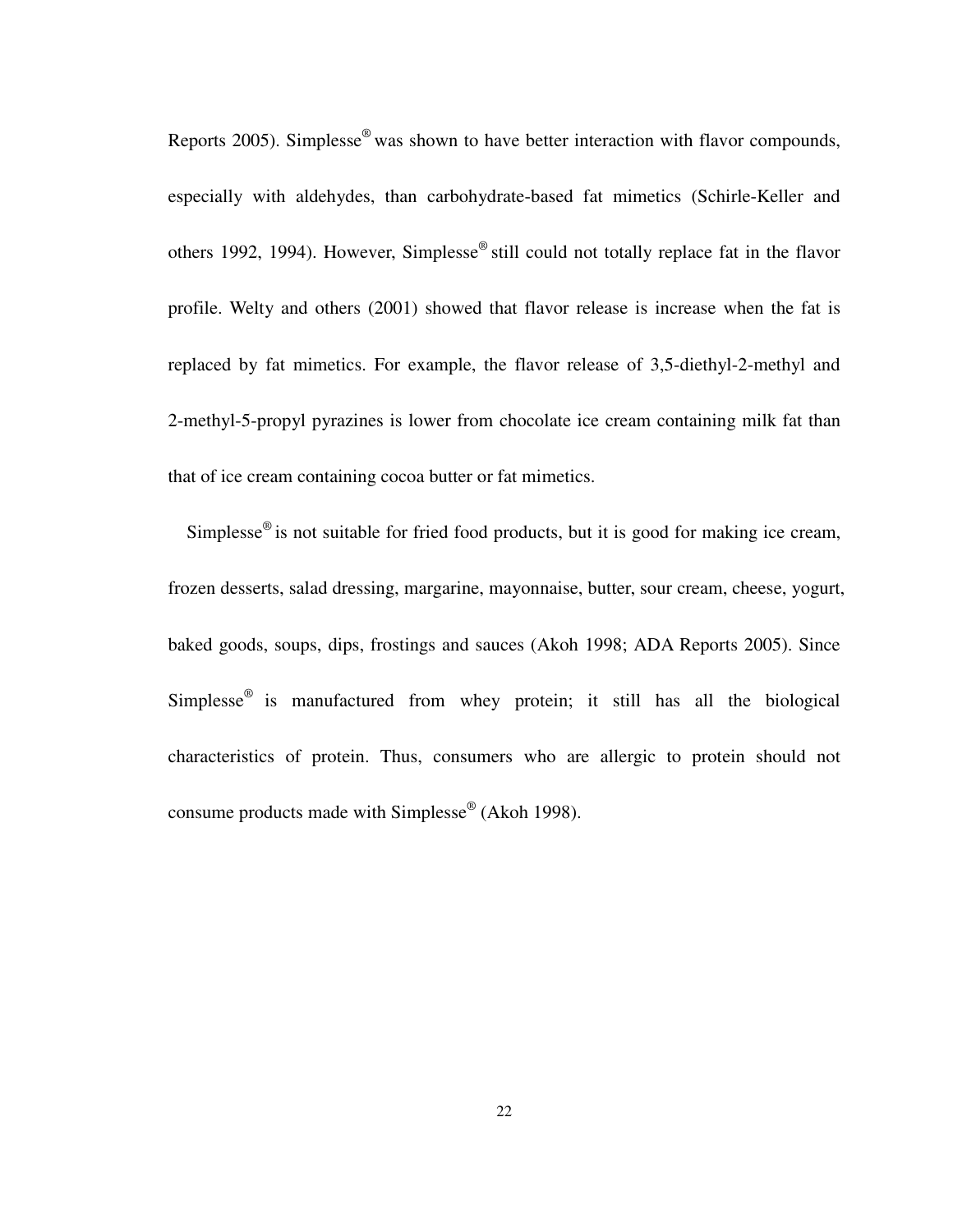#### **2.3 Gas Chromatography**

#### **2.3.1 History and Principle of GC**

Gas chromatography is one of the most common analytical separation methods. It can provide fast and high resolution separations of a variety of compounds, especially volatile compounds. The idea of gas chromatography was developed by Martin in 1944, and the first gas chromatography publication was published in the Biochemical Journal by James and Martin in 1952 (Bartle 1993). Three years later, the first gas chromatography instrument was available on the market. After being commercialized, innovations, such as open tubular column, flame ionization detector, electron capture detector, fused silica capillary column, GC-mass spectrometry and GC-fourier transform infra red were developed one after the other (Grant 1996). These developments allowed gas chromatography to become the most powerful and the easiest analytical separation method for a wide range of compounds.

A sample is analyzed in a GC by the following procedure: First, a small amount of sample is injected into the injector port. Second, the sample is fully vaporized in the injector port and delivered into the chromatographic column. To perform the analysis, a specific flow rate of carrier gas carries the analytes through the chromatographic column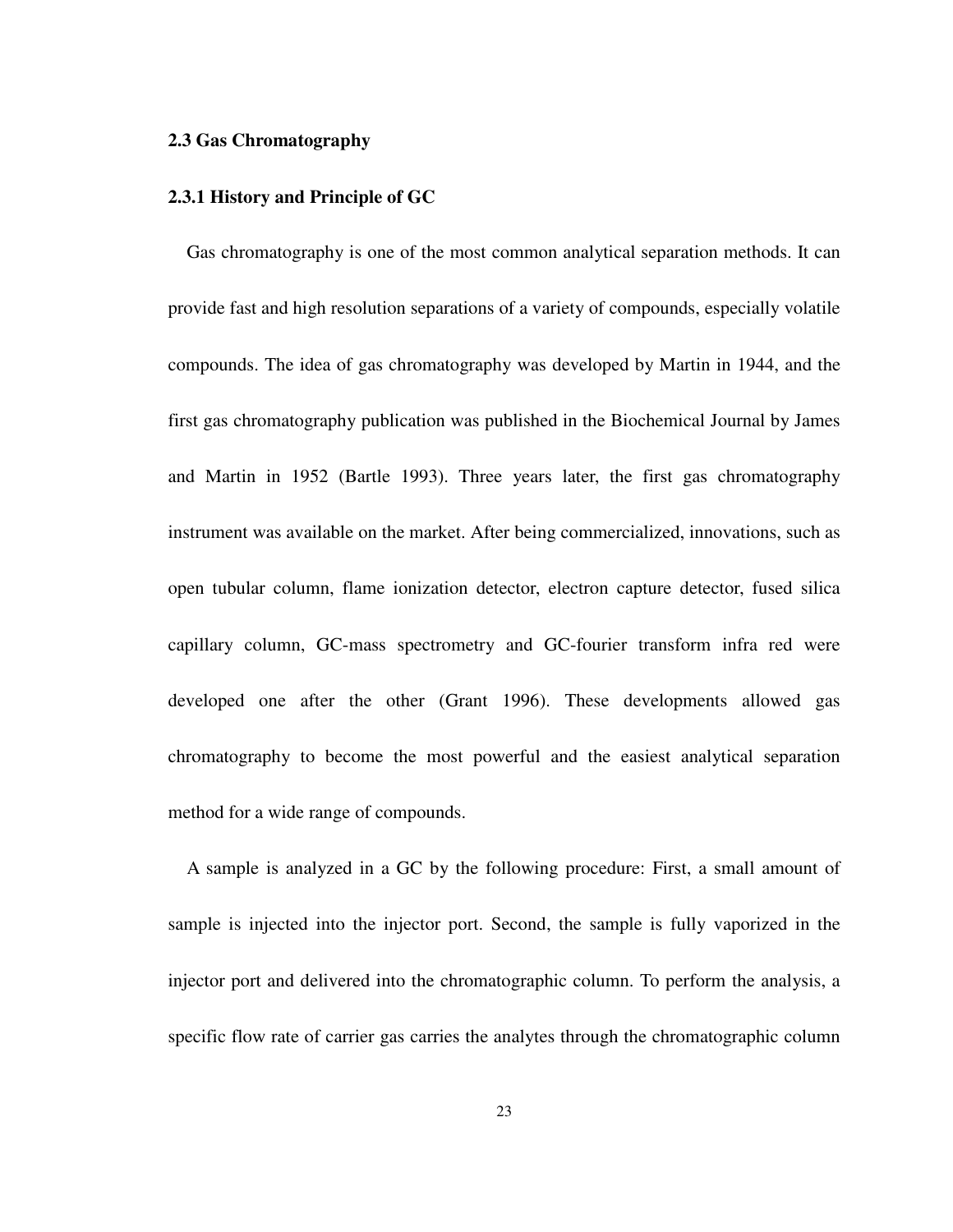while the column is held in an oven. Depending on the different chemical characteristics of each chemical, the compounds are well separated by the mobile phase (carrier gas) and the stationary phase (column) in the chromatographic column. The detector is connected at the end of the column to monitor the separated compounds, and it will give electrical signals to the recorder. The recorder will further transform the signals to meaningful data, i.e. a chromatogram, via a computer program.

# **2.3.2 GC Instruments**

A gas chromatograph (Figure 2.7) is basically equipped with a tank holding the carrier gas, a flow controller, an inlet system (injector port), a chromatographic column, an oven, a detector and a recorder (Tipler 1993). Depending on different analytical purposes and different chromatographic columns, different carrier gases (mobile phase) such as helium, nitrogen, hydrogen, air, oxygen, argon, argon/methane and helium/hydrogen are commonly used in gas chromatography (Tipler 1993). To obtain the best result, the proper amount of sample needs to be injected quickly into the inlet system, so the inlet system is very critical. According to a sample's conditions and different analytical purposes, split injection, splitless injection, direct injection, programmed-temperature injection,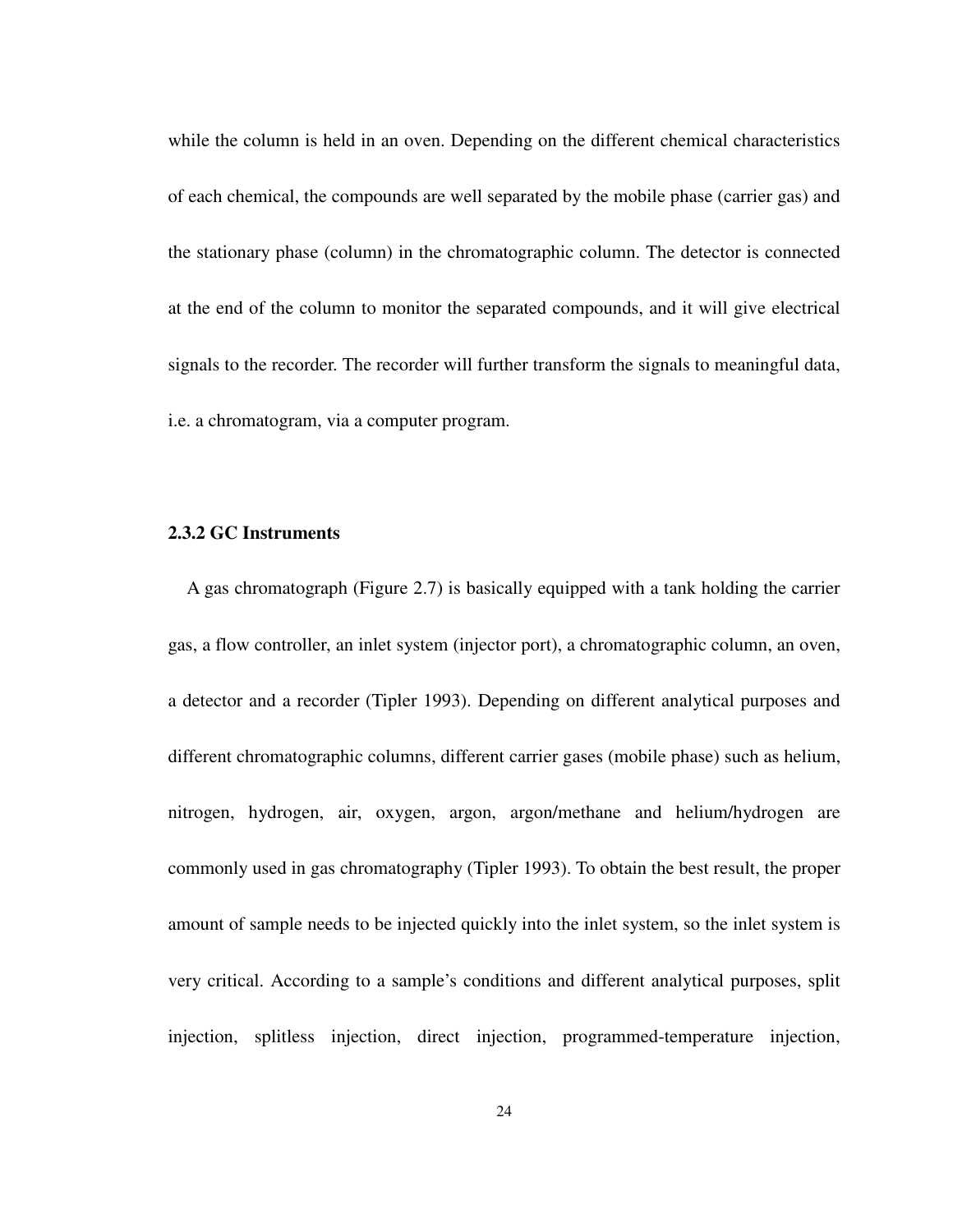headspace analysis and solid phase microextraction injection are widely used (Yuwono and Indrayanto 2005). The chromatographic column is the core of the gas chromatograph. There are two types of columns: packed and capillary (open tubular) column. Packed columns have lower theoretical plate numbers and thus, lower resolution than capillary columns, but they have better capacity for large quantities of sample. However, capillary columns have higher efficiencies, better separation ability, better inertness, longer life, are more suitable for use with spectroscopic detectors and have lower column bleed (Yuwono and Indrayanto 2005), which are the reasons why capillary columns are more commonly used. Numerous stationary phases, such as 100% dimethyl polysiloxane, 5% phenyl 95% dimethyl polysiloxane, 14% cyanopropylphenyl methyl polysiloxane and polyethylene glycol are available for capillary GC analysis, and the choice of stationary phase depends on the analytical compounds of interest (Reinceccius 2003). The oven also plays an important role in GC analysis as it controls the temperature of the column. There are four types of ovens available on the market including a conventional GC oven, a flash GC oven, a microwave GC oven and an infrared heated GC oven (Yuwono and Indrayanto 2005). Many different detectors are available, such as flame ionization detector, thermal conductivity detector, electron capture detector, nitrogen-phosphorus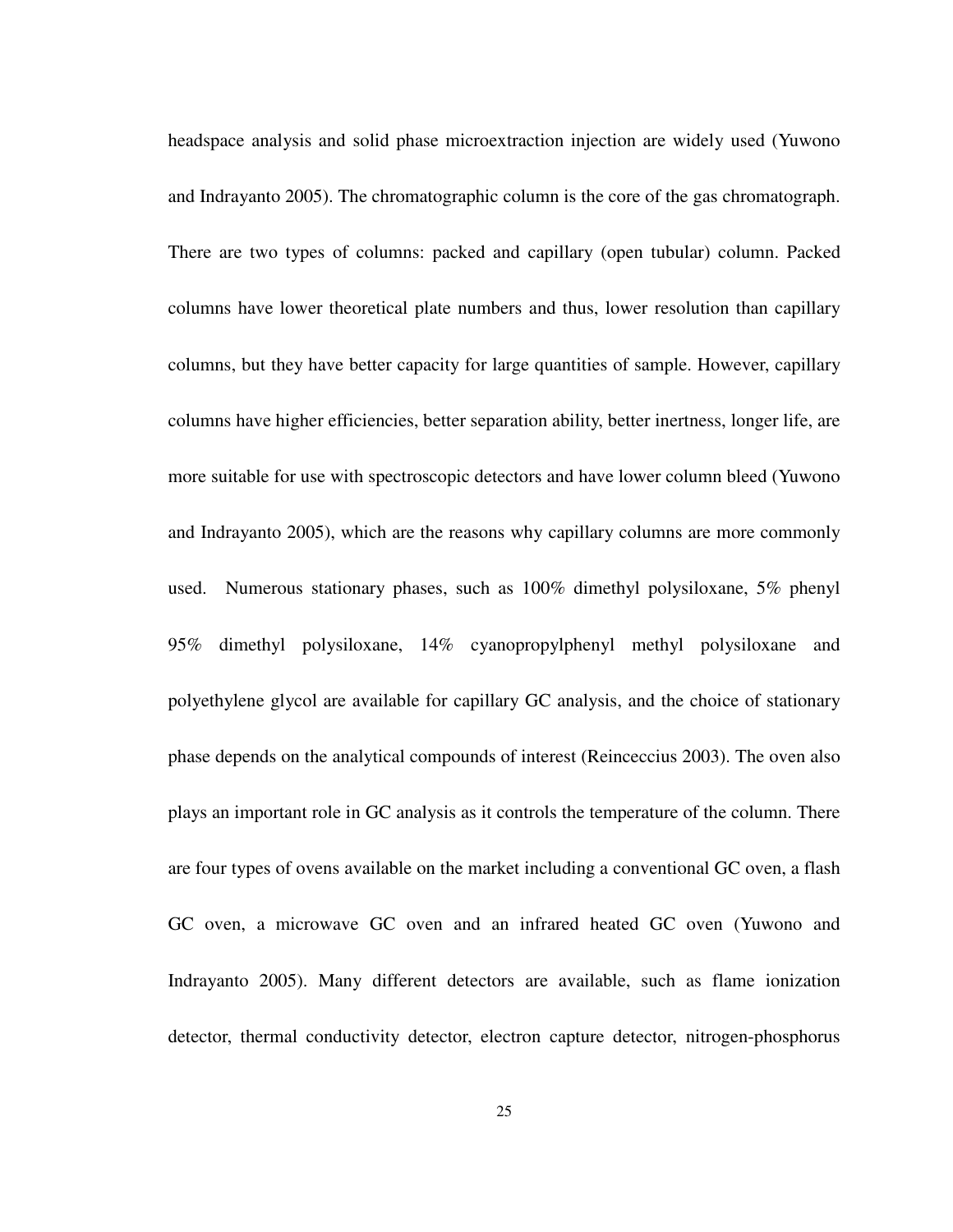detector, flame photometric detector, atomic emission detector and mass spectrometer (Reinceccius 2003); each detector has its specific analytic sensitivity or selectivity.



**Figure 2.7 The basic components of a gas chromatograph (Anonymous 2007<sup>a</sup>)** 

### **2.3.3 Application and Recent Developments in GC**

Gas chromatography has been a common analytical tool in many research areas, such as toxicology, chemistry, medical science, environmental analysis, petroleum exploration, biotechnology, and food science for decades. In the food science area, GC is widely used for the analysis of flavor compounds, additives, pesticides, drugs, lipids, simple sugars, amino acids, vitamins, antioxidants, and many more (Reinceccius 2003). For the analysis of the strawberry flavor profile, a gas chromatograph equipped with a flame ionization detector is used because of its high sensitivity towards variety organic compounds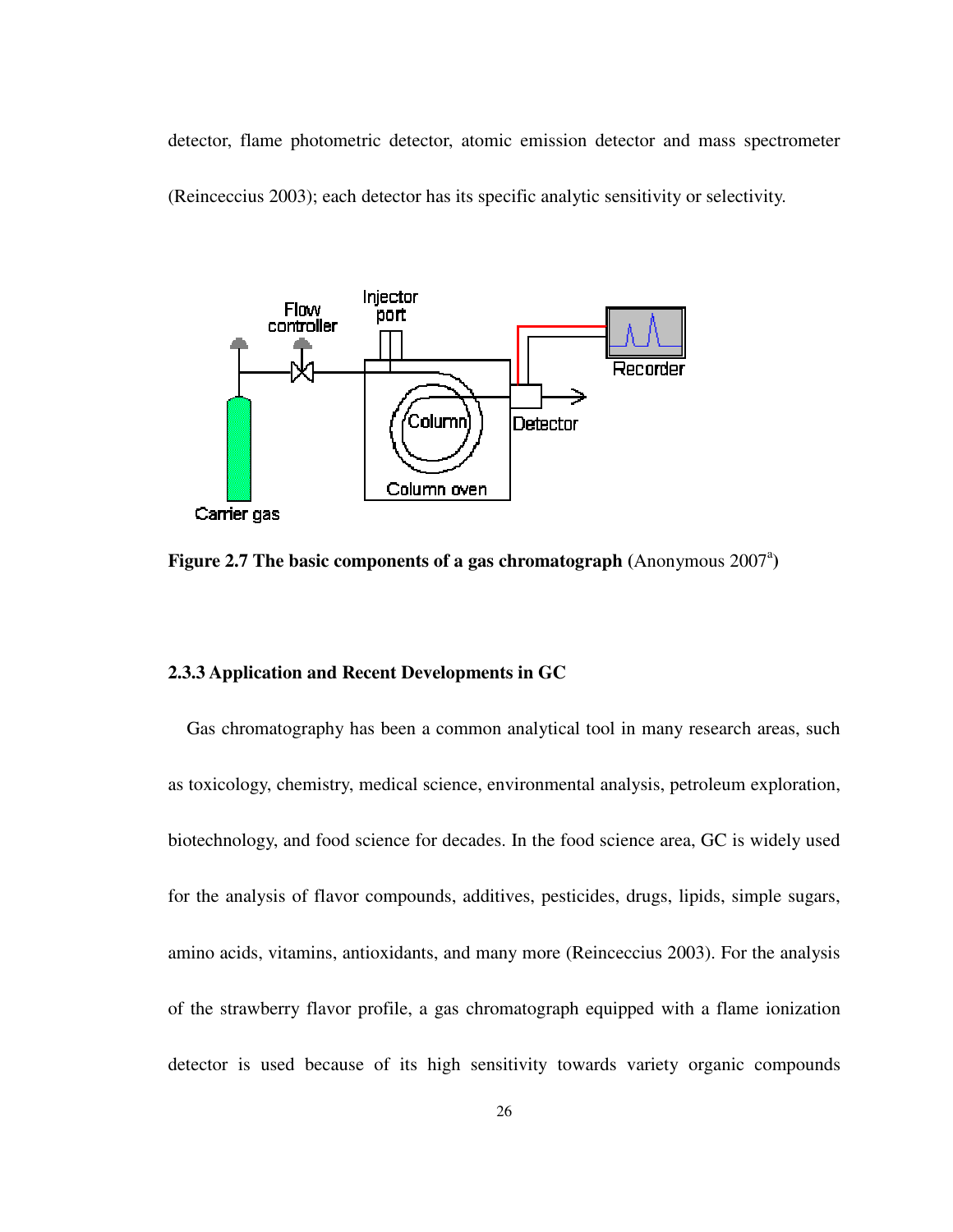(Pyysalo and others 1979; Dirinck and others 1981; Pickenhagen and others 1981). For the identification of the strawberry flavor compounds, gas chromatography connected to a mass spectrometer is an effective tool (Pyysalo and others 1979; Dirinck and other 1981; Perez and others 1992). Also, gas chromatography was used to determine the changes in the strawberry flavor profile during freezing (Douillard and Guichard 1990).

There are some new developments in gas chromatography, such as high speed gas chromatography, on-line gas chromatography and portable gas chromatography. High speed gas chromatography does not only increase the selectivity and minimizes the analysis time, but also allows the use of a shorter column, increased flow rate and faster temperature programming (Donato and others 2007). It has been applied for the analysis of citrus oil (Mondello and others 2003), bergamot oil (Bicchi and others 2005), pesticides in vegetables (Arrebola and others 2003), and many more. On-line gas chromatography is very good for the analysis of complex compounds by improving detector restrictions, reducing the analysis time and giving greater reproducibility. It has been used to identify the complex impurities in pharmaceutical products by Ogorka and others (1992). The last one, portable gas chromatography, allows GC analysis outside the laboratory. It is very convenient for environmental and forensic sciences (Yuwono and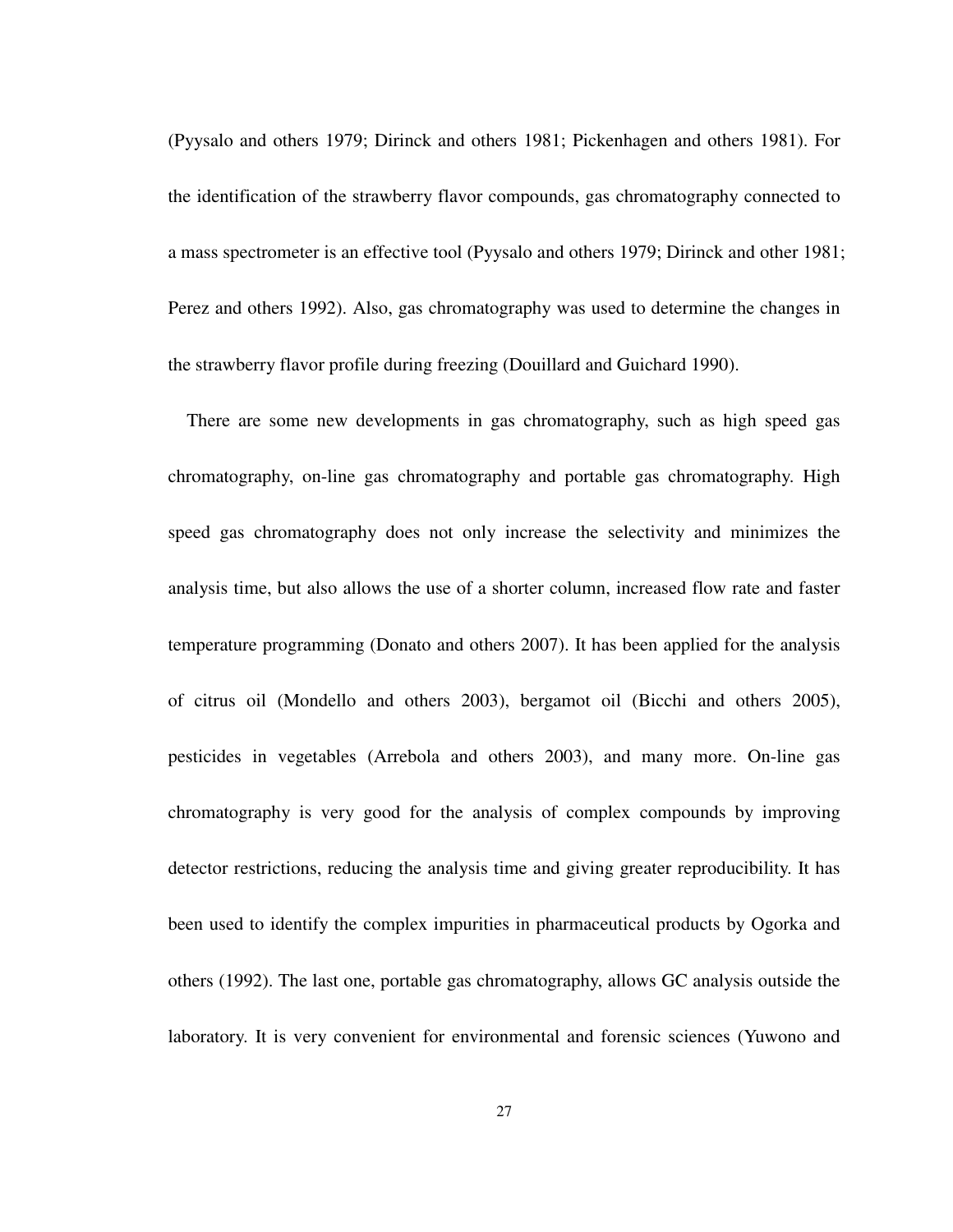Indrayanto 2005).

#### **2.4 Solid-Phase Microextraction (SPME)**

#### **2.4.1 Principle of SPME**

Solid-phase microextraction is a sensitive method for the analysis of volatile compound that has been developed by Pawliszyn and co-workers (Arthur and Pawliszyn 1990). An adsorbent attached to a fused silica fiber is used to extract the volatile compounds from the headspace of the samples. A fused silica fiber is coated with materials, which have different sorption characteristics that are useful in differentiating between flavor compounds that differ in their chemical characteristics (Rocha and others 2001). SPME is suitable for analyzing non-polar or semi-polar compounds in either gas, liquid or solid phase (Vas and Vekey 2004).

There are two steps in the SPME extraction: First, samples partition onto the fiber coating. Second, the concentrated samples desorb into the analytical instrument (Ibanez and Cifuentes 2001). Basically, the SPME extraction is completed when the concentration of the analyte reaches equilibrium between the sample and the fiber coating. The equilibrium situation between sample and fiber can be presented as: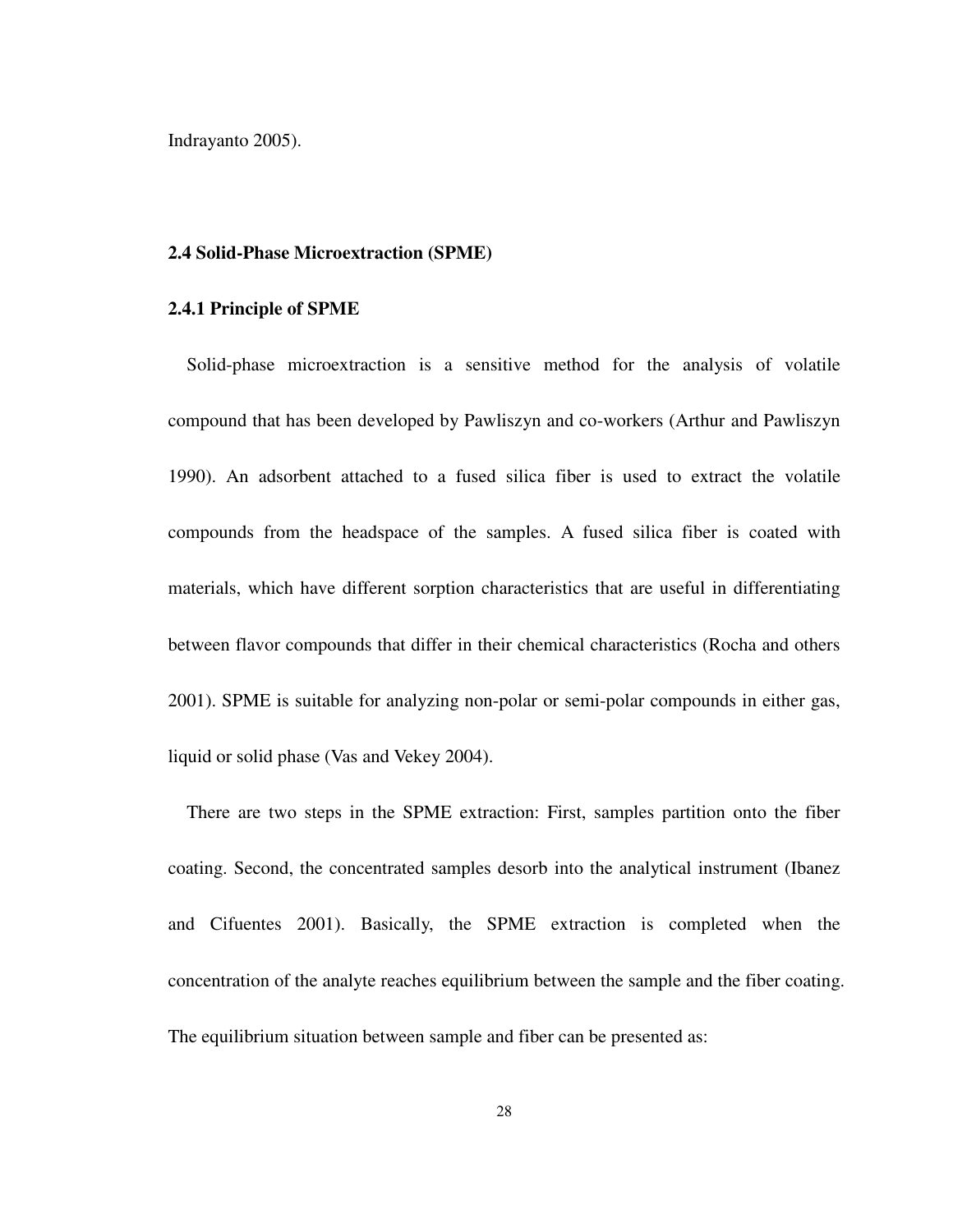$$
n = \frac{K_{fs}V_fV_sC_0}{K_{fs}V_f + V_s}
$$
 {equ 2.1}

The n is representative of the amount extracted by the fiber coating,  $K_{fs}$  is the constant of fiber coating/sample distribution, V is the volume of fiber coating,  $V_s$  is the volume of sample and  $C_0$  is the original analyte concentration in the sample matrix. In order to get reproducible data, the equilibrium conditions, such as extraction temperature and time need to be consistent (Pawliszyn 1997).

### **2.4.2 SPME Apparatus**

The solid-phase microextraction apparatus is shown in Figure 2.8. SPME is a syringe-like device, which includes a fiber coated with stationary phase. Depending on the polarity of the stationary phase, the compounds of interest will be selectively extracted onto the stationary phase. There are many different SPME stationary phases commercially available, including polydimethylosiloxane (PDMS), polydimethylsiloxane/divinylbenzene (PDMS/DVB), polyacrylate (PA), carboxen/polydimethylsiloxane (CAR/PDMS), carbowax/divinylbenzene (CW/DVB), and many more (Wardencki 2004). Using SPME as an extraction tool has lots of advantages, such as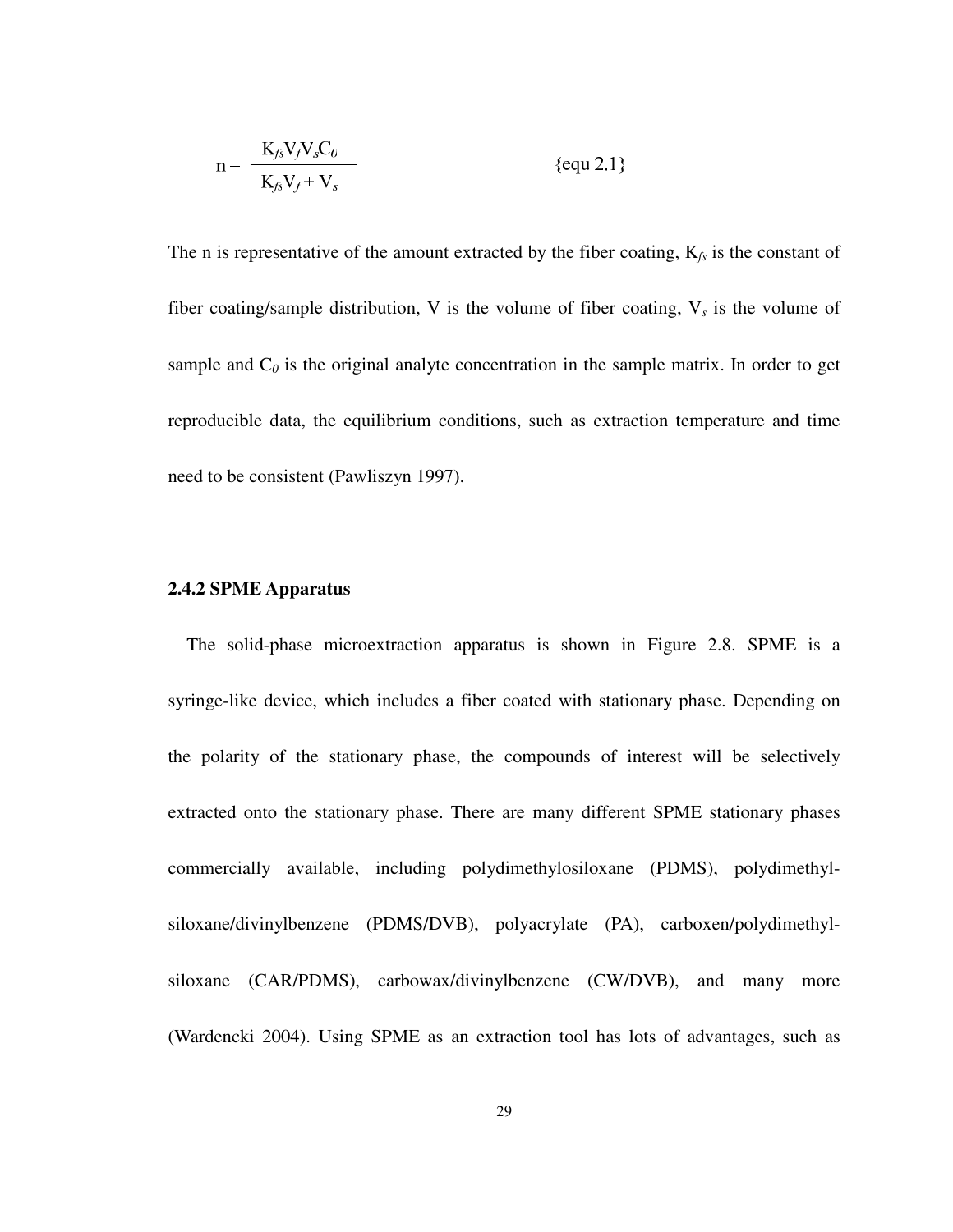being fast, durable, organic solvent free, cheap, a simple apparatus, requiring only a small sample size and being very sensitive to particular compounds (Wardencki 2004). On the other hand, there are some limitations when using SPME as an extraction tool, such as the linear range, the extraction time and the competition effect between different compounds and fiber coating (Roberts and others 2000). However, these limitations can be solved by doing some pretest. The optimal linear range and extraction time can be determined in a pretest, and the suitable fiber coating can be chosen after comparing different fiber coatings. Overall, using SPME as an extraction method has many advantages, so, it is widely used in pharmaceutical, environmental, food and flavor, forensic and toxicology analysis (Wercinski and Pawliszyn 1999).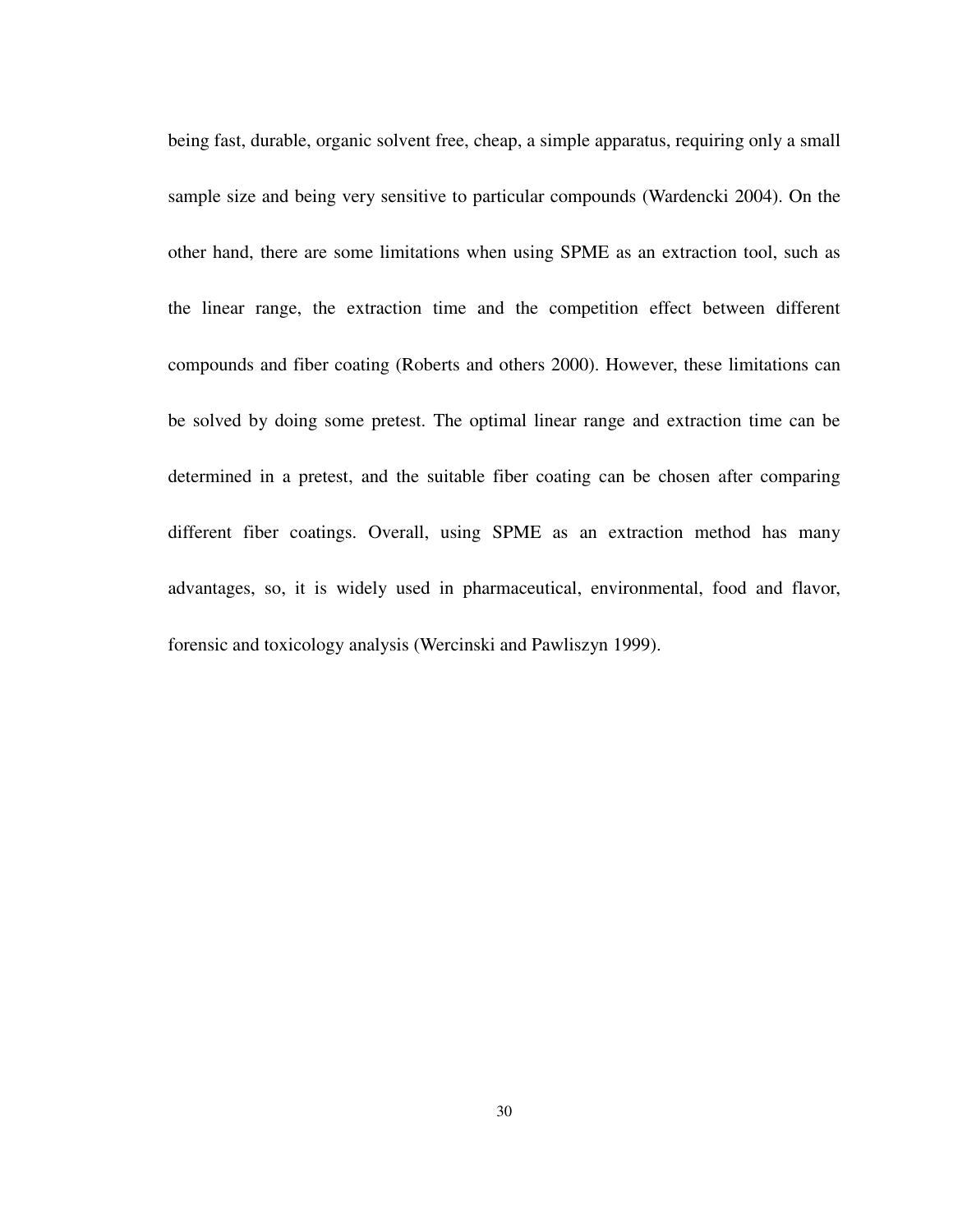

**Figure 2.8 The SPME apparatus (Vas and Vekey 2004)** 

# **2.4.3 Application of SPME in Food Analysis**

SPME extraction has been commonly used in food and flavor analysis for over a decade. Most of the flavor compounds (sulfur compounds, terpenes, lipid-derived aldehydes, etc.) are more non-polar compared with the food matrix (protein, carbohydrate, water, etc.), so the relatively non-polar fiber coating is very suitable for analyzing food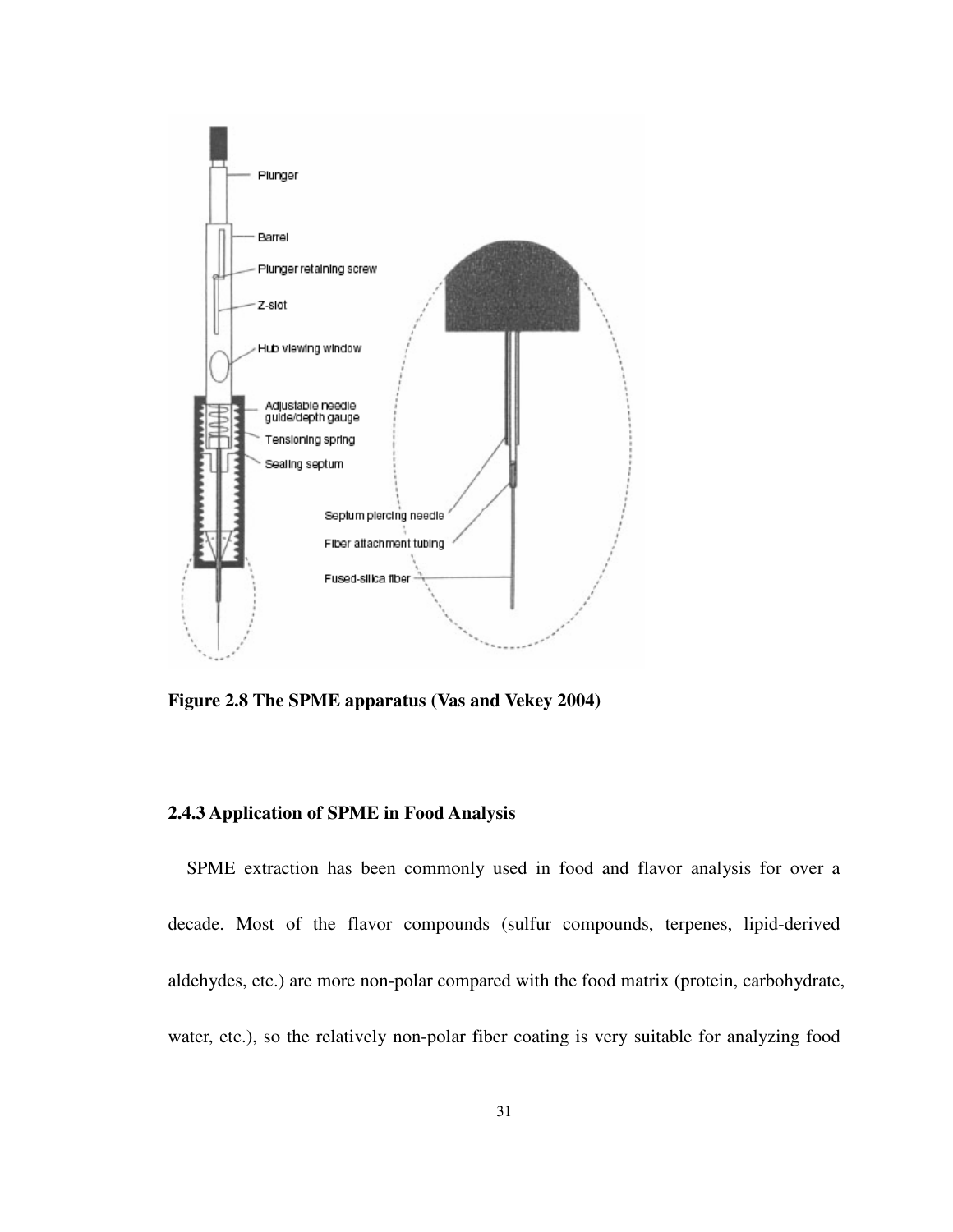samples (Yang and Peppard 1999). It has been used to analyze aroma compounds in fruits, meats, herbs, alcoholic beverages, coffee, oils, dairy products, seafood, bakery products and tobacco (Wardencki and others 2004). For example, SPME has been used to measure the changes of banana flavor during the freeze drying process. The result showed that the banana flavor compounds are lost completely after five to eight hours of freeze drying (Picque and others 1995). In another example, twenty-nine apple flavor compounds were identified by using SPME (Song and others 1997). Menthol and menthon in chewing gum, volatile aroma compounds in cooked pork, sulphur compounds in beer were successfully measured by using PDMS, CAR/ PDMS and DVB/ CAR/ PDMS SPME fibers (Ligor and Buszewski 1999; Elmore and others 2000; Hill and Smith 2002). SPME has also been used to analyze pesticides, vitamins and antioxidants in food products (Wardencki and others 2004). These research examples show that SPME is a powerful and widely used extraction method in food science.

#### **2.4.4 Quantification Analysis by Using SPME**

Using SPME for quantification is somewhat problematic because of competition between compounds, extraction time, linear range and varied affinity to the fiber coating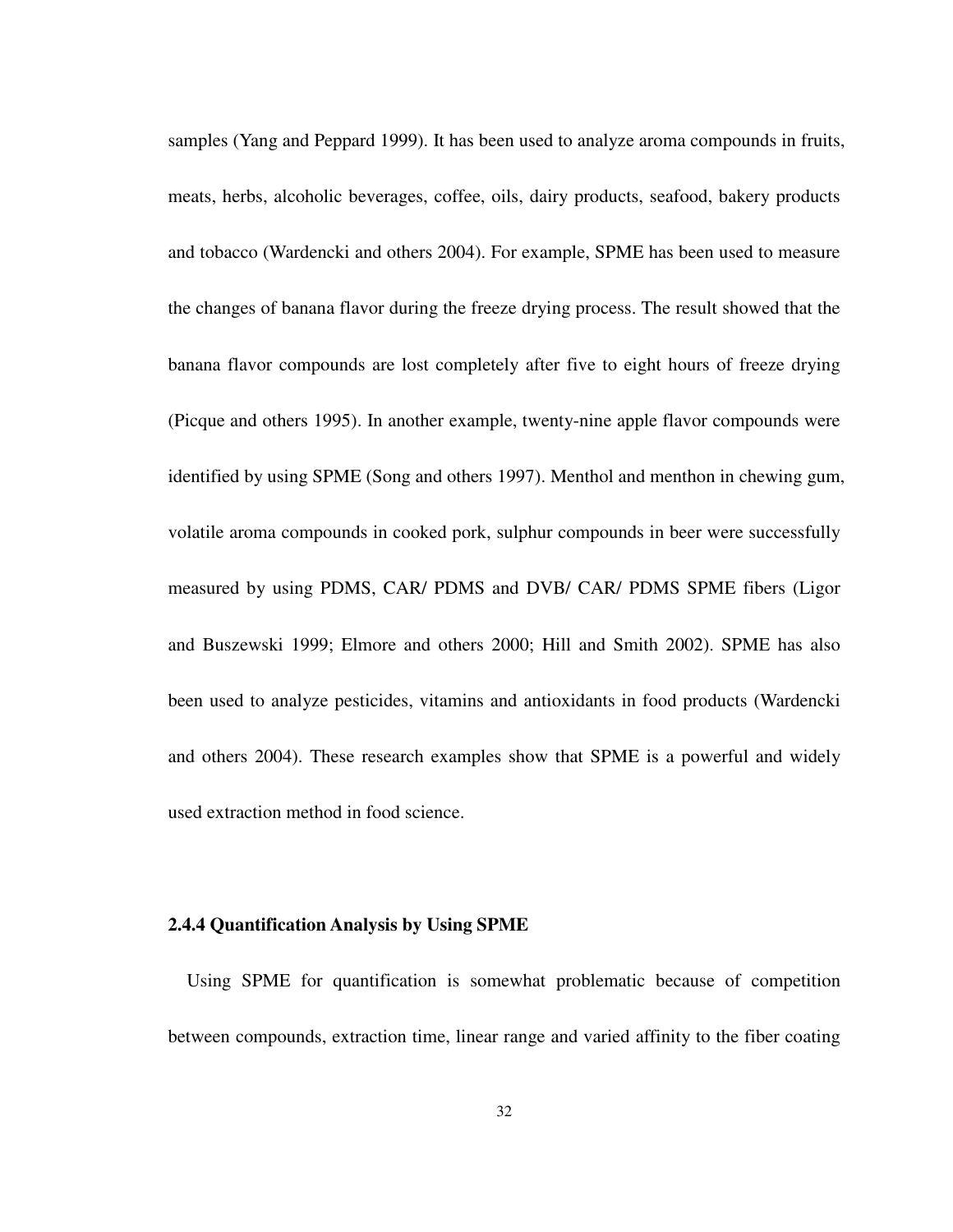(Roberts and others 2000). Standard addition to the sample matrix has been shown to not be a good method. It can only be used if standards for all compounds are added, which makes quantification of a complex matrix impossible (Murray 2001). However, the limitation can be rectified by using an external standard curve (Langenfeldt and others 1996). Isotope dilution assay is also a good method to solve quantitation limitations by labeling compounds with isotopes, which then work as internal standards (Roberts and others 2000). After these limitations were, SPME has become a good and easy method to quantify the sample's components.

SPME has been successfully used to quantify flavors in foods, such as beers (Jelen and others 1998) and coffee (Yang and Peppard 1994; Bicchi and others 1997). The caffeine concentration levels in beverage were also quantified by using SPME with isotope dilution assay (Hawthorne and others 1992). In conclusion, combining solid-phase microextraction with gas chromatography not only can efficiently extract flavor compounds but can also be used to quantify flavor compounds very precisely.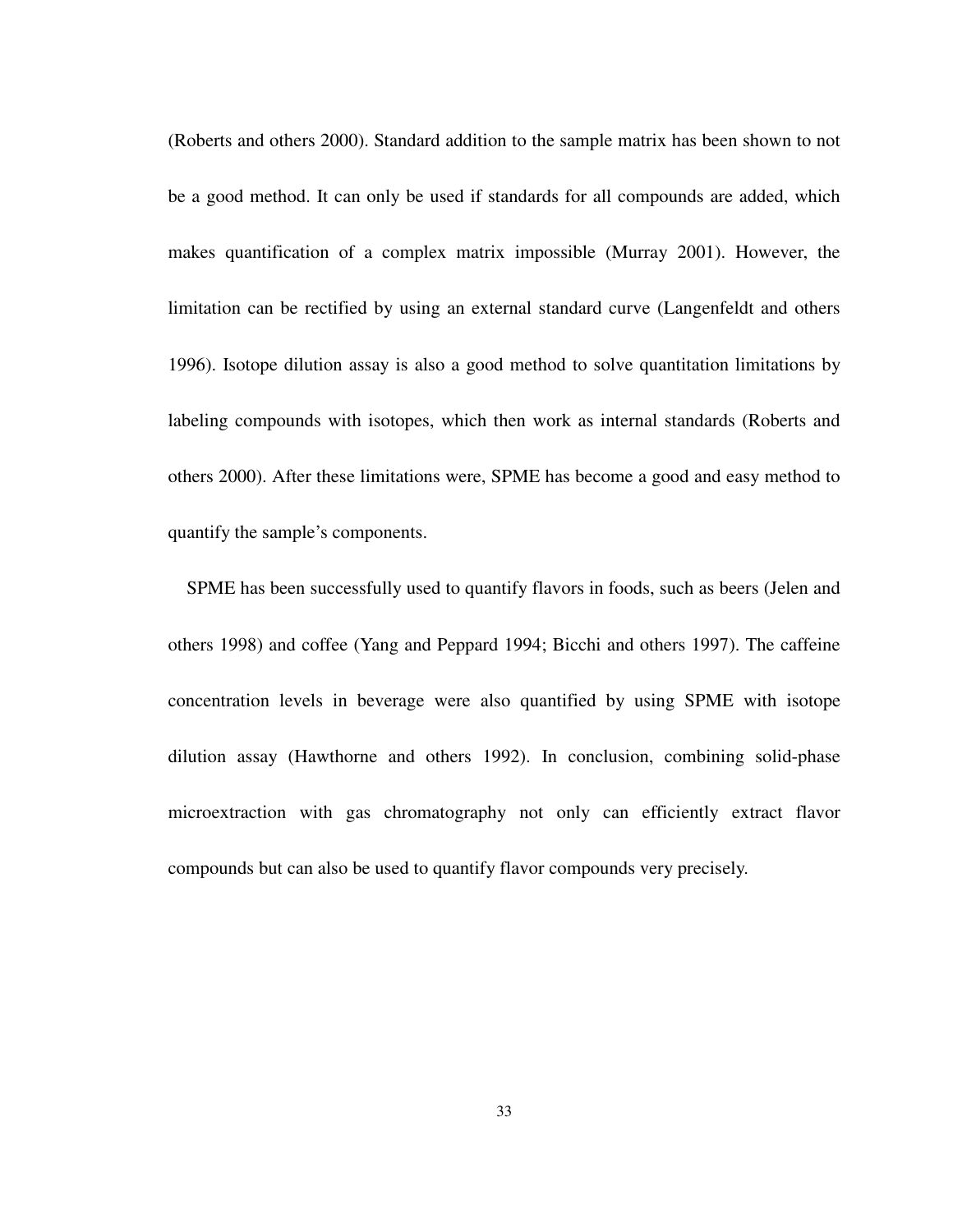## **2.5 Partition Coefficient**

Flavor release from the food matrix is controlled by many factors, such as fat, protein, and carbohydrate content as well as structure. In this study, the release of five strawberry flavors from emulsion systems, which were made from oil and water, was investigated. Fat has already been considered to influence flavor release from emulsion systems. This is because most of the volatile compounds are hydrophobic compounds. The higher the fat content in the emulsion systems, the fewer flavors are released from the system. Guyot and others (1996) showed that hydrophilic compounds (butyric acid and diacetyl) display greater release when the fat content is high. On the other hand, hydrophobic compounds (δ-decalactone) exhibit greater flavor release when the fat content is low. Roberts and others (2003) used nine different emulsion systems ranging from 0 to 4.5 % fat. The results revealed that the hydrophilic compounds showed greater flavor release from emulsions high in fat content, and the flavor releases systematically decreased with decreasing fat content. The hydrophobic compounds showed results opposite to those for hydrophilic compounds.

When people consume food products, flavors can be detected by being released into the headspace of the mouth. The headspace flavors are further transported from the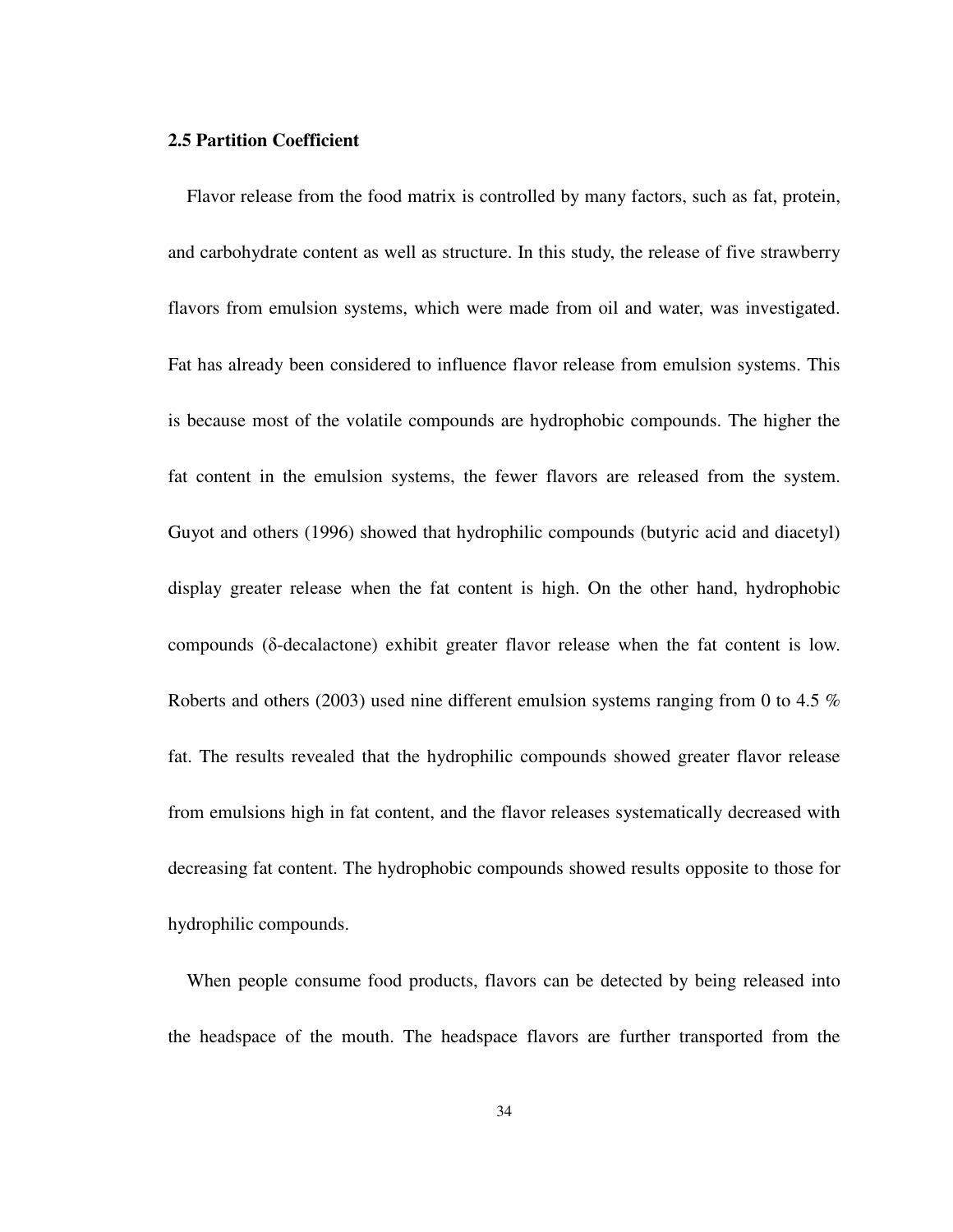mouth to the olfactory system, resulting in the human body to perceive the sense of smell. When people have olfaction, partitioning between air and water happens in the mouth. The partition coefficients can be described as follows after reaching equilibrium:

$$
P_{\text{aw}} = C_a / C_w \qquad \{ \text{equ } 2.2 \}
$$

Here  $C_a$  is the concentration of flavor compound in air (g/L), and  $C_w$  is the concentration of flavor compound in water. However, most food products also contain fat. The partition coefficient between air, water and fat can be described follows after reaching equilibrium:  $P_{fw} = C_f / C$ 

$$
P_{\text{fw}} = C_f / C_w \qquad \{ \text{equ } 2.3 \}
$$

 $C_f$  is the concentration of flavor compound in fat (g/L), and  $C_w$  is the concentration of flavor compound in water. The flavor compound will be considered more hydrophobic when it has higher  $P_{fw}$  value comparing to the other flavor compound (de Roos 1997).

The partition coefficient of emulsion system has been well established by Harrison and others (1997). When the headspace flavor release reaches equilibrium, the relationship between air and emulsion can be written as following:

$$
K_{ae} = C_a / C_e
$$
 {equ 2.4}

Here,  $K_{ae}$  is the partition coefficient between air and emulsion.  $C_a$  is the concentration of volatile compound in the air, and  $C_e$  is the concentration of volatile compound in the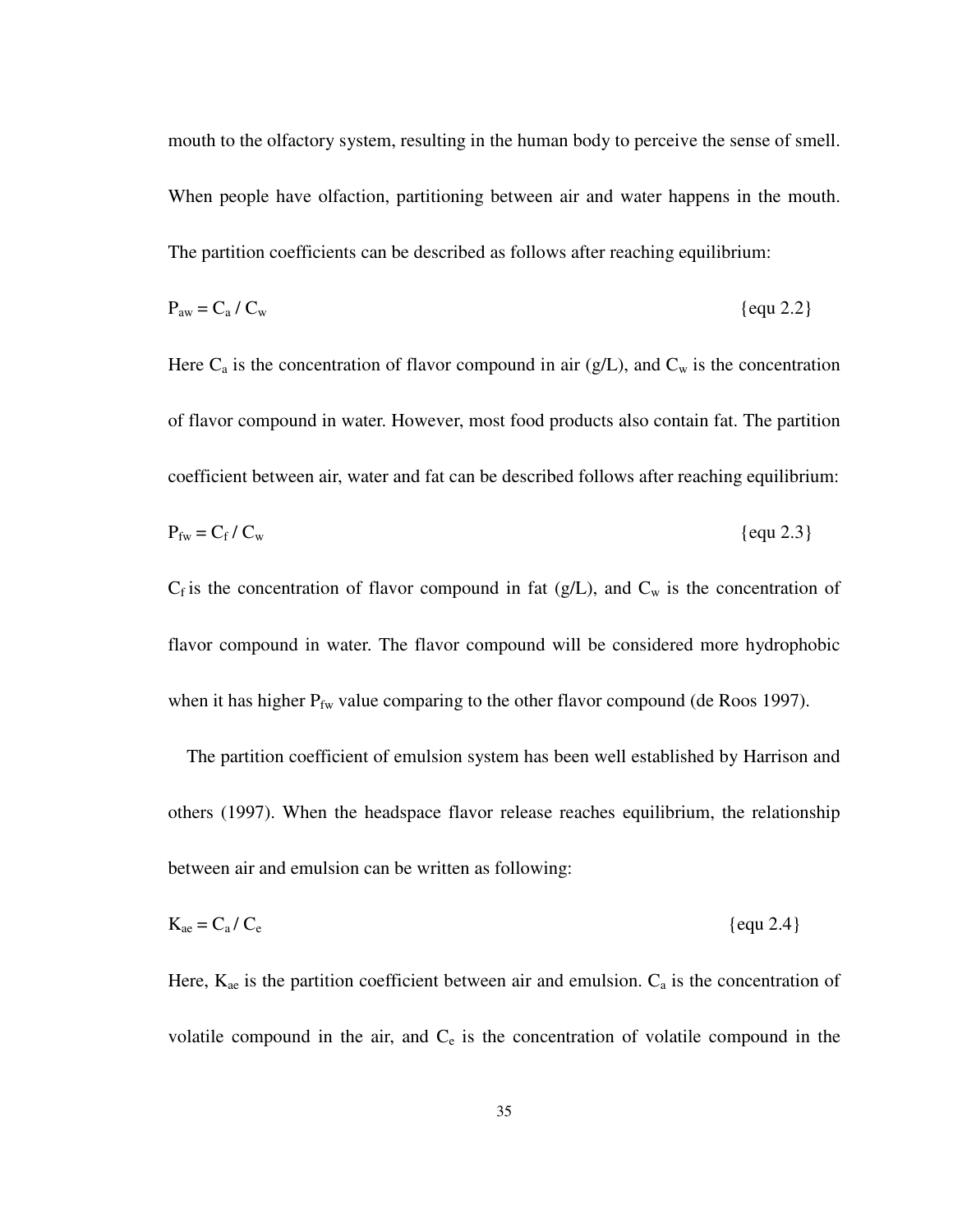emulsion. To obey the mass balance, the concentration of volatile compounds in the emulsion  $(C_e)$  and air  $(C_a)$  can be further described as:

$$
C_e = (1 - \Phi_d)C_c + \Phi_d C_d \qquad \{ \text{equ } 2.5 \}
$$

$$
C_a = K_{ac}C_c[(1-\Phi_d) + \Phi_dK_{dc}]
$$
 {equ 2.6}

 $C_c$  is the concentration of volatile compound in the continuous phase,  $C_d$  is the concentration of volatile compound in the dispersed phase and dispersed phase's volume fraction is  $\Phi_d$ . The equilibrium partition coefficient of volatile compound in the headspace can be determined by joining equation 2.4, equation 2.5 and equation 2.6:

$$
K_{ac} = \frac{K_{ac}}{1 + (K_{dc} - 1)\Phi_d}
$$
 {equ 2.7}

This equation can be used for calculating the partition coefficient either in oil-in-water or water-in-oil emulsion systems.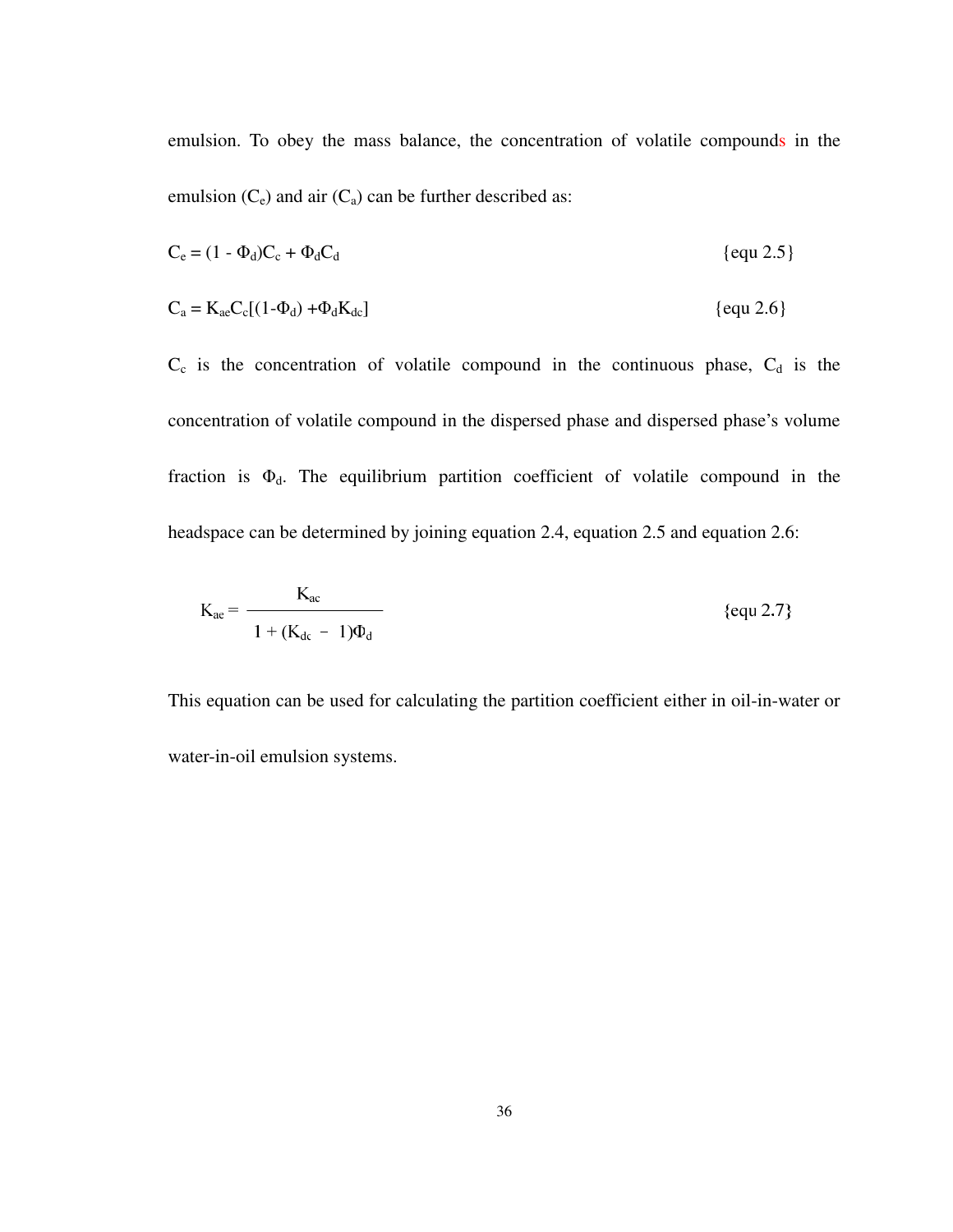# **CHAPTER 3**

# **MATERIALS AND METHODS**

## **3.1 Materials**

# **3.1.1 Flavor Compounds**

The following five flavor compounds were purchased from Aldrich Chemical Co, Inc.

(Milwaukee, WI).

- *Cis*-3-hexen-l-ol: Purity 98+% (Cat# W256307).
- α-Ionone: Purity 90% (Cat# W259403).
- Ethyl-3-methyl-3-phenylglycidate: Purity 98+% (Cat# W24406).
- γ-Undecalactone: Purity 98+% (Cat# W309109).
- 2, 5-dimethyl-4-hydroxy-3(2H)-furanone (Furaneol): Purity 98+% (Cat# W317403).

# **3.1.2 Emulsion Systems**

Different emulsion systems were respectively made from the following ingredients:

- Distilled water
- Great Value unsalted butter (82.14 % fat) (Wal-Mart, Columbia, MO)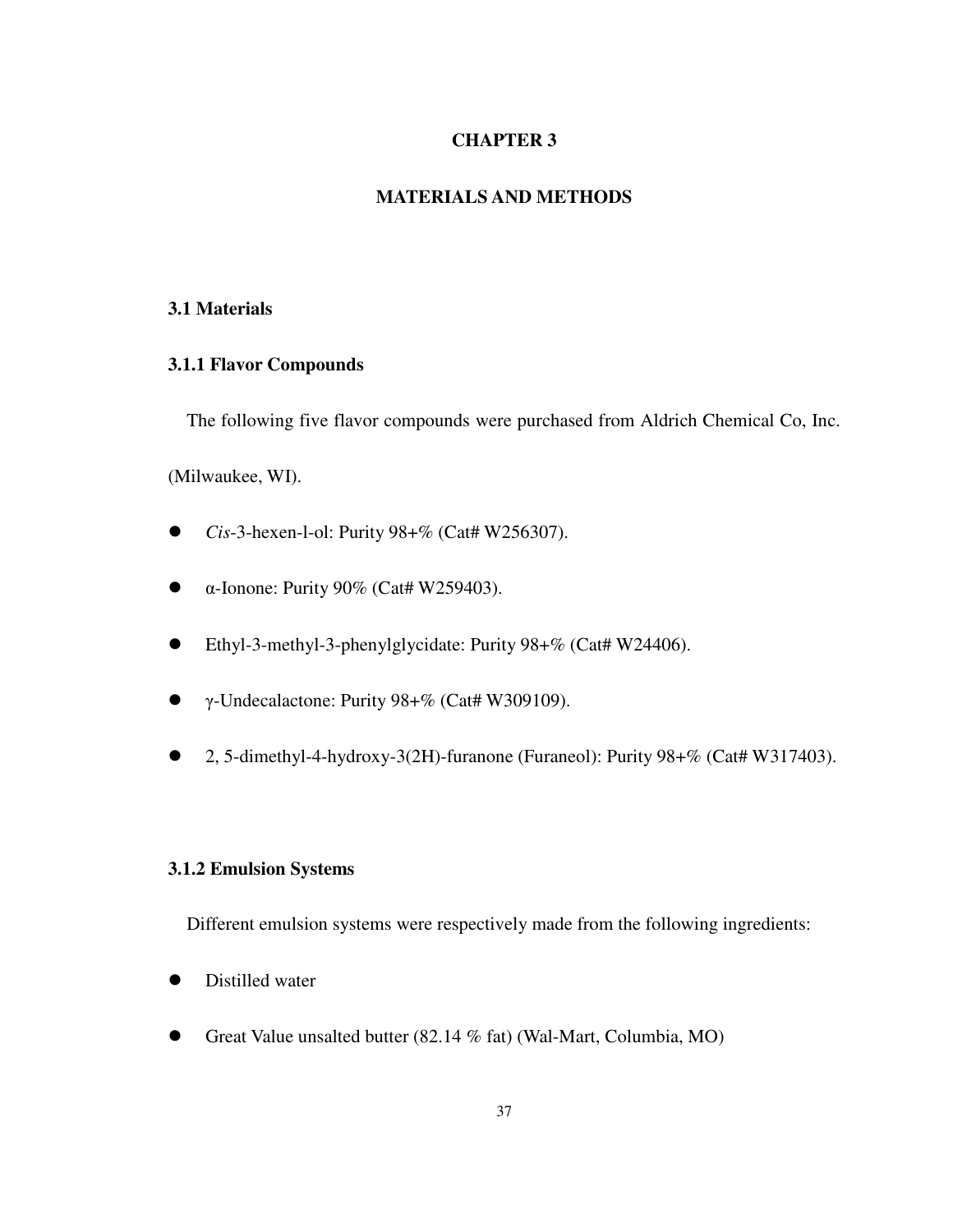- Simplesse<sup>®</sup>100 (CP Kelco, San Diego, CA)
- Litesse<sup>®</sup> (Danisco, St. Louis, MO)
- Emulsifier #19 (Opta Food Ingredient Inc., Bedford, MA)

#### **3.2 Instrumentation**

# **3.2.1 Gas Chromatography**

A Varian Star 3400CX gas chromatograph with a Varian 8200CX autosampler (Varian Chromatography System Inc., Walnut Creek, CA) was used in this study. The Varian Star 3400CX was equipped with a Model 1078 split/splitless injector and a flame-ionizing detector. Two different kinds of column, a DB-5 and a DB-Wax (Table 3.1), were used in this study. The DB-5 column was used for the analysis of *cis*-3-hexen-l-ol, α-ionone, ethyl-3-methyl-3-phenylglycidate and γ-undecalactone, while the DB-Wax was used for the analysis of 2,5-dimethyl-4-hydroxy- 3(2H)-furanone (Furaneol).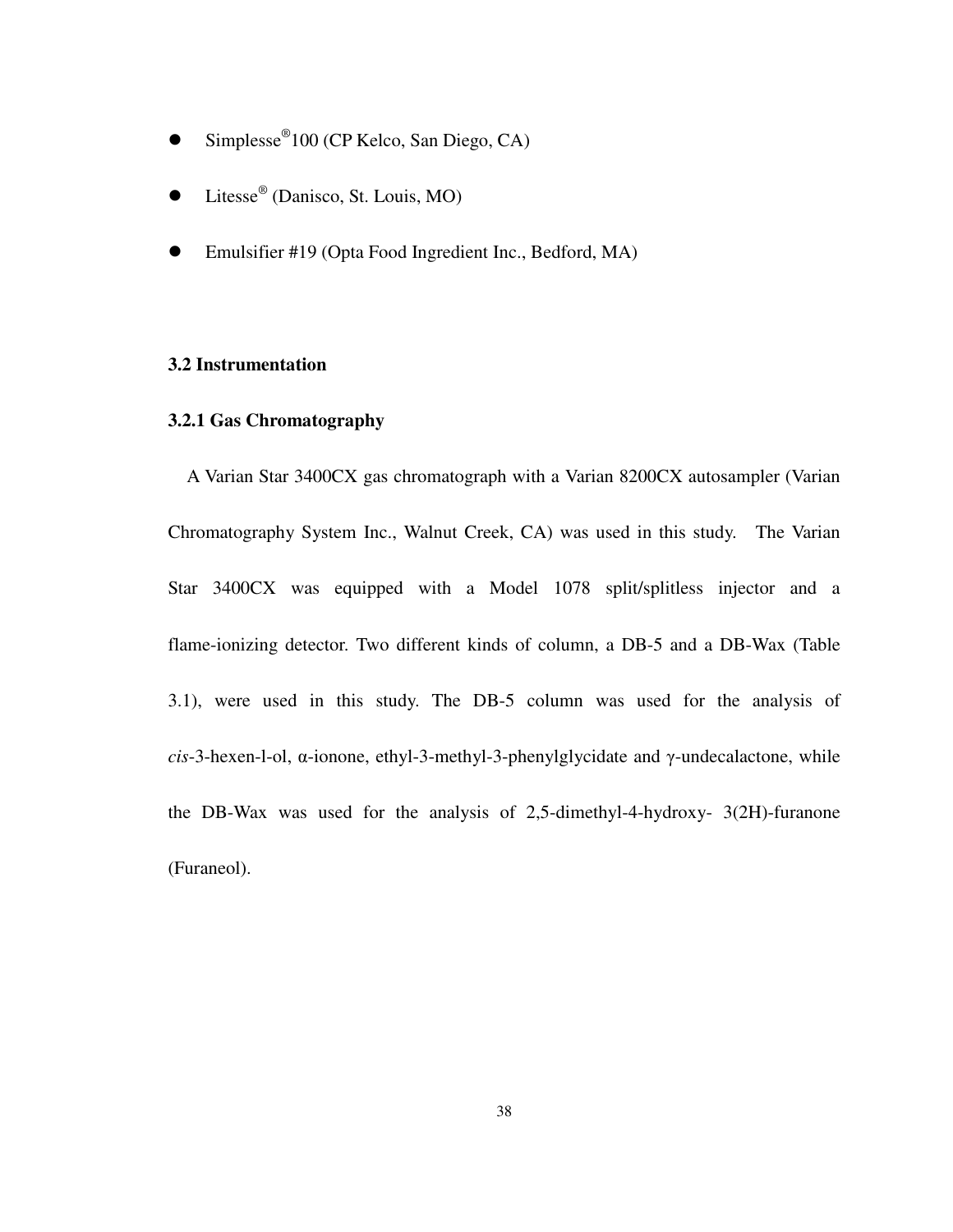|                           | $DB-5$         | DB-Wax     |
|---------------------------|----------------|------------|
| Length (meter)            | 30             | 30         |
| Film $(\mu m)$            | 0.25           | 0.25       |
| I.D. $(mm)$               | 0.32           | 0.25       |
| Temperature $(^{\circ}C)$ | $-60 \sim 325$ | $20 - 250$ |
| Serial number             | 5900374        | 7391285    |

**Table 3.1 Detail information of DB-5 and DB-Wax column (J & W Scientific, Folsom, CA)** 

### **3.2.2 Solid-Phase Microextraction (SPME)**

The SPME fibers, 50/30 µm divinylbenzene/carboxen/polydimethylsiloxane (DVB/ Carboxen<sup>™</sup>/ PDMS Stableflex) (Cat# 57329-U), were purchased from Supelco (Bellefonte, PA) and used for the flavor analysis. This SPME fiber coating which has bipolar chemical characteristic is suitable for analyzing either polar compounds (furaneol) or non-polar compounds (*cis*-3-hexen-1-ol, α-ionone, γ- undecalactone ethyl-3-methyl-3-phenylglycidate) in this research. The fibers were conditioned at 250 ºC for an hour before running experiments each day.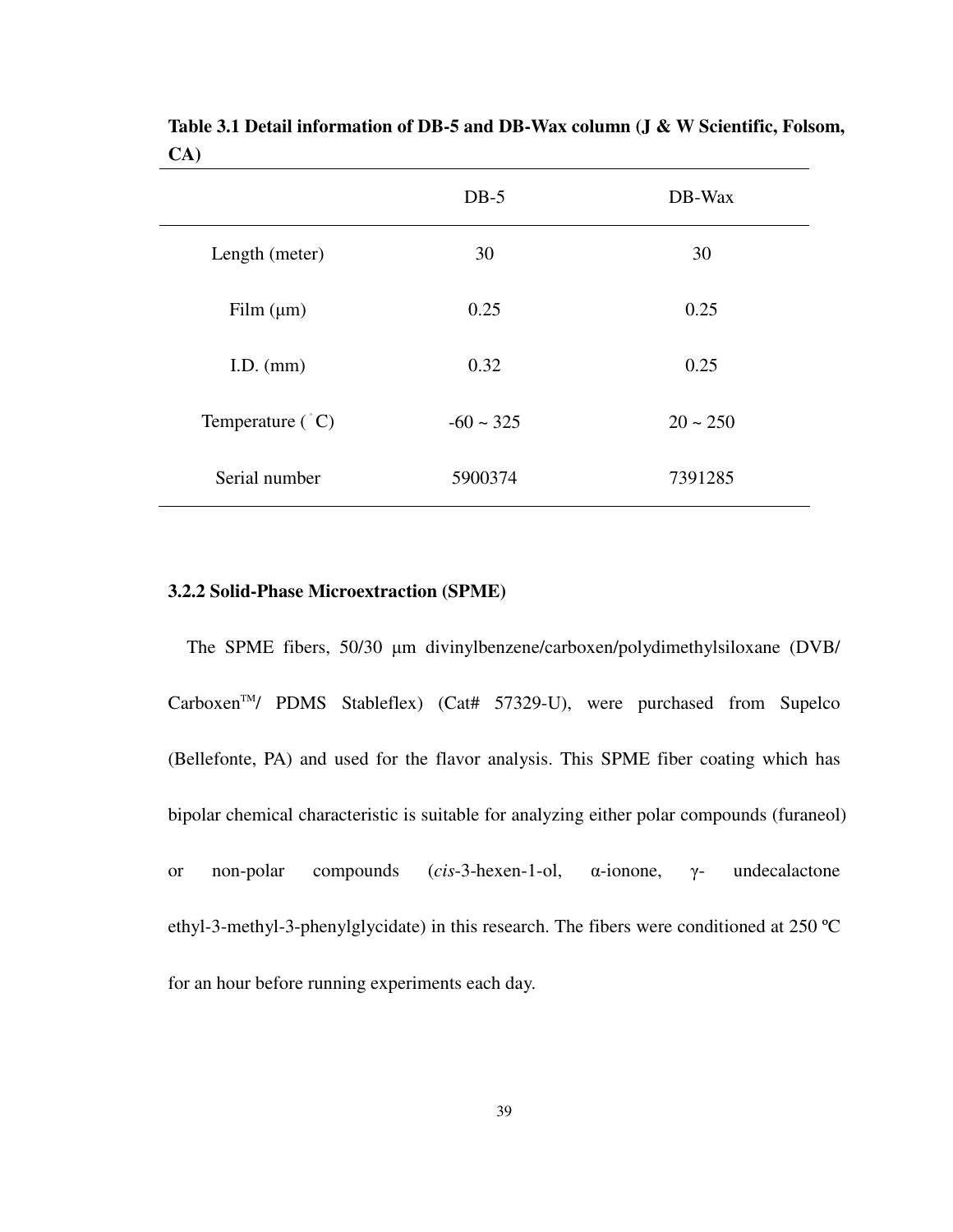#### **3.2.3 Silanizing Sample Vials**

Headspace sample vials (10 mL; Cat# 33105-U), open center aluminum seals (Cat# 27230U), teflon coated PTFE/silicones 20 mm septa (Cat# 27514) and a hand crimper (Cat# 33195) were purchased from Supelco (Bellefonte, PA). The septa needed to be conditioned at 150 ºC overnight and the sample vial needed to be silanized before using. All sample vials were silanized with 5% dimethyldichlorosilane (DMDCS) in Toluene (Sylon CT) (Lot# LB06711, Supelco, Bellefonte, PA) to get more accurate results. Silanizing the sample vials will prevent the flavor compounds from attaching to the sample vials (Bartelt 1997). Sample vials were soaked subsequently in two separate Sylon CT solutions each for 5 to 10 seconds. Sample vials were then washed with methanol (Cat# A454-4, Fisher Scientific, Fair Lawn, NJ) and dried with nitrogen (Pre-purified, Lot#401111716274, Airgas Inc., Radnor, PA) at the end.

# **3.3 Determination of External Standard Calibration Curve**

#### **3.3.1 Preparation of Flavor Solutions**

The following stock solutions were prepared: 5000 ppm (590 µL/100 mL) of *cis*-3-hexen-l-ol, 100000 ppm (2700 µL /25mL) of α-ionone, 100000 ppm (9200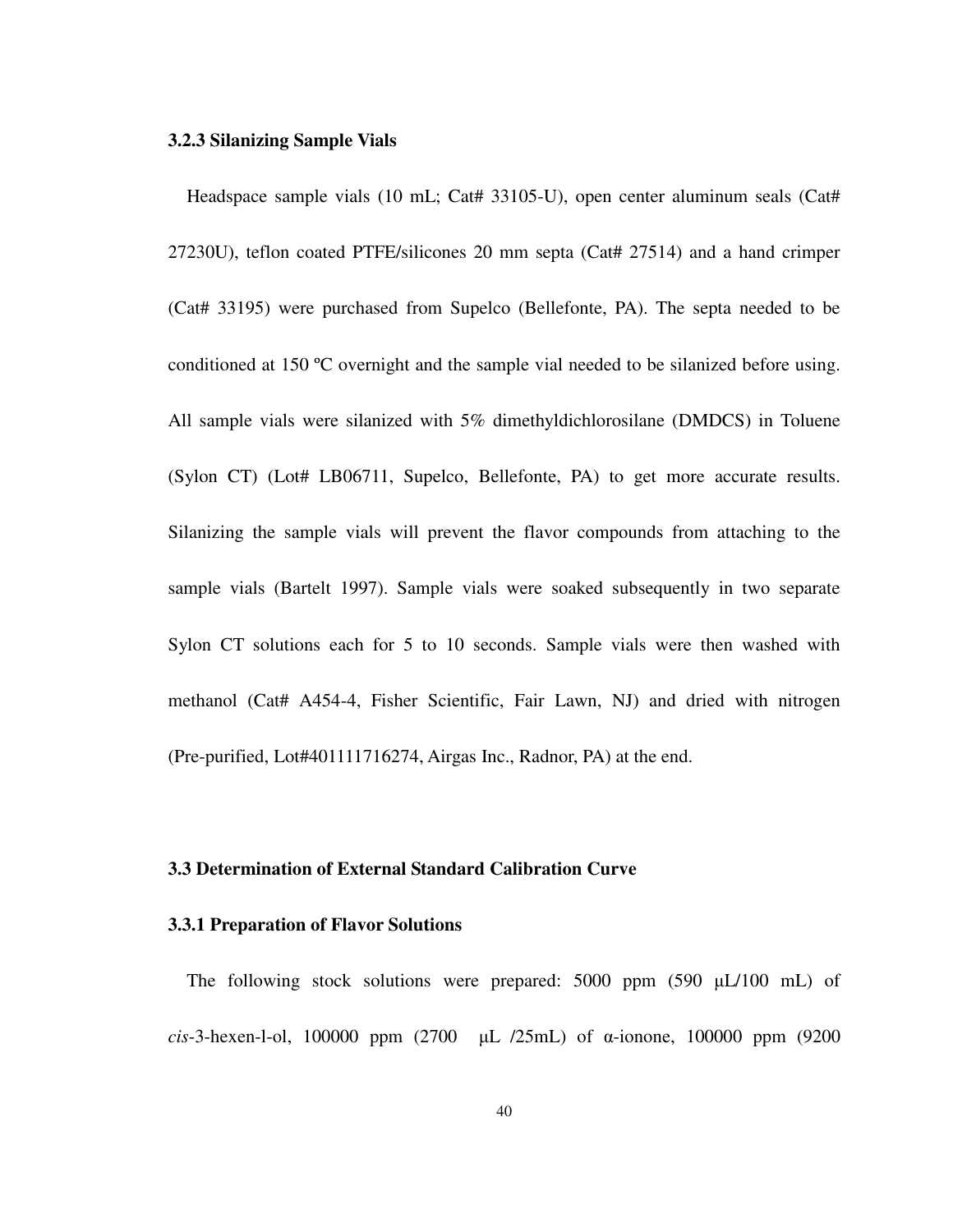µL/100 mL) of ethyl-3-methyl-3- phenylglycidate, 10000 ppm (1060 µL/100 mL) γ-undecalactone and 1000 ppm (100 mg/100 mL) of furaneol. Five concentration levels of *cis*-3-hexen-l-ol, ten concentration levels of α-ionone, nine concentration levels of ethyl-3-methyl-3-phenylglycidate, nine concentration levels of γ-undecalactone and five concentration levels of furaneol were further diluted from each stock solution using pentane (Serial# P399-4, Fisher Scientific, Fair Lawn, NJ).

While for cis-3-hexen-l-ol and furaneol one individual external standard curve was used, for α-ionone, ethyl-3-methyl-3-phenylglycidate and γ-undecalactone two external standard curves (low concentration level and high concentration level) were used. The reason for using two separate standard curves for α-ionone, ethyl-3-methyl-3-phenylglycidate and γ-undecalactone was because of the large difference in flavor release from 0% fat emulsion systems compared to the 4% systems. The original standard curve that covered the entire concentration range was insufficiently linear and skewed specifically at the low concentrations. Thus, to get more accurate quantification results, the external standard curves were split into two. Low concentration levels of external standard curves were used for the calculation of 10% fat, 4% fat, 4% fat + Simplesse<sup>®</sup>, 4% fat + Litesse<sup>®</sup> and 4% fat + Simplesse<sup>®</sup>/Litesse<sup>®</sup>; while high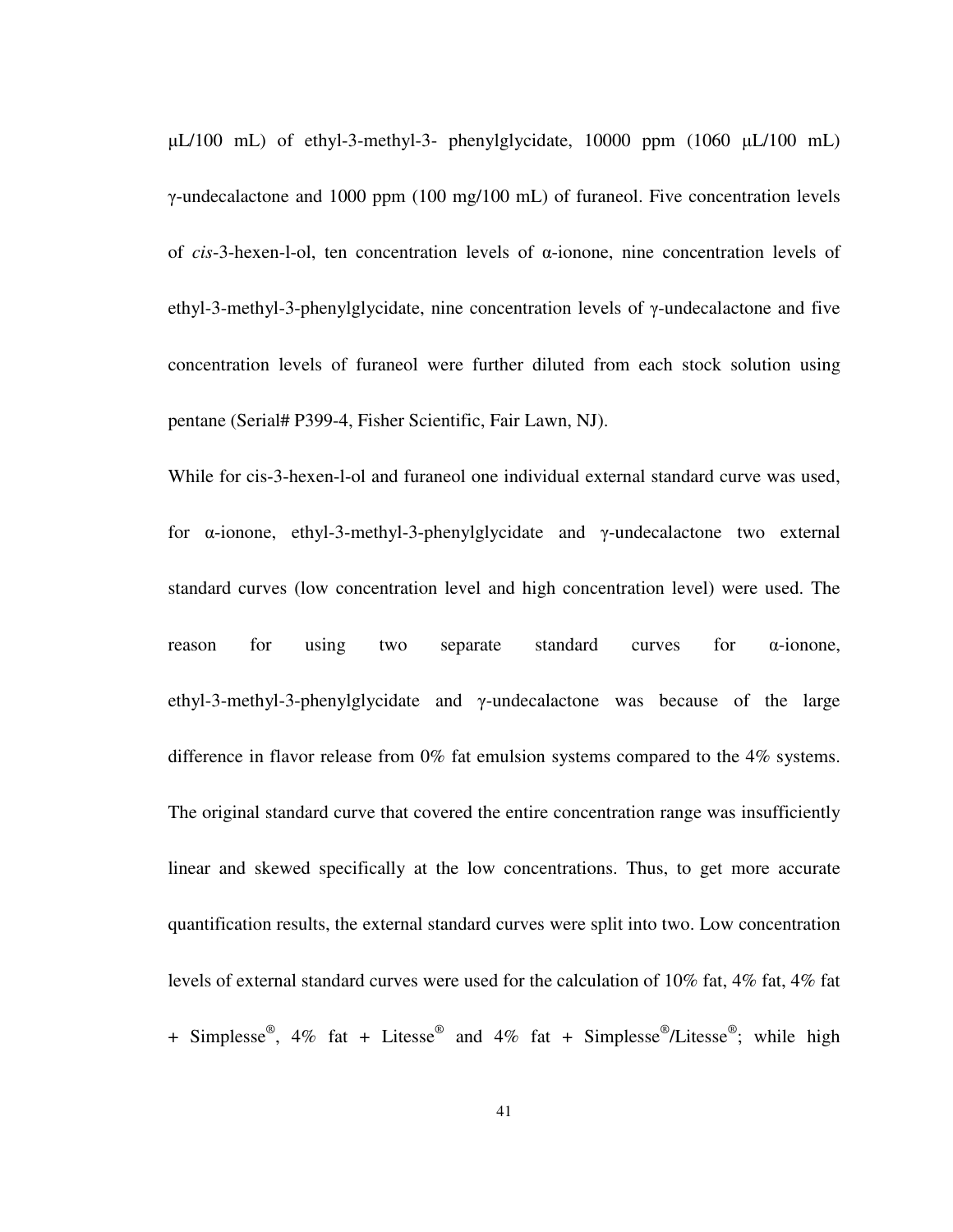concentration levels of the external standard curves were used for the calculation of flavor release from 0% fat.

# **3.3.2 External Standard Calibration Curves**

One  $\mu$ L of each diluted solution was directly injected into the GC using a 10  $\mu$ L Hamilton syringe (Reno, NA). The volatile compound was desorbed at 250 °C for 6 minutes in the injector port (split mode 1:100), and the FID detector was kept at 275 °C. Air (Lot# EN00T089A, Airgas Inc., Radnor, PA), hydrogen (Lot# UN1049, Praxair, Danbury, CT) and ultra high purity helium (Lot# 40-1111125538, Airgas Inc., Radnor, PA) were used for the FID detector and as mobile phase, respectively, in the GC. *Cis*-3-hexen-l-ol, α-ionone, ethyl-3-methyl-3-phenylglycidate and γ-undecalactone were analyzed on the DB-5 column using the following temperature program: Initial temperature was 35ºC for 5 minutes, which was increased to 220ºC at the rate of 8ºC/min, and then increased to 250ºC at the rate of 3ºC/min. One run took 38 minutes at a pressure of 8 psi with the flow rate of 1 mL/min. Furaneol was analyzed on the DB-Wax column using the following temperature program: Initial temperature was 50ºC for 5 minutes, which was increased to 250ºC at the rate of 18ºC/min and held for 1.89 minutes. One run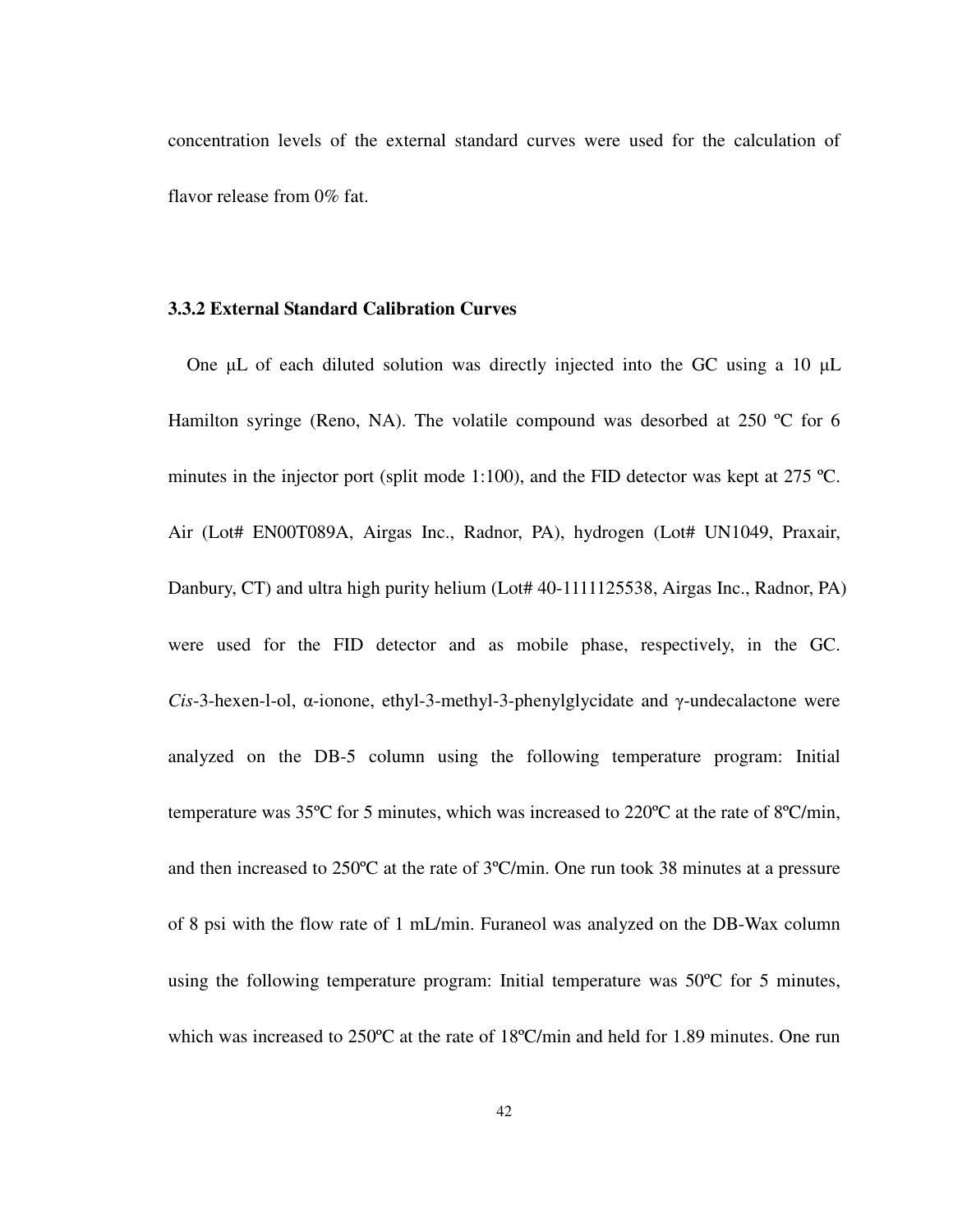took 18 minutes at a pressure of 20 psi with the flow rate of 1 mL/min. The area count of each flavor compound was integrated by the Star Chromatography Workstation Software (Varian version 4.51, Varian Assoc. Inc., Walnut Creek, CA).

The concentration levels and the actual amounts injected into the GC of each flavor compound are shown in Table 3.2. The external standard calibration curves were drawn using amounts (ng) injected into GC as the independent variable (X-axis) and peak area counts as the dependent variable (Y-axis) (Figures 3.1- 3.6).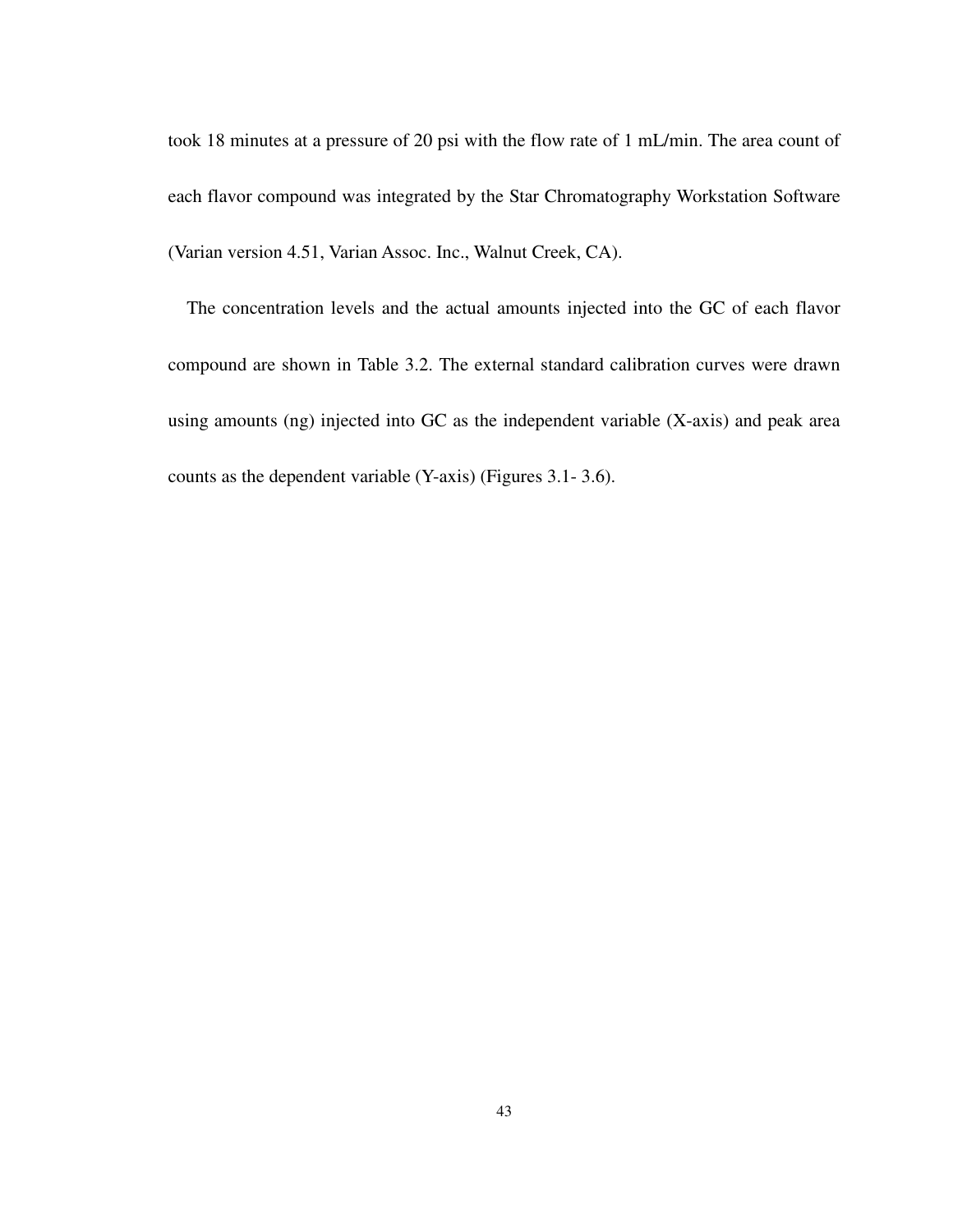|       | $Cis-3$ -hexen-1-o1 |       | $\alpha$ -Ionone |              | $\gamma$ -Undecalactone |       | Ethyl-3-methyl-3 |              | Furaneol     |
|-------|---------------------|-------|------------------|--------------|-------------------------|-------|------------------|--------------|--------------|
|       |                     |       |                  |              |                         |       | -phenylglycidate |              |              |
| Conc. | Amount              | Conc. | Amount           | Conc.        | Amount                  | Conc. | Amount           | Conc.        | Amount       |
| 500   | 5                   | 10    | 0.1              | 0.5          | 0.005                   | 10    | 0.1              | $\mathbf{1}$ | 0.01         |
| 1000  | 10                  | 50    | 0.5              | $\mathbf{1}$ | 0.01                    | 50    | 0.5              | 10           | 0.1          |
| 3000  | 30                  | 100   | $\mathbf{1}$     | 10           | 0.1                     | 100   | $\mathbf{1}$     | 50           | 0.5          |
| 4000  | 40                  | 250   | 2.5              | 50           | 0.5                     | 500   | 5                | 100          | $\mathbf{1}$ |
| 5000  | 50                  | 500   | 5                | 100          | $\mathbf{1}$            | 1000  | 10               | 250          | 2.5          |
| $---$ | $---$               | 1000  | 10               | 200          | $\overline{2}$          | 2000  | 20               | ---          | ---          |
| ---   |                     | 3000  | 30               | 500          | 5                       | 5000  | 50               |              |              |
| ---   |                     | 10000 | 100              | 1000         | 10                      | 10000 | 100              |              |              |
|       |                     | 20000 | 200              | 2000         | 20                      | 20000 | 200              |              |              |
| ---   |                     | 30000 | 300              |              |                         |       |                  |              |              |

**Table 3.2 The concentration levels (ppm) and the actual amounts (ng) injected into the GC for preparing the external standard curves.**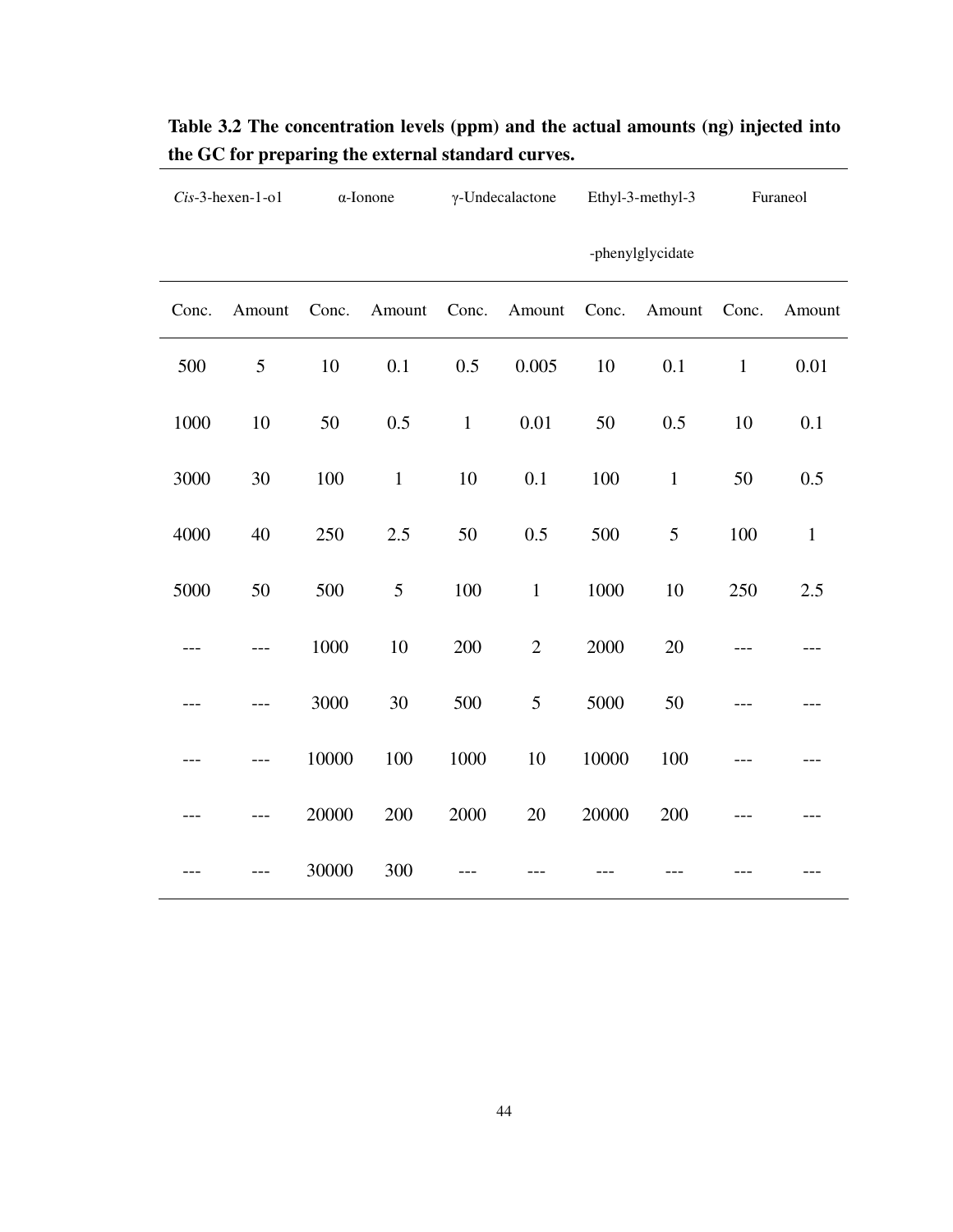## **3.4 Determination of Partition Coefficient**

## **3.4.1 Preparation of Flavor Solutions**

Five 1000 ppm stock solutions were made as following: 118 µL (100 mg) *cis*-3-hexen-l-ol, 108 µL (100 mg) α-ionone, 106 µL (100 mg) γ-undecalactone, 92 µL (100 mg) ethyl-3-methyl-3-phenylglycidate and 100 mg furaneol were pipetted or weighed individually into 100 mL volumetric flasks and volumed with pentane (Serial# P399-4, Fisher Scientific, Fair Lawn, NJ). These stock solutions (1000 ppm) were further transferred into screw cap test tubes and kept in the refrigerator. The stock solutions (1000 ppm) were warmed up to room temperature before making dilutions. Depending on the analytical target range, each stock solution was further diluted into three or six concentration levels (Table 3.3). *Cis*-3-hexen-l-ol and furaneol individually got one partition coefficient curve, but α-ionone, ethyl-3-methyl-3-phenylglycidate and γ-undecalactone independently got two partition coefficient curves (low & high conc.). The reason is the same as external standard curve described in 3.3.1.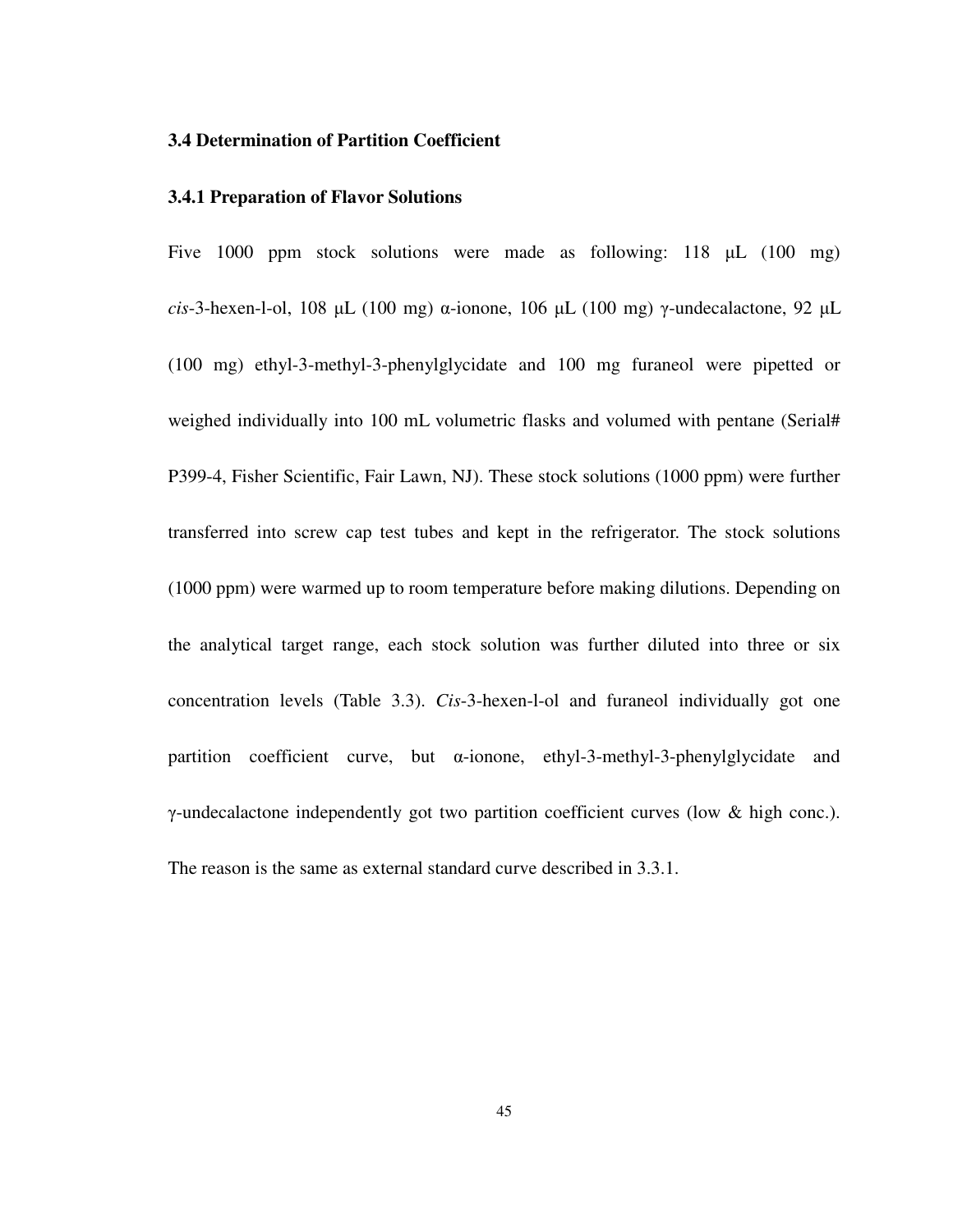|    |              | $Cis-3$ -hexen-1-o1 $\alpha$ -Ionone Ethyl-3-methyl-3- $\gamma$ -Undecalactone Furaneol |              |                |
|----|--------------|-----------------------------------------------------------------------------------------|--------------|----------------|
|    |              | phenylglycidate                                                                         |              |                |
| 10 | 0.1          | 0.5                                                                                     | 0.1          | $\mathbf{1}$   |
| 20 | $\mathbf{1}$ | 5                                                                                       | 0.5          | $\mathfrak{Z}$ |
| 30 | 3            | 8                                                                                       | $\mathbf{1}$ | 5              |
|    | 25           | 20                                                                                      | 10           |                |
|    | 75           | 35                                                                                      | 15           |                |
|    | 150          | 50                                                                                      | 20           |                |

**Table 3.3 The concentration levels (ppm) of five flavor compounds used for the determination of partition coefficient.** 

# **3.4.2 Partition Coefficients**

Following the procedure established by Bartelt (1997) the partition coefficients of *cis*-3-hexen-l-ol, α-ionone, ethyl-3-methyl-3-phenylglycidate, γ-undecalactone and furaneol were determined. Five  $\mu$ L of each diluted flavor solution (Table 3.3) was injected into a sealed 10 mL sample vial by using a 10 µL Hamilton syringe (Reno, NA). The sample vials were equilibrated for an hour and then a DVB/Carboxen/PDMS Stableflex fiber was used to absorb the volatile compounds for 40 minutes at room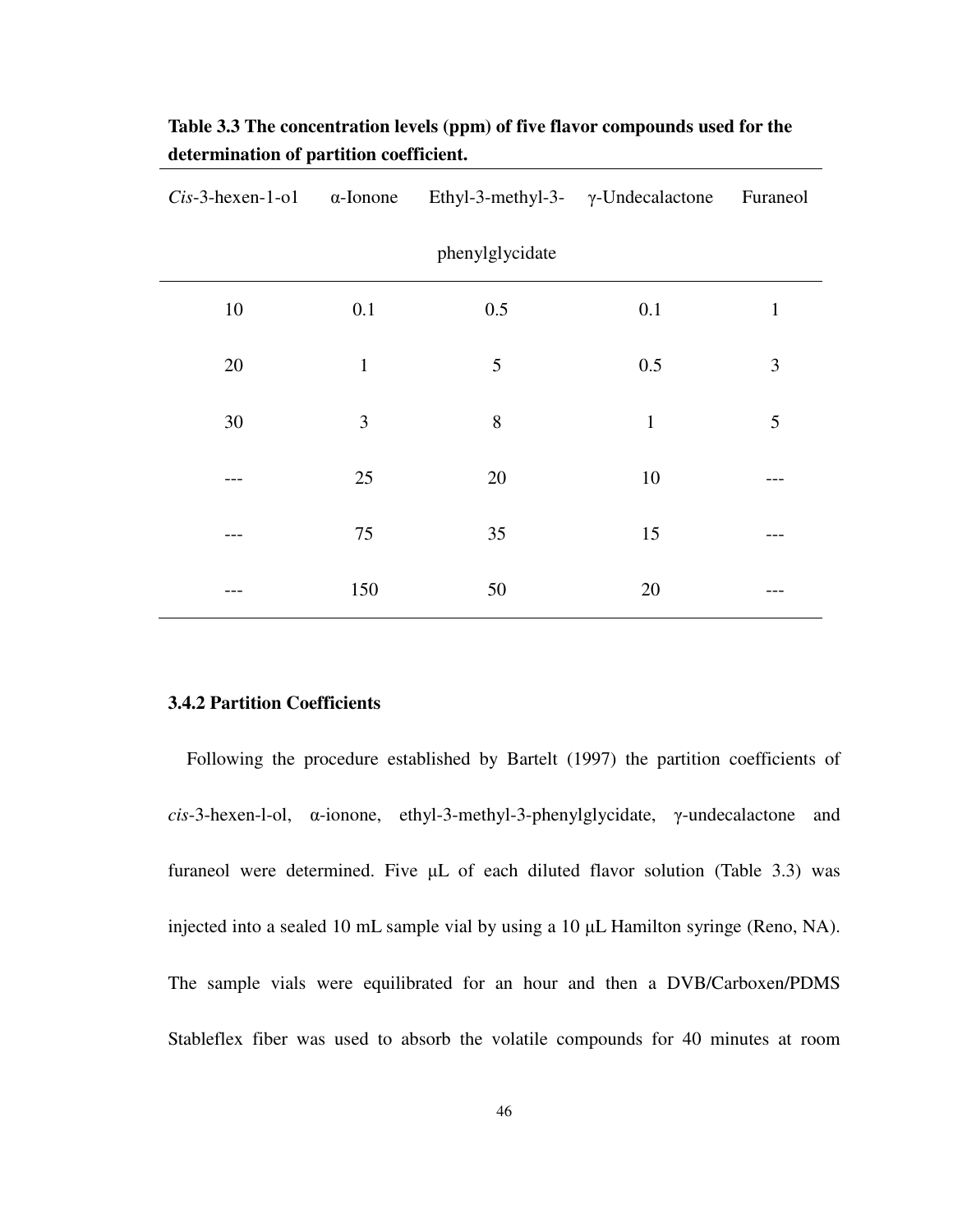temperature. Further, the SPME fiber was injected into the GC by the autosampler. The detailed setup and the temperature programs of the GC for the five different flavor compounds were exactly the same as for the determination of the external standard calibration curves (see section 3.3.2).

# **3.5 Determination of Flavor Release from Emulsions**

Combining *cis*-3-hexen-l-ol (0.375g/100g), α-ionone (0.375g/100g), ethyl-3-methyl-3-phenylglycidate (3.750g/100g), γ-undecalactone (0.500g/100g) and 2,5-dimethyl-4-hydroxy-3(2H)-furanone (1.875g/100g) at these specific concentrations will give a distinct strawberry flavor. These five flavor compounds were added into ice cream mix at the ratio of  $0.1\%$  (v/v) to make strawberry flavored ice cream. In this study, the concentrations of five flavor compounds in the emulsion systems were the same as the concentrations of making strawberry ice cream.

## **3.5.1 Preparation of Flavor Solutions**

Five stock solutions of each flavor were made as follows: 0.375 grams of *cis*-3-hexen-l-ol, 3.750 grams of ethyl-3-methyl-3-phenylglycidate, 0.375 grams of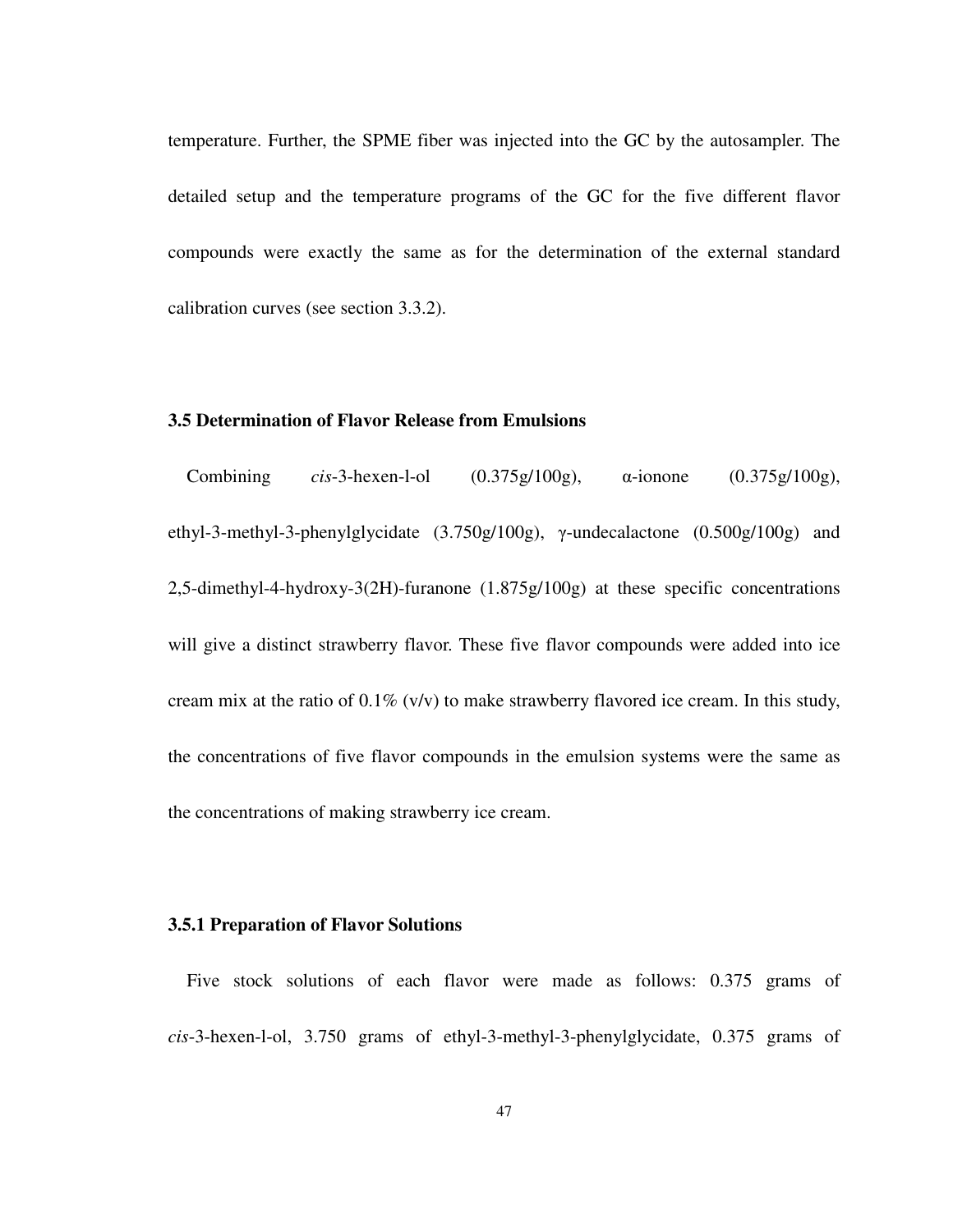α-ionone, 1.875 grams of 2,5-dimethyl-4-hydroxy-3(2H)-furanone and 0.500 grams of γ-undecalactone were individually weighed into 50 mL clean capped sample vials and made to total 25 grams by methanol (Serial# A454-4, Fisher Scientific, Fair Lawn, NJ). These stock solutions were 4 times more concentrated than the solutions previously used for flavoring the ice cream mixes (see above) because for the experiment, the working solutions needed to be freshly prepared daily. The stock flavor solutions were tightly capped and kept in the refrigerator. Stock flavor solutions were warmed to room temperature and stirred for one hour before making dilutions to prepare working solution. Each diluted flavor solution was freshly made on the day of the experiment. The stock solutions were diluted in a 1:4 ratio as follows: 2 grams of *cis*-3-hexen-l-ol, α-ionone, ethyl-3-methyl-3-phenylglycidate, γ-undecalactone and 2,5-dimethyl-4-hydroxy-3(2H)-furanone stock solutions were individually weighed into 15 mL capped test tubes and then made to total 8 grams with methanol (Serial# A454-4, Fisher Scientific, Fair Lawn, NJ).

#### **3.5.2 Preparation of Emulsion Systems**

There were six different kinds of emulsion systems  $(0\%$  fat,  $4\%$  fat,  $4\%$  fat +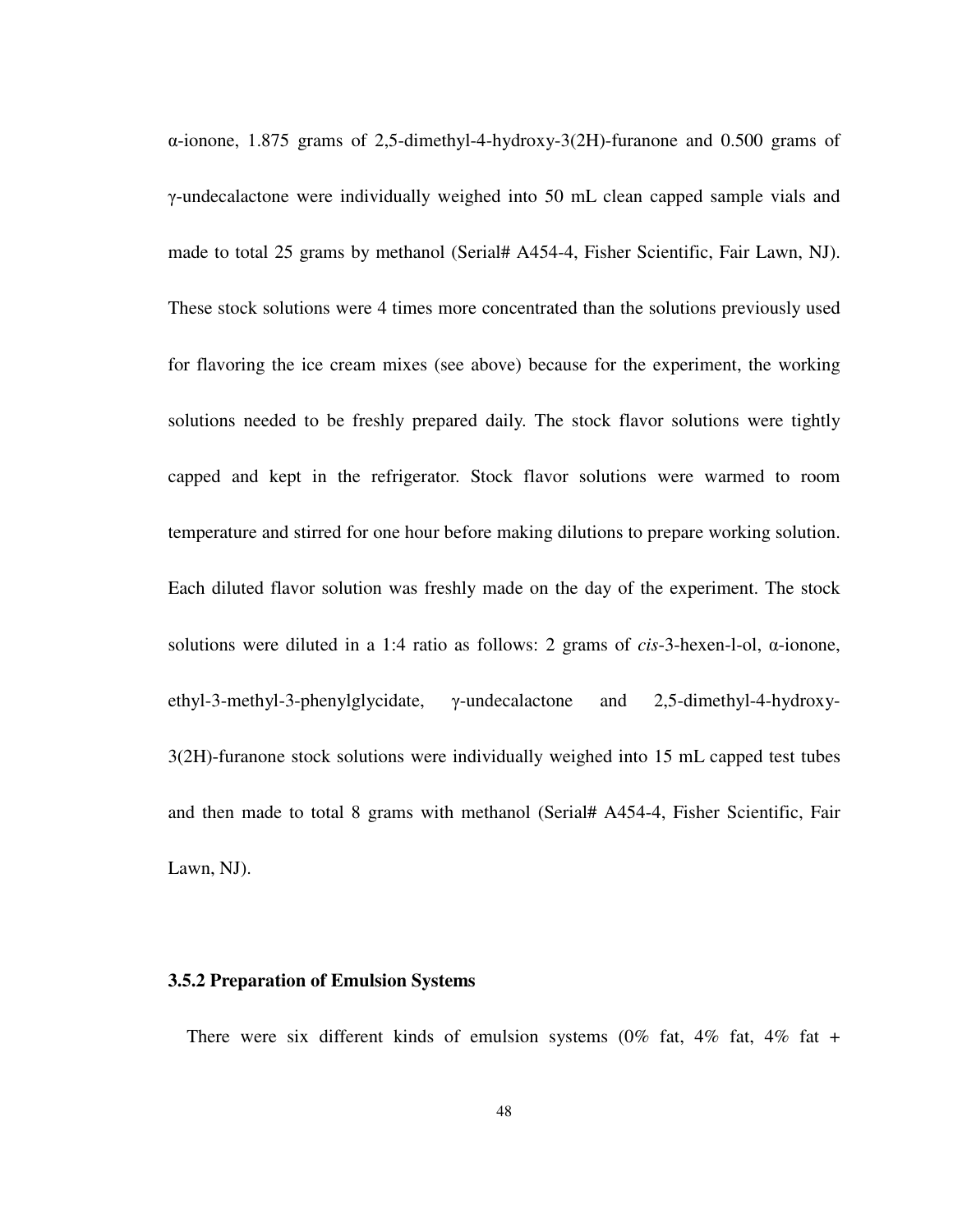Simplesse<sup>®</sup>, 4% fat + Litesse<sup>®</sup>, 4% fat + Simplesse<sup>®</sup>/Litesse<sup>®</sup>, 10% fat) in this study (Table 3.4). Each emulsion was stirred in a 75ºC water bath for five minutes and then immediately homogenized twice by a hand-homogenizer (Fisher Scientific, Pittsburgh, PA). The emulsions were prepared freshly right before using.

|                                | $0\%$ | $4\%$ | $4\% + S$ | $4\% + L$ | $4\% + S/L$ | 10%   |
|--------------------------------|-------|-------|-----------|-----------|-------------|-------|
| DI Water                       | 99.5  | 94.63 | 87.33     | 87.33     | 87.33       | 87.33 |
| <b>Butter</b>                  |       | 4.87  | 4.87      | 4.87      | 4.87        | 12.17 |
| Emulsifier                     | 0.50  | 0.50  | 0.50      | 0.50      | 0.50        | 0.50  |
| $\mathbf{Simplesse}^\circledR$ |       | $---$ | 7.30      | $---$     | 3.65        |       |
| Litesse <sup>®</sup>           |       |       |           | 7.30      | 3.65        |       |

**Table 3.4 The formulation of emulsion systems (unit: grams)** 

#### **3.5.3 Flavor Release from Emulsion Systems**

The flavor release experiments of the five different flavor compounds (*cis*-3-hexen-l-ol, α-ionone, γ-undecalactone, ethyl-3-methyl-3-phenylglycidate, 2,5-dimethyl-4-hydroxy-3(2H)-furanone) from the six different emulsion systems (0% fat, 4% fat, 4% fat +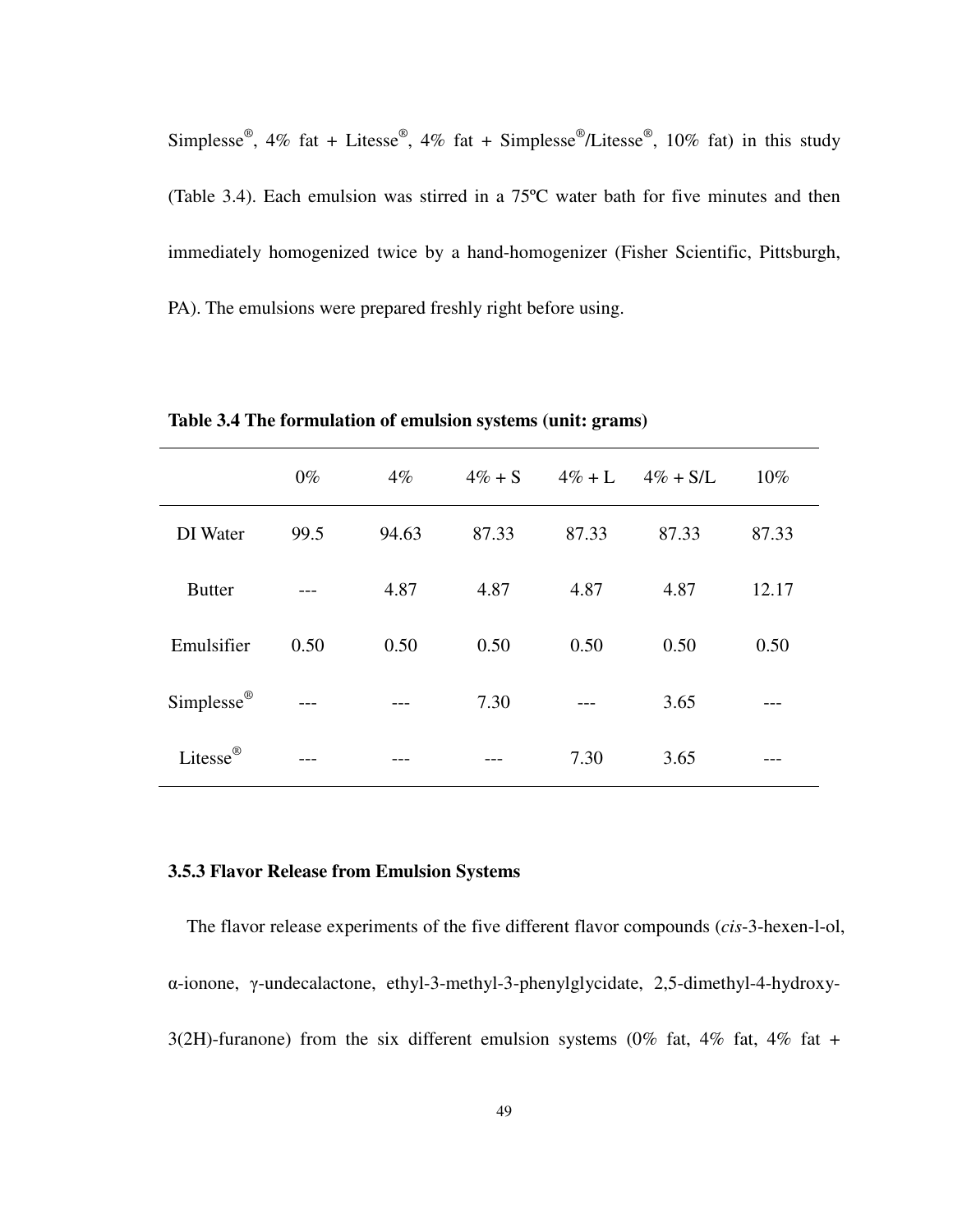Simplesse<sup>®</sup>, 4% fat + Litesse<sup>®</sup>, 4% fat + Simplesse<sup>®</sup>/Litesse<sup>®</sup>, 10% fat) were conducted in four replications. Replications were based on emulsion systems, which mean each replication contained all six emulsion systems. The sequence of preparing each emulsion system was randomized and differed for each replication. Within each replication, the addition and measurement of flavor chemicals to the emulsion systems was randomized as well.

Five mL of each emulsion (0% fat emulsion or 4% fat emulsion or 4% + Simplesse<sup>®</sup> fat emulsion or 4% + Litesse<sup>®</sup> fat emulsion or 4% + Simplesse<sup>®</sup>/Litesse<sup>®</sup> or 10% fat) was individually pipetted into five 10 mL beakers, and then five µL of each flavor solution was added into the emulsion system, respectively. Three mL of the emulsion/ flavor solution was placed into a 10 mL sample vial and then immediately sealed with aluminum seals and septa. The actual amount of each flavor compound in each 10 mL sample vial was: 11250 ng of *cis*-3-hexen-l-ol, 11250 ng of α-ionone, 112500 ng of ethyl-3-methyl-3-phenylglycidate, 15000 ng of γ-undecalactone and 56250 ng of furaneol. The sealed sample vials were stirred for one hour to reach equilibrium. After equilibration, a DVB/ Carboxen/ PDMS Stableflex fiber was introduced into the sealed sample vial, and the fiber absorbed the volatile compound for 40 minutes at room temperature. The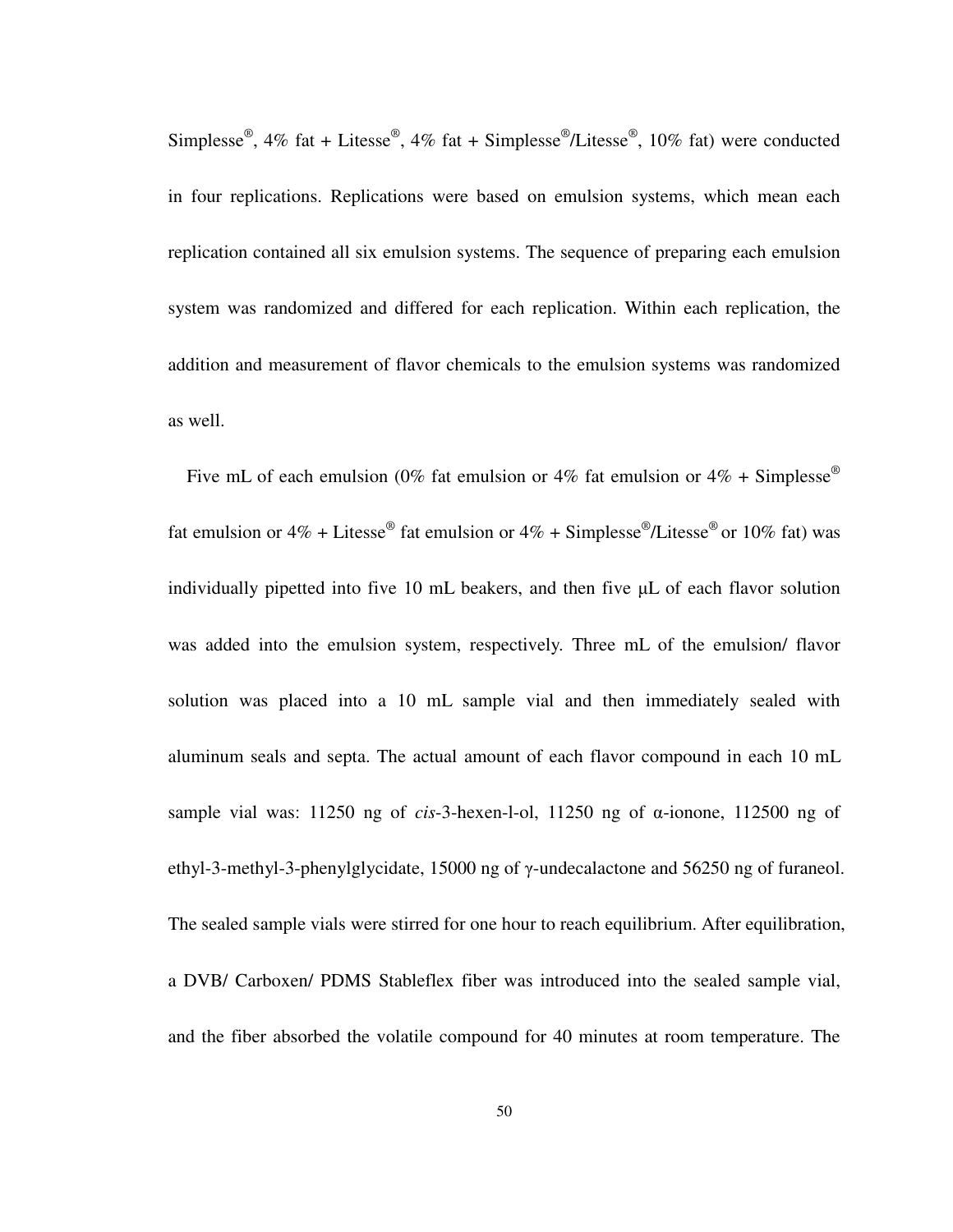detailed setup and the temperature programs of the GC for the five different flavor compounds were exactly the same as for the determination of the external standard calibration curves (see section 3.3.2). The actual amounts of flavor released from the emulsion systems were calculated by the equations of partition coefficients and external standard curves.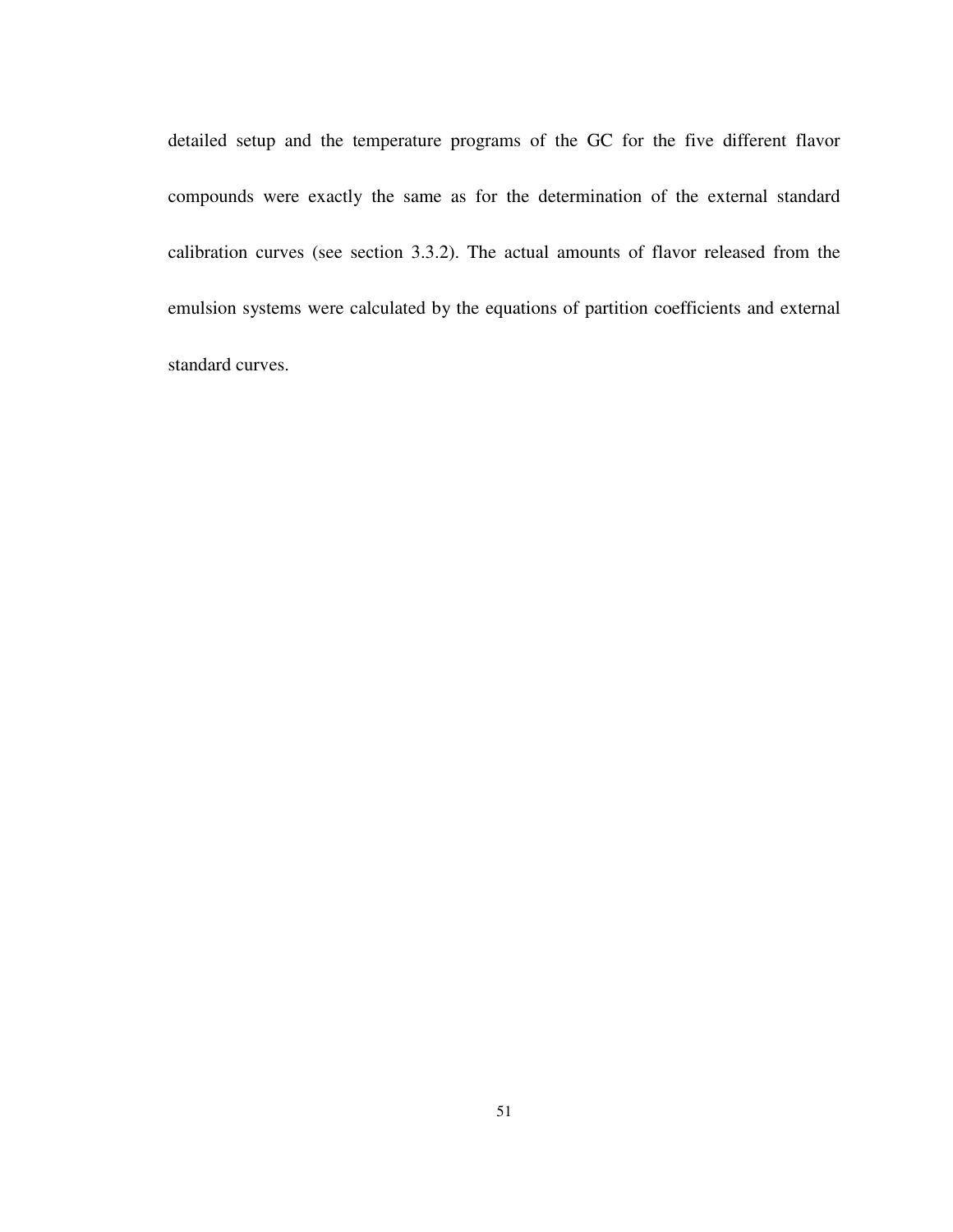#### **3.6 Data Analysis**

## **3.6.1 Partition Coefficient Data**

According to Bartelt (1997), the partition coefficient of the flavor compound for the SPME fiber was calculated as following:

HS Concentration = Analyte in the bottle (ng) - Analyte on the fiber (ng) **{eq.1}**

Volume of the bottle (mL)

### $K = \text{Analyte on fiber (ng)/Volume of the fiber (mL)}$   ${eq.2}$

HS concentration (ng/mL)

\*HS Concentration = Headspace Concentration

 $*K$  = Partition Coefficient

For equation 1, the amount of analyte placed into the bottle was based on the concentrations (Table 3.3) and the volume of the bottle was given (10 mL). The analyte amount on the fiber was calculated based on the regression lines of the external standard curves, in order to determine the headspace concentration. The partition coefficient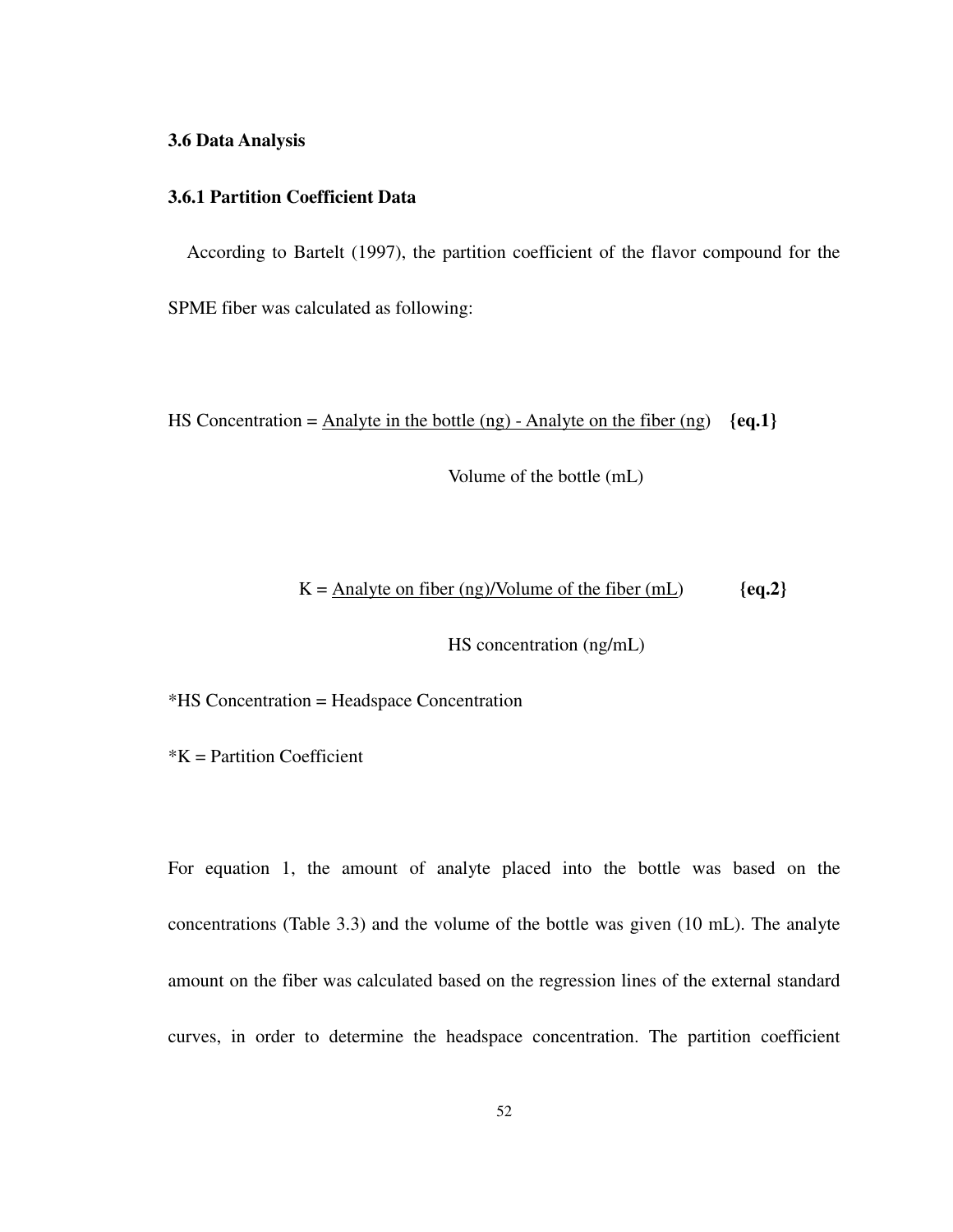equations were derived from plotting the HS concentration (ng/mL) as the independent variable on the X-axis and amount (ng) on fiber as the dependent variable on the Y-axis (Figures 3.7-3.12).

#### **3.6.2 Calculation of the Percentage of Amount Released from Emulsions**

The GC results are the area count of each peak, which correspond to the flavor chemicals in the emulsion. The area counts were inserted into the equations of the external standard curves to determine the actual amounts of each flavor chemical on the fiber. Knowing the actual amounts on the fiber allowed the calculation of the HS concentration through the partition coefficient equation, which, as describe above, was determined by plotting the HS concentration (ng/mL) on the X-axis and the amount (ng) on fiber on the Y-axis. With the HS concentration known, the actual amount of flavor compound in the headspace can be calculated by multiplying the HS concentration by the headspace volume. Further, the percentage of flavor released from the emulsion system was then calculated as actual amount in the headspace divided by the amount added into emulsion and then multiplied by 100 to get percent released (Tables 3.5-3.10).

An example of the calculation is shown here: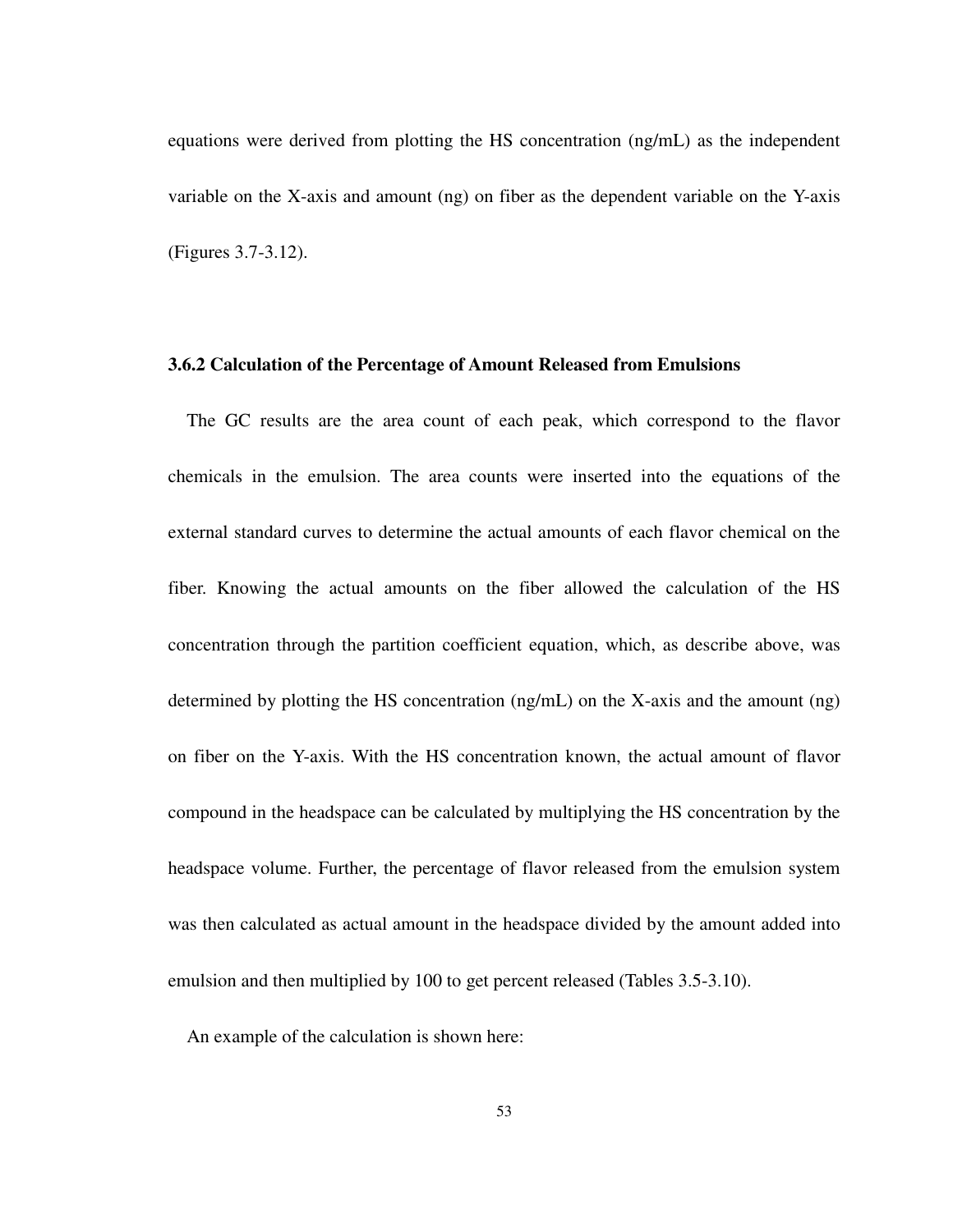Three milliliters of 10% fat emulsion, which contained 11,250 ng of *cis*-3-hexen-1-ol, was put into a capped 10 mL sample vial. The headspace concentration of the amount of *cis*-3-hexen-1-ol released from 10% fat emulsion was determined by GC. The GC peak yielded an area count equal to 222,515 (Table 3.5). This area count was inserted into the regression equation of the external standard curve to determine the actual amount of *cis*-3-hexen-1-ol on the fiber. The external standard equation ( $y = 10972x - 1571.7$ ) of *cis*-3-hexen-1-ol was derived by using amounts (ng) injected into GC as the independent variable (X-axis) and peak area counts as the dependent variable (Y-axis) (Figure 3.1). The calculation  $((222515 + 1571.7)/10972 = 20.42)$  showed that the actual amount of *cis*-3-hexen-1-ol on the fiber was 20.42 ng. Knowing the actual amounts of *cis*-3-hexen-1-ol on the fiber allowed the calculation of the HS concentration through the partition coefficient equation. The partition coefficient equation ( $y = 2.8054x - 5.9822$ ) of *cis*-3-hexen-1-ol was derived from plotting the HS concentration (ng/mL) as the independent variable on the X-axis and amount (ng) on fiber as the dependent variable on the Y-axis (Figure 3.7). From this calculation  $((20.42 + 5.9822)/2.8054 = 9.41)$  the HS concentration of cis-3-hexen-1-ol was determined to be 9.41 ng/mL. The actual amount of *cis*-3-hexen-1-ol in the headspace was further calculated by multiplying the HS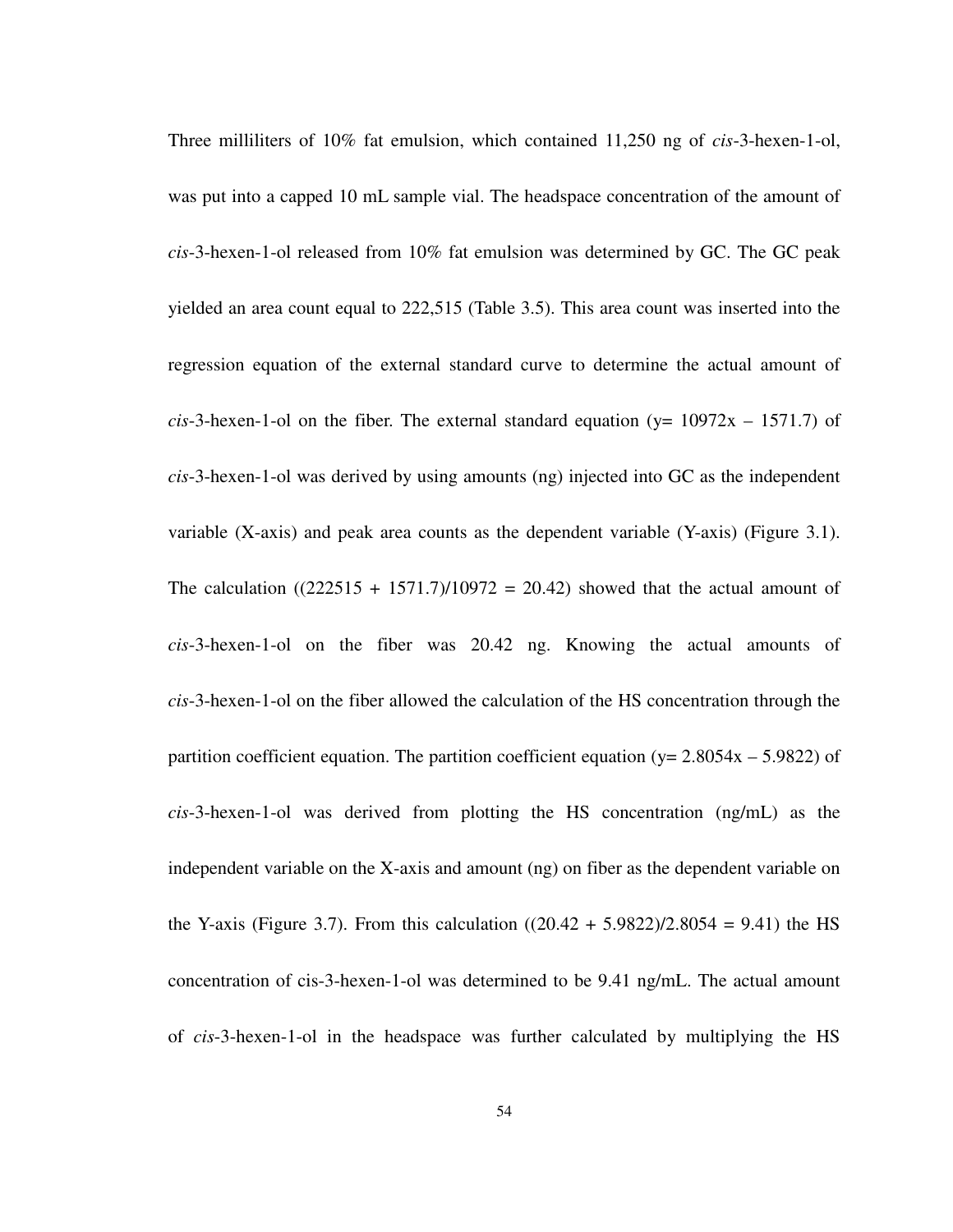concentration by the headspace volume. The headspace volume was the total volume of the sample vial minus the volume of the emulsion  $(10 - 3 = 7$  mL). Thus  $(9.41 \text{ ng/mL} * 7$ mL = 65.87 ng), the actual amount of *cis*-3-hexen-1-ol in the headspace was 65.87 ng. Furthermore, the percentage of *cis*-3-hexen-1-ol released from 10% emulsion system was then calculated as actual amount in the headspace divided by original amount added into emulsion  $(65.87/11250 = 0.00585)$  and then multiplied by 100 to get percent released (0.00585 \* 100 = 0.585 %). The result showed that there was 0.585% of *cis*-3-hexen-1-ol released from 10% emulsion system.

### **3.6.3 Statistical Analysis**

All data were analyzed by using the Statistical Analysis System (SAS) program (SAS 1999). For the partition coefficient, ANOVA (analysis of variance) was used to determine significant differences between K values and the amount of flavor compound in the headspace. For the determination of flavor released from the emulsion systems, the significant differences between different fat treatments were analyzed by using the General Linear Model (GLM) procedure in SAS.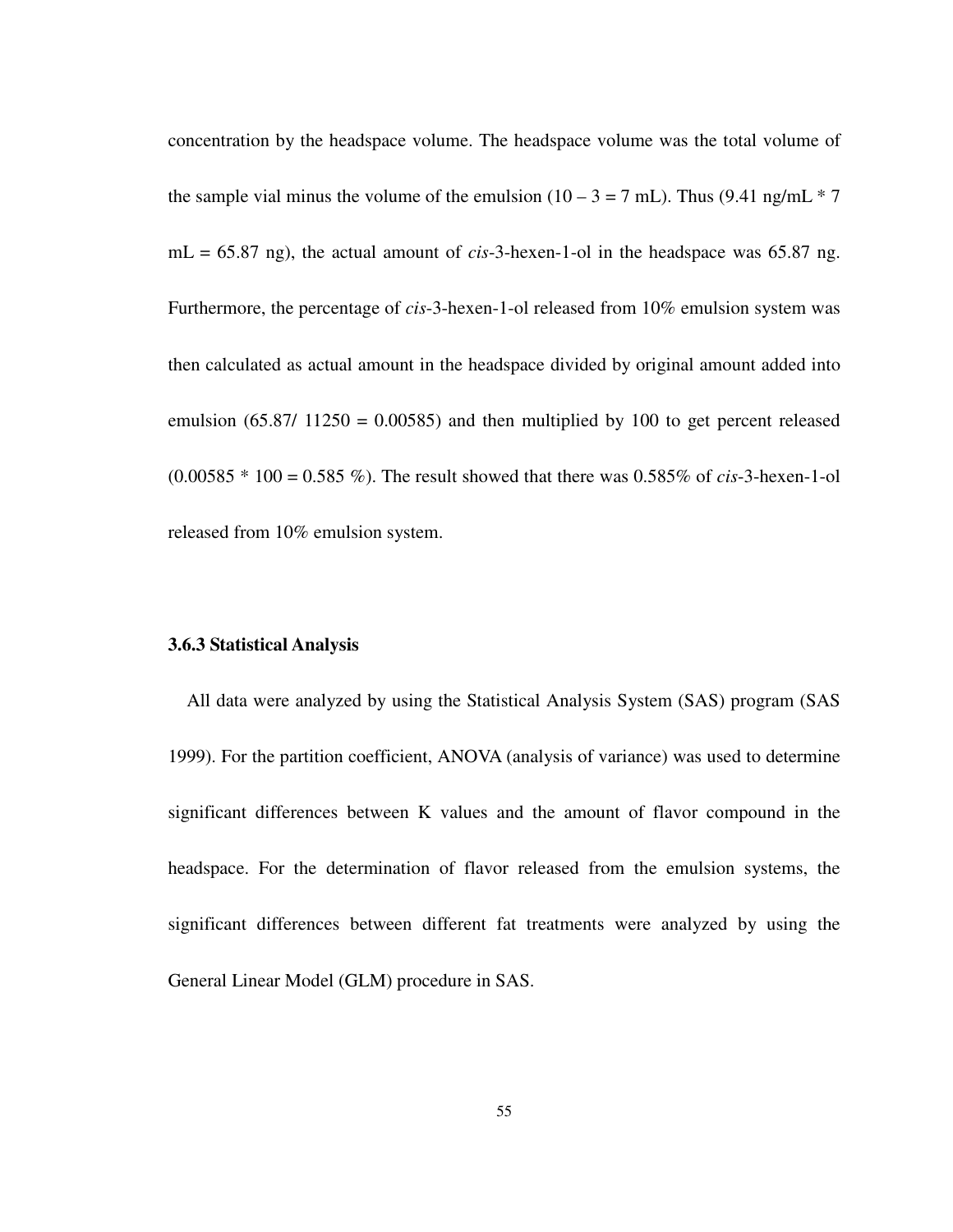### **CHAPTER 4**

# **RESULTS AND DISCUSSION**

### **4.1 Partition Coefficient Analysis**

For getting accurate quantitative analysis, it is important to determine the distribution of each flavor compound between the SPME fiber and the sample matrix (Yang and Peppard 1999). The partition coefficient (K value) between SPME fiber (50/30  $\mu$ m DVB/  $Carboxen<sup>TM</sup>$  PDMS Stableflex) and the five strawberry flavor compounds (*cis*-3-hexen-1-ol, α-ionone, ethyl-3-methyl-3-phenylglycidate, γ-undecalactone and furaneol) were determined by following Bartelt's (1997) method. The concentration levels of five flavor compounds used for the determination of the partition coefficients are shown in Table 3.3. The determination of significant differences between K values and the amount of flavor compound in the headspace was analyzed by ANOVA (analysis of variance). As was also found by Bartelt (1997), a concentration dependent K value was observed for some of the compounds.

The results showed that different amounts (50, 100, 150 ng) of *cis*-3-hexen-1-ol in the headspace did not significantly influence the K value ( $P = 0.1644$ ) (Table 4.1), indicating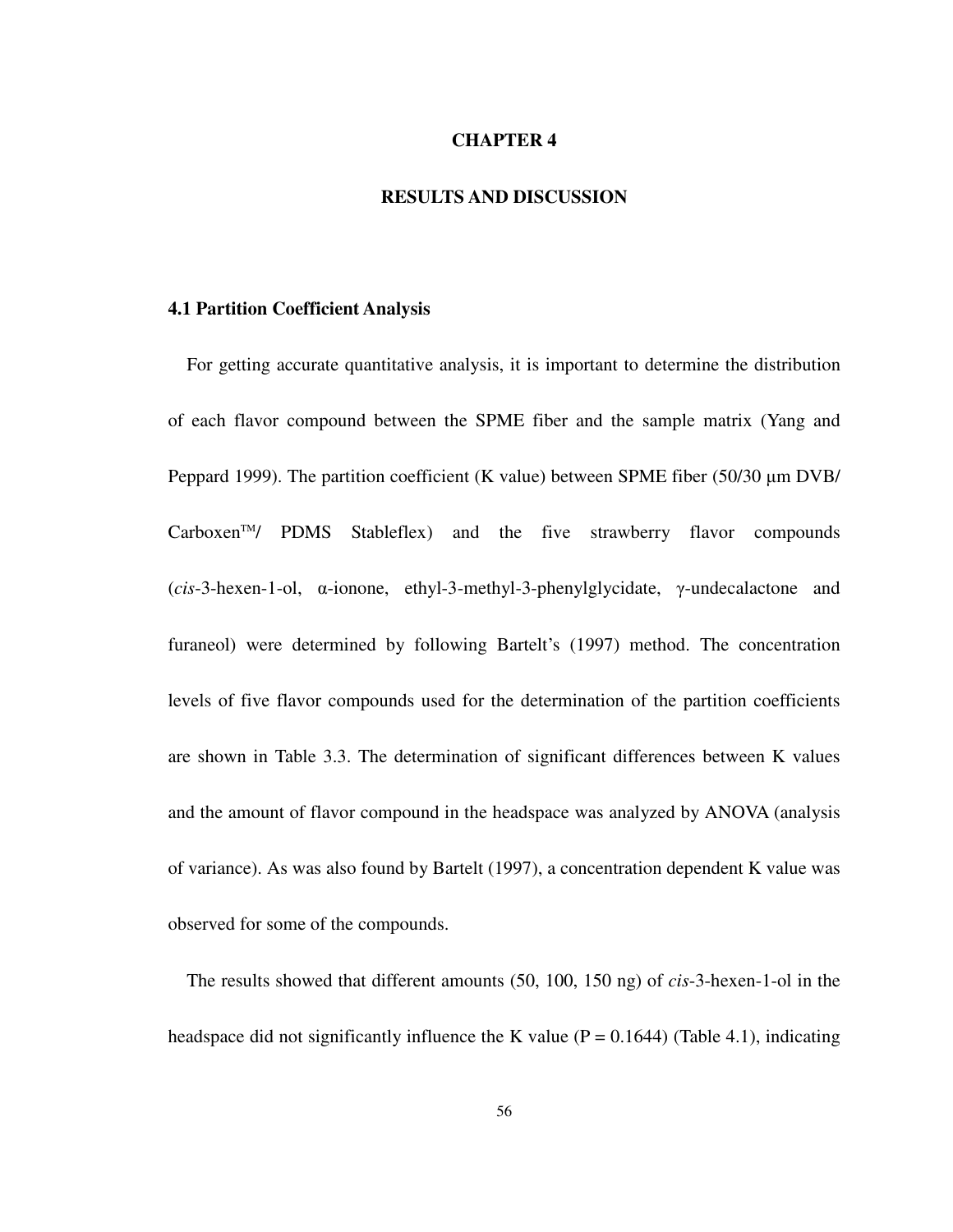that that the K value of *cis*-3-hexen-1-ol is independent of the analyte's concentration.

At low concentration levels  $(0.5, 5, 15 \text{ ng})$  of  $\alpha$ -ionone (Table 4.2a), the K value significantly increased at the lowest concentration. Comparing these three amount levels of α-ionone, the K value for the low amount (0.5 ng) was 5.5 to 7 times higher than that of the medium (5 ng) and high amounts (15 ng), respectively. However, there was no significant difference between the medium and high amounts.

Flavor compounds can attach to the fiber through two mechanisms. First, flavor compounds attach to the fiber through binding to sites on the "outside" of the fiber that are specifically active, i.e. have a high affinity for the chemical, by adsorption. Second, when these active binding sites on the fiber are all occupied by flavor compounds, additional molecules are attached to the fiber via a normal absorption mechanism, which means the compounds need to move to the inner layers of the fiber. When this situation happens, the K value appears to be concentration dependent, with smaller analyte amounts having larger K values (Lord and Pawliszyn 2000).

 In this research, the sample vials were silanized before use, so it is unlikely that the analyte attached to the glass of the sample vials. In addition, if analyte absorption by the sample vial were the reason for differing K values, the K value should be lower for lower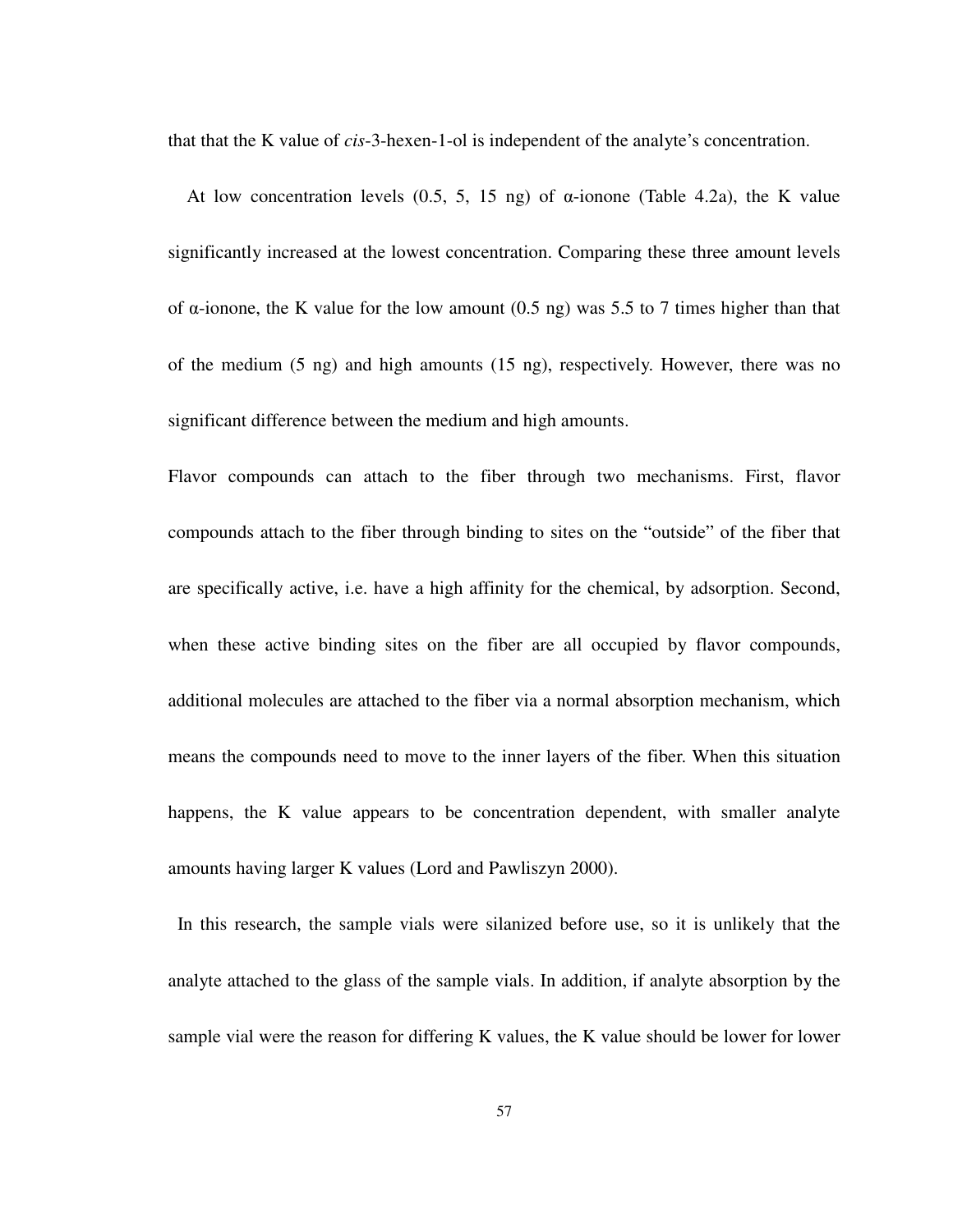concentrations, which they were not.

**Table 4.2a Partition coefficient data of** α**-ionone at low concentration levels (P < 0.05)** 

| Amount in the headspace (ng) | Mean $K^1$ value         |
|------------------------------|--------------------------|
| 0.5                          | $22.06^{a}$ <sup>2</sup> |
| 5                            | $4.25^{b}$               |
| 15                           | $3.94^{b}$               |

 ${}^{1}$ K value= partition coefficient

<sup>2</sup>Means sharing the same letter do not differ at  $P<0.05$ 

At high concentration levels (125, 375, 750 ng) of α-ionone (Table 4.2b), the opposite phenomenon was observed. The K value significantly decreased at the low amount level (125 ng). On the other hand, similar to before, there was no significant difference between the medium (375 ng) and high (750 ng) amount levels. This result cannot be explained by an apparent concentration dependence effect due to different absorption mechanisms, because the amounts of analyte in the headspace were much larger than those at the low concentration levels. The true K value is calculated as the concentration of analytes on the fiber divided by the concentration of analytes in the headspace.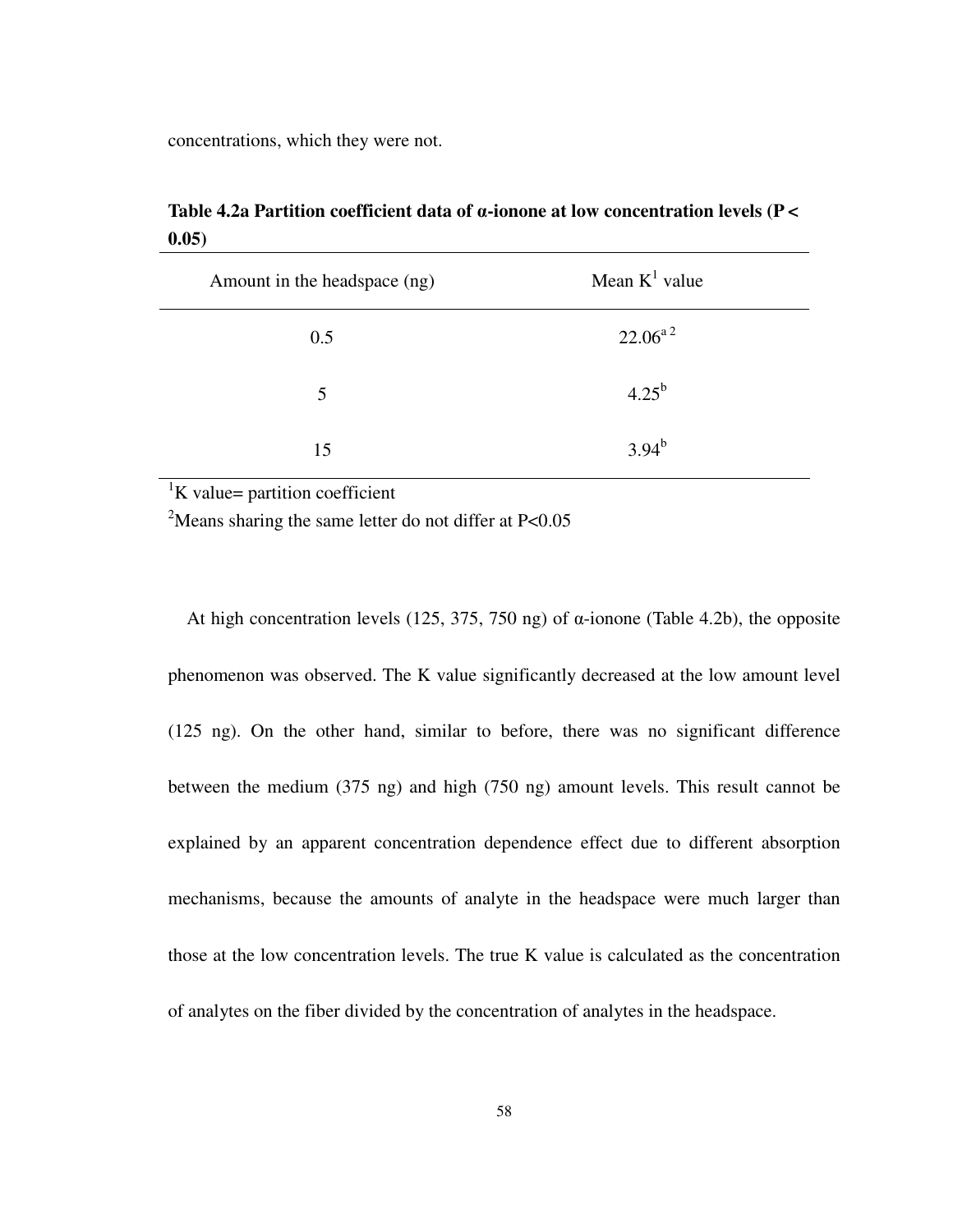| Amount in the headspace (ng) | Mean $K^1$ value   |
|------------------------------|--------------------|
| 125                          | $6.63^{b.2}$       |
| 375                          | $12.56^{\circ}$    |
| 750                          | 11.19 <sup>a</sup> |

**Table 4.2b Partition coefficient data of** α**-ionone in high concentration levels (P < 0.05)** 

 ${}^{1}$ K value= partition coefficient

<sup>2</sup>Means sharing the same letter do not differ at  $P<0.05$ 

The results of the *cis* isomer of ethyl-3-methyl-3-phenylglycidate in the low concentration levels (2.5, 25, 40 ng) showed that the amount of the *cis* isomer in the headspace did not influence the K value ( $P = 0.0648$ ) (Table 4.3a). However, at high concentration levels (100, 175, 250 ng) of the *cis* isomer, the K value of the medium amount was significantly higher than that of the high amount level followed by the low amount level (Table 4.3b).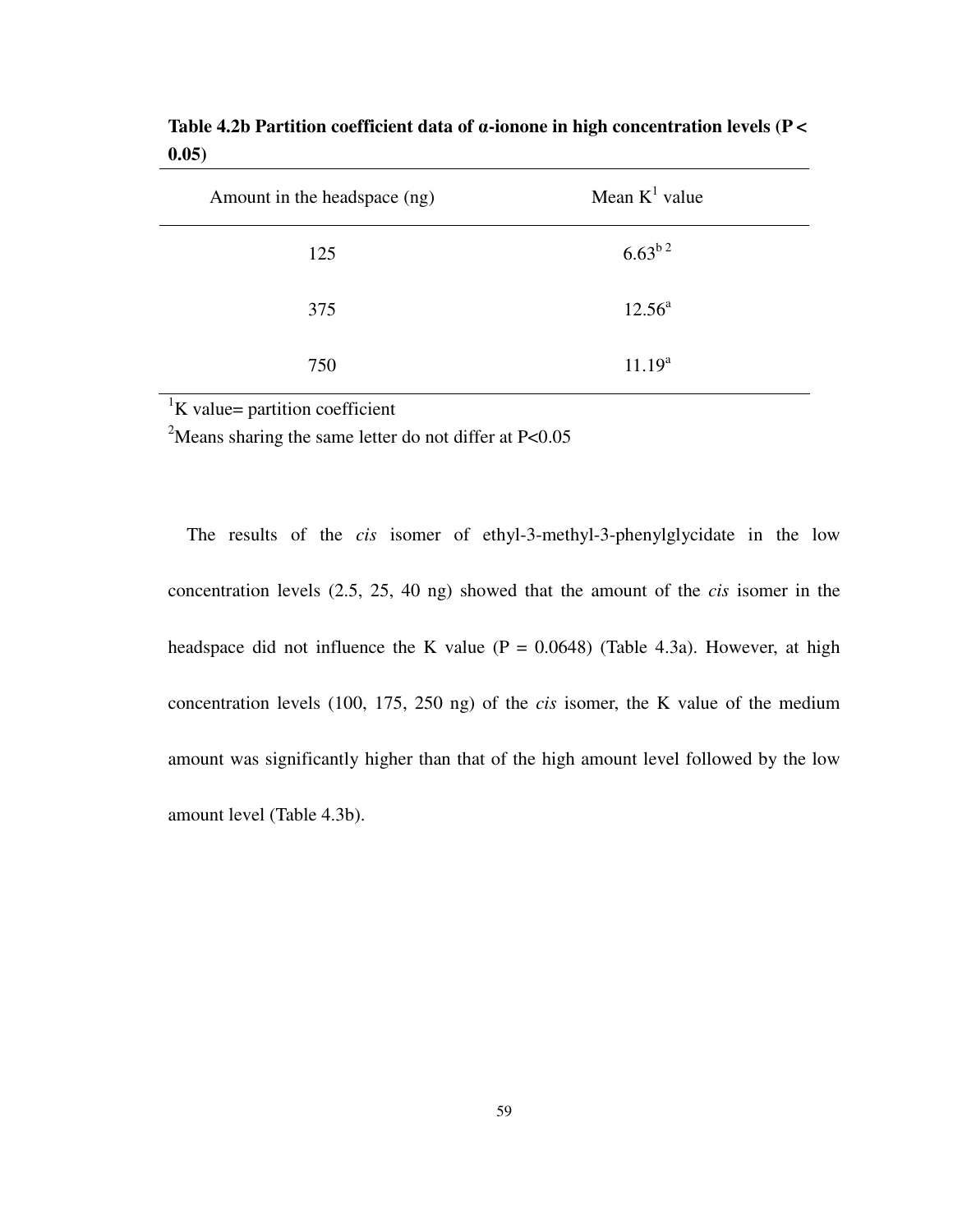| Amount in the headspace (ng) | Mean $K^1$ value        |
|------------------------------|-------------------------|
| 100                          | $5.59^{c}$ <sup>2</sup> |
| 175                          | $12.68^{\rm a}$         |
| 250                          | $10.57^{\rm b}$         |

**Table 4.3b Partition coefficient data of ethyl-3-methyl-3-phenylglycidate** *cis* **isomer in high concentration levels (P < 0.0001)** 

 ${}^{1}$ K value= partition coefficient

<sup>2</sup>Means sharing the same letter do not differ at  $P<0.05$ 

At the low concentration levels (2.5, 35, 40 ng) of the *trans* isomer, the K value of the low amount level was significantly higher than that at the high amount level followed by the medium amount level (Table 4.4a). Comparing low amount level with the other two amount levels, the reason why the low amount level had higher K values is because the apparent concentration dependence effect. However, the medium amount level of the *trans* isomer had a lower K value than the high amount level. This slight difference might due to the competition effect between *cis* and *trans* isomers. The *trans* isomer had poorer affinity toward the SPME fiber, so the *cis* isomer more readily occupied the active site by adsorption mechanism or got into the SPME fiber via absorption. This competition effect might lead to minor differences in the K values for medium and high amount levels.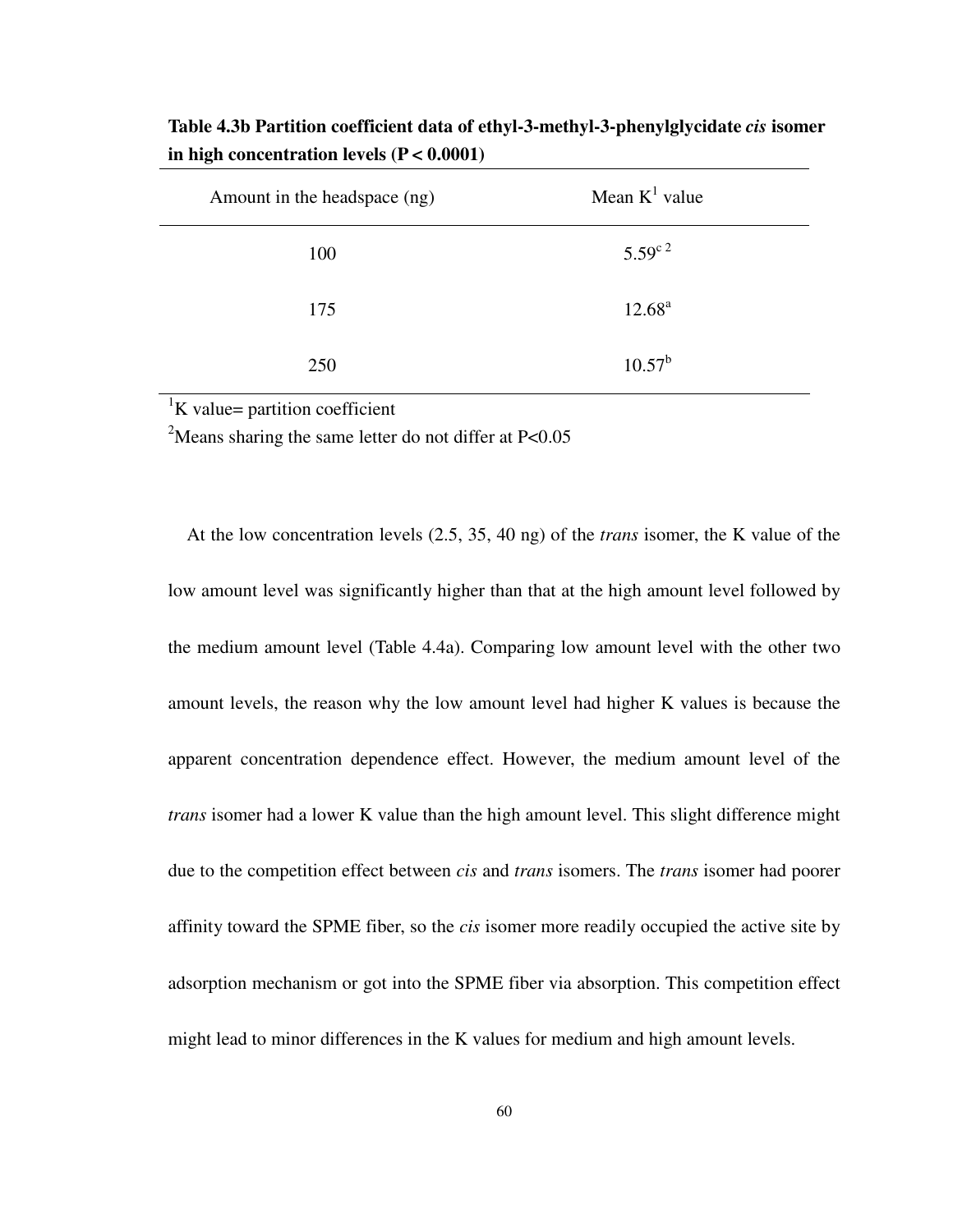| Amount in the headspace (ng) | Mean $K^1$ value        |
|------------------------------|-------------------------|
| 2.5                          | $1.98^{a}$ <sup>2</sup> |
| 25                           | $1.17^c$                |
| 40                           | $1.54^{b}$              |

**Table 4.4a Partition coefficient data of ethyl-3-methyl-3-phenylglycidate** *trans* **isomer in low concentration levels (P < 0.05)** 

 ${}^{1}$ K value= partition coefficient

<sup>2</sup>Means sharing the same letter do not differ at  $P<0.05$ 

At the high concentration level (100, 175, 250 ng) of the *trans* isomer (Table 4.4b), the K value of the low amount level (100 ng) was significantly lower than that of the medium (175 ng) and the high (250 ng) amount levels. There was no significant difference for the K value between the medium and the high amount levels. Jung and Ebeler (2003) observed that flavor compounds have larger K value when they have a greater affinity toward the fiber. Also, Yang and Peppard (1999) indicated that more polar compounds have lower affinity toward non-polar fiber coatings. Thus, our results would indicate that the *cis* isomer had a higher affinity toward fiber and also more non-polar characteristics than the *trans* isomer.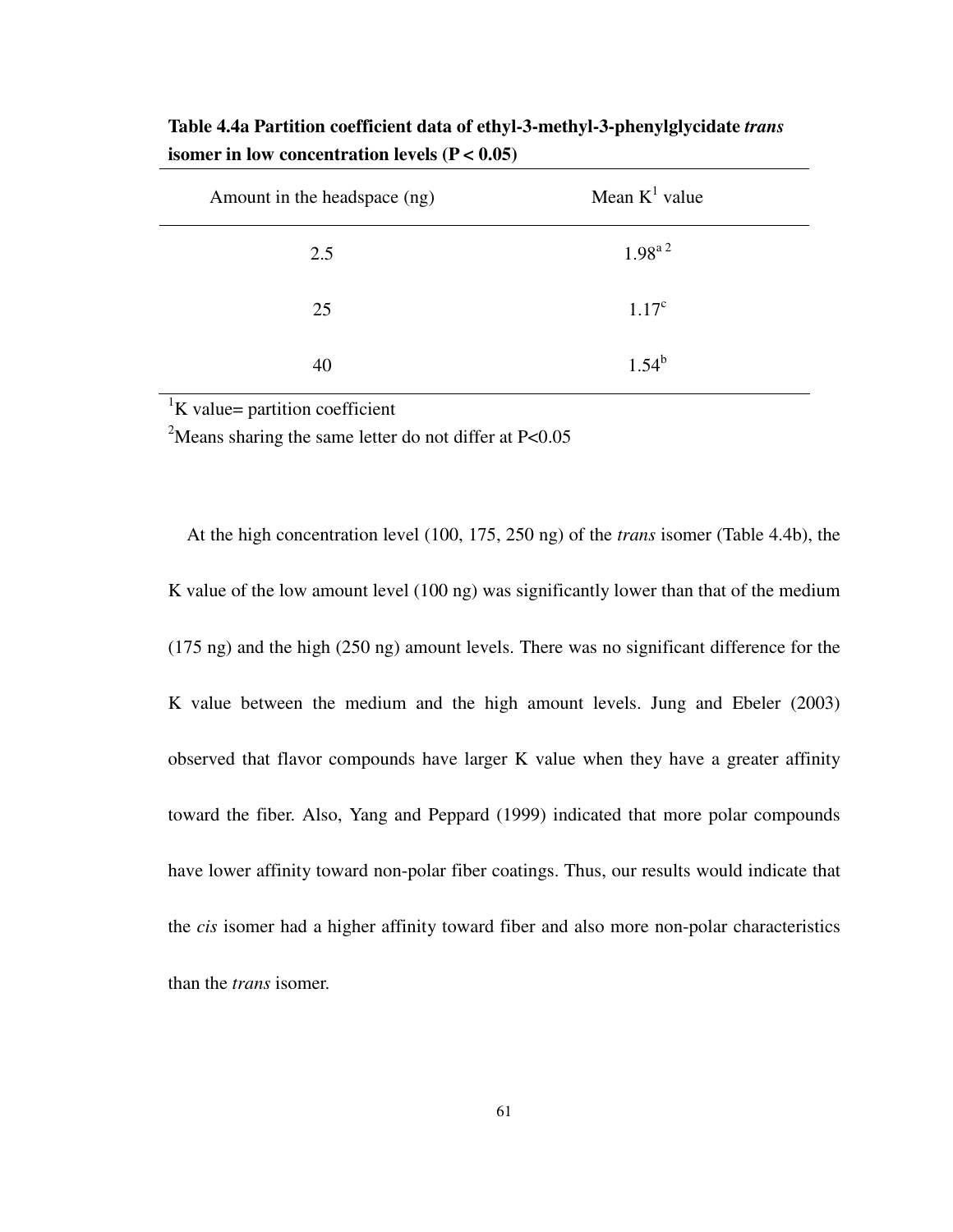| Amount in the headspace (ng) | Mean $K^1$ value        |
|------------------------------|-------------------------|
| 100                          | $1.25^{b}$ <sup>2</sup> |
| 175                          | $2.72^{\rm a}$          |
| 250                          | $2.99^{\rm a}$          |

**Table 4.4b Partition coefficient data of ethyl-3-methyl-3-phenylglycidate** *trans* **isomer in high concentration levels (P < 0.0001)** 

 ${}^{1}$ K value= partition coefficient

<sup>2</sup>Means sharing the same letter do not differ at  $P<0.05$ 

At the low concentration level  $(0.5, 2.5, 5$  ng) of γ-undecalactone, the K value of the low amount was significantly lower than at the high amount followed by the medium amount (Table 4.5a). Comparing the K values between medium (2.58) and high (1.60) amount levels, the K value of medium amount level was higher than that of the high amount level. There was an apparent concentration dependence effect between medium and high amount levels. However, the K value of the low amount level (0.15) was much lower than the others. This was because of the poor affinity of γ-undecalactone toward SPME fiber and a too small amount of analyte at the low amount level. Comparing the K value of α-ionone (Table 4.2a) and γ-undecalactone (Table 4.5a) at same amount level (0.5 ng in the headspace), the K value of  $\alpha$ -ionone was 22.06 but the K value of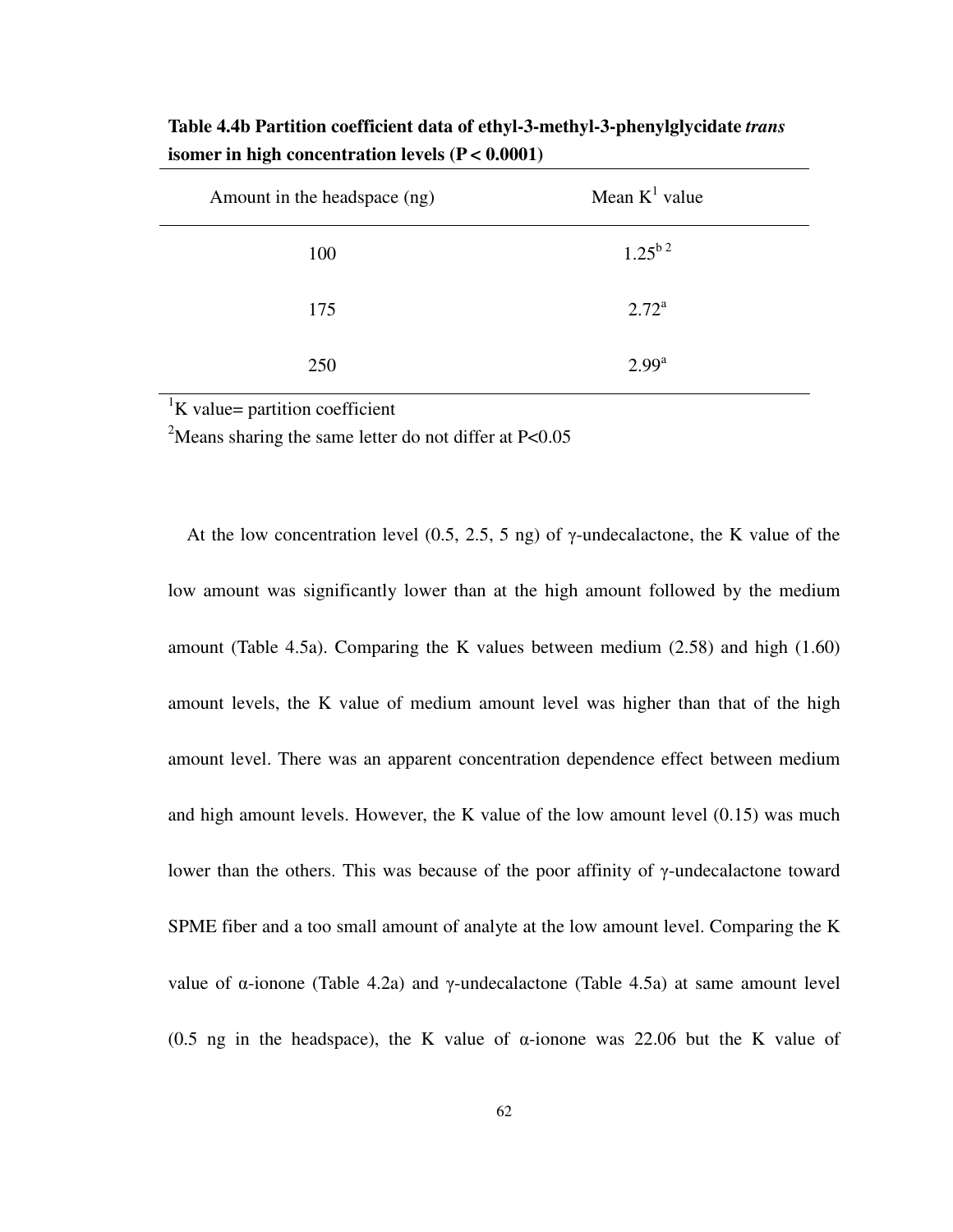γ-undecalactone was 0.15. This indicated that γ-undecalactone had very poor affinity toward the SPME fiber. On the other hand, at the high concentration level (50, 75, 100 ng) of γ-undecalactone (Table 4.5a), the K value was not significantly influenced by the differing amount of analyte in the headspace  $(P = 0.1089)$ .

**Table 4.5a Partition coefficient data of** γ **-undecalactone in low concentration levels (P < 0.0001)** 

| Amount in the headspace (ng) | Mean $K^1$ value  |
|------------------------------|-------------------|
| 0.5                          | $0.15^{\circ 2}$  |
| 2.5                          | $2.58^{a}$        |
| 5                            | 1.60 <sup>b</sup> |

 ${}^{1}$ K value= partition coefficient

<sup>2</sup>Means sharing the same letter do not differ at  $P<0.05$ 

At this point, there is no logical explanation for larger K values at higher amount levels such as the data of α-ionone, ethyl-3-methyl-3-phenylglycidate *cis* and *trans* isomers at the high concentration level. There are plenty of research papers describing the partition coefficient relationship between SPME fibers and flavor compounds. However, only very few papers explored the partition coefficient between SPME fibers and specific flavor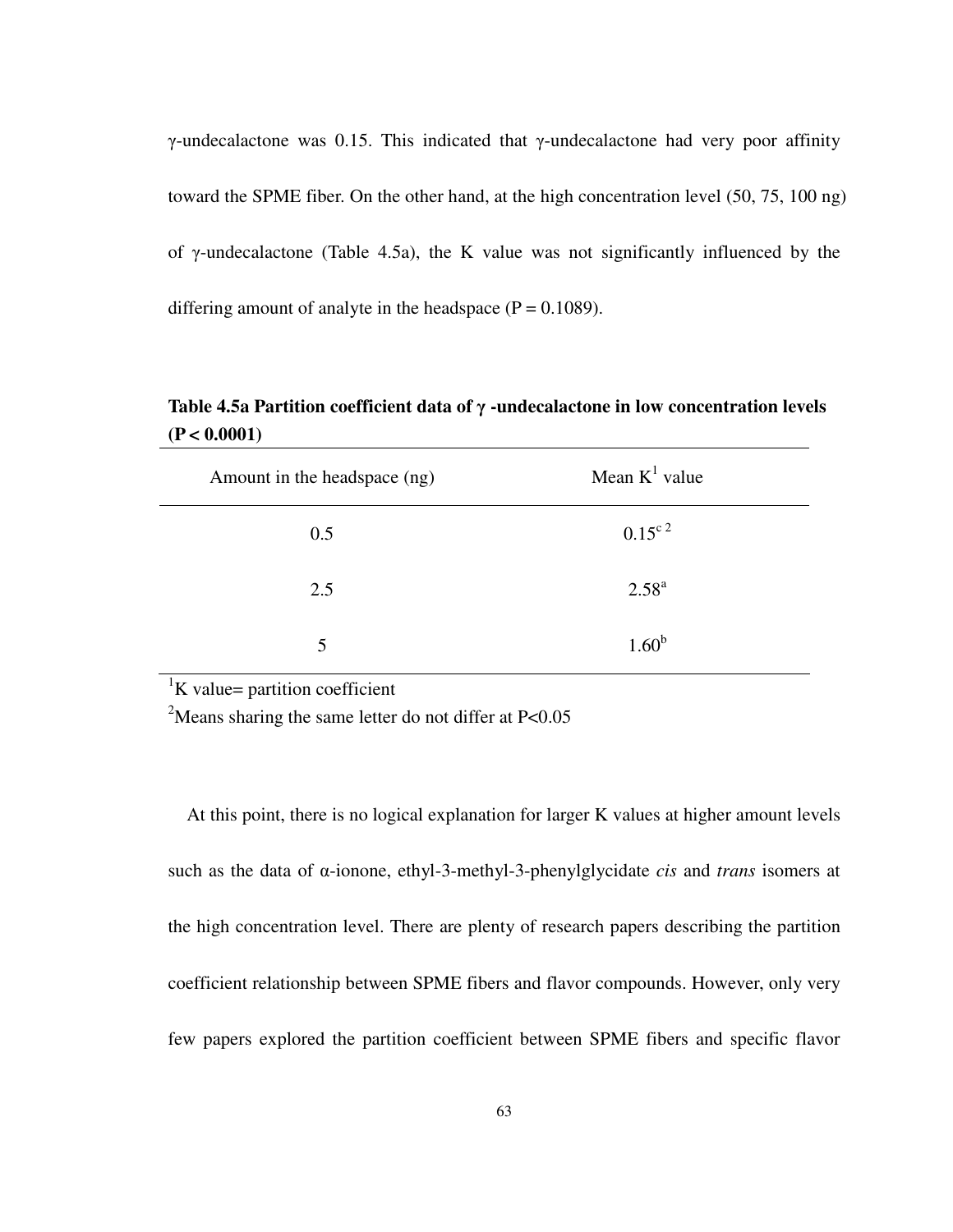compound at different concentration levels. From the limited number of research papers, the results cannot sufficiently explain the phenomenon because of the narrow range of concentration levels used by other researchers compared to the ranges used in our study. For example, Bartelt (1997) determined the partition coefficient between 1 to 25 ppb of 71 analytes and Roberts (2000) determined dimethyltrisulfide between 1 to 4 ppm, 3-methylbutanal between 3.75 to 15 ppm and 2-isobutyl-3-methoxy-pyrazine between 6 to 24 ppm. In our study, the GC injections of *cis*-3-hexen-1-ol, α-ionone, ethyl-3-methyl-3-phenylglycidate and γ-undecalactone were randomized across flavor chemicals and concentration levels, and were all done with the same SPME fiber. Thus, the K value differences cannot be attributed to some pattern of injection sequences or be due to different fibers. Also, the sample vials were silanized before use, so it is unlikely that the analyte attached to the glass of the sample vials. If we assume that equilibrium was not achieved during the 40 minutes extraction period, due to too high concentrations, the K value should be lower for these higher concentrations. However, the results showed higher K values at these higher concentration levels. Based on the evidence, there should not be any bias caused by the experimental design and operations. However, the complex fiber coating of DVB/ Carboxen<sup>TM</sup>/ PDMS Stableflex might be the reason for this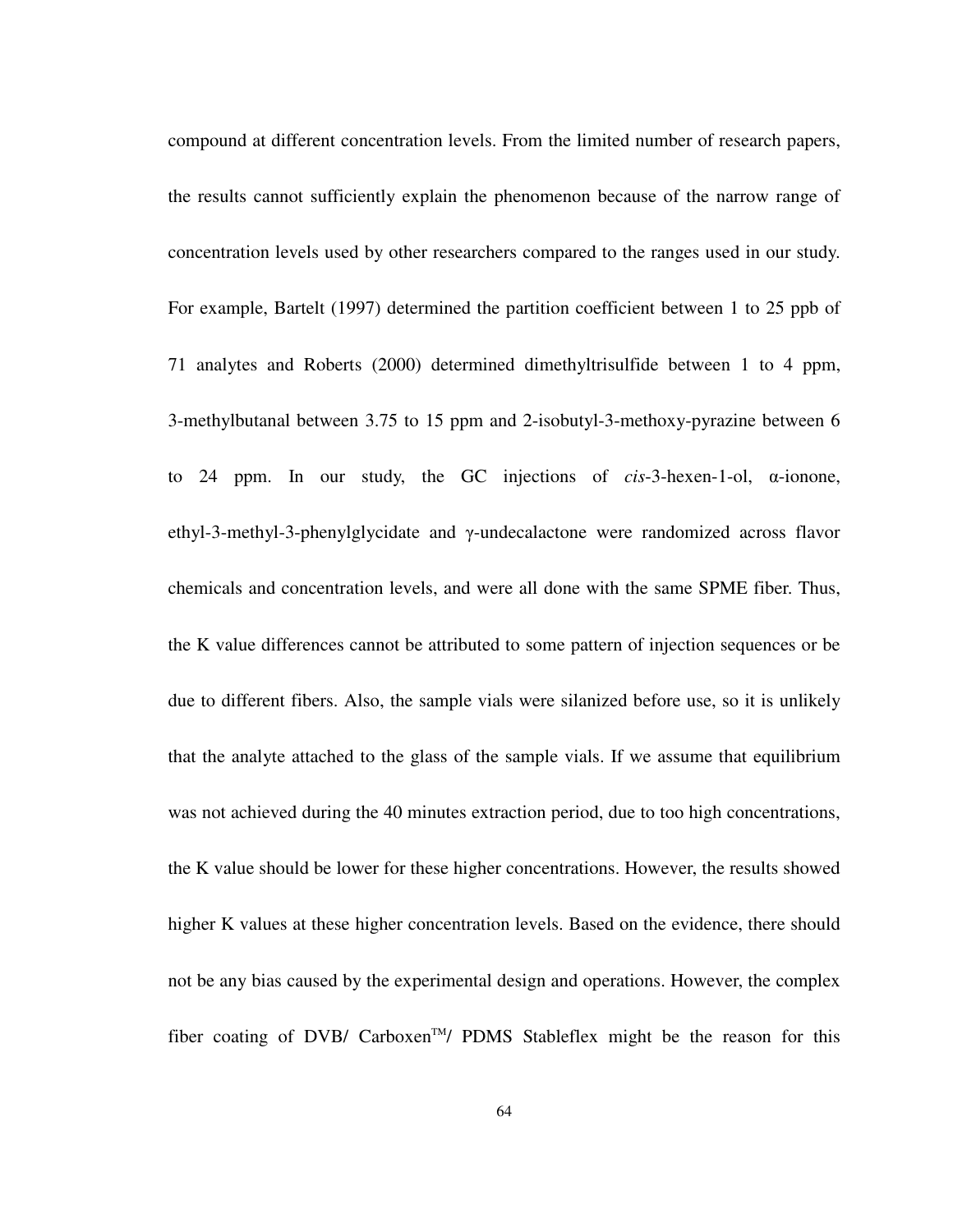phenomenon of an apparent concentration dependent K-value. In this experiment, the partition coefficient was measured between specific flavor compound and the SPME fiber. Because in the literature where partition coefficients at different concentrations were measured, only single coating SPME fibers such as PDMS (Bartelt 1997; Martos and Pawliszyn 1997; Roberts and others 2000; Jung and Ebeler 2003) were used. Thus, the partition coefficient between complex coating SPME fiber and flavor compounds remains unknown. The larger K values at higher amounts might be due to the complex partition coefficient between  $DVB/$  Carboxen<sup>TM</sup>/ PDMS Stableflex and ethyl-3-methyl-3-phenylglycidate *cis* and *trans* isomers and α-ionone at high concentration levels.

The ANOVA result of furaneol (Table 4.6) showed that there were significant differences among the K value between low (5 ng), medium (15 ng) and high (25 ng) amounts of furaneol. The highest K value was determined at the high amount level followed by the medium amount and then the low amount level. Furaneol has very different chemical characteristic compared to the other four compounds. It is a water-soluble and more polar flavor compound (Pyysalo and other 1979; Bauer and others 1997). From the low K values, it can be concluded that furaneol has very low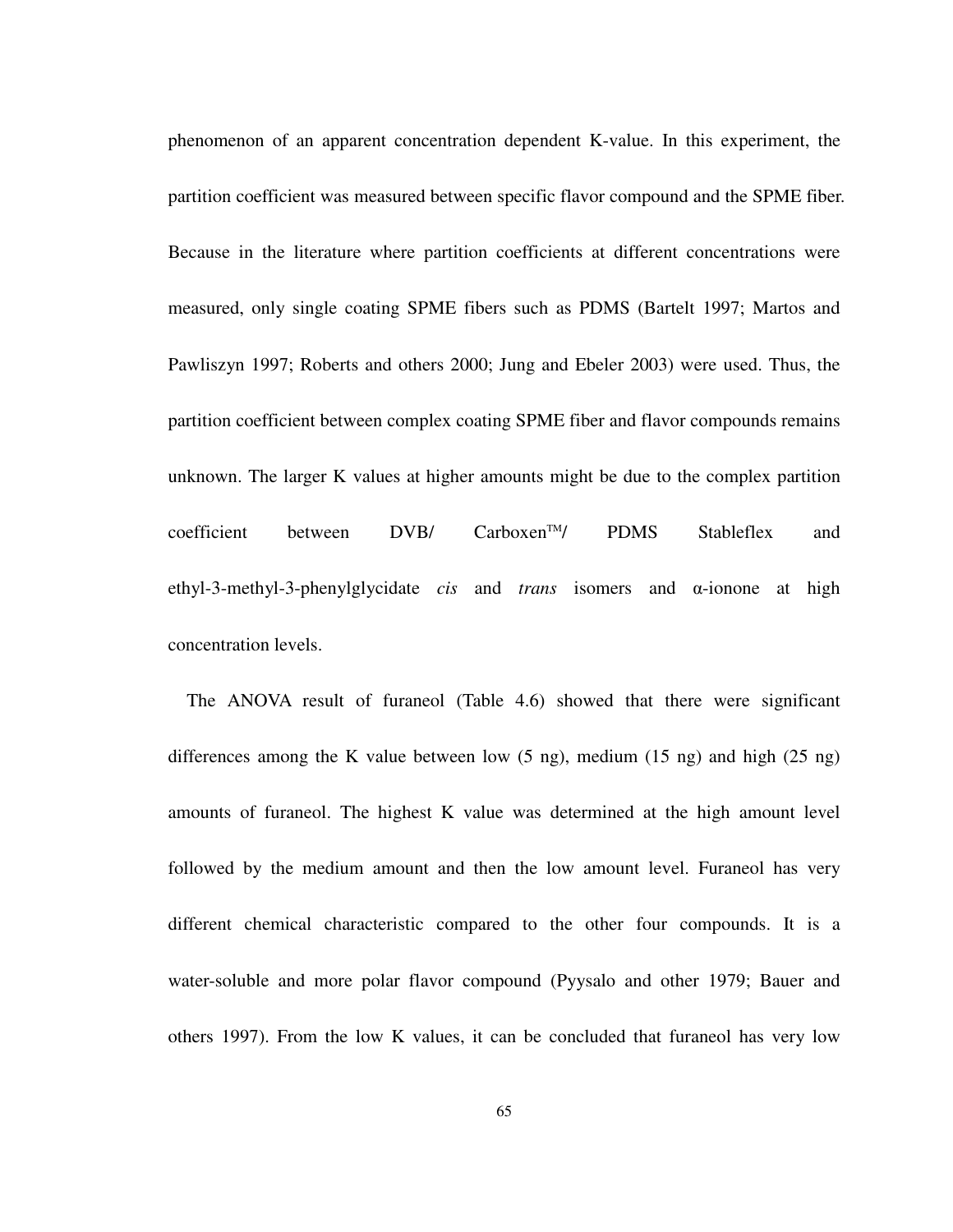affinity to the SPME fiber. Also, the K values for three different amount levels gradually increased with increasing amount levels. This might be due to the analytes not having reached equilibrium and a relatively faster uptake from headspace at high amount level. Shiery (1999) confirmed that polar chemical compounds are more difficult to extract by SPME fibers and take longer time to reach equilibrium.

| Amount in the headspace (ng) | Mean $K^1$ value |
|------------------------------|------------------|
| 5                            | $0.04^{\circ 2}$ |
| 15                           | $0.29^b$         |
| 25                           | $0.72^{\rm a}$   |

**Table 4.6 Partition coefficient data of furaneol (P < 0.05)** 

 ${}^{1}$ K value= partition coefficient

<sup>2</sup>Means sharing the same letter do not differ at P<0.05

These results showed that different chemical compounds have different partition coefficients with the SPME fiber. Since only one chemical compound was measured at a time, there could not have been any competition effect among the chemical compounds. Also, the R square of partition coefficient curve of *cis*-3-hexen-1-ol, α-ionone and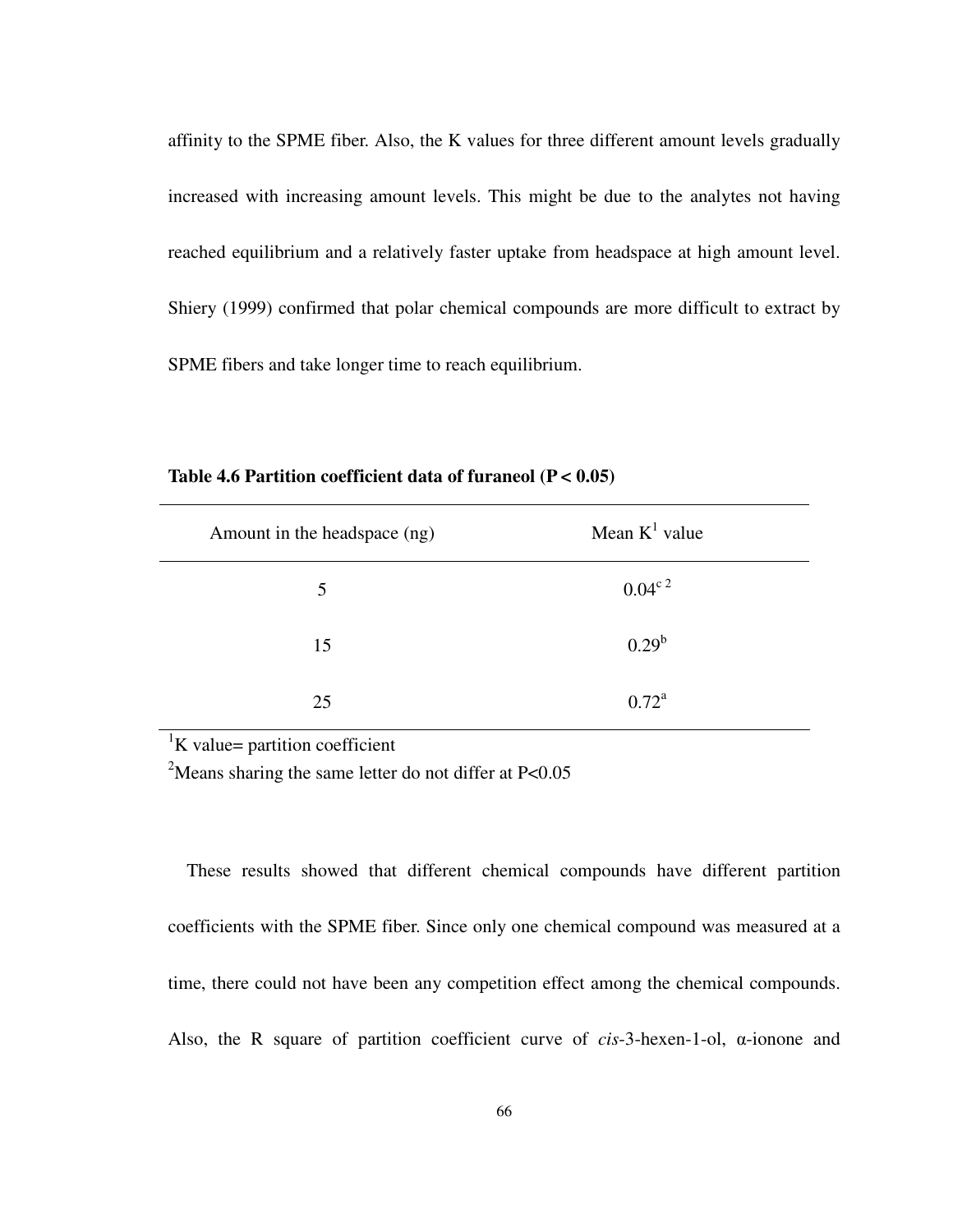ethyl-3-methyl-3-phenylglycidate were higher than 0.95 and the R square of γ-undecalactone and furaneol were higher than 0.88 (Figure 3.7-3.12). The R squares were in the acceptable linear range, so these partition coefficient curves were used for the further quantitative experiment of measuring flavor released from emulsion systems.

#### **4.2 Flavor Released From Emulsion Systems**

Flavors are detected by their release into the headspace inside the mouth when people consume food products. The headspace flavors are further transported from mouth to the olfactory glands, and then human body has the sense of smell (de Roos 1997). In this study, the percentage of five strawberry flavor compounds (*cis*-3-hexen-l-ol, α-ionone, γ-undecalactone, ethyl-3-methyl-3-phenylglycidate, furaneol) released from six emulsion systems (0% fat, 4% fat, 4% fat + Simplesse®, 4% fat + Litesse®, 4% fat + Simplesse<sup>®</sup>/Litesse<sup>®</sup>, 10% fat) were measured. Significant differences of the percentage of flavor released from the emulsion systems between different fat treatments were analyzed by using the General Linear Model (GLM) procedure in SAS.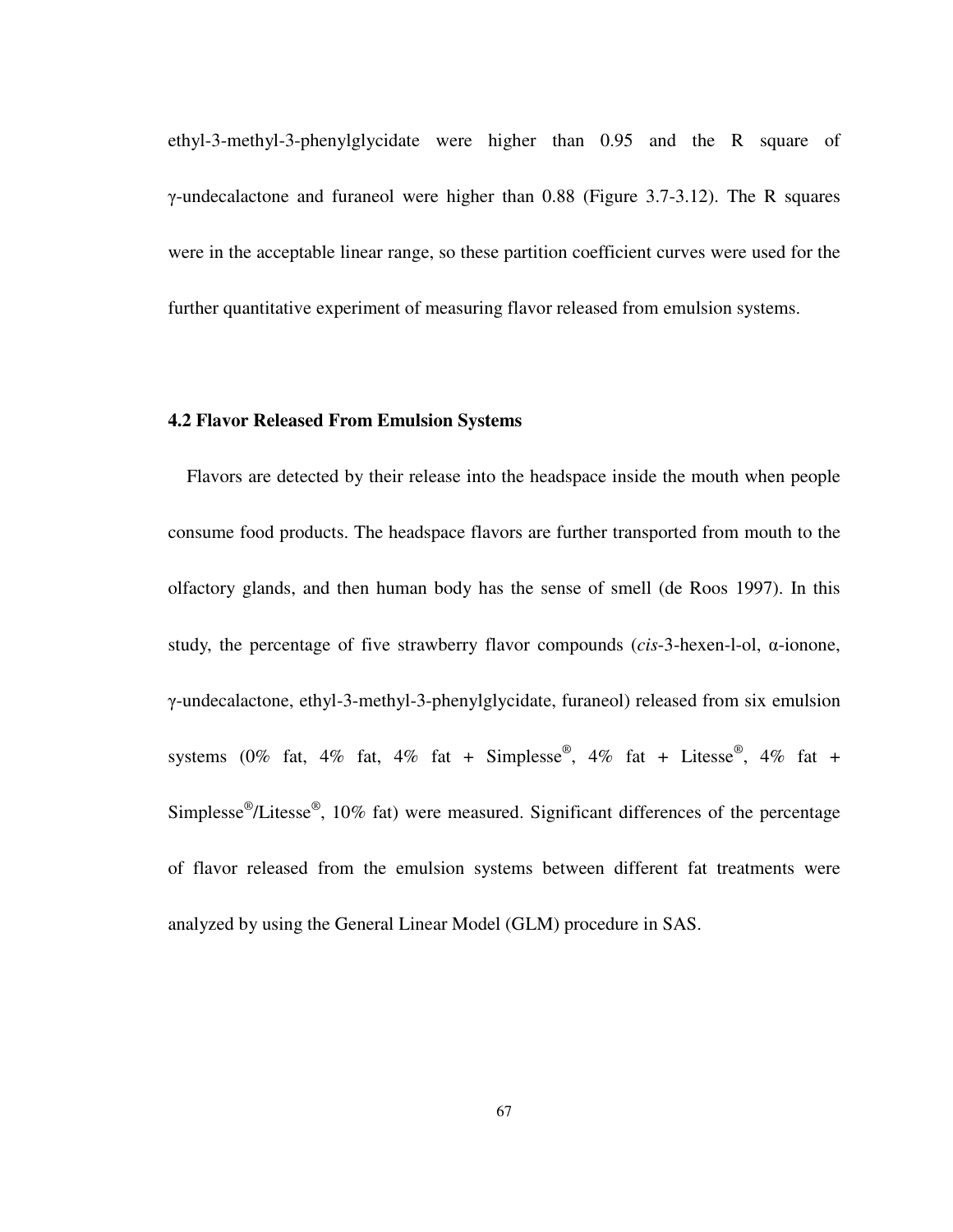#### **4.2.1** *Cis***-3-hexen-1-ol**

The percentage of *cis*-3-hexen-1-ol released is shown in Table 4.7. The release of *cis*-3-hexen-1-ol from the 10% fat emulsion was significantly lower than that from the 4% and 0% fat emulsions. The percentage of *cis*-3-hexen-1-ol released from emulsion systems increased with a decrease of fat levels. For example, the average percentage of *cis*-3-hexen-1-ol released from 10% fat was 0.59, while the percentage released from 4% and 0% fat was 0.72 and 0.80, respectively. However, there was no significant difference between the 0% and the 4% fat emulsion, or the 4% with Simplesse emulsion. However, the addition of Litesse, either alone or in combination with Simplesse, significantly decreased its release compared to the 0% emulsion. The reason is because of *cis*-3-hexen-1-ol is slightly soluble in water, and it is a more polar compound comparing to the other volatile compounds (Burdock 1994). de Roos and Wolswinkel (1994) showed that *cis*-3-hexen-1-ol has similar correction factor in water and milk sample. Also, de Roos (1997) confirmed that *cis*-3-hexen-1-ol is a water soluble compound, and its volatility is barely influenced by the fat levels in emulsion systems. On the other hand, Miettinen and others (2002) showed that release of *cis*-3-hexen-1-ol is significant influenced by fat content in strawberry ice creams with three different fat contents (0, 9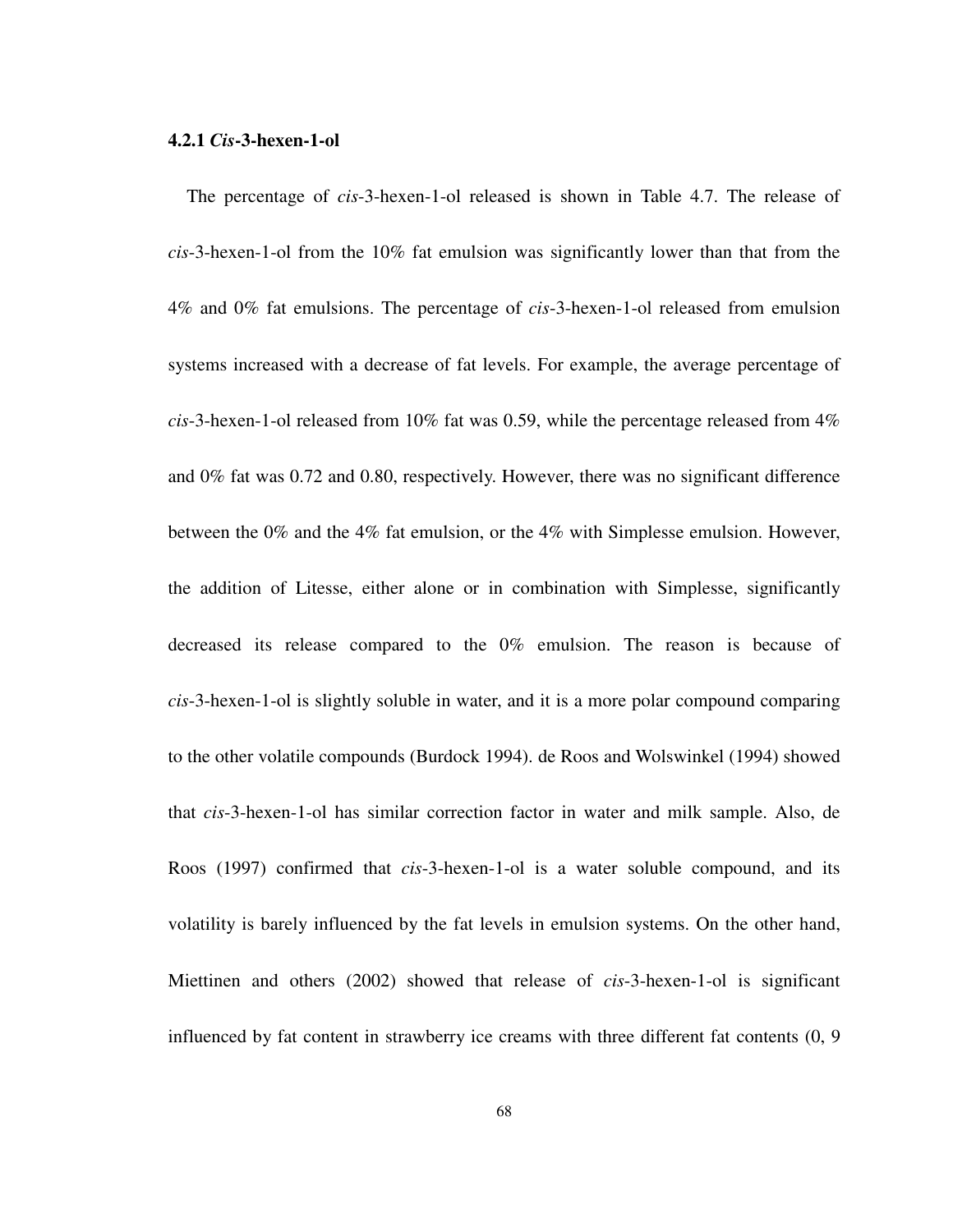and 18%).

From the aspect of fat mimetics, there was no significant difference between 4% fat, 4% fat + Simplesse<sup>®</sup>, 4% fat + Litesse<sup>®</sup> and 4% fat + Simplesse<sup>®</sup>/Litesse<sup>®</sup>. However, percent release of *cis-*3-hexen-1-ol from 4% fat + Litesse® and 4% fat + Simplesse<sup>®</sup>/Litesse<sup>®</sup> were more similar to the 10% fat than that of the 4% fat + Simplesse® emulsion. Fabre and others (2002) showed that *cis*-3-hexen-1-ol had poor affinity to protein. This might be the reason why Litesse®, which is a carbohydrate-based fat mimetic, contributed better flavor profile than Simplesse<sup>®</sup>, a protein-based fat mimetic. This result indicated that using Litesse<sup>®</sup> or a Simplesse<sup>®</sup> /Litesse<sup>®</sup> mix as a fat mimetic would contribute better flavor profile for reducing the release of *cis*-3-hexen-1-ol from emulsion system than Simplesse<sup>®</sup>.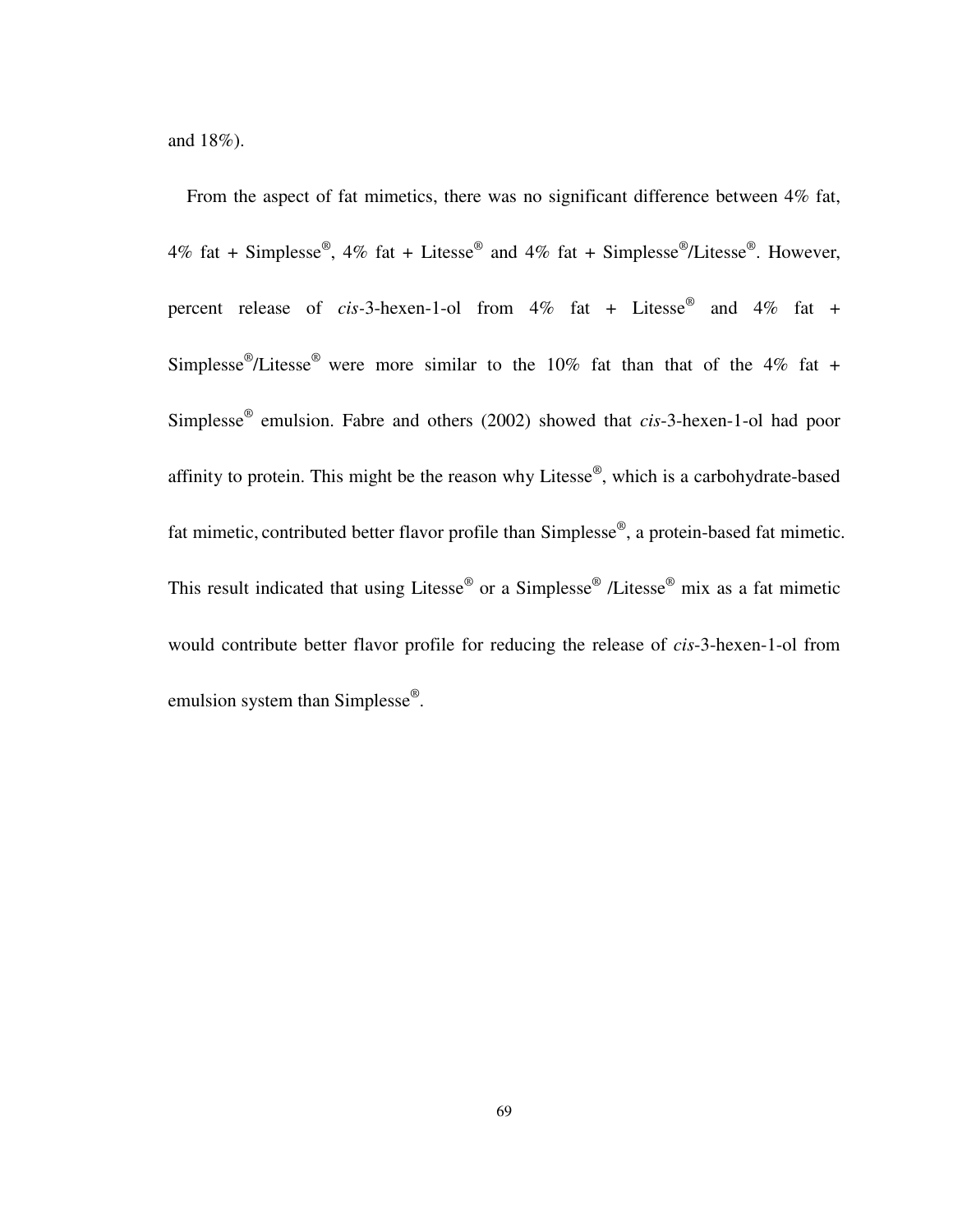| Percent fat $(\% )$ | Flavor released into $HS^1(\%)$ |
|---------------------|---------------------------------|
| $0^2$               | $0.80^{\mathrm{a\,3}}$          |
| $\overline{4}$      | $0.72^{ab}$                     |
| $4 + S$             | $0.73^{ab}$                     |
| $4 + L$             | $0.69^b$                        |
| $4 + S/L$           | 0.69 <sup>b</sup>               |
| 10                  | 0.59 <sup>c</sup>               |

**Table 4.7 The percentage of** *cis***-3-hexen-1-ol released from six emulsion systems (P < 0.05)** 

<sup>1</sup>HS=headspace; <sup>2</sup>0=0% fat; 4=4% fat; 10=10% fat; 4+S=4% fat with Simplesse<sup>®</sup>; ; 4+L=4% fat with Litesse®; 4+S/L=4% fat with Simplesse® and Litesse® <sup>3</sup>Means sharing the same letter do not differ at P<0.05

#### **4.2.2** α**-ionone**

The amount of  $\alpha$ -ionone released into the headspace from 0% fat was much higher than that of the other emulsion systems (Table 4.8). For instance, the average of flavor released from the 0% fat was 85 times higher than that from the 4% fat emulsion and 200 times higher than that from the 10% fat emulsion. This large difference between the no-fat versus fat-containing emulsions masked any potential differences amongst the fat-containing emulsions. To eliminate this problem, the percentages of α-ionone released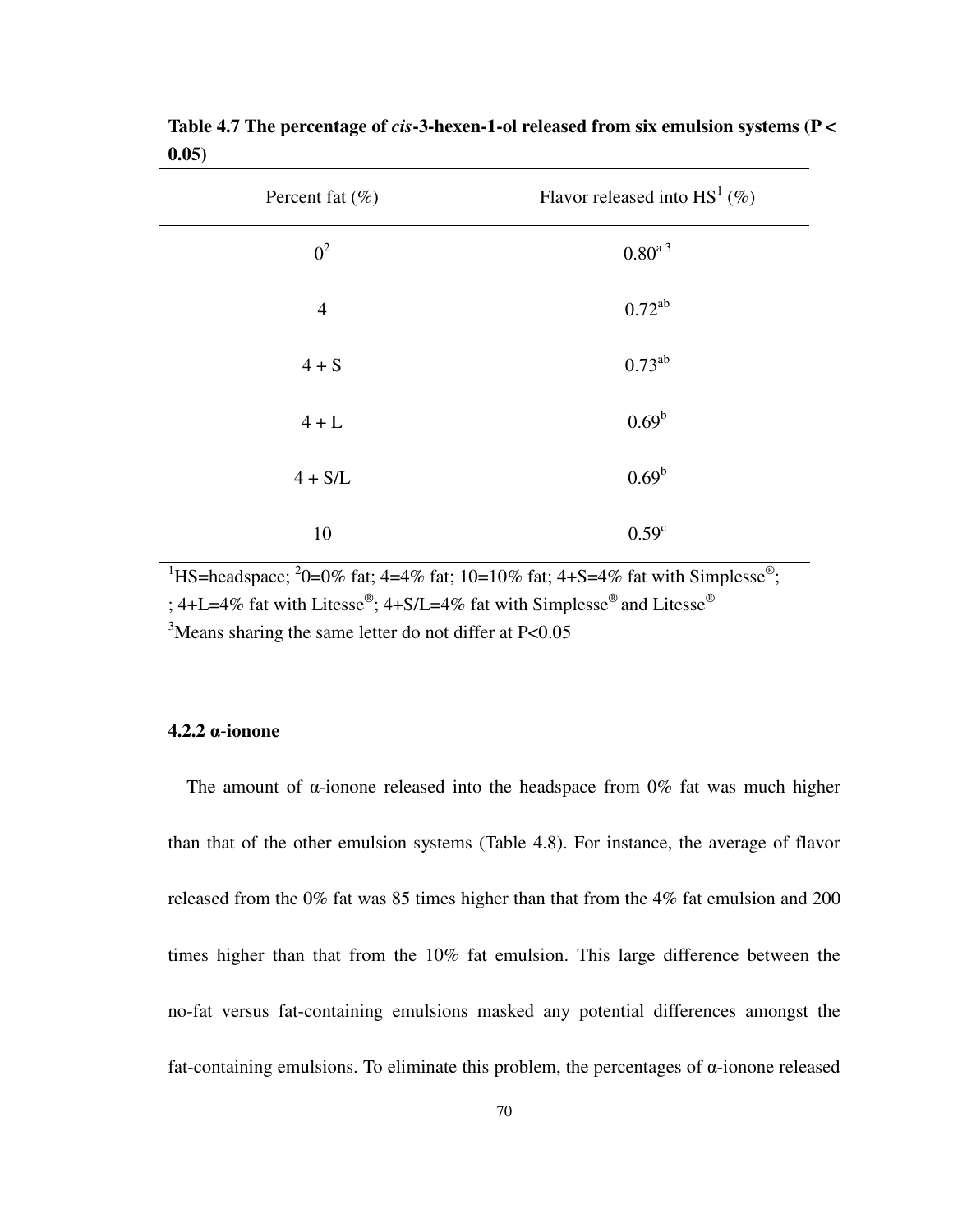from the emulsion systems were transformed into logarithmic values. The results showed that the α-ionone released from the emulsion systems significantly decreased with an increasing fat level. For instance, the mean logarithmic value of the percentage of α-ionone released from 0%, 4% and 10% fat emulsions was 0.44, -1.49 and -1.86, respectively. This is because  $\alpha$ -ionone is a lipophilic compound and is strongly influenced by the fat content in the emulsion systems. de Roos and Wolswinkel (1994) showed that 98% of α-ionone remained in an oil-in water emulsion, but only 45% remained in plain water. Further, de Roos (1997) confirmed this by adding 1% olive oil into CMC (carboxymethyl cellulose) solution, showing that the addition of 1% olive oil dramatically decreased α-ionone release from a CMC emulsion system.

However, there was no significant difference between 4% fat, 4% fat + Simplesse<sup>®</sup>, 4% fat + Litesse<sup>®</sup>, 4% fat + Simplesse<sup>®</sup>/Litesse<sup>®</sup>, and all four were significantly different from the 10% fat system, indicating that using Simplesse<sup>®</sup> and/or Litesse<sup>®</sup> as fat mimetics does not increase the retained amount of α-ionone in emulsion systems.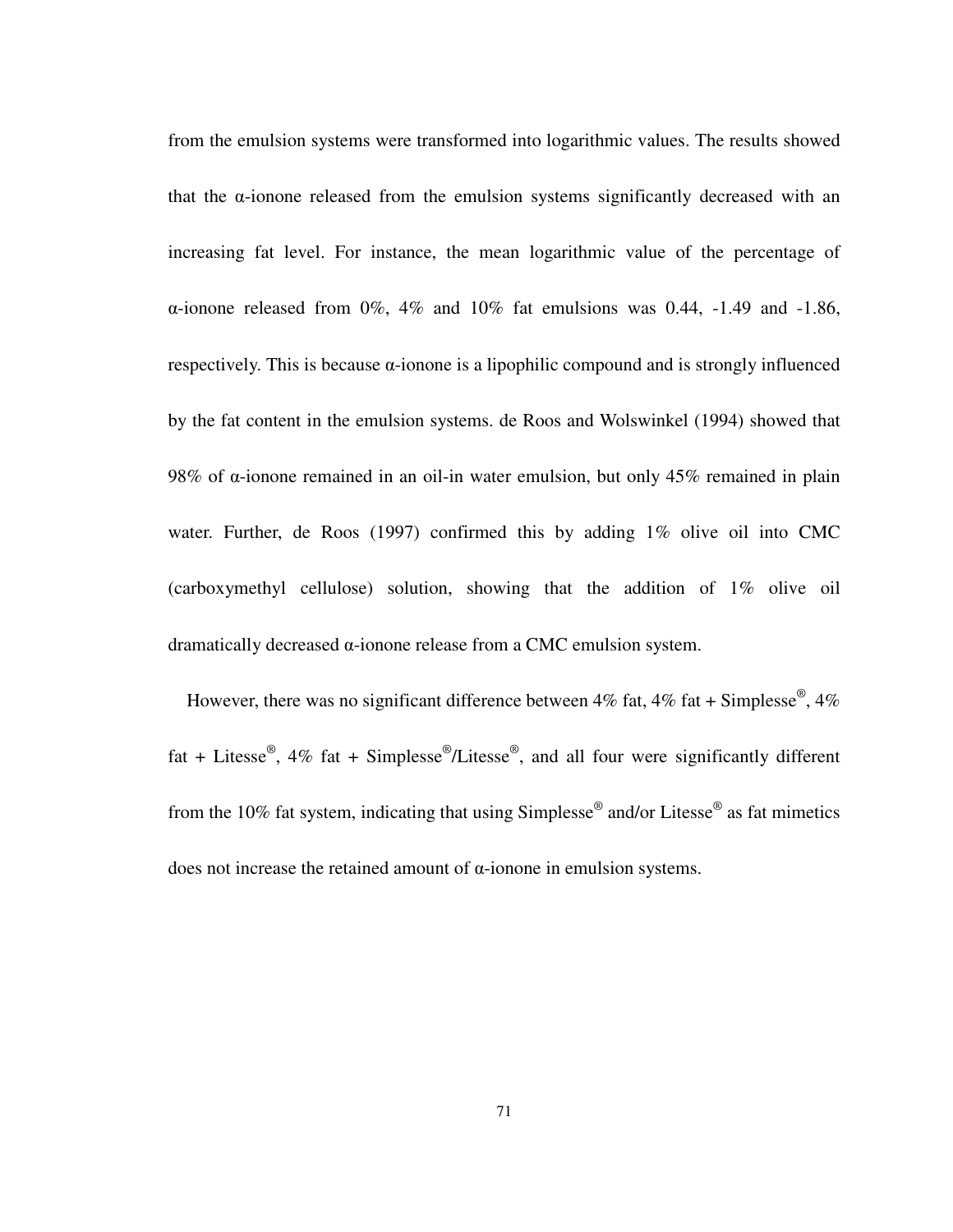| Percent fat $(\% )$ | Flavor released into HS | Flavor released into $HS1$ |
|---------------------|-------------------------|----------------------------|
|                     | $(\%)$                  | $(\log \% )$               |
| $0^2$               | 2.81                    | $0.44^{a}$ <sup>3</sup>    |
| $\overline{4}$      | 0.033                   | $-1.49^b$                  |
| $4 + S$             | 0.032                   | $-1.55^b$                  |
| $4+L$               | 0.028                   | $-1.56^b$                  |
| $4 + S/L$           | 0.031                   | $-1.50^b$                  |
| 10                  | 0.014                   | $-1.86^{\circ}$            |

**Table 4.8 The percentage and log percent of** α**-ionone released from six emulsion systems (P < 0.0001)** 

<sup>1</sup>HS=headspace; <sup>2</sup>0=0% fat; 4=4% fat; 10=10% fat; 4+S=4% fat with Simplesse<sup>®</sup>;

; 4+L=4% fat with Litesse®; 4+S/L=4% fat with Simplesse® and Litesse®

 $3$ Means sharing the same letter do not differ at P<0.05

#### **4.2.3 Ethyl-3-methyl-3-phenylglycidate**

The two isomers of ethyl-3-methyl-3-phenylglycidate differ in their release from the different emulsion systems. The percentage of the *cis* isomer released from the emulsion systems significantly decreased with increasing fat content (Table 4.9). The highest percentage of the *cis* isomer was released from the 0% fat mix (0.77%) followed by the 4% (0.14%) and the 10% fat mix (0.07%).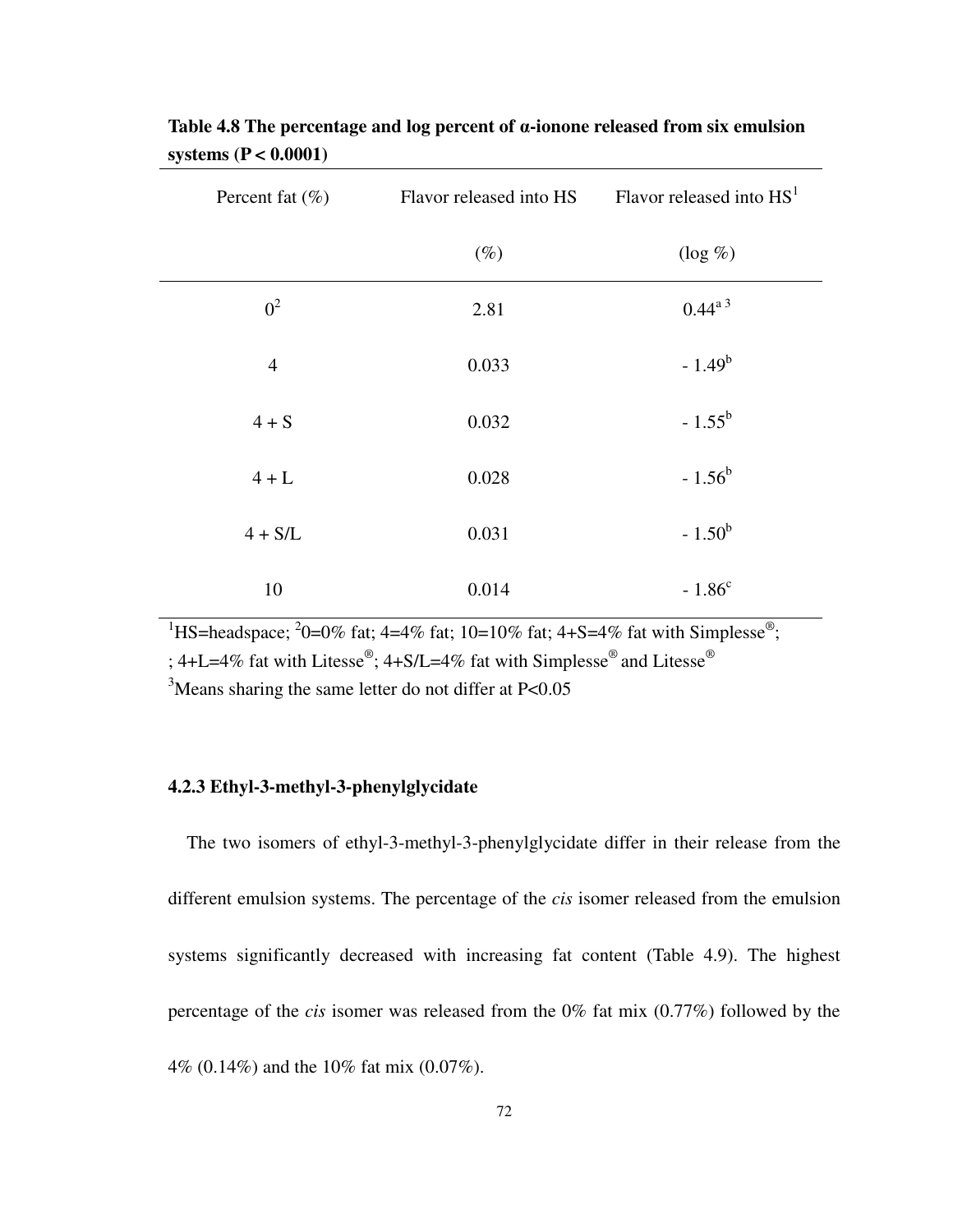| Percent fat $(\% )$ | Flavor released into $HS^1$ (%) |
|---------------------|---------------------------------|
| $0^2$               | $0.77^{a}$ <sup>3</sup>         |
| $\overline{4}$      | $0.14^{b}$                      |
| $4 + S$             | $0.15^{\rm b}$                  |
| $4+L$               | $0.14^{b}$                      |
| $4 + S/L$           | $0.13^b$                        |
| 10                  | 0.07 <sup>c</sup>               |

**Table 4.9 The percentage of ethyl-3-methyl-3-phenylglycidate** *cis* **isomer released from six emulsion systems (P < 0.0001)**

<sup>1</sup>HS=headspace; <sup>2</sup>0=0% fat; 4=4% fat; 10=10% fat; 4+S=4% fat with Simplesse<sup>®</sup>; ; 4+L=4% fat with Litesse®; 4+S/L=4% fat with Simplesse® and Litesse® <sup>3</sup>Means sharing the same letter do not differ at P<0.05

The amount of the *trans* isomer released into the headspace from the 0% fat mix was more than 10 times higher than that from the other emulsion systems. This caused problems in determining differences among the other emulsion systems, so the percentages of the *trans* isomer released from the emulsion systems were transformed into logarithmic values. As seen for the *cis* isomer, the percentage of the *trans* isomer released from the emulsion systems significantly decreased with increasing fat levels (Table 4.10). For example, the mean logarithmic value of the percentage of the *trans*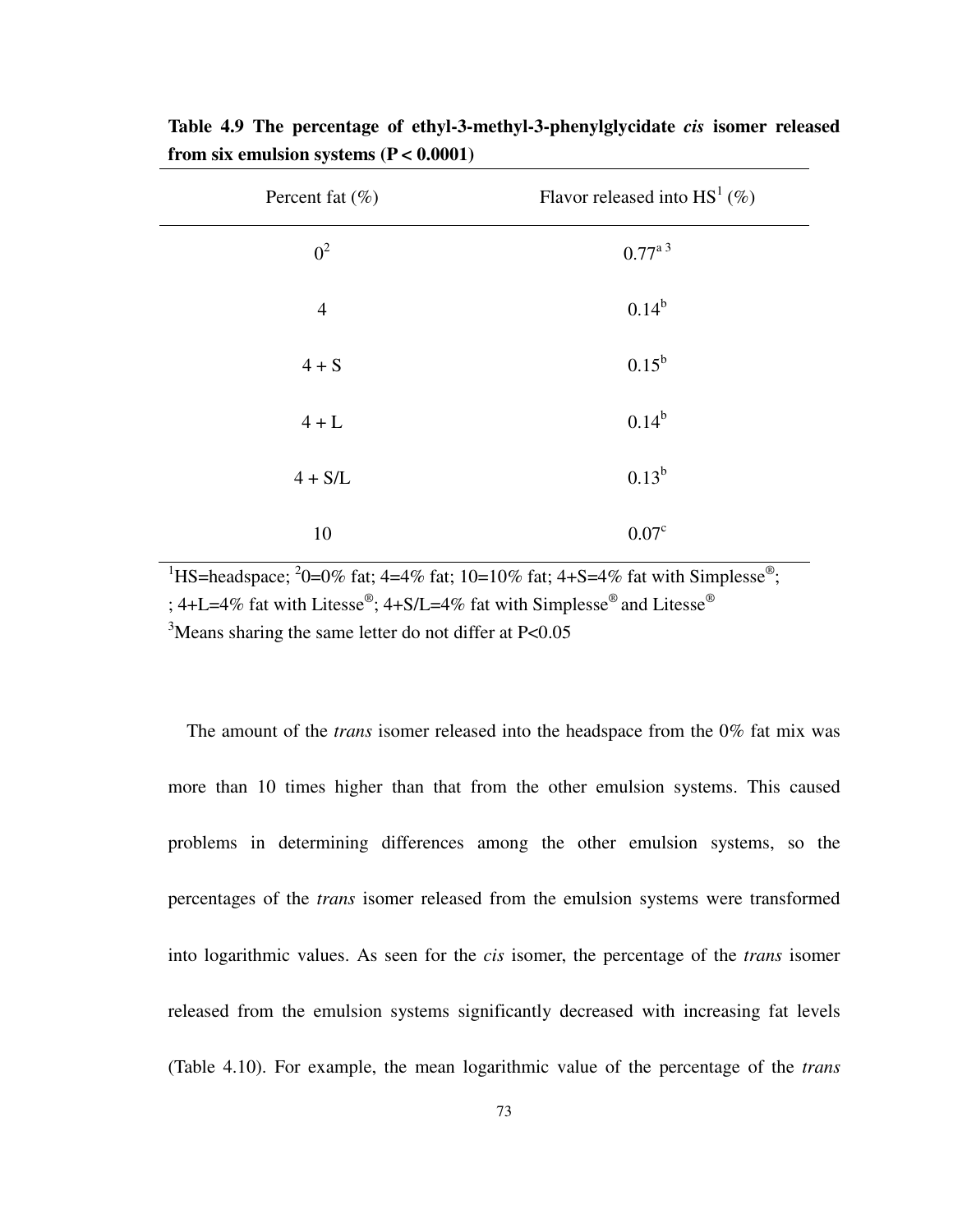isomer released from the  $0\%$  system was highest (-0.06), followed by the  $4\%$  (-1.16) and the 10% (-1.42) system. This fat level dependent effect is due to the polarity of ethyl-3-methyl-3-phenylglycidate. Ethyl-3-methyl-3-phenylglycidate is a lipophilic compound, which can dissolve well in organic solvents, but dissolves poorly in water. Kinsella (1990) mentioned that fat not only plays an important role for the flavor profile, but it acts as a flavor carrier as well as controls flavor release from the food matrix. Hydrophobic compounds would retain well in higher fat content emulsion systems compared to hydrophilic compounds. Also, Loeb (2004) confirmed that ethyl-3-methyl-3-phenylglycidate is perceived stronger in 10% strawberry ice cream than in 4% fat ice creams.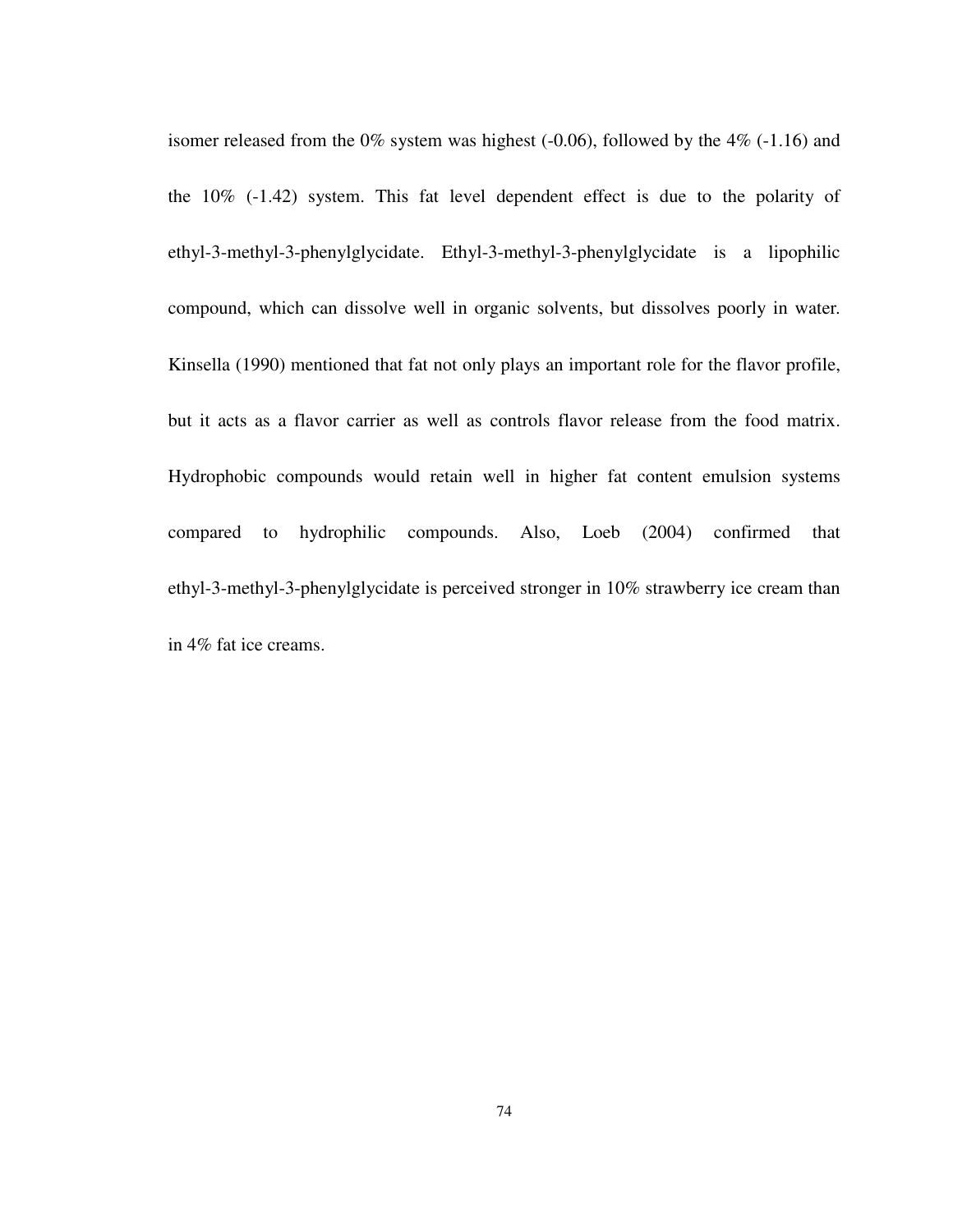| Percent fat $(\%)$ |        | Flavor released into $HS$ Flavor released into $HS1$ |
|--------------------|--------|------------------------------------------------------|
|                    | $(\%)$ | $(\log \% )$                                         |
| $0^2$              | 0.87   | - $0.06^{\mathrm{a}\,3}$                             |
| $\overline{4}$     | 0.070  | $-1.16^{b}$                                          |
| $4 + S$            | 0.076  | $-1.12^{b}$                                          |
| $4+L$              | 0.073  | $-1.14^{b}$                                          |
| $4 + S/L$          | 0.069  | $-1.16^{b}$                                          |
| 10                 | 0.038  | $-1.42^{\circ}$                                      |

**Table 4.10 The percentage and log percent of ethyl-3-methyl-3-phenylglycidate** *trans* **isomer released from six emulsion systems (P < 0.0001)** 

<sup>1</sup>HS=headspace; <sup>2</sup>0=0% fat; 4=4% fat; 10=10% fat; 4+S=4% fat with Simplesse<sup>®</sup>;

; 4+L=4% fat with Litesse®; 4+S/L=4% fat with Simplesse® and Litesse®

 $3$ Means sharing the same letter do not differ at P<0.05

There were no significant difference between 4% fat, 4% fat + Simplesse<sup>®</sup>, 4% fat + Litesse® and 4% fat + Simplesse® /Litesse® neither for the *cis* nor the *trans* isomer indicating that fat mimetics do not influence *cis* and *trans* isomer release from emulsion systems. This result is in agreement with Liou's (2006) results that the perception of ethyl-3-methyl-3-phenylglycidate (candy flavor) does not differ in strawberry ice creams manufactured with or without fat mimetics.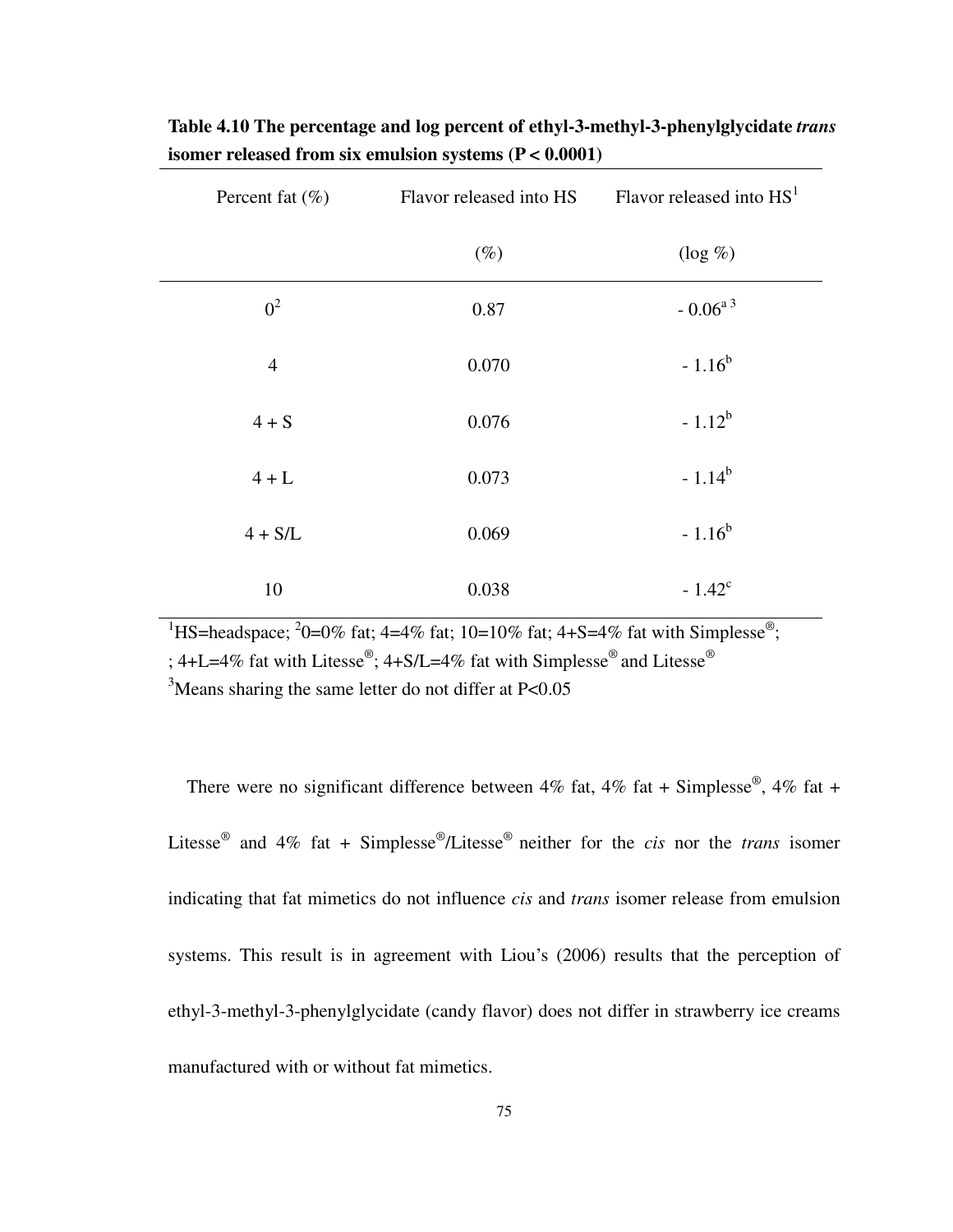#### **4.2.4** γ**-undecalactone**

The amount of  $\gamma$ -undecalactone released into the headspace from the 0% fat mix was much higher than that from the other emulsion systems, such as being 130 times higher than that from the 4% fat emulsion and 330 times higher than that from the 10% fat emulsion (Table 4.11). This again caused problems with identifying differences among the other emulsion systems, so the percentages of  $\gamma$ -undecalactone released from the emulsion systems were transformed into logarithmic values. The largest mean logarithmic value of the percentage of  $\gamma$ -undecalactone released was measured for the 0% fat emulsion (-0.46) followed by the release from the  $4\%$  (-2.59) mix and the  $10\%$  (-3.05) mix. The log percentages of γ-undecalactone released from emulsion systems significantly depended on the level of fat. The higher the fat content the lower is the release (Table 4.11). Fat has been reported to influence the perception of flavor in food products (Plung and Haring 1994), and low fat foods have been shown to often have poor flavor quality (Giese 1994). It is also well known that γ-undecalactone is a highly lipophilic compound (Guth and others 2001). It poorly dissolves in water but has good solubility in organic solvents (Bauer and others 1997). This highly lipophilic characteristic strongly influences γ-undecalactone's release from emulsion systems with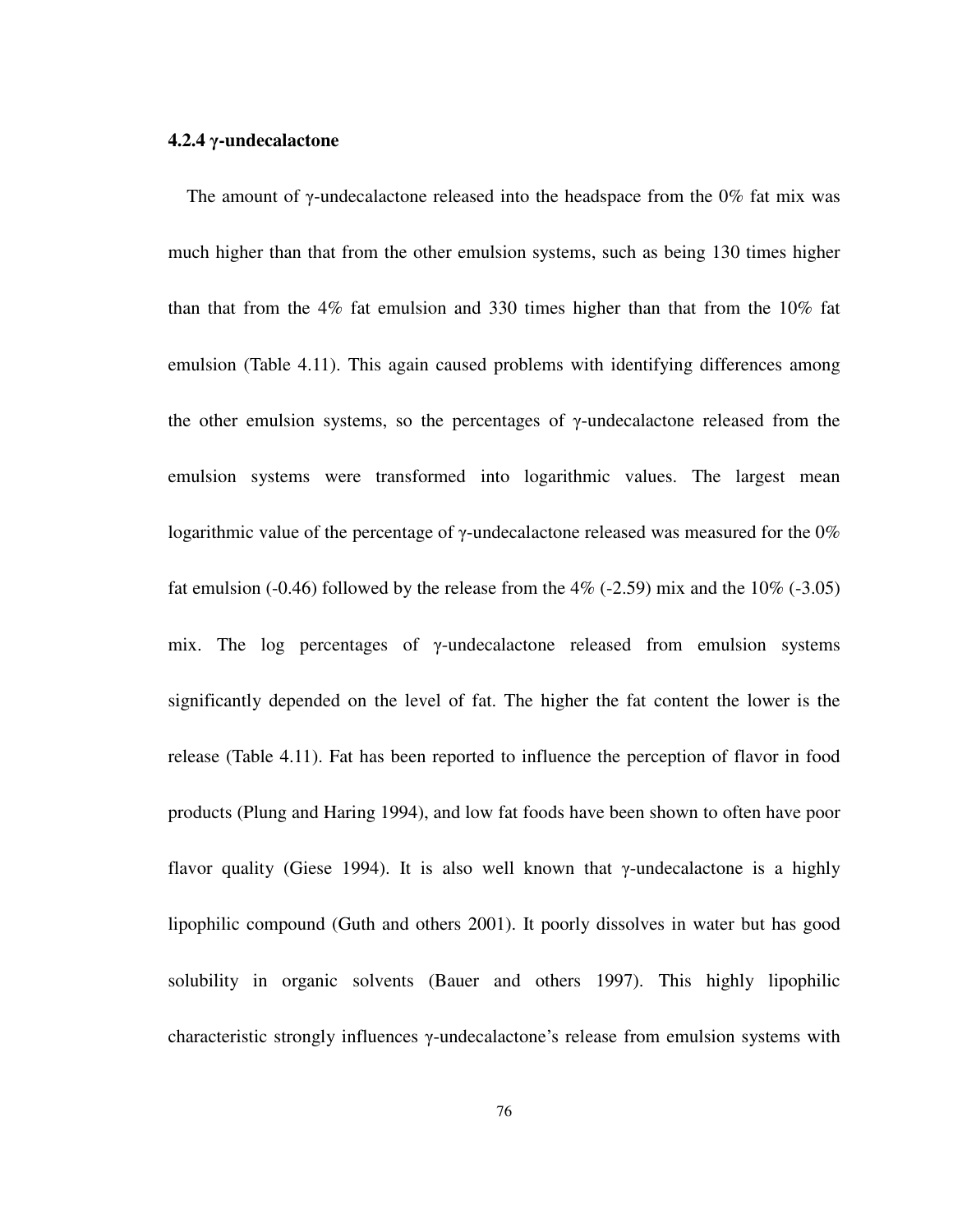different fat levels.

The results also indicated that Litesse<sup>®</sup> performed significantly better than Simplesse<sup>®</sup> in retaining γ-undecalactone in the emulsion system. The logarithmic value of the percentage of γ-undecalactone released from  $4\%$  + Litesse<sup>®</sup> was -2.99 and from  $4\%$  + Simplesse<sup>®</sup> it was -2.57. In addition, no differences were found in the release of γ-undecalactone from the  $4\%$  + Litesse<sup>®</sup> mix and the 10% emulsion system, which means  $4\%$  + Litesse<sup>®</sup> can replace 10% fat for the flavor release of γ-undecalactone.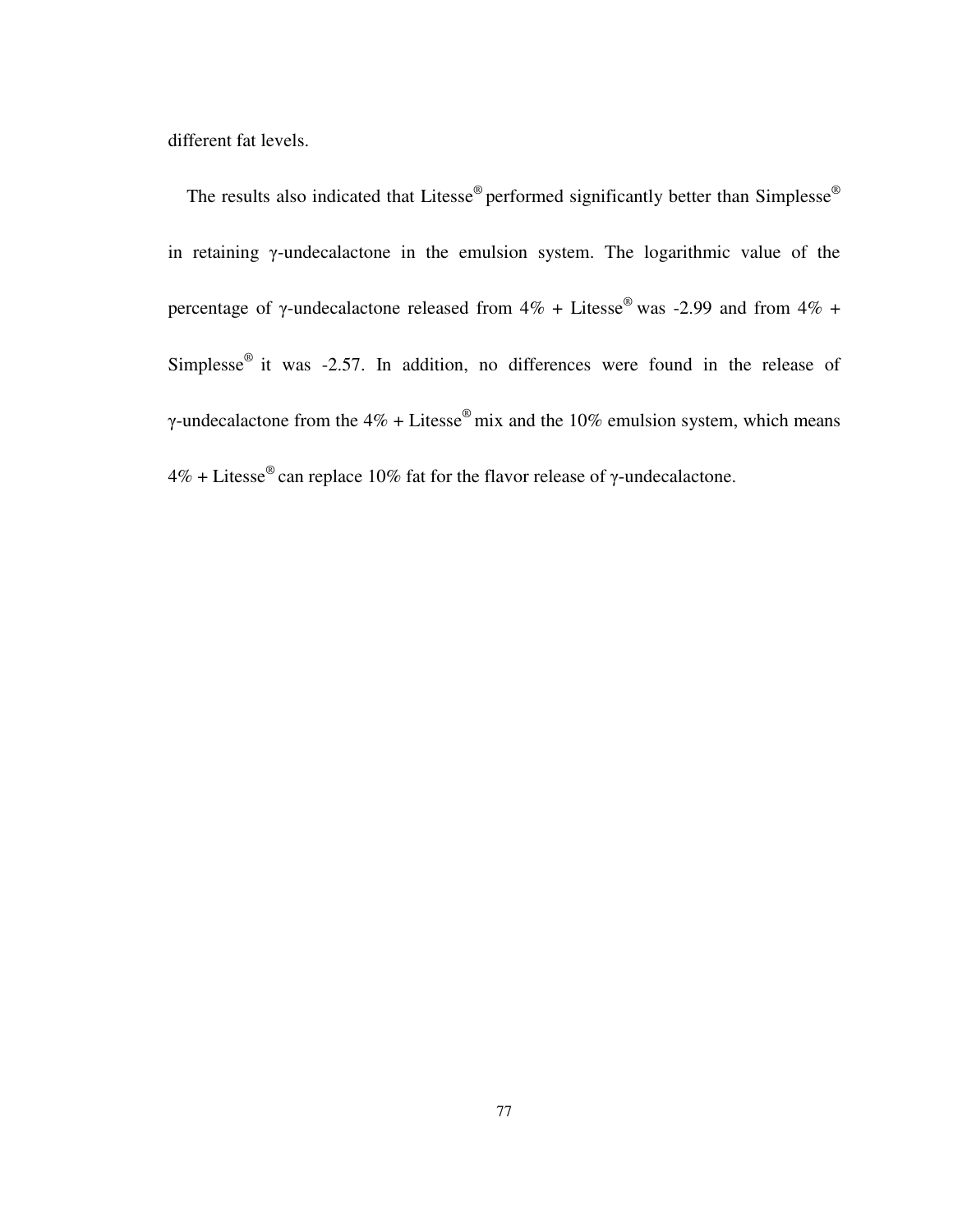| Percent fat $(\% )$ | Flavor released into HS | Flavor released into $HS1$ |
|---------------------|-------------------------|----------------------------|
|                     | $(\%)$                  | $(\log \% )$               |
| $0^2$               | 0.35                    | $-0.46^{a}$ <sup>3</sup>   |
| $\overline{4}$      | 0.0026                  | $-2.59^{bc}$               |
| $4 + S$             | 0.0030                  | $-2.57^{\rm b}$            |
| $4 + L$             | 0.0014                  | $-2.99cd$                  |
| $4 + S/L$           | 0.0026                  | $-2.60^{bc}$               |
| 10                  | 0.0011                  | $-3.05^{\rm d}$            |

**Table 4.11 The percentage and log percent of** γ**-undecalactone released from six emulsion systems (P < 0.0001)** 

<sup>1</sup>HS=headspace; <sup>2</sup>0=0% fat; 4=4% fat; 10=10% fat; 4+S=4% fat with Simplesse<sup>®</sup>;

; 4+L=4% fat with Litesse®; 4+S/L=4% fat with Simplesse® and Litesse®

 $3$ Means sharing the same letter do not differ at P<0.05

## **4.2.5 2,5-dimethyl-4-hydroxy-3(2H)-furanone (FuraneolTM)**

Because of the difference in polarity, furaneol had very different results compared to the other four flavor compounds. The percentage of furaneol released from the emulsion systems significantly increased with increasing fat levels (Table 4.12). The highest percentage of furaneol released was 0.013 from 10% fat emulsion and following by the 4% emulsion (0.012) and 0% (0.010). Even though there were significant differences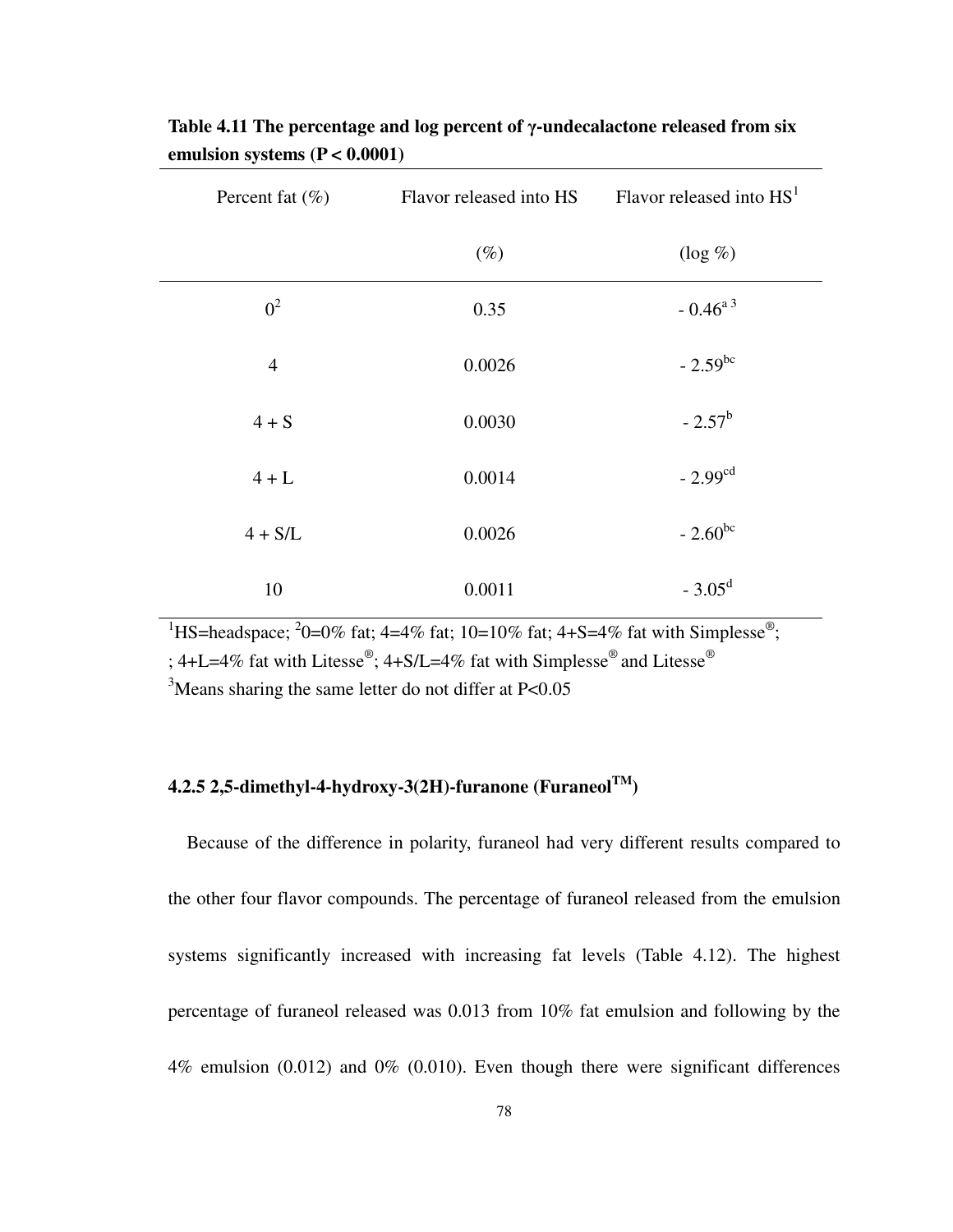between different levels of fat content, the differences were very small (around 0.001%). This is because furaneol is a highly polar and water-soluble flavor compound and not greatly influenced by different fat levels (Pyysalo and other 1979; Bauer and others 1997). This polar characteristic allows furanol to maintain similar flavor release and thus perception even in very low fat or non-fat emulsion systems.

The result also indicated there were no significant differences between 4% fat, 4% fat + Simplesse<sup>®</sup>, 4% fat + Litesse<sup>®</sup>, 4% fat + Simplesse<sup>®</sup>/Litesse<sup>®</sup>, but the 4% + Simplesse<sup>®</sup> was more similar to the 10% fat emulsion than the other emulsions systems in its capability of retaining furaneol. This result is in agreement with Liou's (2006) research that  $4\%$  + Simplesse<sup>®</sup> performed more like  $10\%$  ice cream than  $4\%$  fat + Litesse<sup>®</sup> in regard to the perception of furaneol flavor.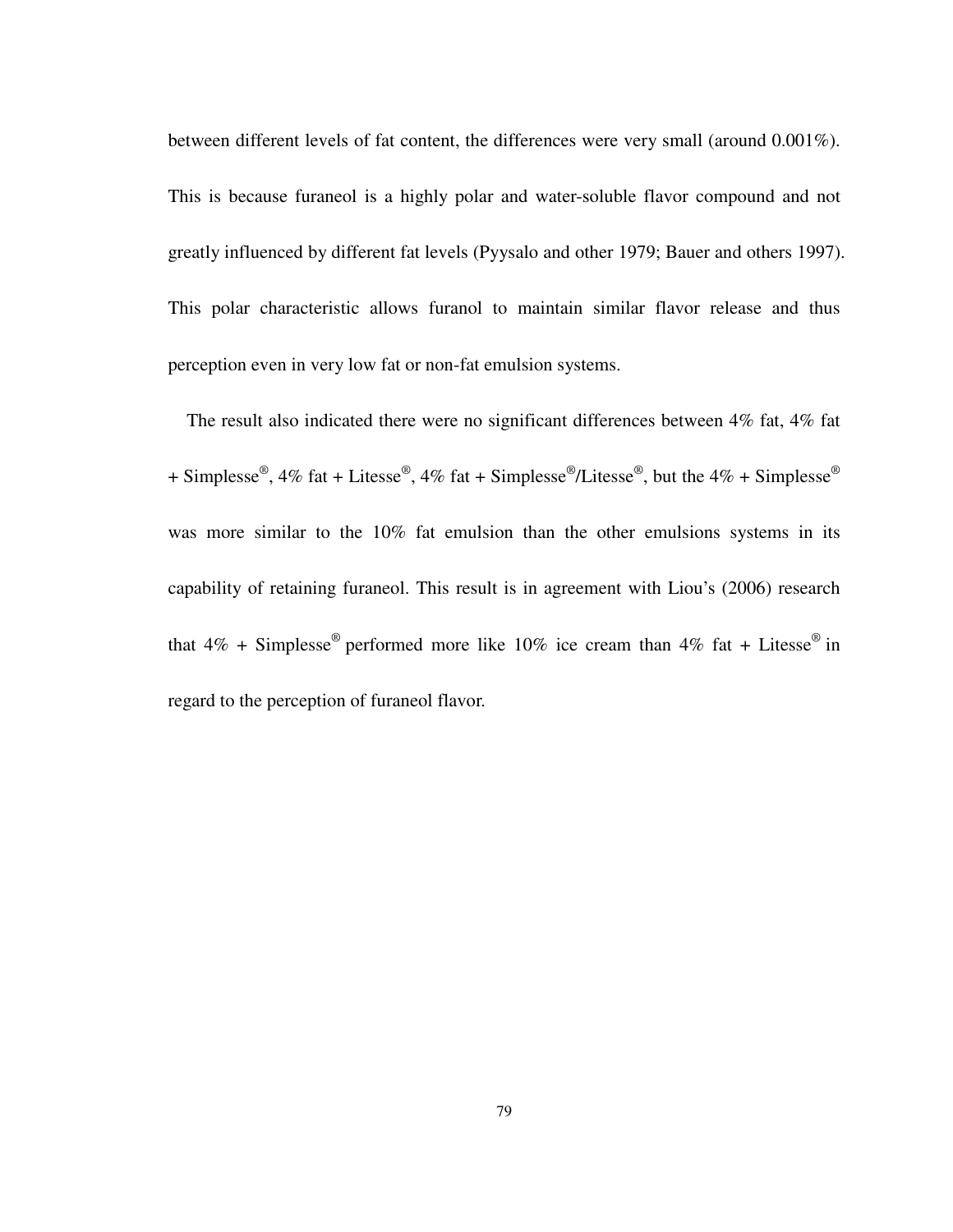| Percent fat $(\% )$ | Flavor released into $HS^1(\%)$ |
|---------------------|---------------------------------|
| $0^2$               | $0.0103^{c}$ <sup>3</sup>       |
| $\overline{4}$      | $0.0115^{b}$                    |
| $4 + S$             | $0.0123^{ab}$                   |
| $4 + L$             | $0.0115^{b}$                    |
| $4 + S/L$           | $0.0115^{b}$                    |
| 10                  | $0.0128^{a}$                    |

**Table 4.12 The percentage of furaneol released from six emulsion systems (P < 0.0001)** 

<sup>1</sup>HS=headspace; <sup>2</sup>0=0% fat; 4=4% fat; 10=10% fat; 4+S=4% fat with Simplesse<sup>®</sup>; ; 4+L=4% fat with Litesse®; 4+S/L=4% fat with Simplesse® and Litesse® <sup>3</sup>Means sharing the same letter do not differ at P<0.05

In summary, the five strawberry flavor compounds were significantly influenced by different fat contents (0%, 4% and 10%). The percentages of *cis*-3-hexen-1-ol, α-ionone, ethyl-3-methyl-3-phenylglycidate and γ-undecalactone released from emulsion systems decreased with increasing fat contents. However, furaneol decreased with decreasing fat content. Regarding the fat mimetics, α-ionone and ethyl-3-methyl-3-phenylglycidate were not influenced by adding Simplesse® or Litesse®. However, release of *cis*-3-hexen-1-ol and γ-undecalactone was similar to the 10% fat for the 4% + Litesse<sup>®</sup>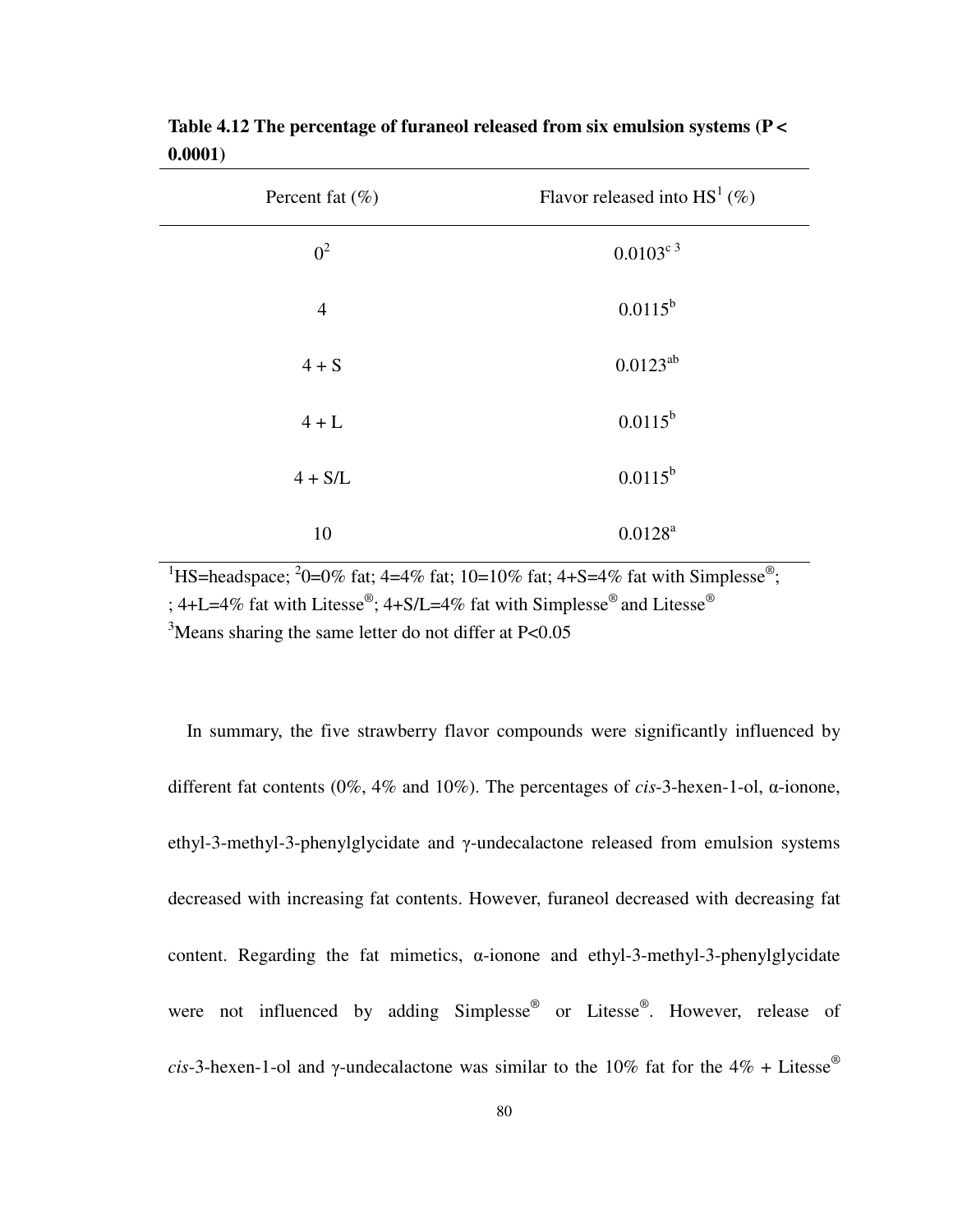formulation, and furaneol release was similar to 10% fat for the  $4\%$  + Simplesse® formulation.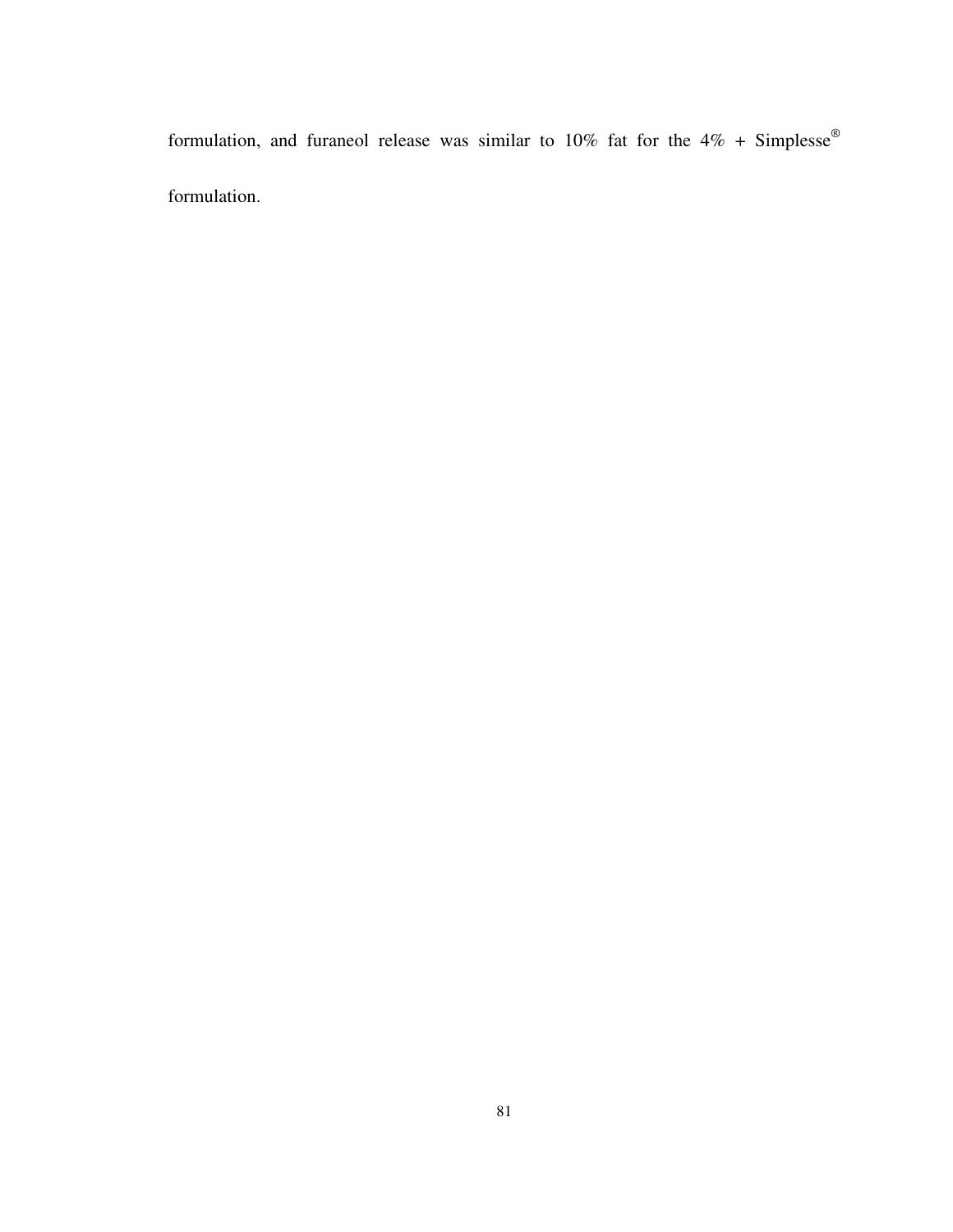#### **CHAPTER 5**

#### **SUMMARY AND CONCLUSION**

The flavor release of five strawberry flavor compounds (*cis*-3-hexen-1-ol, α-ionone, ethyl-3-methyl-3-phenylglycidate, γ-undecalactone, furaneol) were determined in six different emulsion systems (0% fat, 4% fat, 4% fat + Simplesse®, 4% fat + Litesse®, 4% fat + Simplesse<sup>®</sup>/Litesse<sup>®</sup>, 10% fat). From the aspect of fat levels, the release of *cis*-3-hexen-1-ol, α-ionone, γ-undecalactone and ethyl-3-methyl-3-phenylglycidate was significantly decreased with increasing fat levels. For example, the percentage of flavor release from 0% fat was higher than from 4% fat followed by 10% fat. The reason for decreasing release with increasing fat level is that these four compounds are rather non-polar compounds that are retained by the fat in the emulsion. On the other hand, furaneol is a more polar compound, and it had the highest percentage of flavor release from 10% fat then 4% fat followed by 0% fat.

From the aspect of fat mimetics and flavor release, there was no significant difference between flavor release from the six emulsion systems for α-ionone and ethyl-3-methyl-3-phenylglycidate. However, the flavor release of *cis*-3-hexen-1-ol and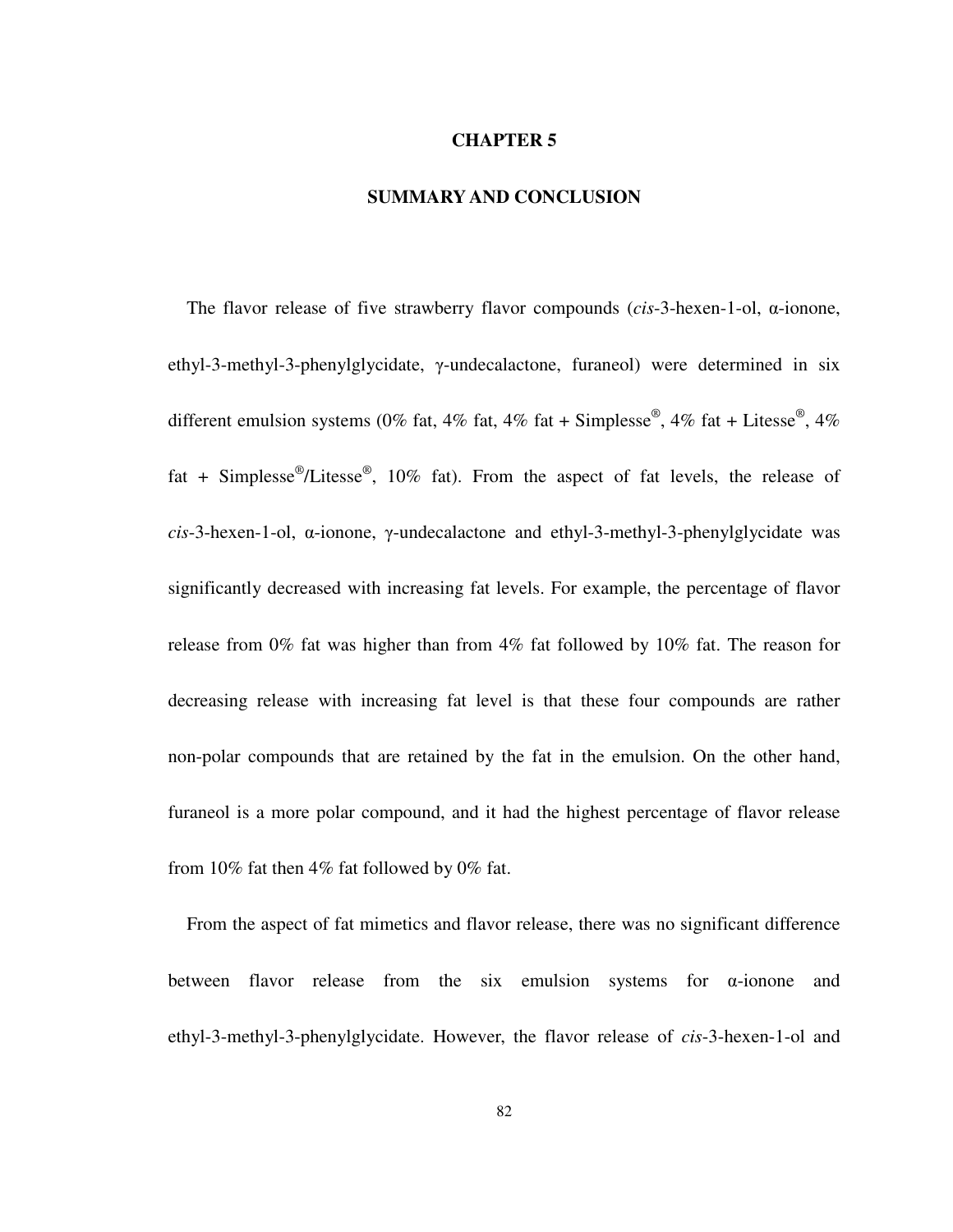γ-undecalactone was more similar to 10% fat when Litesse<sup>®</sup> was used as the fat mimetic in the 4% ice cream mix. On the contrary, the flavor release of furaneol was more similar to 10% fat when Simplesse® was used as the fat mimetic.

These results provide useful references for formulating flavorings for ice cream with reduced fat contents. However, there are many more attributes that need to be considered when formulating low fat ice cream, such as mouthfeel, melting time and texture. Thus it would be important to choose a fat mimetic that can not only provide a good flavor profile but also match other important ice cream attributes.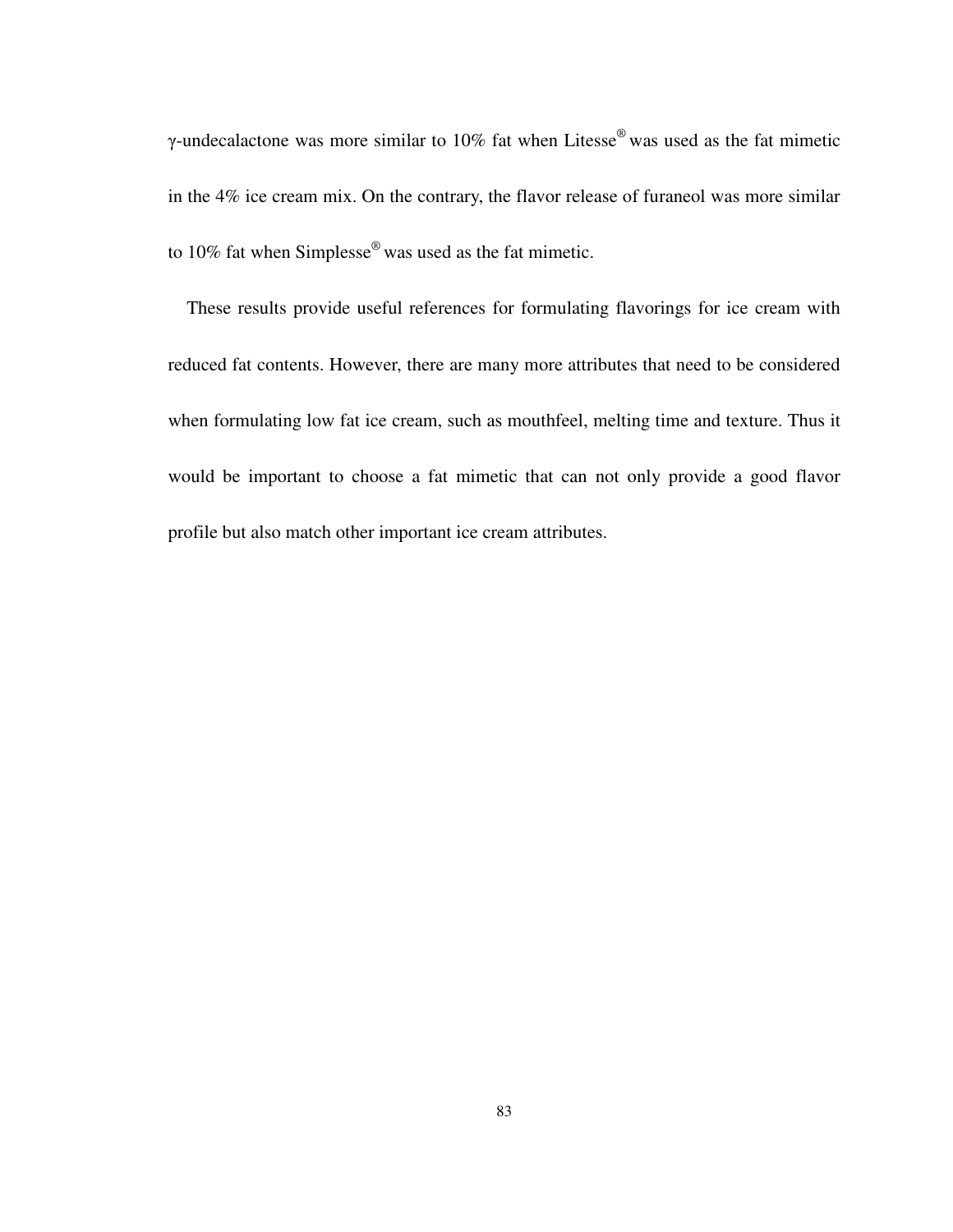**APPENDICES**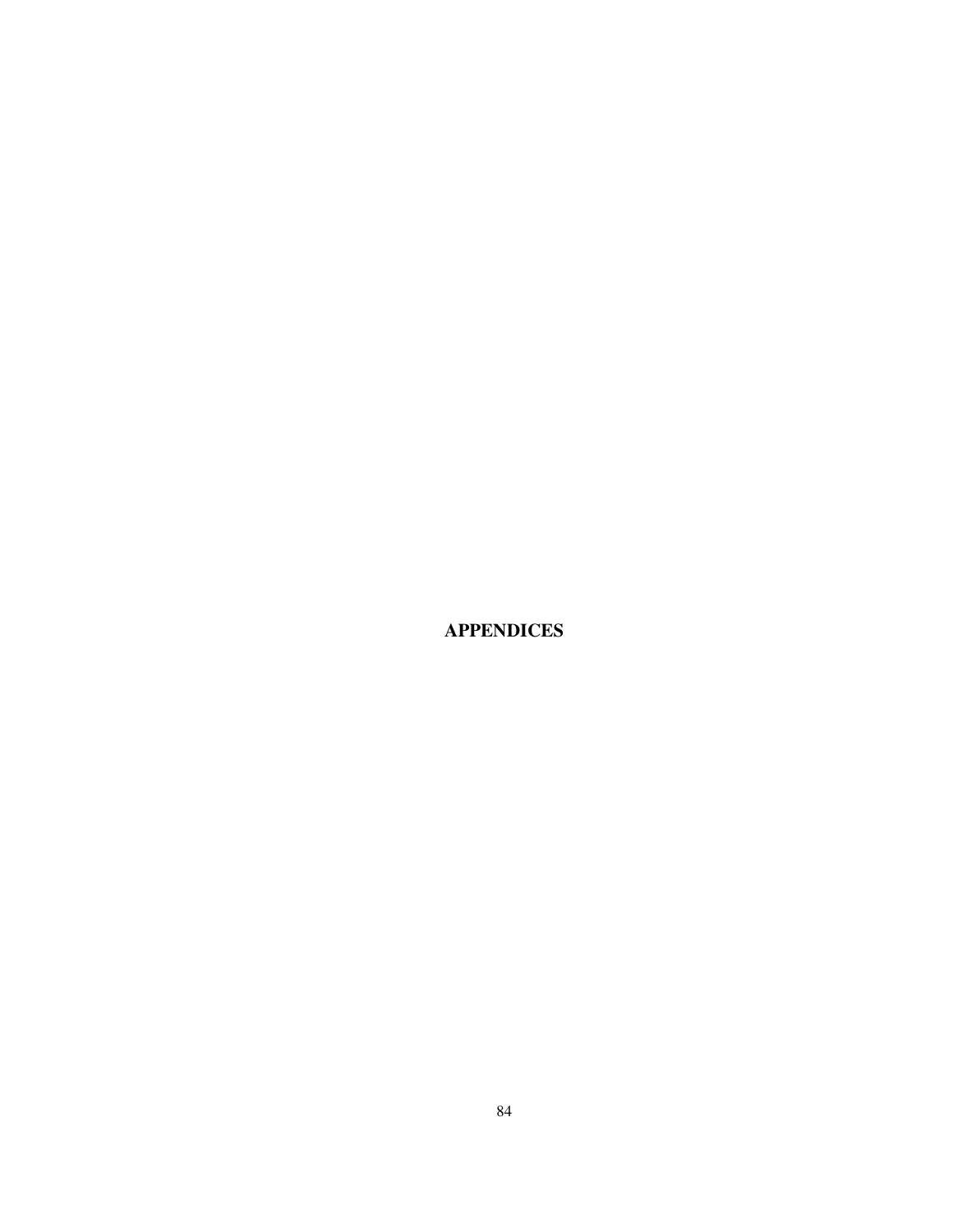## **Appendix A Partition Coefficient Data**

| Amount in the headspace (ng) | Mean K value |
|------------------------------|--------------|
| 50                           | 2.10         |
| 100                          | 2.66         |
| 150                          | 3.24         |

### **Table 4.1 Partition coefficient data of** *cis***-3-hexen-1-ol (P=0.1644)**

## **Table 4.3a Partition coefficient data of ethyl-3-methyl-3-phenylglycidate** *cis* **isomer in low concentration levels (P=0.0648)**

| Amount in the headspace (ng) | Mean K value |
|------------------------------|--------------|
| 2.5                          | 6.37         |
| 25                           | 5.04         |
| 40                           | 6.48         |

|                     | Table 4.5b Partition coefficient data of $\gamma$ -undecalactone in high concentration |
|---------------------|----------------------------------------------------------------------------------------|
| levels $(P=0.1089)$ |                                                                                        |

| Amount in the headspace (ng) | Mean K value |  |  |
|------------------------------|--------------|--|--|
| 50                           | 0.79         |  |  |
| 75                           | 0.94         |  |  |
| 100                          | 1.18         |  |  |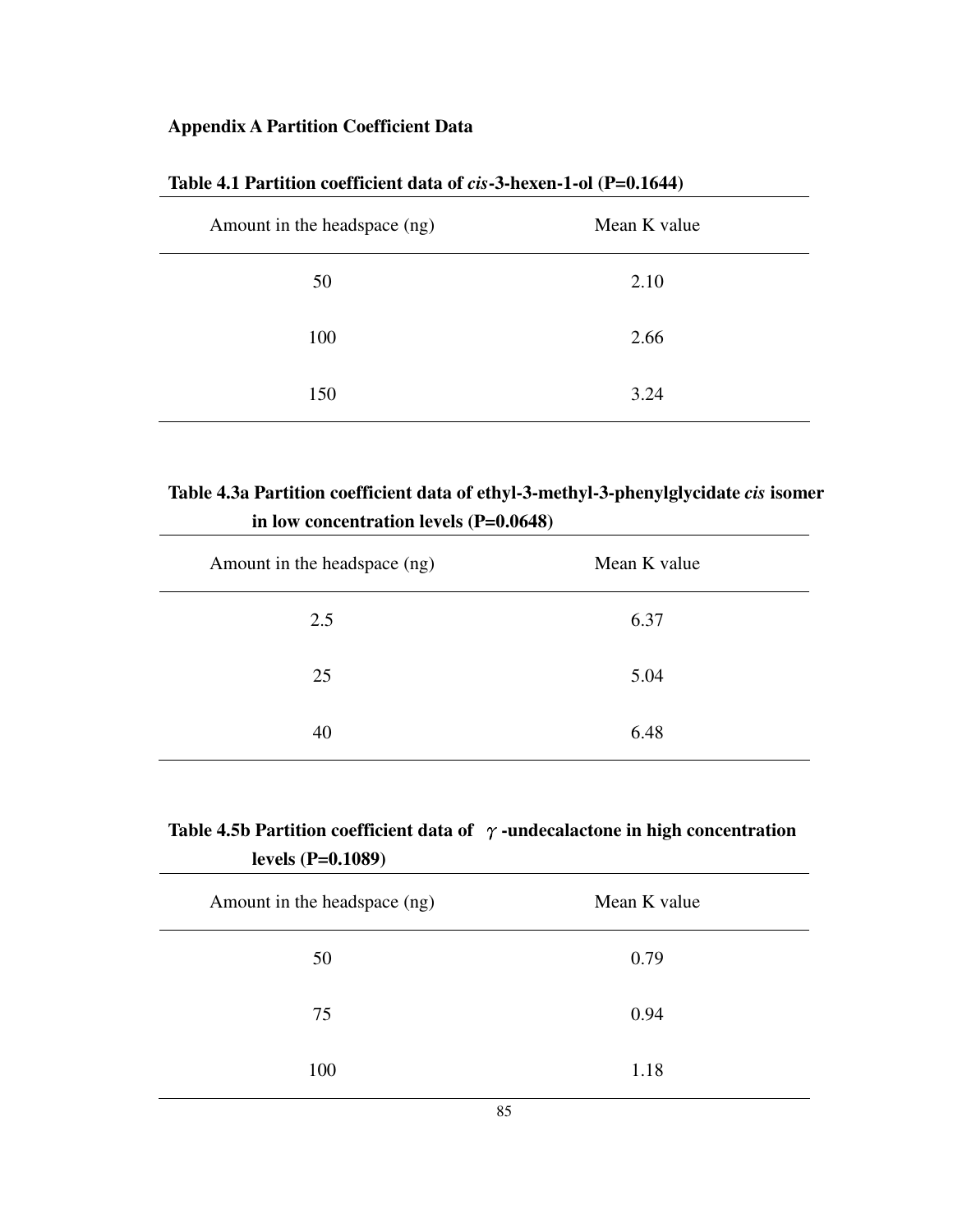



**Figure 3.1 External standard curve of** *cis***-3-hexen-1-ol** 



**Figure 3.2a External standard curve of** α**-ionone (Low conc. level)**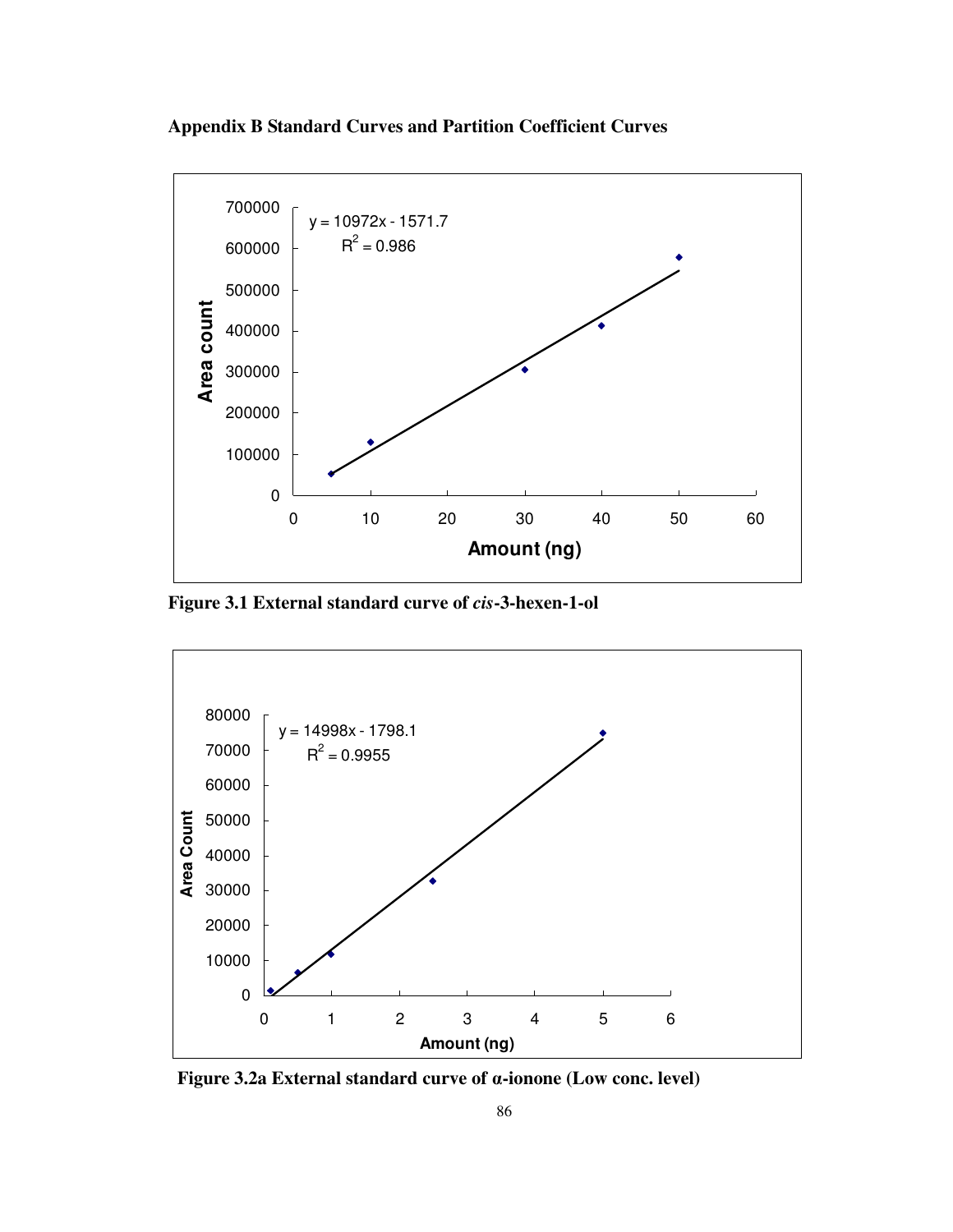

**Figure 3.2b External standard curve of** α**-ionone (High conc. level)** 



**Figure 3.3a External standard curve of ethyl-3-methyl-3-phenylglycidate** *cis*  **isomer (Low conc. level)**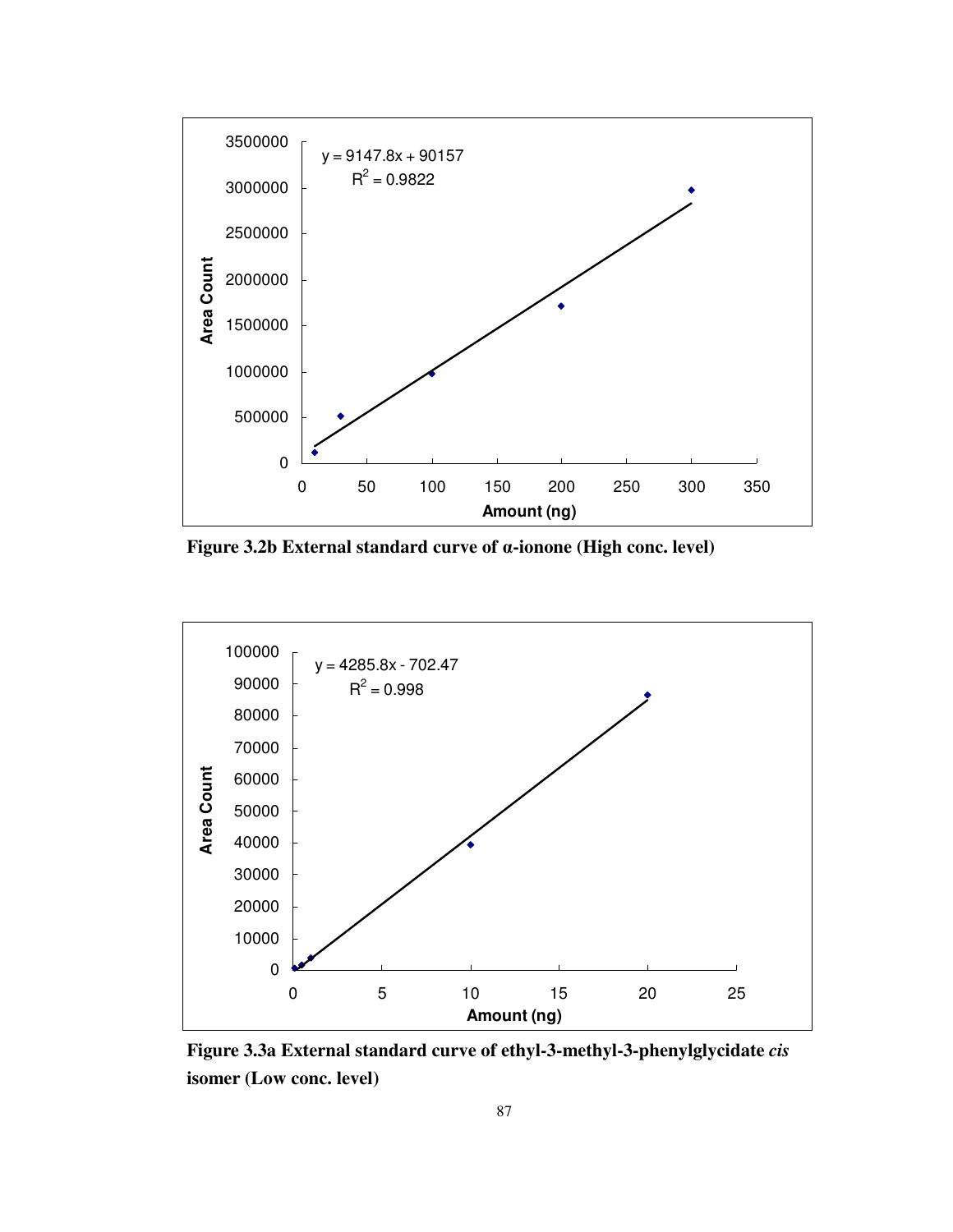





**Figure 3.4a External standard curve of ethyl-3-methyl-3-phenylglycidate** *trans*  **isomer (Low conc. level)**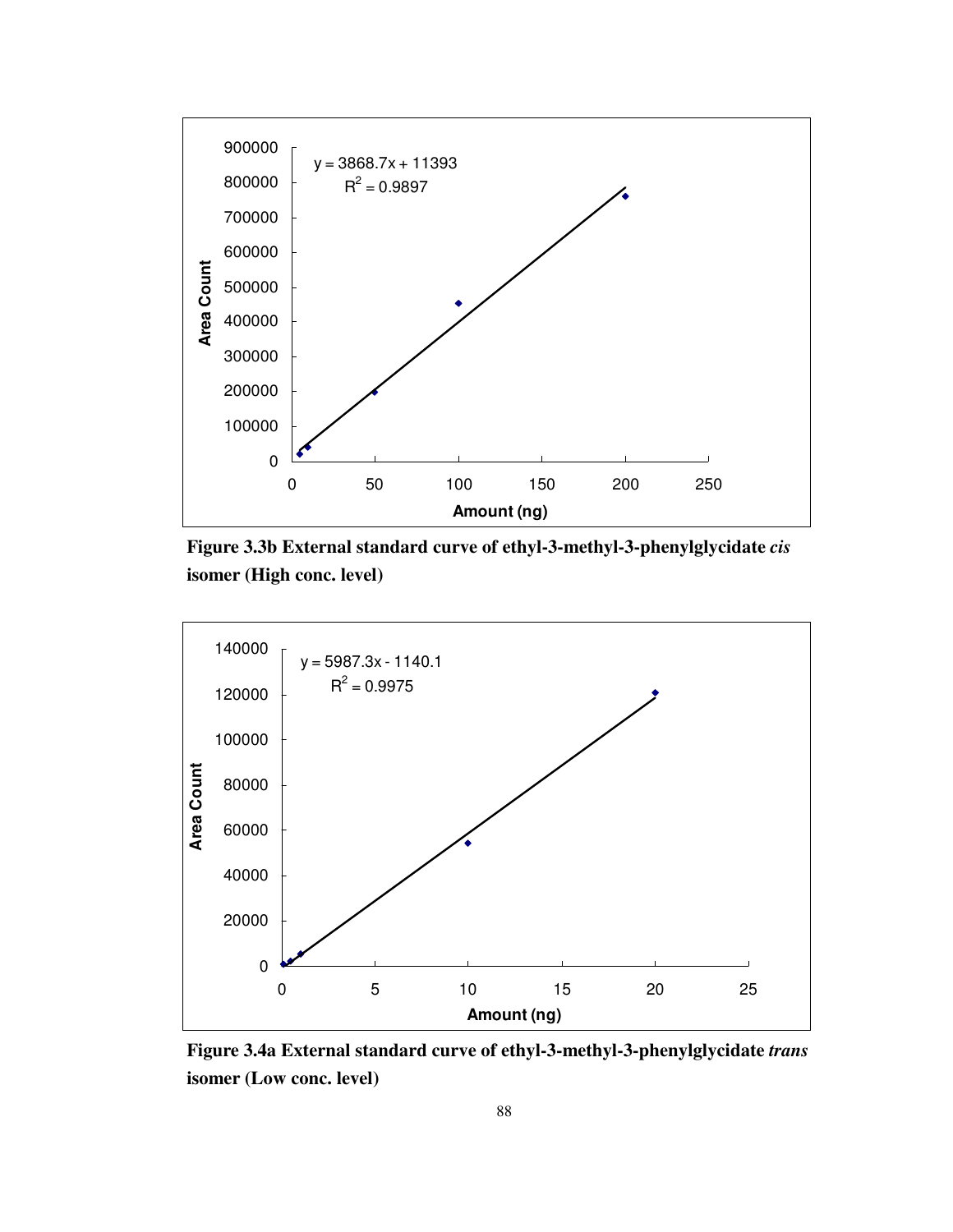





**Figure 3.5a External standard curve of** γ**-undecalactone (Low conc. level)**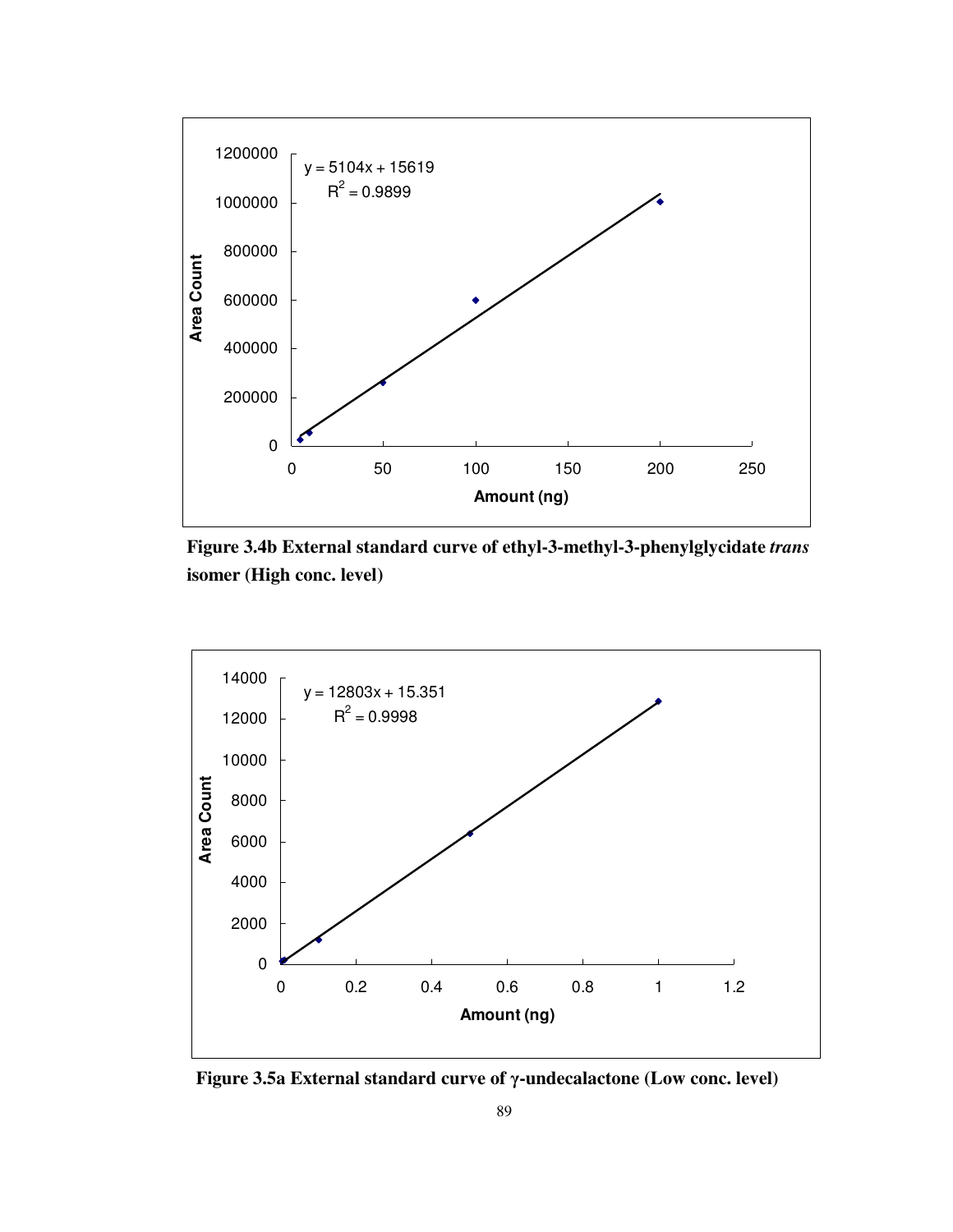

**Figure 3.5b External standard curve of** γ**-undecalactone (High conc. level)** 



**Figure 3.6 External standard curve of Furaneol**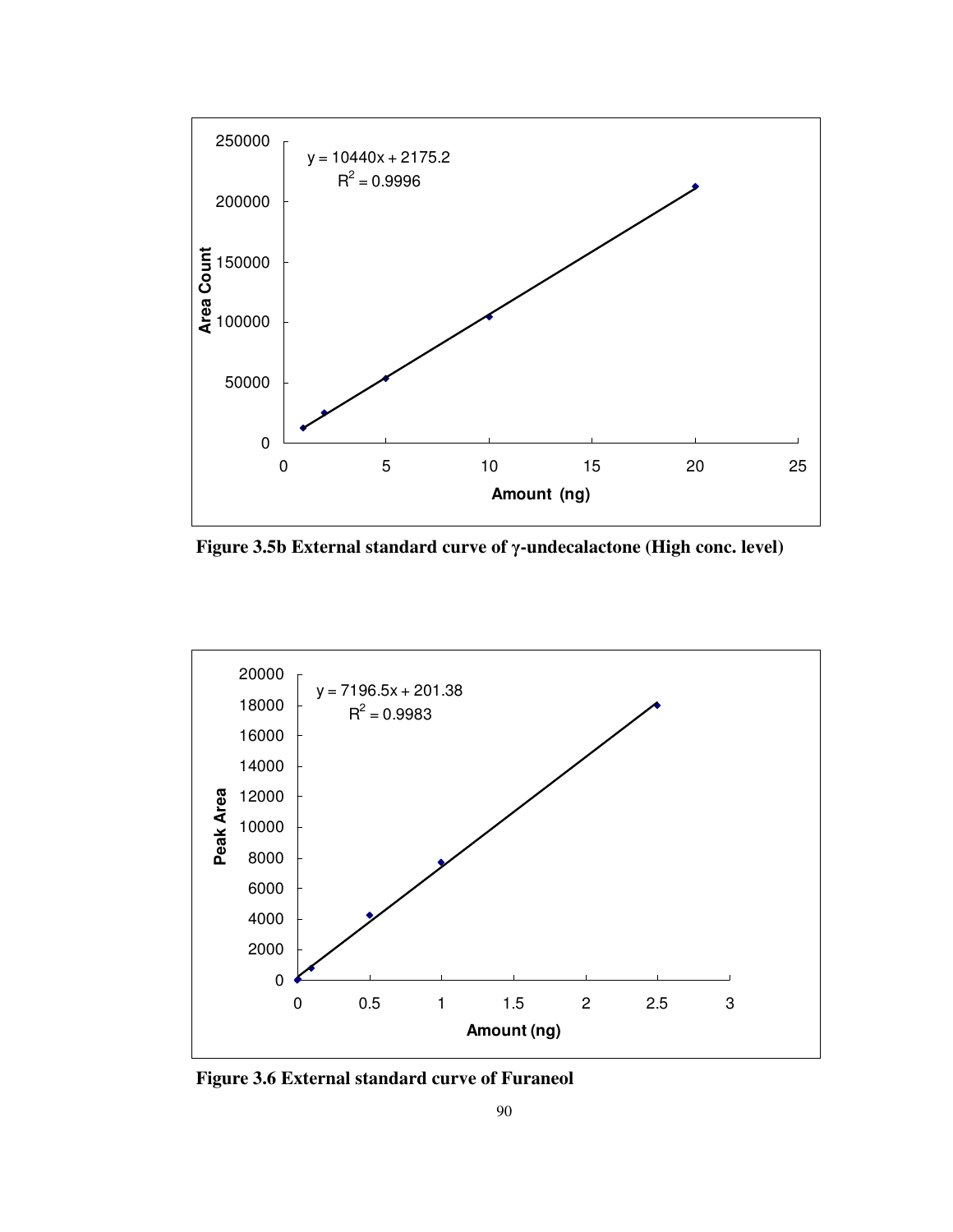

 **Figure 3.7 Partition coefficient plot of** *cis***-3-hexen-1-ol** 



**Figure 3.8a Partition coefficient plot of** α**-ionone (Low conc. level)**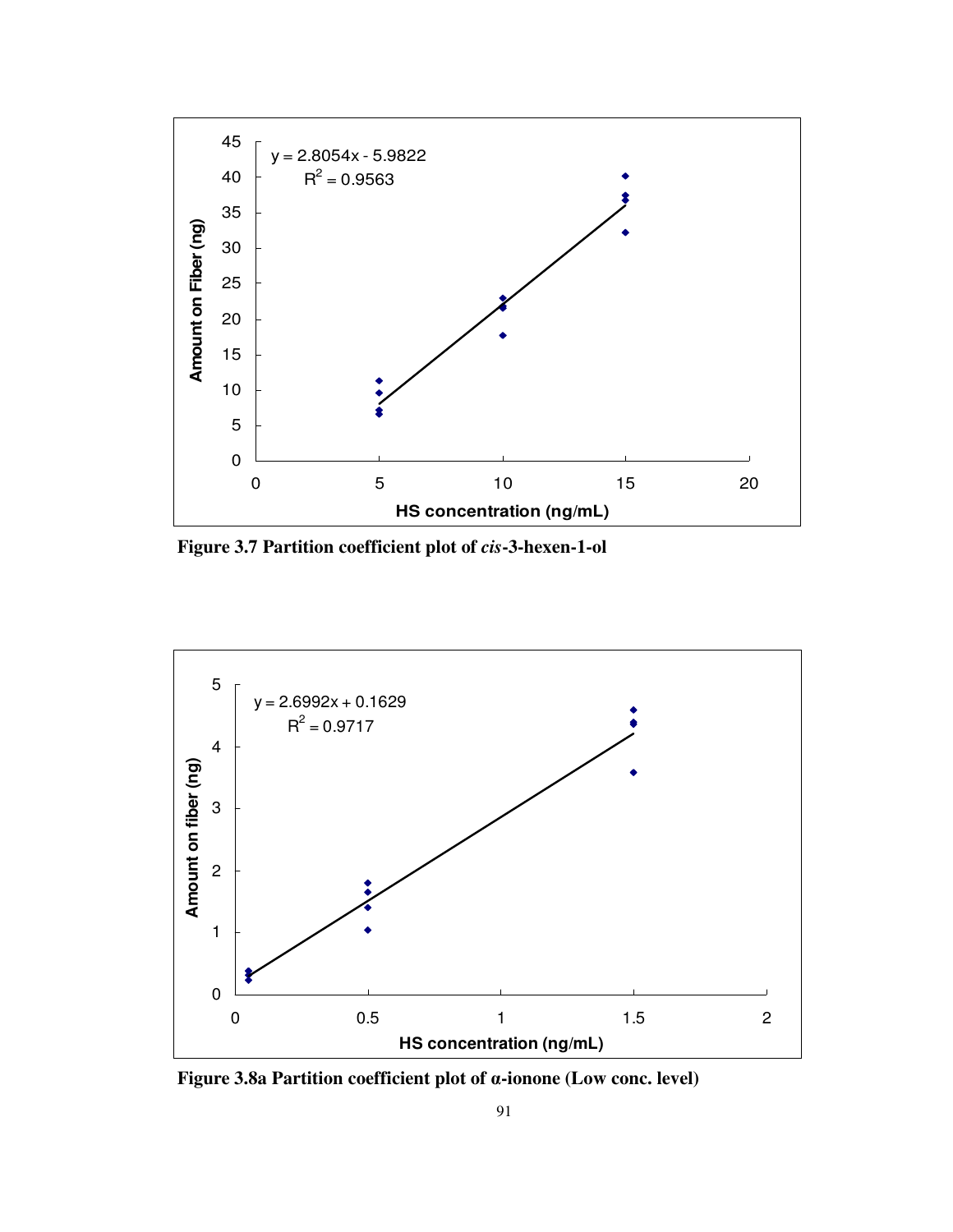

**Figure 3.8b Partition coefficient plot of** α**-ionone (High conc. level)** 



**Figure 3.9a Partition coefficient plot of ethyl-3-methyl-3-phenylglycidate** *cis* **isomer (Low conc. level)**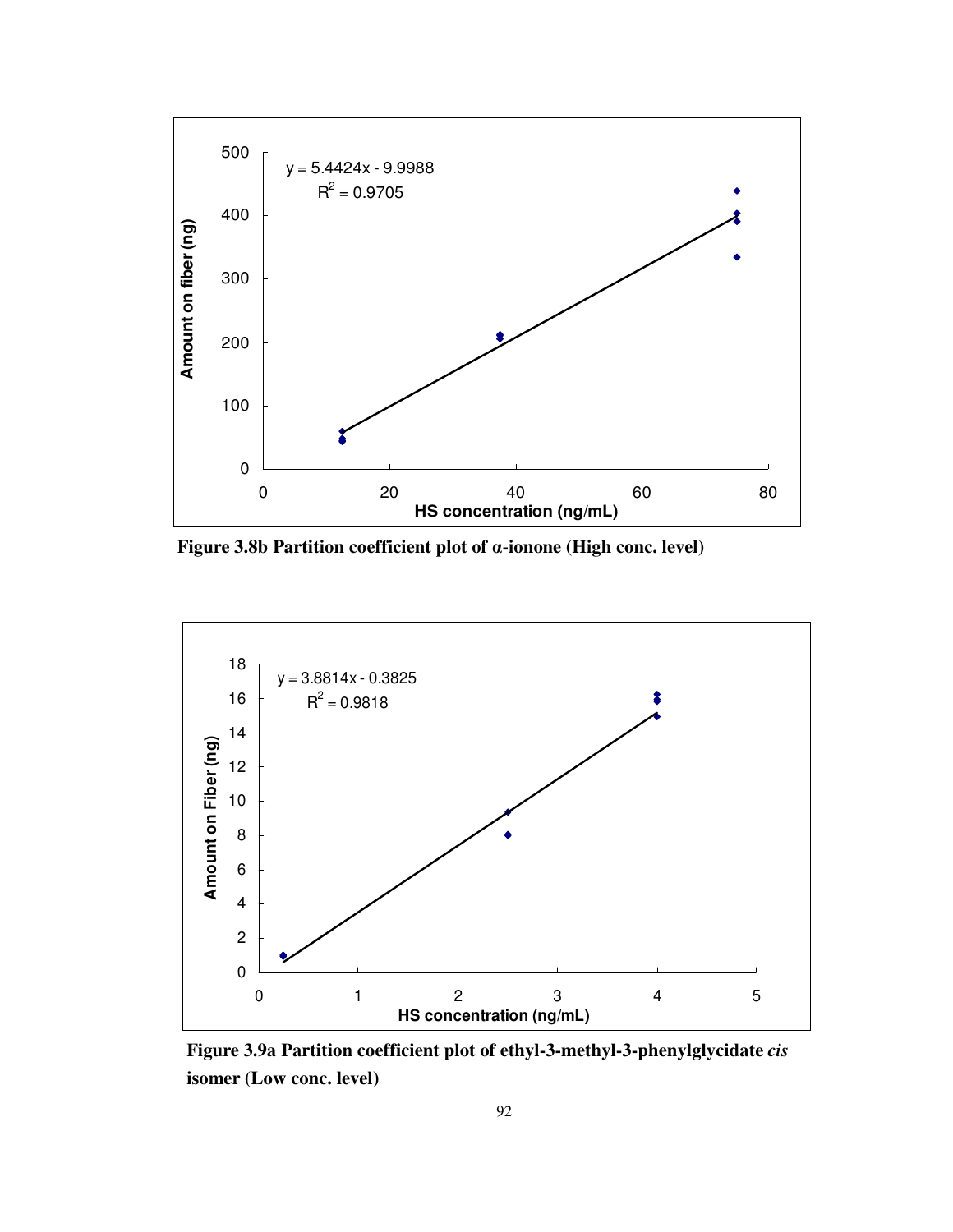





**Figure 3.10a Partition coefficient plot of ethyl-3-methyl-3-phenylglycidate** *trans* **isomer (Low conc. level)**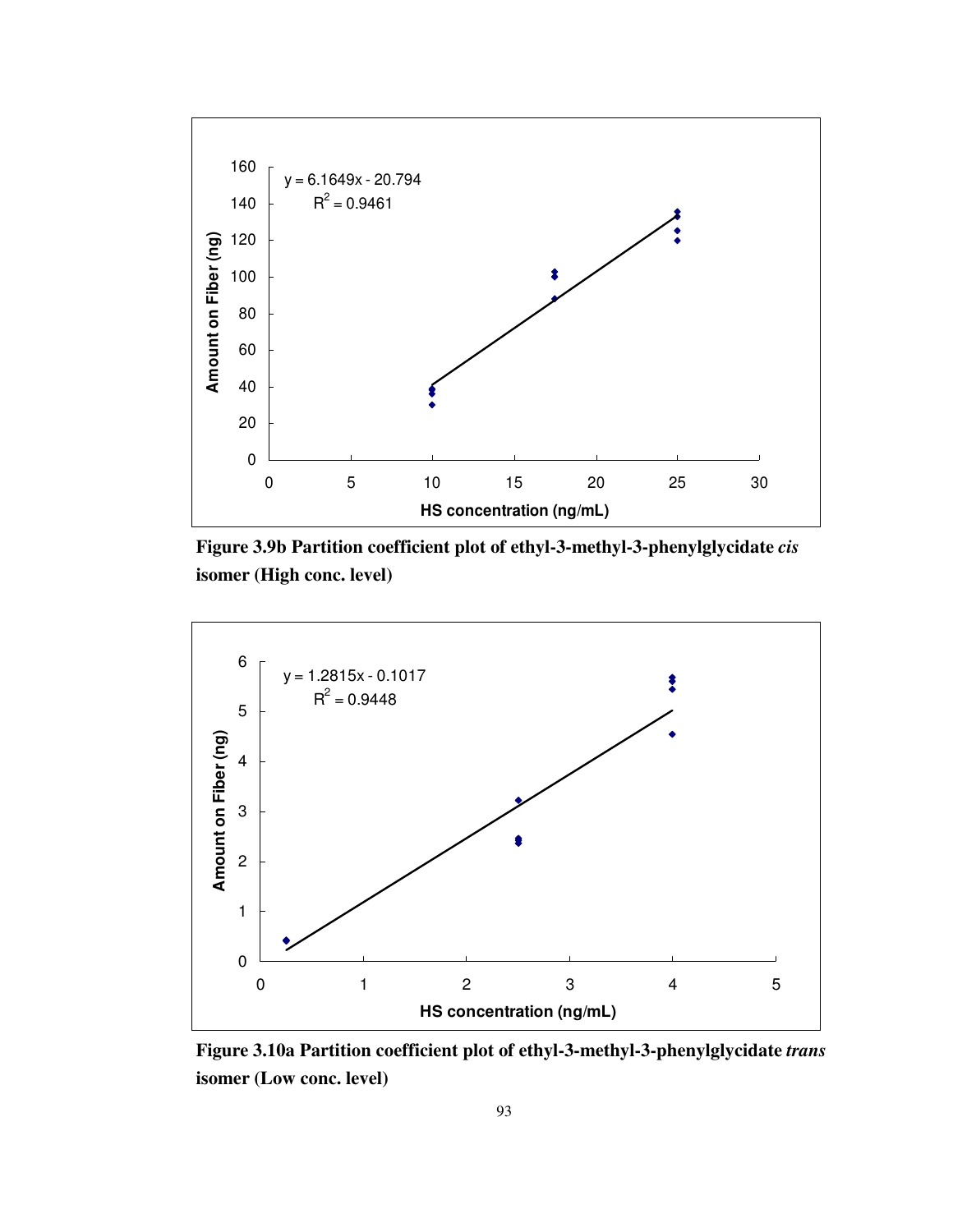





**Figure 3.11a Partition coefficient plot of** γ**-undecalactone (Low conc. level)**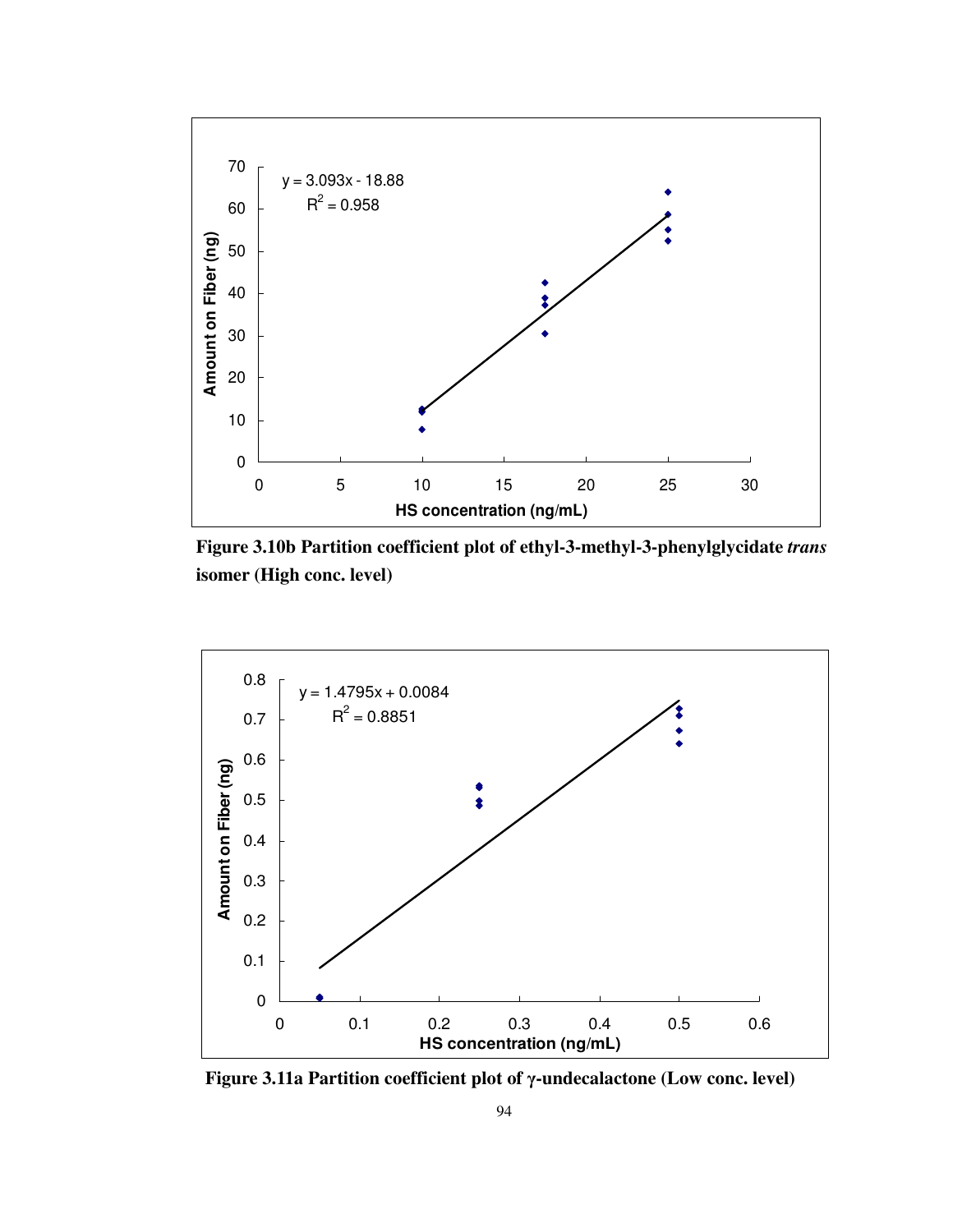

**Figure 3.11b Partition coefficient plot of** γ**-undecalactone (High conc. level)** 



 **Figure 3.12 Partition coefficient plot of Furaneol**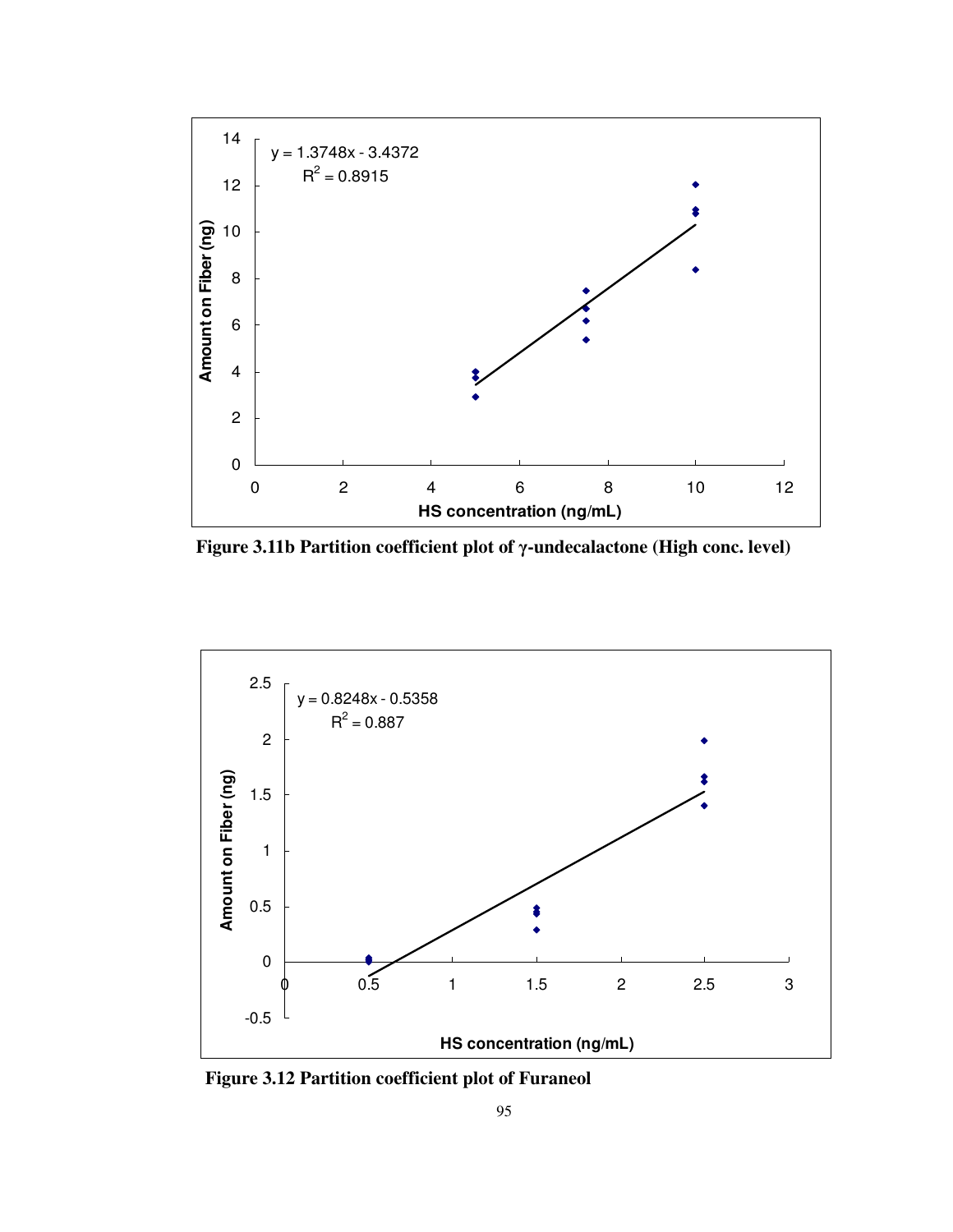# **Appendix C Original Data and Calculation of Flavor Released from Emulsion Systems**

| Table 3.5 Original data and calculation of <i>cis</i> -3-hexen-1-ol released from emulsion |  |
|--------------------------------------------------------------------------------------------|--|
| systems                                                                                    |  |

| Fat%             | Rep            | Area Count | ng on fiber | HS conc.   |             | Total HS amount Amount released (%) |
|------------------|----------------|------------|-------------|------------|-------------|-------------------------------------|
| 10               | R1             | 222515     | 20.4235053  | 9.41245644 | 65.88719505 | 0.585663956                         |
| 10               | R2             | 151703     | 13.9696227  | 7.11193508 | 49.78354557 | 0.442520405                         |
| 10               | R <sub>3</sub> | 265912     | 24.378755   | 10.8223266 | 75.75628612 | 0.67338921                          |
| 10               | R4             | 256411     | 23.5128236  | 10.5136606 | 73.59562446 | 0.654183329                         |
| $\overline{4}$   | R1             | 291566     | 26.7168884  | 11.6557669 | 81.59036826 | 0.725247718                         |
| $\overline{4}$   | R2             | 271998     | 24.9334397  | 11.0200469 | 77.14032853 | 0.685691809                         |
| $\overline{4}$   | R <sub>3</sub> | 262017     | 24.0237605  | 10.6957869 | 74.87050808 | 0.665515627                         |
| $\overline{4}$   | R4             | 327262     | 29.9702607  | 12.815449  | 89.7081431  | 0.797405716                         |
| $4 + S$          | R1             | 293977     | 26.9366296  | 11.7340948 | 82.13866373 | 0.730121455                         |
| $4 + S$          | R2             | 313502     | 28.7161593  | 12.3684178 | 86.57892465 | 0.769590441                         |
| $4 + S$          | R <sub>3</sub> | 250091     | 22.9368119  | 10.3083382 | 72.15836715 | 0.641407708                         |
| $4 + S$          | R4             | 310805     | 28.4703518  | 12.2807984 | 85.96558873 | 0.764138567                         |
| $4 + L$          | R1             | 292800     | 26.8293565  | 11.6958568 | 81.87099729 | 0.727742198                         |
| $4 + L$          | R2             | 281080     | 25.761183   | 11.3151005 | 79.20570367 | 0.704050699                         |
| $4 + L$          | R <sub>3</sub> | 241731     | 22.1748724  | 10.0367407 | 70.25718501 | 0.624508311                         |
| $4+L$            | R4             | 285452     | 26.1596518  | 11.4571369 | 80.19995825 | 0.712888518                         |
| $4 + SL$         | R1             | 298939     | 27.3888717  | 11.8952989 | 83.26709265 | 0.740151935                         |
| $4 + SL$         | R2             | 263265     | 24.1375046  | 10.7363316 | 75.15432092 | 0.668038408                         |
| $4 + SL$         | R <sub>3</sub> | 286272     | 26.2343875  | 11.4837768 | 80.38643784 | 0.714546114                         |
| $4 + SL$         | R <sub>4</sub> | 250432     | 22.967891   | 10.3194165 | 72.23591537 | 0.642097025                         |
| $\boldsymbol{0}$ | R1             | 319918     | 29.3009205  | 12.5768591 | 88.03801371 | 0.782560122                         |
| $\boldsymbol{0}$ | R2             | 333638     | 30.5513762  | 13.0225908 | 91.1581356  | 0.810294539                         |
| $\boldsymbol{0}$ | R <sub>3</sub> | 291033     | 26.6683102  | 11.6384509 | 81.46915652 | 0.72417028                          |
| $\boldsymbol{0}$ | R4             | 365254     | 33.4328928  | 14.049723  | 98.34806079 | 0.874204985                         |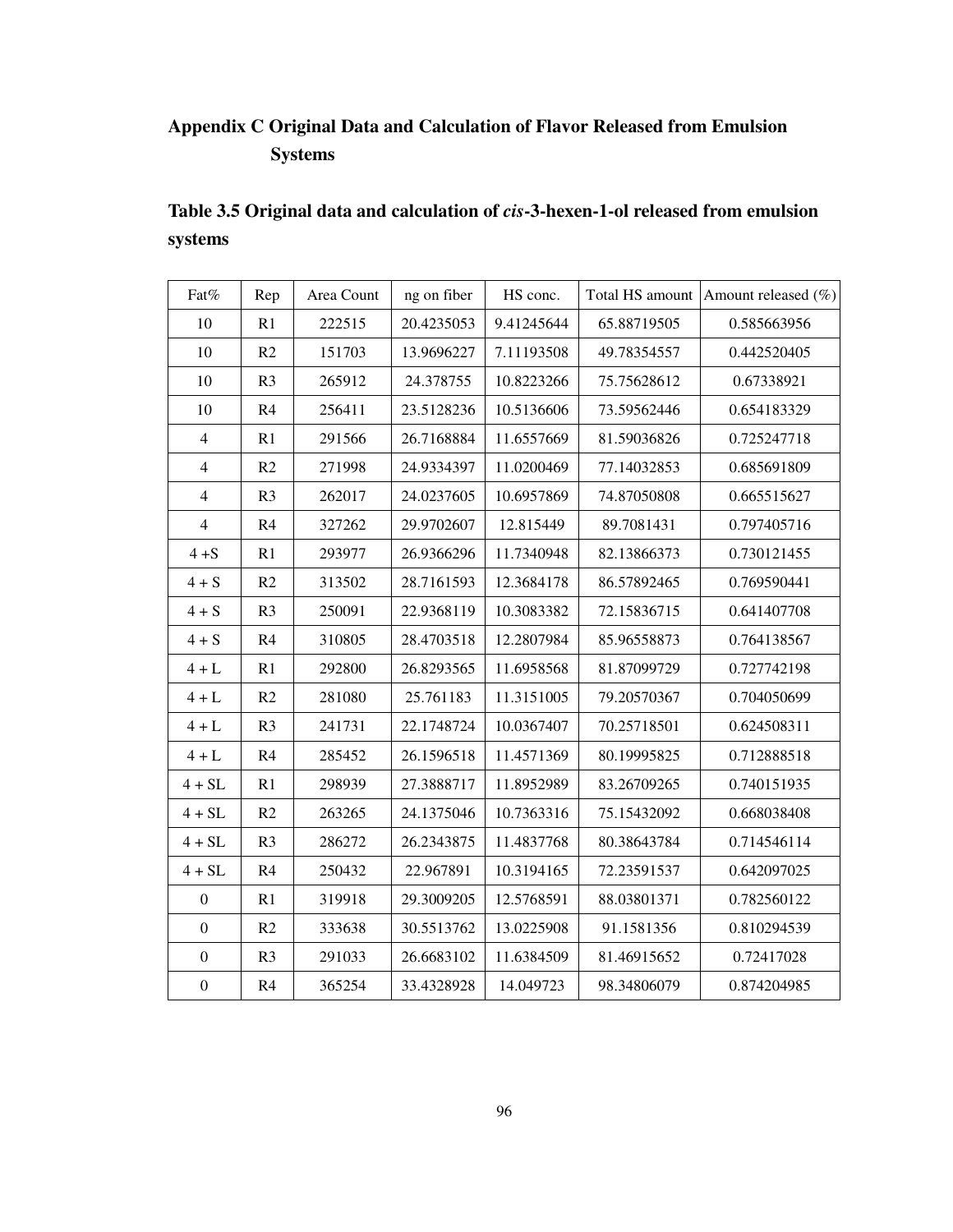| Fat%             | Rep            | Area count | ng on fiber | HS conc.   | Total HS amount | Amount released (%) |
|------------------|----------------|------------|-------------|------------|-----------------|---------------------|
| 10               | R1             | 10611      | 0.827383651 | 0.246178   | 1.723245983     | 0.015317742         |
| 10               | R2             | 8585       | 0.692298973 | 0.19613181 | 1.372922648     | 0.012203757         |
| 10               | R <sub>3</sub> | 10703      | 0.833517802 | 0.24845058 | 1.739154052     | 0.015459147         |
| 10               | R4             | 8689       | 0.699233231 | 0.19870081 | 1.390905682     | 0.012363606         |
| $\overline{4}$   | R1             | 19295      | 1.406394186 | 0.4606899  | 3.22482932      | 0.02866515          |
| $\overline{4}$   | R2             | 20418      | 1.481270836 | 0.48843021 | 3.419011504     | 0.030391213         |
| $\overline{4}$   | R <sub>3</sub> | 28756      | 2.037211628 | 0.69439524 | 4.860766671     | 0.043206815         |
| $\overline{4}$   | R4             | 20290      | 1.472736365 | 0.48526836 | 3.39687854      | 0.030194476         |
| $4 + S$          | R1             | 32983      | 2.319049207 | 0.79881046 | 5.591673254     | 0.049703762         |
| $4 + S$          | R2             | 23091      | 1.659494599 | 0.55445858 | 3.88121006      | 0.034499645         |
| $4 + S$          | R <sub>3</sub> | 8415       | 0.680964129 | 0.19193247 | 1.343527304     | 0.011942465         |
| $4 + S$          | R4             | 20895      | 1.513075077 | 0.50021305 | 3.501491381     | 0.031124368         |
| $4 + L$          | R1             | 19956      | 1.450466729 | 0.4770179  | 3.339125334     | 0.029681114         |
| $4 + L$          | R2             | 17468      | 1.284577944 | 0.4155594  | 2.908915829     | 0.02585703          |
| $4 + L$          | R <sub>3</sub> | 18152      | 1.330184025 | 0.43245555 | 3.02718886      | 0.026908345         |
| $4 + L$          | R4             | 18523      | 1.354920656 | 0.44161998 | 3.091339876     | 0.027478577         |
| $4 + SL$         | R1             | 21435      | 1.549079877 | 0.51355212 | 3.594864827     | 0.031954354         |
| $4 + SL$         | R2             | 18804      | 1.373656488 | 0.44856124 | 3.13992865      | 0.027910477         |
| $4 + SL$         | R <sub>3</sub> | 21870      | 1.578083744 | 0.52429747 | 3.670082325     | 0.032622954         |
| $4 + SL$         | R4             | 22147      | 1.596552874 | 0.53113992 | 3.717979444     | 0.033048706         |
| $\boldsymbol{0}$ | R1             | 1751843    | 181.6487024 | 35.2137848 | 246.4964936     | 2.191079943         |
| $\boldsymbol{0}$ | R2             | 2276201    | 238.9693697 | 45.7460256 | 320.2221791     | 2.84641937          |
| $\boldsymbol{0}$ | R <sub>3</sub> | 2198439    | 230.4687466 | 44.1841001 | 309.288701      | 2.749232897         |
| $\boldsymbol{0}$ | R <sub>4</sub> | 2762622    | 292.1429196 | 55.5162648 | 388.6138537     | 3.454345366         |

**Table 3.6 Original data and calculation of** α**-ionone released from emulsion systems**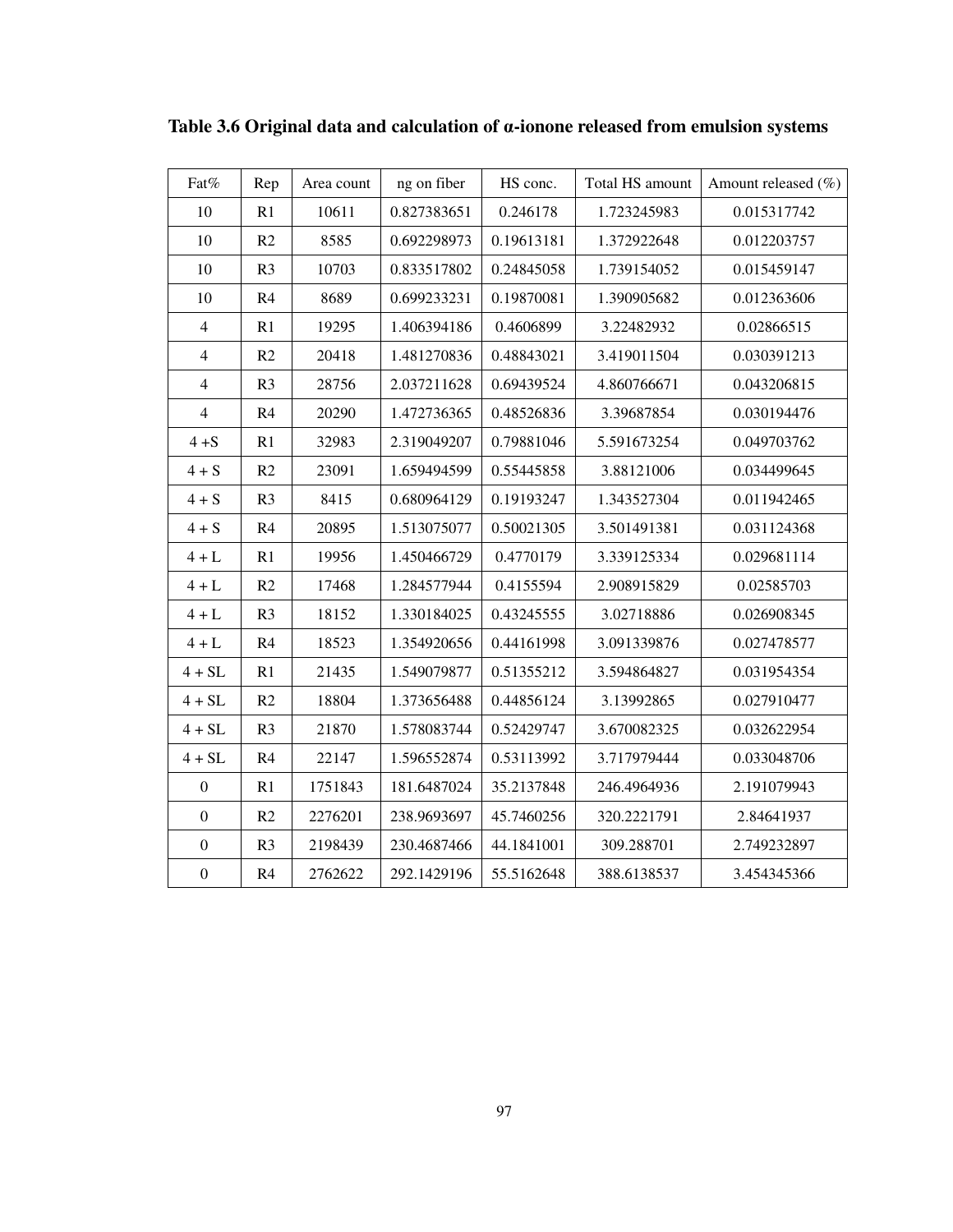| Fat%             | Rep            | Area Count | ng on fiber | HS conc.   | Total HS amount | Amount released (%) |
|------------------|----------------|------------|-------------|------------|-----------------|---------------------|
| 10               | R1             | 20056      | 4.84354613  | 1.34643328 | 9.425032953     | 0.083778071         |
| 10               | R2             | 13947      | 3.4181413   | 0.97919341 | 6.854353874     | 0.06092759          |
| 10               | R <sub>3</sub> | 13849      | 3.39527509  | 0.97330218 | 6.813115284     | 0.060561025         |
| 10               | R4             | 14811      | 3.61973727  | 1.03113239 | 7.217926754     | 0.064159349         |
| $\overline{4}$   | R1             | 42255      | 10.0232092  | 2.68091647 | 18.76641532     | 0.166812581         |
| $\overline{4}$   | R2             | 28648      | 6.84830603  | 1.86293761 | 13.04056326     | 0.115916118         |
| $\overline{4}$   | R <sub>3</sub> | 35932      | 8.54787204  | 2.30081209 | 16.10568462     | 0.143161641         |
| $\overline{4}$   | R4             | 29532      | 7.05456858  | 1.91607888 | 13.41255218     | 0.119222686         |
| $4 + S$          | R1             | 43143      | 10.2304051  | 2.73429821 | 19.14008745     | 0.170134111         |
| $4 + S$          | R2             | 41680      | 9.88904522  | 2.6463506  | 18.5244542      | 0.164661815         |
| $4 + S$          | R <sub>3</sub> | 29710      | 7.09610108  | 1.92677927 | 13.48745492     | 0.119888488         |
| $4 + S$          | R4             | 32514      | 7.75035466  | 2.09534051 | 14.66738358     | 0.130376743         |
| $4 + L$          | R1             | 35583      | 8.46644034  | 2.27983211 | 15.95882474     | 0.14185622          |
| $4+{\rm L}$      | R2             | 35761      | 8.50797284  | 2.2905325  | 16.03372749     | 0.142522022         |
| $4 + L$          | R <sub>3</sub> | 34239      | 8.15284661  | 2.19903813 | 15.39326693     | 0.136829039         |
| $4+L$            | R4             | 35107      | 8.35537589  | 2.25121757 | 15.75852302     | 0.14007576          |
| $4 + SL$         | R1             | 36768      | 8.74293481  | 2.35106786 | 16.45747505     | 0.146288667         |
| $4 + SL$         | R2             | 27666      | 6.61917728  | 1.80390511 | 12.62733575     | 0.112242984         |
| $4 + SL$         | R <sub>3</sub> | 37524      | 8.91933128  | 2.39651447 | 16.77560132     | 0.149116456         |
| $4 + SL$         | R4             | 28150      | 6.73210836  | 1.83300056 | 12.83100389     | 0.114053368         |
| $\boldsymbol{0}$ | R1             | 268771     | 66.5282912  | 14.1644295 | 99.1510062      | 0.881342277         |
| $\boldsymbol{0}$ | R2             | 220592     | 54.0747538  | 12.1443582 | 85.01050732     | 0.755648954         |
| $\boldsymbol{0}$ | R <sub>3</sub> | 179340     | 43.4117404  | 10.4147254 | 72.90307753     | 0.648027356         |
| $\boldsymbol{0}$ | R <sub>4</sub> | 241727     | 59.5378292  | 13.0305162 | 91.21361331     | 0.810787674         |

**Table 3.7 Original data and calculation of ethyl-3-methyl-3-phenylglycidate** *cis* **isomer released from emulsion systems**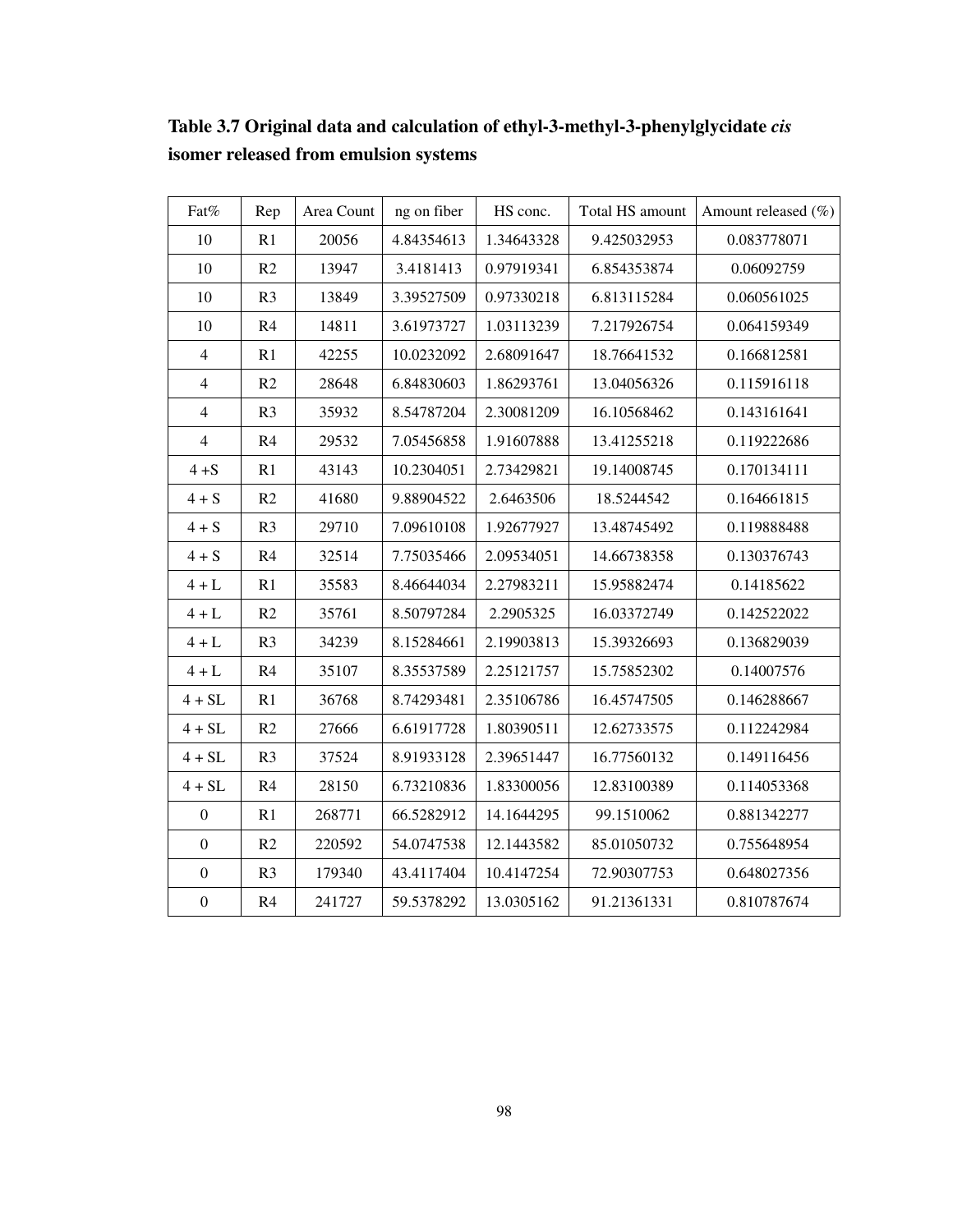| Fat%             | Rep            | Area Count | ng on fiber | HS conc.   | Total HS amount | Amount released (%) |
|------------------|----------------|------------|-------------|------------|-----------------|---------------------|
| 10               | R1             | 3727       | 0.81290398  | 0.71369799 | 4.995885962     | 0.044407875         |
| 10               | R2             | 2285       | 0.57206086  | 0.52575955 | 3.680316844     | 0.032713927         |
| 10               | R <sub>3</sub> | 2555       | 0.61715631  | 0.56094913 | 3.926643932     | 0.034903502         |
| 10               | R4             | 3153       | 0.71703439  | 0.63888755 | 4.472212818     | 0.039753003         |
| $\overline{4}$   | R1             | 8858       | 1.66988459  | 1.38243042 | 9.677012972     | 0.086017893         |
| $\overline{4}$   | R2             | 6138       | 1.21558966  | 1.02792795 | 7.195495633     | 0.063959961         |
| $\overline{4}$   | R <sub>3</sub> | 7215       | 1.39547041  | 1.16829529 | 8.17806702      | 0.072693929         |
| $\overline{4}$   | R <sub>4</sub> | 5521       | 1.11253821  | 0.94751323 | 6.632592619     | 0.058956379         |
| $4 + S$          | R1             | 9338       | 1.75005428  | 1.44498969 | 10.1149278      | 0.089910469         |
| $4 + S$          | R2             | 8923       | 1.6807409   | 1.39090199 | 9.736313938     | 0.086545013         |
| $4 + S$          | R <sub>3</sub> | 6077       | 1.20540143  | 1.01997771 | 7.139843957     | 0.06346528          |
| $4 + S$          | R4             | 6241       | 1.23279274  | 1.04135212 | 7.289464856     | 0.064795243         |
| $4 + L$          | R1             | 7323       | 1.41350859  | 1.18237112 | 8.276597856     | 0.073569759         |
| $4+L$            | R2             | 7654       | 1.46879228  | 1.22551095 | 8.57857662      | 0.076254014         |
| $4 + L$          | R <sub>3</sub> | 6721       | 1.31296244  | 1.10391138 | 7.72737968      | 0.068687819         |
| $4 + L$          | R4             | 7441       | 1.43321698  | 1.19775027 | 8.384251917     | 0.074526684         |
| $4 + SL$         | R1             | 7512       | 1.44507541  | 1.20700383 | 8.449026818     | 0.075102461         |
| $4 + SL$         | R2             | 5619       | 1.12890618  | 0.96028575 | 6.722000229     | 0.059751113         |
| $4 + SL$         | R <sub>3</sub> | 8014       | 1.52891955  | 1.27243039 | 8.907012739     | 0.079173447         |
| $4 + SL$         | R4             | 6071       | 1.20439931  | 1.01919572 | 7.134370022     | 0.063416622         |
| $\boldsymbol{0}$ | R1             | 170000     | 30.2470611  | 15.8833046 | 111.1831322     | 0.988294508         |
| $\boldsymbol{0}$ | R2             | 135870     | 23.5601489  | 13.7213543 | 96.04948022     | 0.853773158         |
| $\boldsymbol{0}$ | R <sub>3</sub> | 100351     | 16.6010972  | 11.4714184 | 80.29992895     | 0.713777146         |
| $\boldsymbol{0}$ | R4             | 153266     | 26.9684561  | 14.8232965 | 103.7630756     | 0.92233845          |

**Table 3.8 Original data and calculation of ethyl-3-methyl-3-phenylglycidate** *trans* **isomer released from emulsion systems**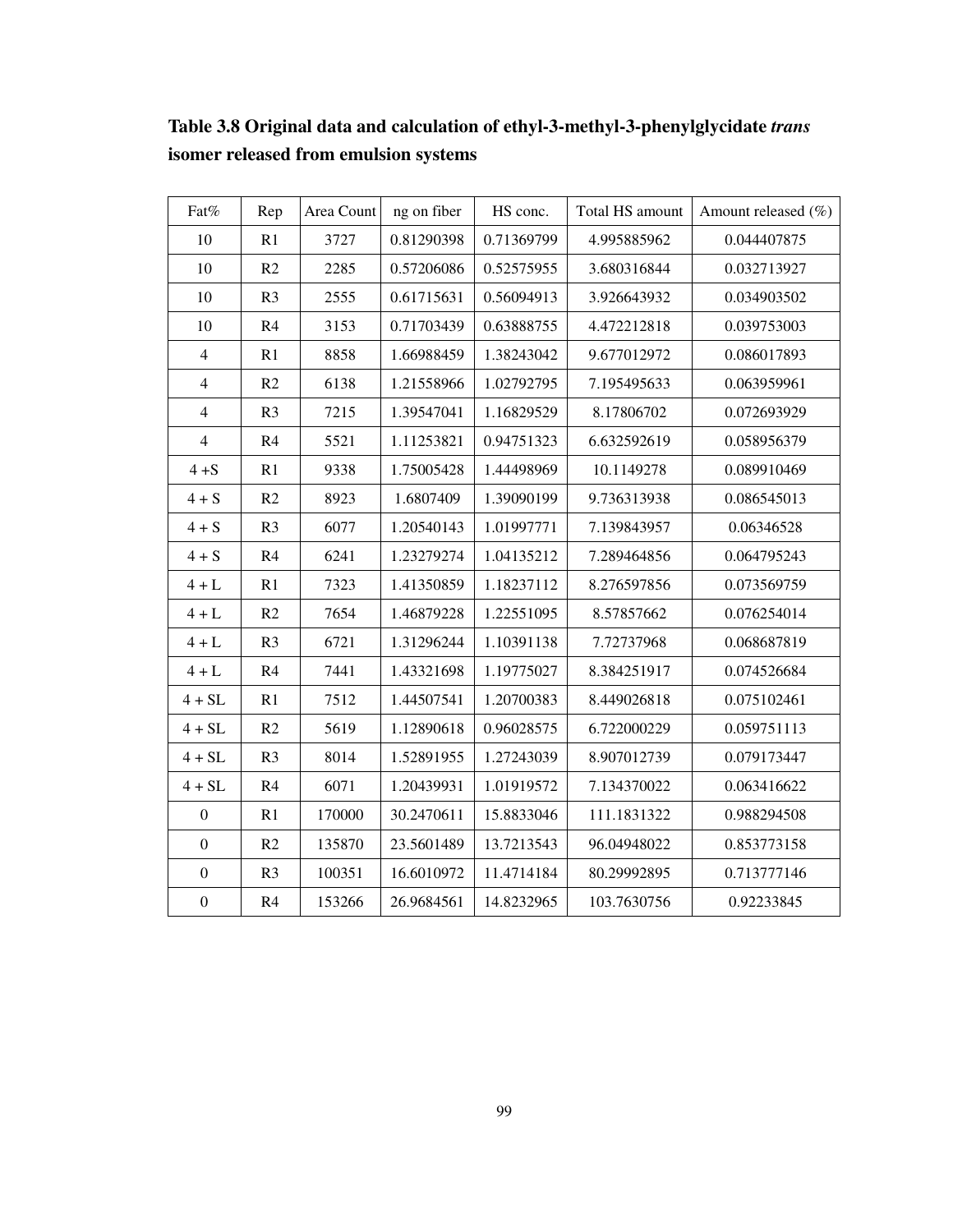| Fat%             | Rep            | Area Count | ng on fiber | HS conc.   | Total HS amount | Amount released $(\% )$ |
|------------------|----------------|------------|-------------|------------|-----------------|-------------------------|
| 10               | R1             | 738        | 0.05644372  | 0.03247295 | 0.227310624     | 0.001515404             |
| 10               | R2             | 237        | 0.01731227  | 0.00602384 | 0.042166877     | 0.000281113             |
| 10               | R3             | 619        | 0.04714903  | 0.02619062 | 0.183334365     | 0.001222229             |
| 10               | R4             | 597        | 0.04543068  | 0.02502919 | 0.1752043       | 0.001168029             |
| $\overline{4}$   | R1             | 990        | 0.07612661  | 0.04577669 | 0.320436821     | 0.002136245             |
| $\overline{4}$   | R2             | 1364       | 0.10533851  | 0.06552113 | 0.458647922     | 0.003057653             |
| $\overline{4}$   | R <sub>3</sub> | 1065       | 0.08198461  | 0.04973614 | 0.348152951     | 0.00232102              |
| $\overline{4}$   | R4             | 1334       | 0.10299531  | 0.06393735 | 0.44756147      | 0.002983743             |
| $4 + S$          | R1             | 1447       | 0.11182137  | 0.06990292 | 0.489320439     | 0.003262136             |
| $4 + S$          | R2             | 2007       | 0.15556112  | 0.09946679 | 0.696267543     | 0.004641784             |
| $4+S$            | R <sub>3</sub> | 639        | 0.04871116  | 0.02724648 | 0.190725333     | 0.001271502             |
| $4 + S$          | R4             | 1279       | 0.09869945  | 0.06103376 | 0.427236308     | 0.002848242             |
| $4 + L$          | R1             | 213        | 0.01543771  | 0.00475682 | 0.033297715     | 0.000221985             |
| $4 + L$          | R2             | 850        | 0.06519167  | 0.03838572 | 0.268700045     | 0.001791334             |
| $4 + L$          | R <sub>3</sub> | 668        | 0.05097626  | 0.02877746 | 0.201442237     | 0.001342948             |
| $4 + L$          | R4             | 977        | 0.07511122  | 0.04509038 | 0.315632692     | 0.002104218             |
| $4 + SL$         | R1             | 1584       | 0.12252199  | 0.07713551 | 0.53994857      | 0.003599657             |
| $4 + SL$         | R2             | 1161       | 0.08948286  | 0.05480423 | 0.383629597     | 0.002557531             |
| $4 + SL$         | R <sub>3</sub> | 840        | 0.06441061  | 0.03785779 | 0.265004561     | 0.001766697             |
| $4 + SL$         | R4             | 1092       | 0.08409349  | 0.05116154 | 0.358130758     | 0.002387538             |
| $\mathbf{0}$     | R1             | 63137      | 5.83925287  | 6.74749263 | 47.23244844     | 0.31488299              |
| $\mathbf{0}$     | R2             | 78054      | 7.26808429  | 7.78679393 | 54.50755749     | 0.363383717             |
| $\boldsymbol{0}$ | R <sub>3</sub> | 58597      | 5.40438697  | 6.43118052 | 45.01826361     | 0.300121757             |
| $\boldsymbol{0}$ | R4             | 93667      | 8.76358238  | 8.87458712 | 62.12210985     | 0.414147399             |

**Table 3.9 Original data and calculation of** γ**-undecalactone released from emulsion systems**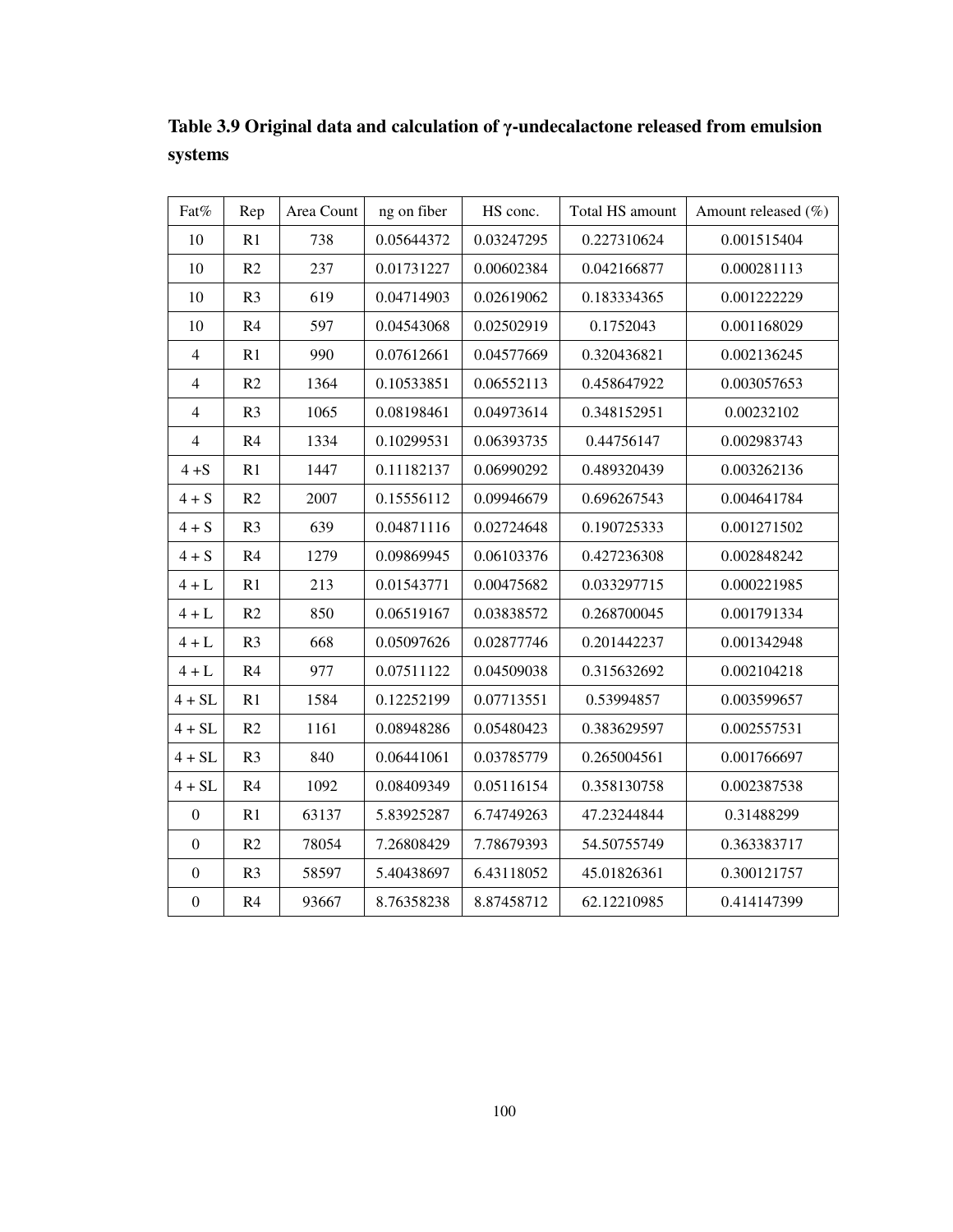Fat% Rep  $\left| \begin{array}{c} \text{Area Count} \\ \text{Area Count} \end{array} \right|$  area Gount  $\left| \begin{array}{c} \text{Area Cont} \\ \text{Area Cont} \end{array} \right|$  area Gount  $\left| \begin{array}{c} \text{Area Cont} \\ \text{Area Cont} \end{array} \right|$ 10 | R1 | 3113 | 0.40458834 | 1.14014105 | 7.98098738 | 0.014188422 10 | R2 | 1967 | 0.24534426 | 0.94707113 | 6.629497881 | 0.011785774 10 | R3 | 2729 | 0.35122907 | 1.07544747 | 7.52813226 | 0.013383346 10 R4 1941 0.2417314 0.94269083 6.598835815 0.011731264 4 R1 2359 0.29981519 1.0131125 7.091787483 0.012607622 4 R2 1999 0.24979087 0.95246226 6.667235807 0.011852864 4 R3 1728 0.21213368 0.90680611 6.347642741 0.011284698 4 | R4 | 1248 | 0.14543459 | 0.82593912 | 5.781573841 | 0.010278353 4 +S R1 2554 0.32691169 1.04596471 7.321752973 0.01301645 4 + S R2 2432 0.30995901 1.02541102 7.177877128 0.01276067 4 + S | R3 | 2027 | 0.25368165 | 0.9571795 | 6.700256493 | 0.011911567 4 + S R4 1847 0.22866949 0.92685438 6.487980656 0.011534188 4 + L R1 2156 0.27160703 0.9789125 6.85238751 0.012182022  $4 + L$  R2 1883 0.23367192 0.9329194 6.530435823 0.011609664 4 + L R3 2409 0.30676301 1.02153614 7.150752993 0.01271245 4 + L R4 858 0.09124158 0.76023469 5.321642859 0.009460698 4 + SL R1 2598 0.33302578 1.05337752 7.373642622 0.013108698 4 + SL R2 2245 0.28397415 0.99390659 6.957346119 0.012368615 4 + SL R3 1687 0.20643646 0.89989872 6.299291022 0.01119874 4 + SL R4 789 0.08165358 0.74861006 5.240270455 0.009316036 0 | R1 | 1810 | 0.2235281 | 0.92062088 | 6.444346178 | 0.011456615 0 | R2 | 1251 | 0.14585146 | 0.82644454 | 5.785111771 | 0.010284643 0 | R3 | 1240 | 0.14432293 | 0.82459134 | 5.772139359 | 0.010261581 0 R4 801 0.08332106 0.75063174 5.254422177 0.009341195

**Table 3.10 Original data and calculation of Furaneol released from emulsion systems**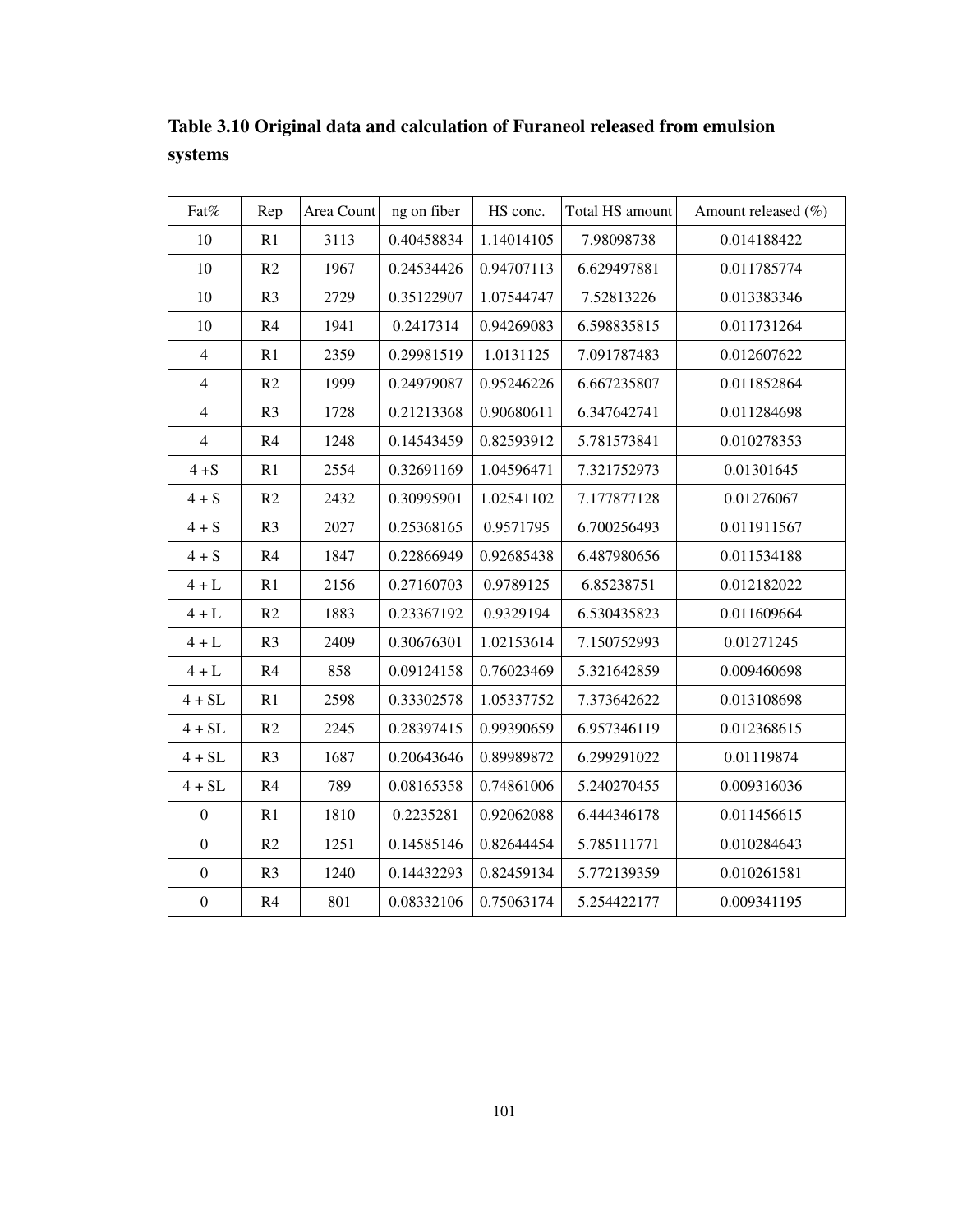#### **Appendix D SAS Programs**

**SAS Program 1: The analyses of variance (ANOVA) for determine significant differences between K value and the amount of flavor compound in the headspace (Partition Coefficient).**

options pagesize=60 linesize=72; data fu; input amount\$ rep\$ kvalue; cards; ; proc anova; class amount rep; model kvalue=amount rep; means amount/lsd; run;

### **SAS Program 2: The General Linear Model (GLM) procedure for the determination of flavor released from different fat treatments.**

```
data compound; 
input product$ rep$ CH AI EMP1 EMP2 GU FU; 
lch = log10(ch);lai = log10(ai);lemp1=log10(emp1); 
lemp2=log10(emp2); 
lgu = log10(gu);ltu = log10(tu);
cards; 
; 
proc print; 
proc glm ; 
class product rep; 
model CH AI EMP1 EMP2 GU FU lch lai lemp1 lemp2 lgu lfu=product rep; 
means product rep/lsd; 
means product ; 
run;
```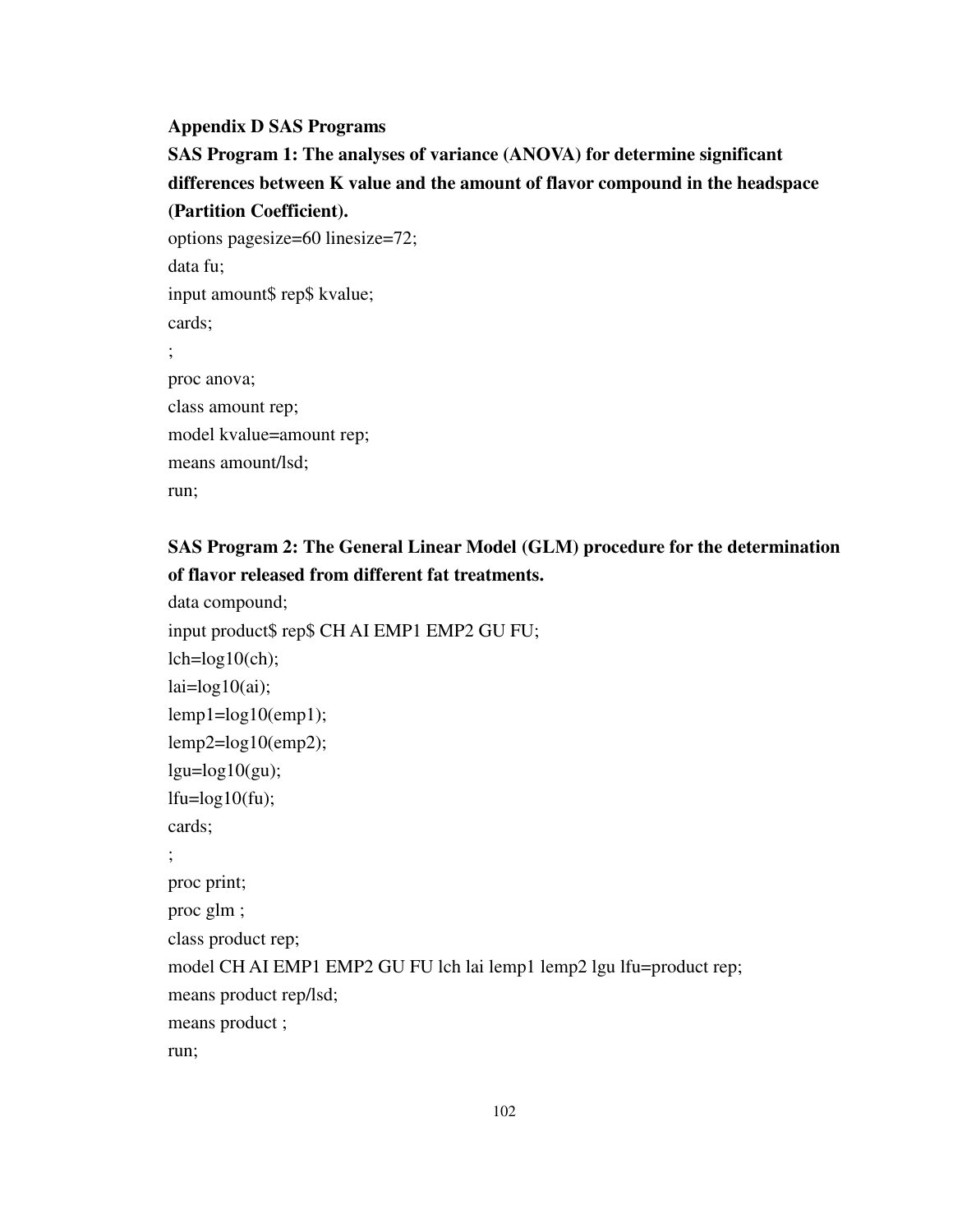### **The GLM Procedure for** *cis***-3-hexen-1-ol**

| <b>Source</b>          | <b>DF</b> | <b>Sum of Squares</b> | <b>Mean Square</b> | <b>F</b> Value | Pr > F |
|------------------------|-----------|-----------------------|--------------------|----------------|--------|
|                        |           |                       |                    |                |        |
| <b>Model</b>           | 8         | 0.10984720            | 0.01373090         | 3.45           | 0.0187 |
|                        |           |                       |                    |                |        |
| <b>Error</b>           | 15        | 0.05975594            | 0.00398373         |                |        |
| <b>Corrected Total</b> | 23        | 0.16960314            |                    |                |        |

|          |          | <b>R-Square   Coeff Var   Root MSE   CH Mean</b> |          |
|----------|----------|--------------------------------------------------|----------|
| 0.647672 | 8.984528 | 0.063117                                         | 0.702505 |

| <b>Source</b> | DF          |            | <b>Type ISS</b>   Mean Square   F Value   $Pr > F$ |      |        |
|---------------|-------------|------------|----------------------------------------------------|------|--------|
| product       |             | 0.09213272 | 0.01842654                                         | 4.63 | 0.0094 |
| rep           | $\mathbf 3$ | 0.01771448 | 0.00590483                                         | 1.48 | 0.2595 |

| <b>Source</b> | DF |            | <b>Type III SS</b>   Mean Square | F Value   Pr > F |        |
|---------------|----|------------|----------------------------------|------------------|--------|
| product       | 5  | 0.09213272 | 0.01842654                       | 4.63             | 0.0094 |
| rep           |    | 0.01771448 | 0.00590483                       | 1.48             | 0.2595 |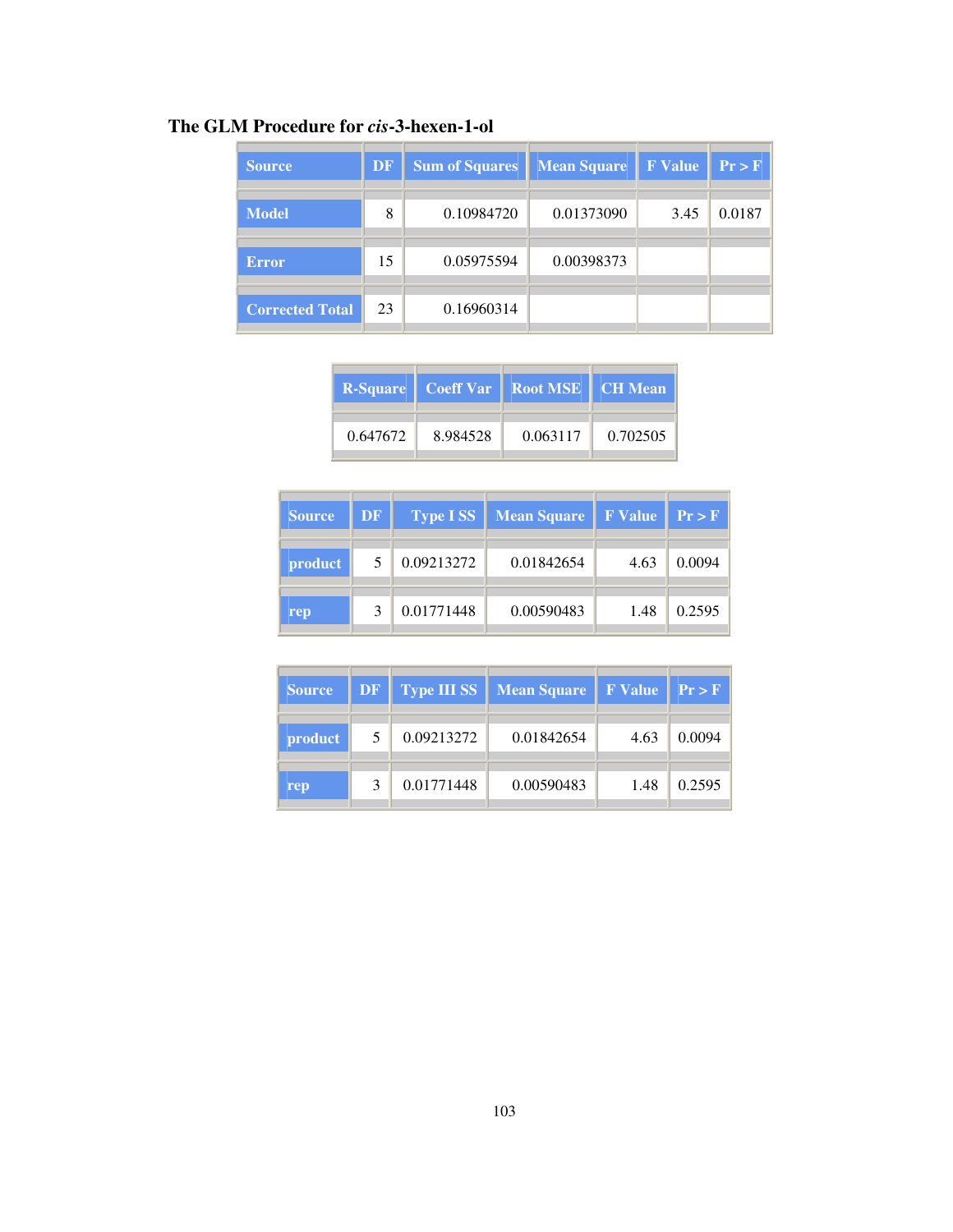## **The GLM Procedure for**α**-ionone**

| <b>Source</b>          | <b>DF</b> | <b>Sum of Squares</b> | <b>Mean Square</b> | <b>F</b> Value | Pr > F  |
|------------------------|-----------|-----------------------|--------------------|----------------|---------|
| <b>Model</b>           | 8         | 14.20387167           | 1.77548396         | 106.18         | < .0001 |
| <b>Error</b>           | 15        | 0.25081585            | 0.01672106         |                |         |
| <b>Corrected Total</b> | 23        | 14.45468751           |                    |                |         |

|          |             | <b>R-Square</b>   Coeff Var   Root MSE     lai Mean |          |
|----------|-------------|-----------------------------------------------------|----------|
| 0.982648 | $-10.31812$ | 0.129310                                            | 1.253231 |

| <b>Source</b> | <b>DF</b> | <b>Type ISS</b> | <b>Mean Square</b> | <b>F</b> Value | Pr > F  |
|---------------|-----------|-----------------|--------------------|----------------|---------|
| product       | 5         | 14.19058239     | 2.83811648         | 169.73         | < 0.001 |
| rep           | 3         | 0.01328928      | 0.00442976         | 0.26           | 0.8496  |

| <b>Source</b> | DF | <b>Type III SS</b> | <b>Mean Square</b> | <b>F</b> Value | Pr > F  |
|---------------|----|--------------------|--------------------|----------------|---------|
| product       | 5  | 14.19058239        | 2.83811648         | 169.73         | < 0.001 |
| rep           | 3  | 0.01328928         | 0.00442976         | 0.26           | 0.8496  |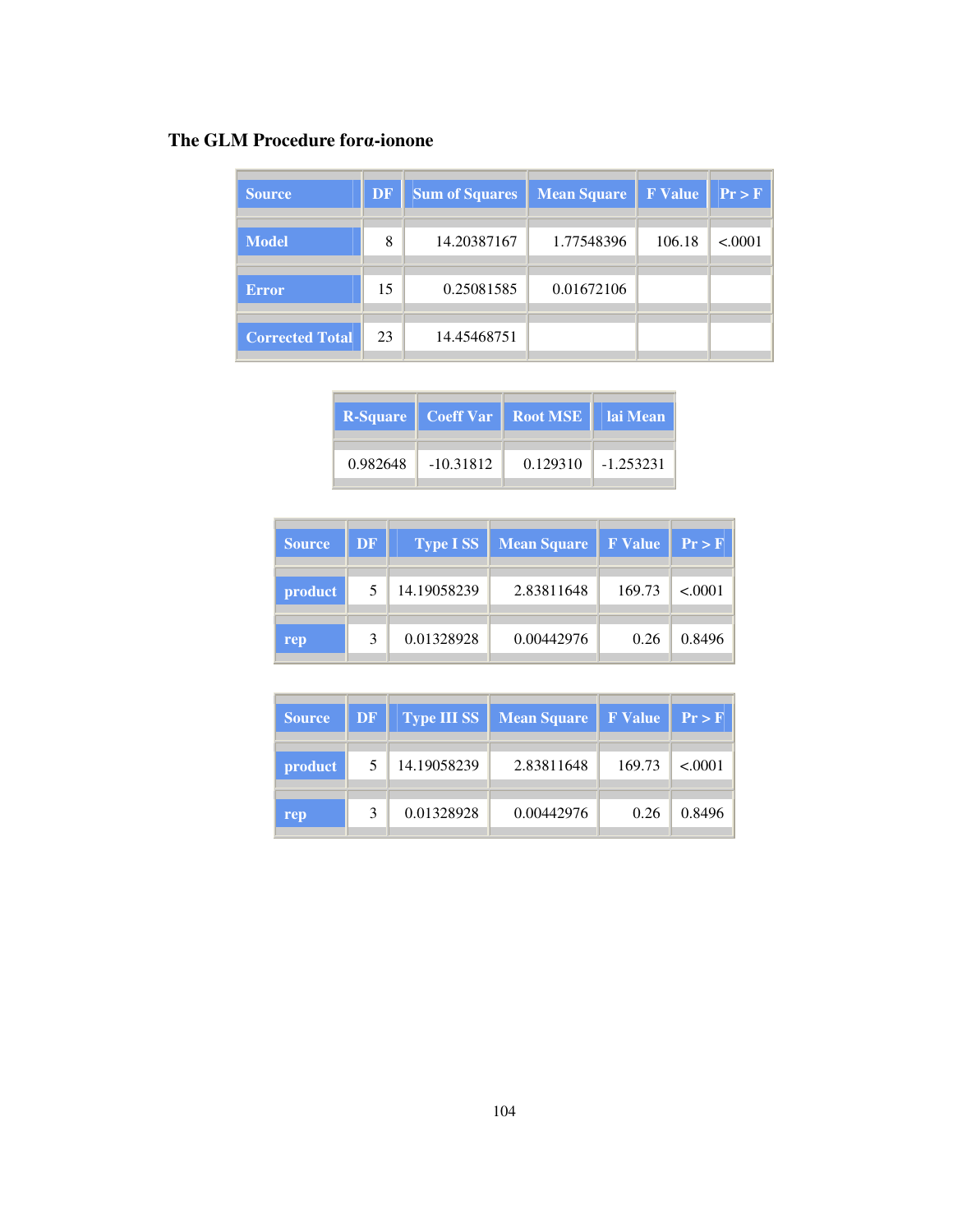## **The GLM Procedure for ethyl-3-methyl-3-phenylglycidate** *cis* **isomer**

| <b>Source</b>          | DF | <b>Sum of Squares</b> | <b>Mean Square</b> | <b>F</b> Value | Pr > F  |
|------------------------|----|-----------------------|--------------------|----------------|---------|
| <b>Model</b>           | 8  | 1.43406584            | 0.17925823         | 110.39         | < .0001 |
| <b>Error</b>           | 15 | 0.02435752            | 0.00162383         |                |         |
| <b>Corrected Total</b> | 23 | 1.45842336            |                    |                |         |

|          |          |          | <b>R-Square</b>   Coeff Var   Root MSE   <b>EMP1 Mean</b> |
|----------|----------|----------|-----------------------------------------------------------|
| 0.983299 | 17.33697 | 0.040297 | 0.232433                                                  |

| <b>Source</b> | DF |            | <b>Type ISS</b>   Mean Square | $\parallel$ F Value | $  \Pr > F$ |
|---------------|----|------------|-------------------------------|---------------------|-------------|
| product       | 5  | 1.42421374 | 0.28484275                    | 175.41              | < .0001     |
| rep           |    | 0.00985210 | 0.00328403                    | 2.02                | 0.1540      |

| <b>Source</b>  | $DF$         |            | <b>Type III SS</b>   Mean Square   F Value   $Pr > F$ |        |         |
|----------------|--------------|------------|-------------------------------------------------------|--------|---------|
| <i>product</i> | 5.           | 1.42421374 | 0.28484275                                            | 175.41 | < 0.001 |
| rep            | $\mathbf{z}$ | 0.00985210 | 0.00328403                                            | 2.02   | 0.1540  |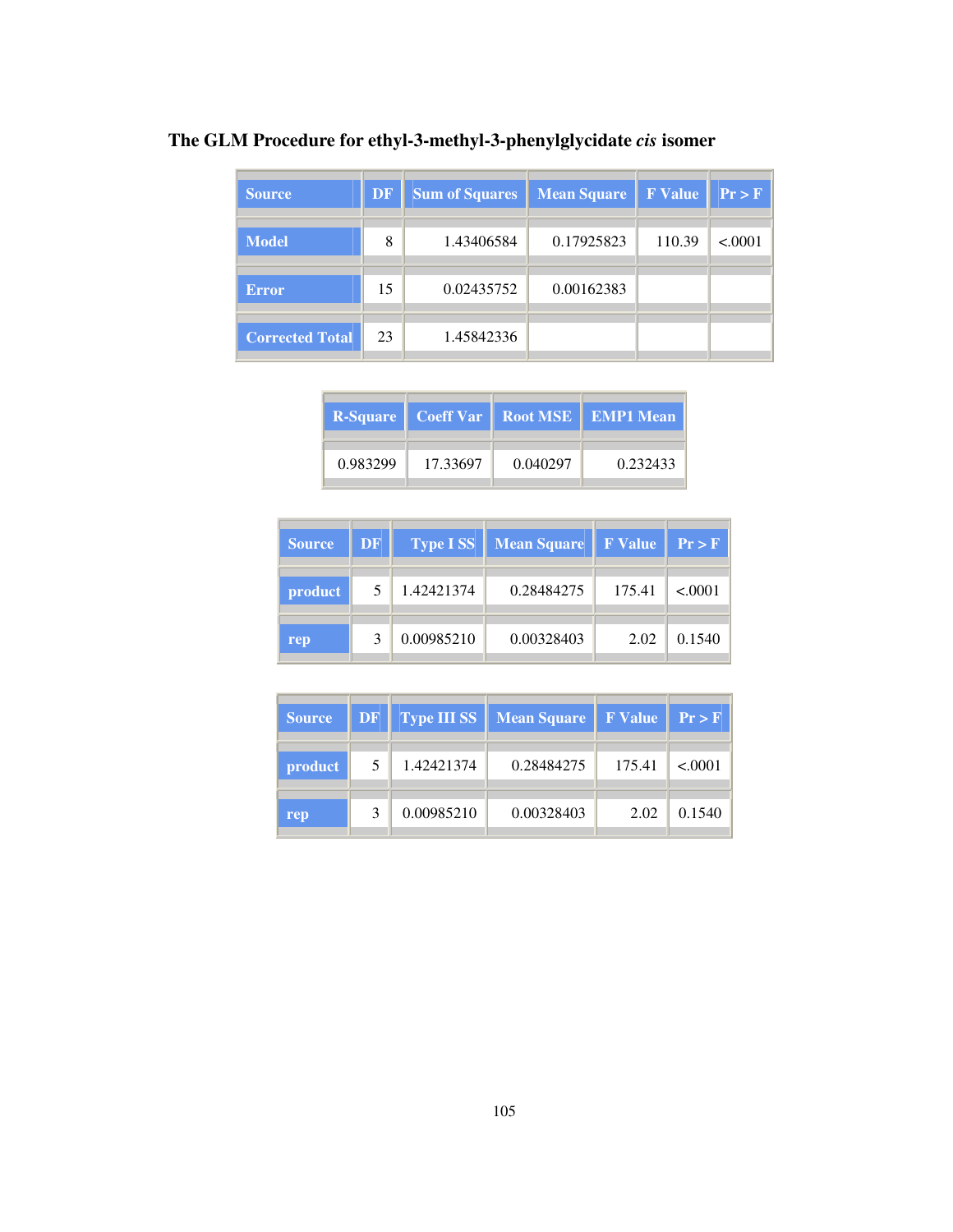## **The GLM Procedure for ethyl-3-methyl-3-phenylglycidate** *trans* **isomer**

| <b>Source</b>          | <b>DF</b> | <b>Sum of Squares</b> | <b>Mean Square</b> | <b>F</b> Value | Pr > F  |
|------------------------|-----------|-----------------------|--------------------|----------------|---------|
| <b>Model</b>           | 8         | 4.58502177            | 0.57312772         | 204.98         | < .0001 |
| <b>Error</b>           | 15        | 0.04193944            | 0.00279596         |                |         |
| <b>Corrected Total</b> | 23        | 4.62696120            |                    |                |         |

|          |             |          | <b>R-Square   Coeff Var   Root MSE   lemp2 Mean</b> |
|----------|-------------|----------|-----------------------------------------------------|
| 0.990936 | $-5.230522$ | 0.052877 | $-1.010929$                                         |

| <b>Source</b>  | DF <sup>'</sup> |            | <b>Type ISS</b>   Mean Square | $\parallel$ F Value | $  \Pr > F$ |
|----------------|-----------------|------------|-------------------------------|---------------------|-------------|
| <i>product</i> | 5               | 4.55930849 | 0.91186170                    | 326.14              | < 0001      |
| rep            |                 | 0.02571328 | 0.00857109                    | 3.07                | 0.0603      |

| <b>Source</b> | DF |            | <b>Type III SS</b>   Mean Square | <b>FValue</b> Pr>F |         |
|---------------|----|------------|----------------------------------|--------------------|---------|
| product       | 5. | 4.55930849 | 0.91186170                       | 326.14             | < 0.001 |
| rep           | 3  | 0.02571328 | 0.00857109                       | 3.07               | 0.0603  |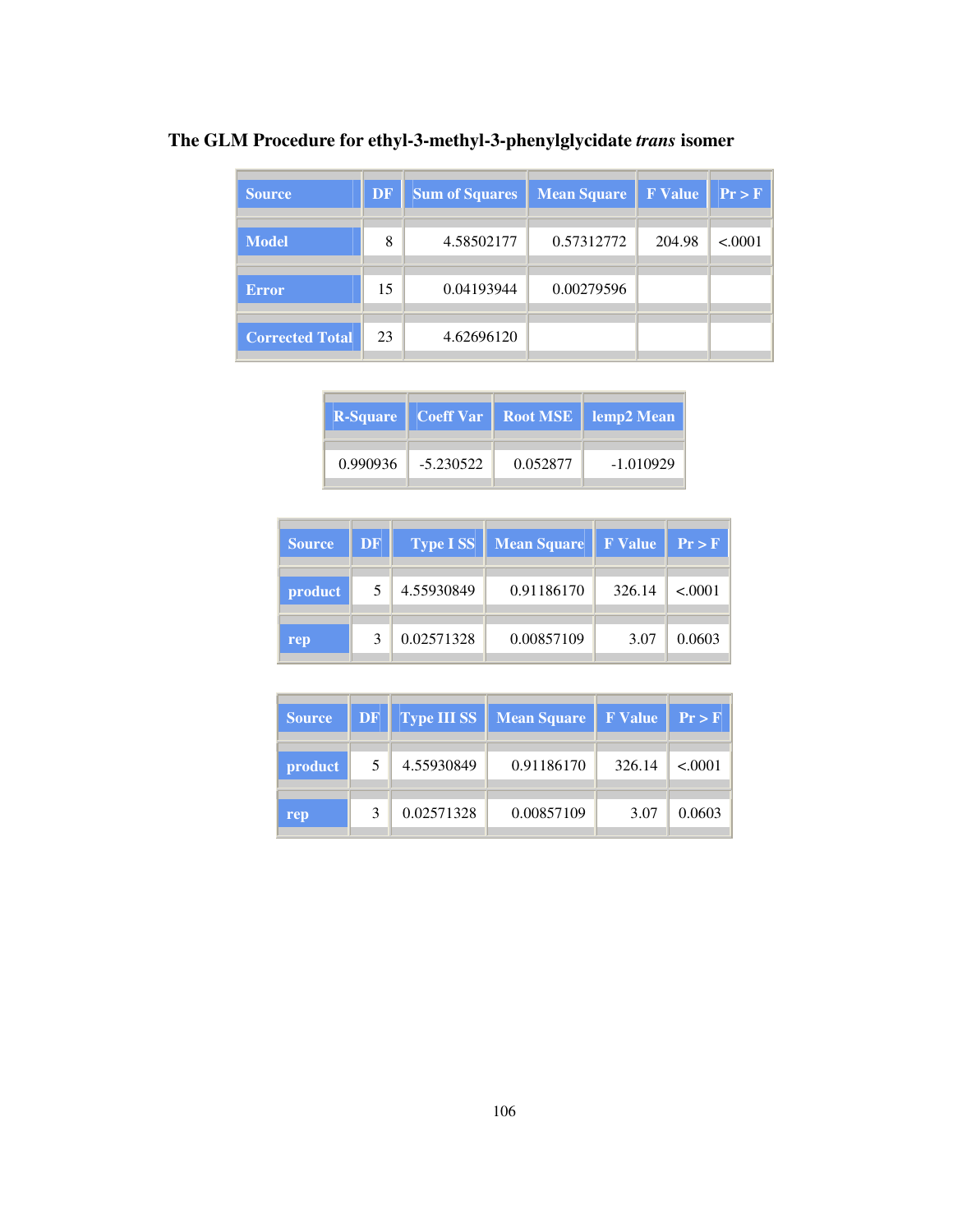# **The GLM Procedure for** γ**-undecalactone**

| <b>Source</b>          | DF | <b>Sum of Squares</b> | <b>Mean Square</b> | <b>F</b> Value | Pr > F  |
|------------------------|----|-----------------------|--------------------|----------------|---------|
| <b>Model</b>           | 8  | 18.60736995           | 2.32592124         | 31.56          | < .0001 |
| <b>Error</b>           | 15 | 1.10547731            | 0.07369849         |                |         |
| <b>Corrected Total</b> | 23 | 19.71284726           |                    |                |         |

|          |           | <b>R-Square   Coeff Var   Root MSE   Igu Mean</b> |                      |
|----------|-----------|---------------------------------------------------|----------------------|
| 0.943921 | -11.42478 |                                                   | $0.271475$ -2.376192 |

| <b>Source</b> | <b>DF</b> | <b>Type ISS</b> | <b>Mean Square</b> | F Value   Pr > F |         |
|---------------|-----------|-----------------|--------------------|------------------|---------|
| product       | 5         | 18.51635861     | 3.70327172         | 50.25            | < 0.001 |
| rep           | 3         | 0.09101134      | 0.03033711         | 0.41             | 0.7470  |

| <b>Source</b> | DF | <b>Type III SS</b> | <b>Mean Square</b> | <b>F</b> Value | Pr > F  |
|---------------|----|--------------------|--------------------|----------------|---------|
| product       | 5  | 18.51635861        | 3.70327172         | 50.25          | < 0.001 |
| rep           | 3  | 0.09101134         | 0.03033711         | 0.41           | 0.7470  |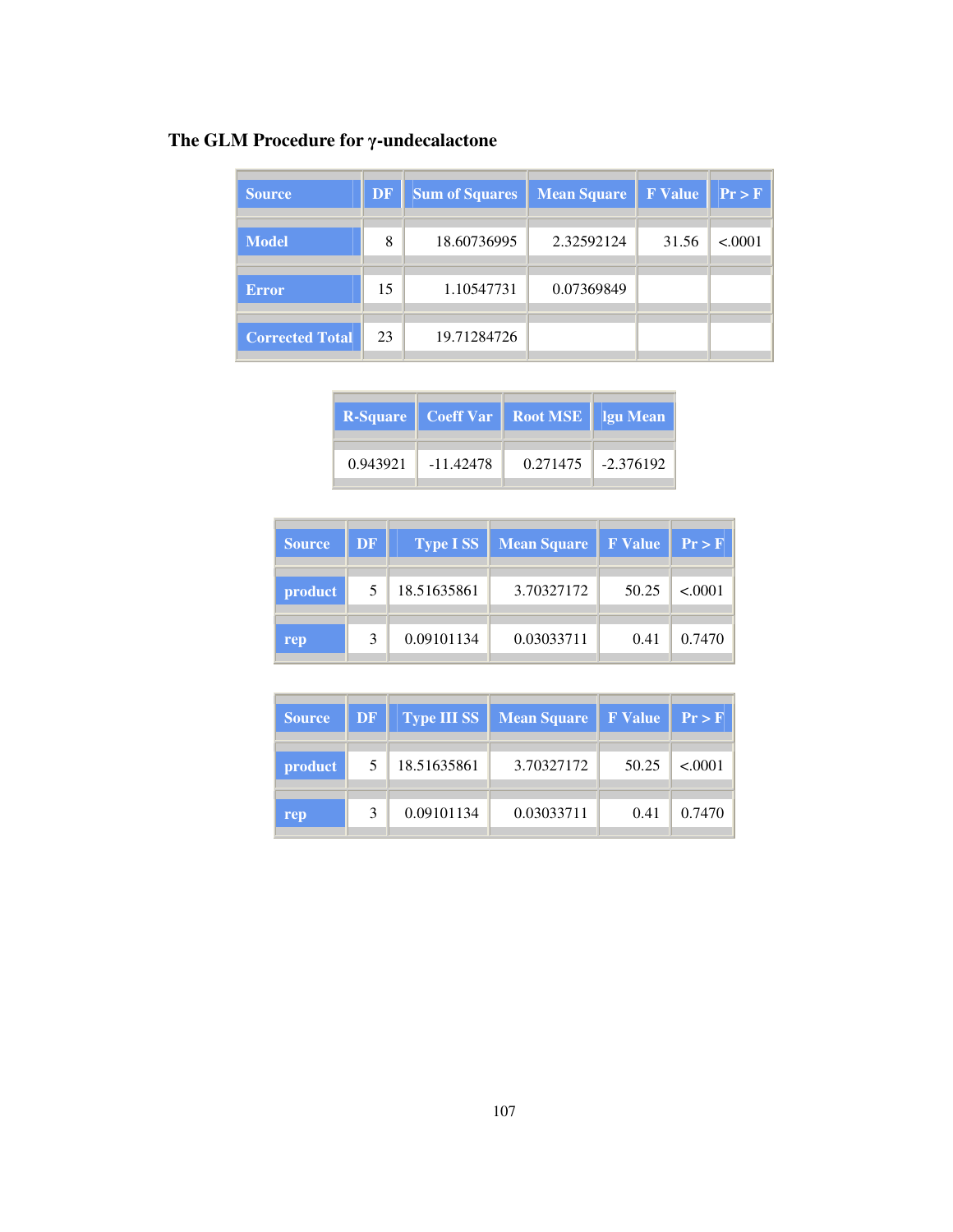| Source                 | <b>DF</b> | <b>Sum of Squares</b> | <b>Mean Square</b> | <b>F</b> Value | Pr > F |
|------------------------|-----------|-----------------------|--------------------|----------------|--------|
| <b>Model</b>           | 8         | 0.00003286            | 0.00000411         | 9.58           | 0.0001 |
| <b>Error</b>           | 15        | 0.00000643            | 0.00000043         |                |        |
| <b>Corrected Total</b> | 23        | 0.00003929            |                    |                |        |

**The GLM Procedure for 2,5-dimethyl-4-hydroxy-3(2H)-furanone (Furaneol)** 

|          |          | <b>R-Square   Coeff Var   Root MSE   FU Mean</b> |          |
|----------|----------|--------------------------------------------------|----------|
| 0.836373 | 5.618795 | 0.000655                                         | 0.011652 |

 $\overline{\phantom{a}}$ 

| <b>Source</b> | DF <sup>'</sup> |            | <b>Type ISS</b> Mean Square | <b>F</b> Value | Pr > F  |
|---------------|-----------------|------------|-----------------------------|----------------|---------|
| product       | 5               | 0.00001394 | 0.00000279                  | 6.50           | 0.0021  |
| rep           |                 | 0.00001892 | 0.00000631                  | 14.72          | < .0001 |

| <b>Source</b>  | DF |            | <b>Type III SS</b>   Mean Square | <b>FValue</b> Pr>F |         |
|----------------|----|------------|----------------------------------|--------------------|---------|
| <i>product</i> | 5  | 0.00001394 | 0.00000279                       | 6.50               | 0.0021  |
| rep            | 3  | 0.00001892 | 0.00000631                       | 14.72              | < 0.001 |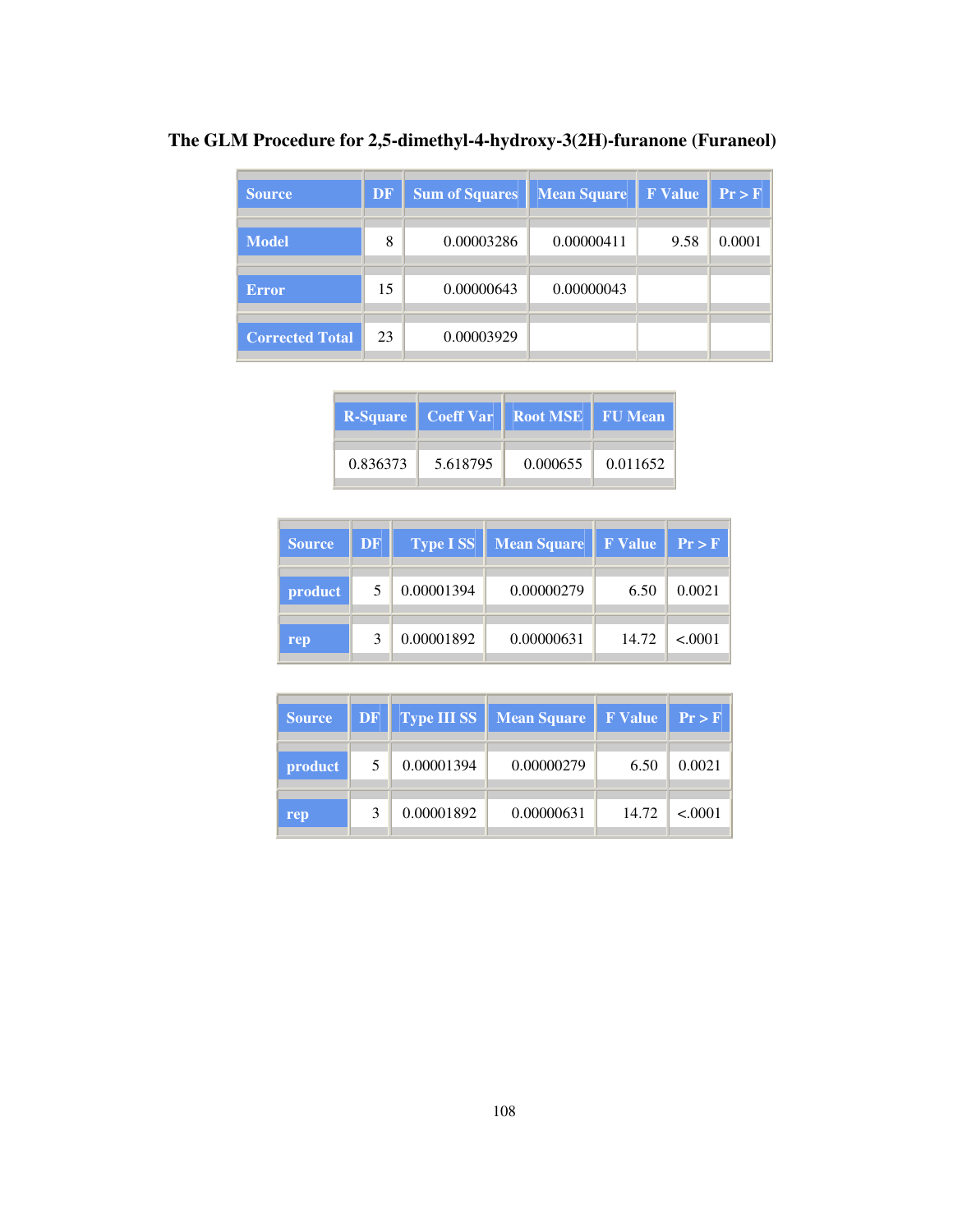#### **REFERENCES**

ADA reports. 2005. Position of the American Dietetic Association: fat replacer. J Am Diet Assoc 105(2): 266-75.

Akoh CC. 1998. Fat replacers. Food Technol 52(3): 47-53.

Alexander RJ. 1997. Moo-ving toward fat-free dairy products. Food Prod Desin. April. Available from http://www.foodproductdesign.com/archive/1997/0497DE.html Accessed May 8, 2007.

Anonymous. 1992. Six fat mimetics developed for specific food applications. Food Technol 46(4): 110-1.

Anonymous. 2004. Fat replacers and extenders. Available from http://www.gftc.ca/articles/2004/fat-replacers-extenders.cfm. Accessed May 20, 2007.

Anonymous. 2007<sup>a</sup>. Gas Chromatography. Sheffield Hallam University - School of Science and Mathematics. Available from http://teaching.shu.ac.uk/hwb/chemistry/tutorials/chrom/gaschrm.htm Accessed May 10, 2007.

Anonymous.  $2007^b$ . Health benefits of Litesse<sup>®</sup> Available from http://www.litesse.com/cms/connect/litesse/health%20benefits/health\_benefits\_e htm. Accessed May 10, 2007.

Arrebola FJ, Martinez Vidal JL, Gonzalez-Rodriguez MJ, Garrido-Frenich A, Sanchez Morito N. 2003. Reduction of analysis time in gas chromatography: application of low-pressure gas chromatography – tandem mass spectrometry to the determination of pesticide residues in vegetables. J Chromatogr A 1005(1,2): 131-41.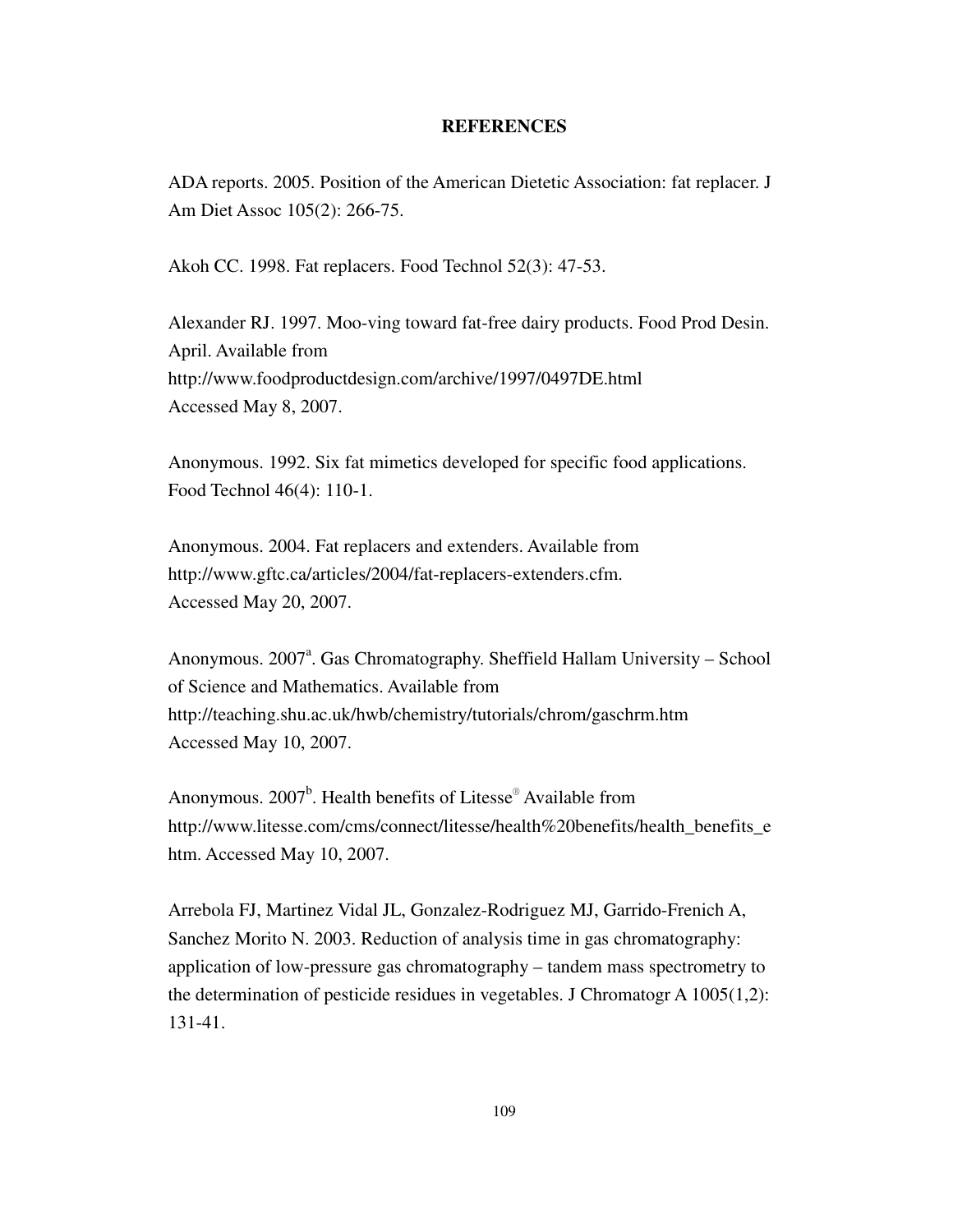Arthur CL, Pawliszyn J. 1990. Solid phase microextraction with thermal desorption using fused silica optical fibers. Anal Chem 62(19): 2145-8.

Bartelt RJ. 1997. Calibration of a commercial solid-phase microextraction device for measuring headspace concentration of organic volatiles. Anal Chem 69(3): 364-72.

Bartle KD. 1993. Introduction to the theory of chromatographic separations with reference to gas chromatography. In: Baugh PJ, editor. Chapter 1. Gas chromatography: a practical approach. New York: Oxford University Press. p 1-13.

Bauer K, Garbe D, Surburg H. 1997. Common fragrance and flavor materials: preparation, properties and uses. 3rd ed. Germany: Wiley-VCH. 9, 10, 63, 142, 148, 156 p.

Bicchi C, Brunelli C, Cordero C, Rubiolo P. 2005. High-speed gas chromatography with direct resistively-heated column (ultra fast module-GC) – separation measure(s) and other chromatographic parameters under different analysis conditions for samples of different complexities and volatilities. J Chromatogr A 1071(1,2): 3-12.

Bicchi CP, Panero OM, Pellegrino GM, Vanni AC. 1997. Characterization of roasted coffee and coffee beverage by solid phase microextraction-gas chromatography and principle component analysis. J Agric Food Chem. 45(12):4680-6.

Brauss MS, Linforth RST, Cayeux I, Harvey B, Taylor AJ. 1999. Altering the fat content affects the flavor release in a model yogurt system. J Agric Food Chem 47(5):2055-9.

Brenna E, Fuganti C, Serra S, Kraft P. 2002. Optically active ionones and derivatives: preparation and olfactory properties. Eur J Org Chem 2002(6): 967-78.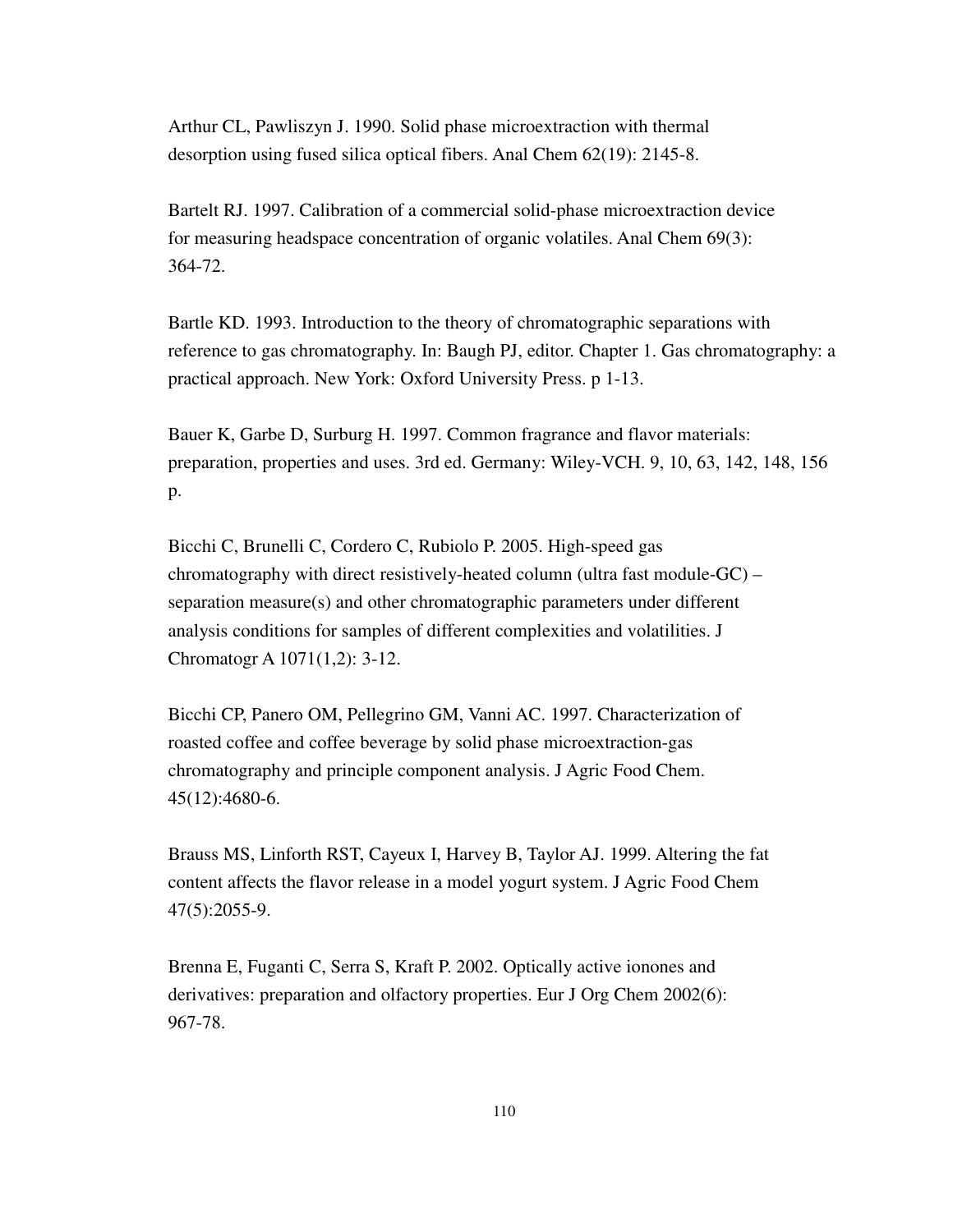Burdock GA. 1994. Fernaroli's handbook of flavor ingredients. Vol II.  $3^{rd}$  ed. Boca Raton FL: CRC Press. p 251, 271, 397, 550.

Buttery RG, Takeoka GR, Ling LC. 1995. Furaneol: odor threshold and importance to tomato aroma. J Agric Food Chem 43(6): 1638-40.

Buttery RG, Teranishi R, Ling LC, Turnbaugh JG. 1990. Quantitative and sensory studies on tomato paste volatiles. J Agric Food Chem 38(1): 336-40.

Chung SJ, Heymann H, Grün IU. 2004. Release of artificial cherry flavor from ice creams varying in fat and fat replacers. J Sens Stud 19(3): 211-36.

De Roos KB. 1997. How lipids influence food flavor. Food Techol 51(1): 60-2.

De Roos KB, Wolswinkel K. 1994. Non-equilibrium partition model for predicting flavour release in the mouth. In: Maarse H, van der Heij DG, editors. Trends in flavour research. Amsterdam: Elsevier Science BV. p 15-32.

Dirinck PJ, De Pooter HL, Willaert GA, Schamp NM. 1981. Flavor quality of cultivated strawberries: the role of the sulfur compounds. J Agric Food Chem 29(2): 316-21.

Donato P, Tranchida PQ, Dugo P, Dugo G, Mondello L. 2007. Rapid analysis of food products by means of high speed gas chromatography. J Sep Sci 30(4): 508-26.

Douillard C, Guichard E. 1990. The aroma of strawberry (Fragaria ananassa): characterization of some cultivars and influence of freezing. J Sci Food Agric 50: 517-31.

Elmore JS, Mottram DS, Hierro E. 2000. Two-fiber solid microextraction combined with gas chromatography-mass spectrometry for the analysis of volatile aroma compounds in cooked pork. J Chromatogr A 905(1,2): 223-40.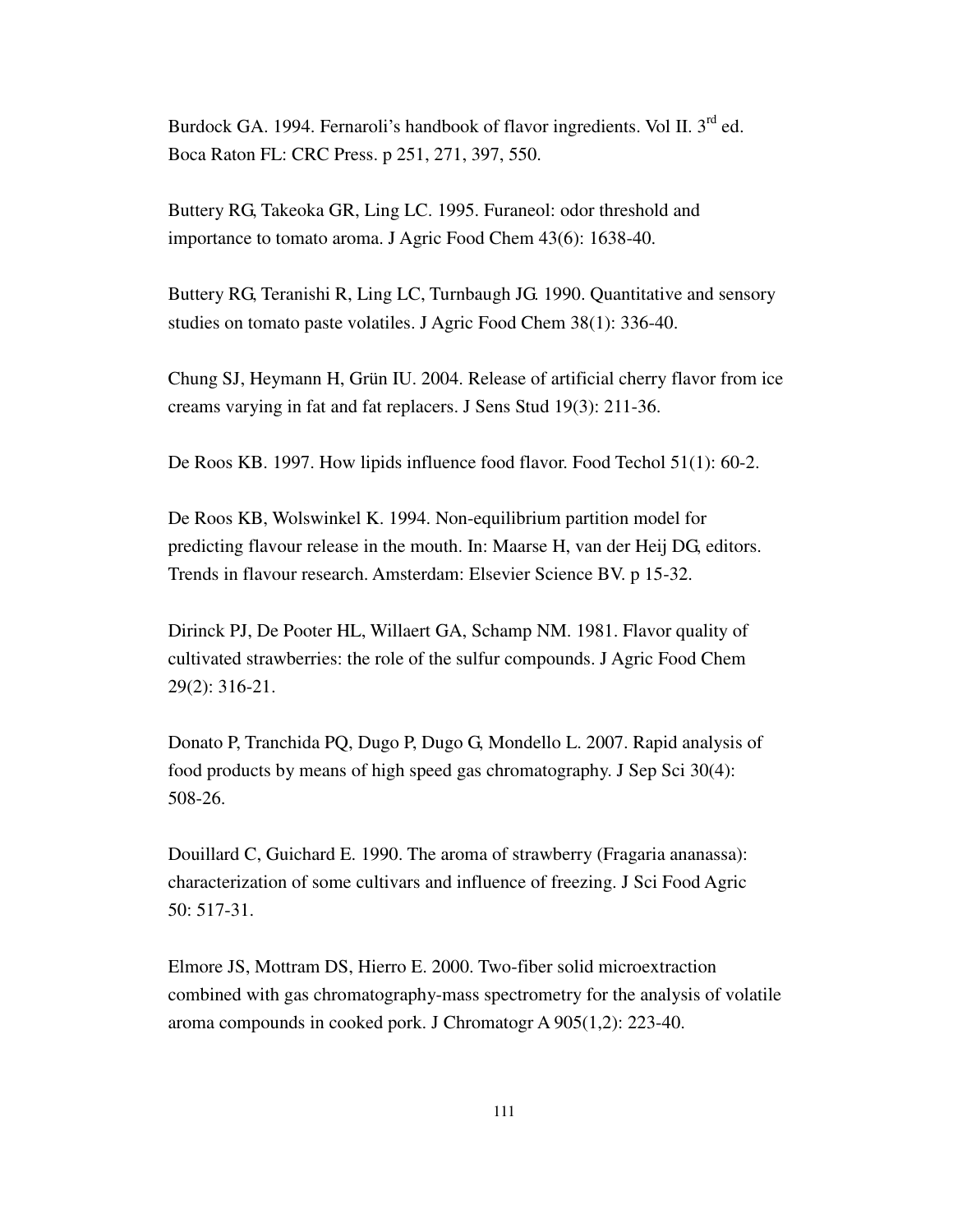Fabre M, Aubry V, Guichard E. 2002. Comparison of different methods: static and dynamic headspace and solid-phase microextraction for the measurement of interactions between milk proteins and flavor compounds with an application to emulsions. J Agric Food Chem 50(6): 1497-501.

Flath RA, Forrey RR. 1970. Volatile components of smooth cayenne pineapple. J Agric Food Chem 18(2): 306-9.

Forss DA. 1969. Role of lipids in flavors. Intl Flavor Fragra 17(4): 681-5.

Giese J. 1994. Modern alchemy: use of flavors in food. Food Technol 2(2): 106-16.

Giese J. 1996. Fats, oils and fat replacers. Food Technol 50(4): 78-84.

Grant DW. 1996. Capillary gas chromatogeaphy. New York: John Wiley & Sons. 8p.

Guichard E. 2002. Interactions between flavor compounds and food ingredients and their influence on flavor perception. Food Rev Int 18(1): 49-70.

Guth H, Buhr K, Fritzler R. 2001. Descriptors for structure-property correlation studies of odorants. In: Takeoka GR, Güntert M, Engel KH, editors. Chapter 8. Aroma active compounds in foods: chemistry and sensory properties. Washington DC: American Chemical Society. p 93-108.

Guyot C, Bonnafont C, Lesschaeve I, Issanchou S, Voilley A, Spinnler HE. 1996. Effect of fat content on odor intensity of three aroma compounds in model emulsions:  $\delta$ -decalactone, diacetyl, and butyric acid. J Agric Food Chem 44(8): 2341-8.

Harrison M, Hills BP, Bakker J, Clothier T. 1997. Mathematical models of flavor release from liquid emulsions. J Food Sci 62(4): 653-64.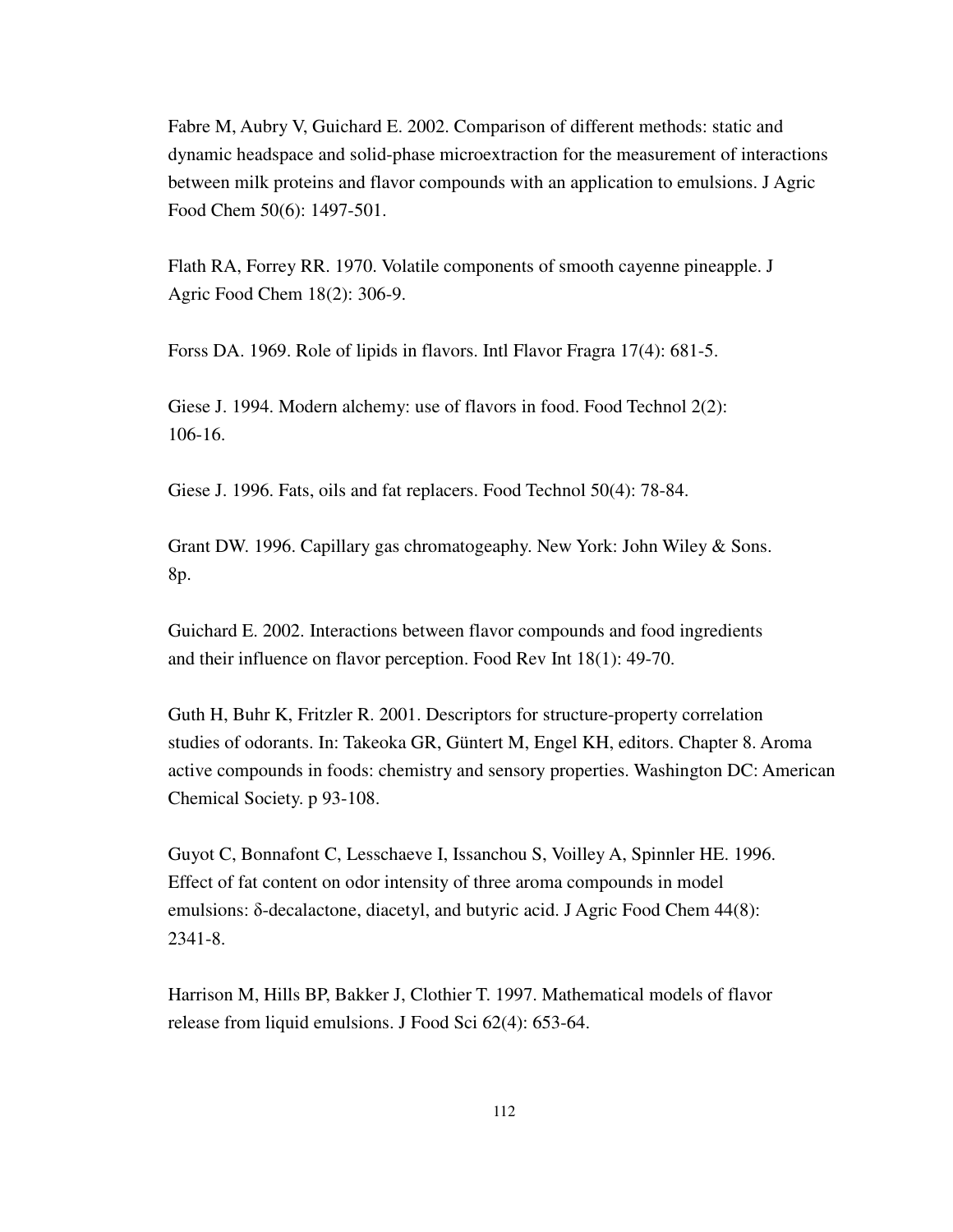Hatchwell LC. 1994. Overcoming flavor challenges in low fat frozen desserts. Food Technol 48(2): 98-102.

Hawthorne SB, Miller DJ, Pawliszyn J, Arthur CL. 1992. Solventless determination of caffeine in beverage using Solid-Phase Microextraction with fused-silica fibers. J Chromatogr A 603(1,2): 185-91.

Hill PG, Smith RM. 2000. Deterination of sulphur compounds in beer using headspace solid-phase microextraction and gas chromatographic analysis with pulsed flame photometric detection. J Chromatogr A 872(1,2): 203-13.

Hirvi T. 1983. Mass fragmentographic and sensory analyses in the evaluation of the aroma of some strawberry varieties. Lebensm Wiss Technol 16: 157-61.

Hirvi T, Honkanen E, Pyysalo T. 1980. Stability of 2,5-dimethyl-4-hydroxy-3(2H)- furanone and 2,5-dimethyl-4-methoxy-3(2H)-furanone in aqueous buffer solutions. Lebensm Wiss Technol 13(6): 324.

Honkanen E, Pyysalo T, Hirvi T. 1980.The aroma of Finnish wild raspberries. Z Lebensm Unters Forsch 171: 180-2.

Hyvönen L, Linna M, Tuorila H, Dijksterhuist G. 2003. Perception of melting and flavor release of ice cream containing different types and contents of fat. J Dairy Sci 86(4): 1130-8.

Ibanez E, Cifuentes A. 2001. New analytical techniques in food science. Criti Rev Food Sci Nutri 41(6): 413-50.

James AT, Martin AJP. 1952. Gas-liquid partition chromatography: the separation and micro-estimation of volatile fatty acids from formic acid to dodecanoic acid. Biochem J 50: 679.

Jelen HH, Wlazly K, Wasowicz E, Kaminski E. 1998. Solid-phase microextraction for the analysis of some alcohols and esters in beer: comparison with static headspace method. J Agric Food Chem. 46(4): 1469-73.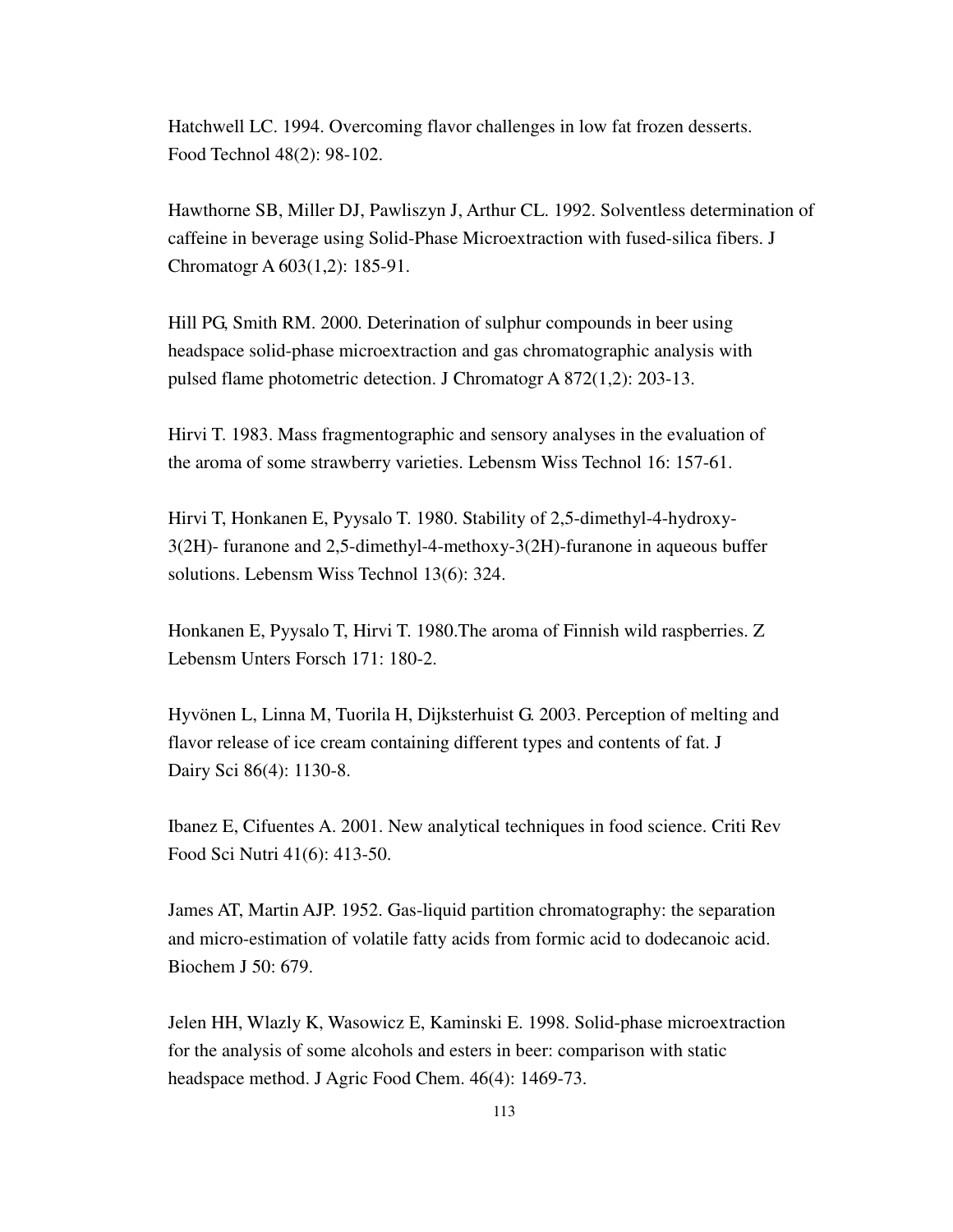Jung DM, Ebeler SE. 2003. Headspace solid-phase microextraction method for the study of the volatility of selected flavor compounds. J Agric Food Chem 51(1): 200-5.

Kinsella JE. 1990. Flavor perception and binding. INFORM 1(3): 215-26.

Koeferli SCR, Piccinali P, Sigrist S. 1996. The influence of fat, sugar, and nonfat milk solids on selected taste, flavor, and texture parameters of a vanilla ice cream. Food Qual Pref 7(2): 69-79.

Kuntz LA. 1996. Where is fat reduction going? Food Prod Des. March 24-47. Available from http://www.foodproductdesign.com/archive/1996/0396CS.html Accessed May 8, 2007.

Langenfeld JJ, Hawthorne SB, Miller DJ. 1996. Quantitative analysis of fuel-related hydrocarbons in surface water and wastewater samples by solid-phase microextraction. Anal Chem 68(1): 144-55.

Larsen M, Poll L. 1990. Odour thresholds of some important aroma compounds in raspberries. Z Lebensm Unters Forsch 191(2): 129-31.

Larsen M, Poll L. 1992. Odour thresholds of some important aroma compounds in strawberries. Z Lebensm Unters Forsch 195: 120-3.

Latrasse A. 1991. Fruits III. In: Henk M, editor. Volatile components in food and beverages. New York: Marcel Dekker. p 333-40.

Lee HS, Nagy S. 1987. High performance liquid chromatography of 2,5-dimethyl-4-hydroxy-3(2H)-furanone in pineapple and grapefruit juices. J Food Sci 52(1): 163-5.

Li Z, Marshall R, Heymann H, Fernando L. 1997. Effect of milk fat content on flavor perception of vanilla ice cream. J Dairy Sci 80(12): 3133-41.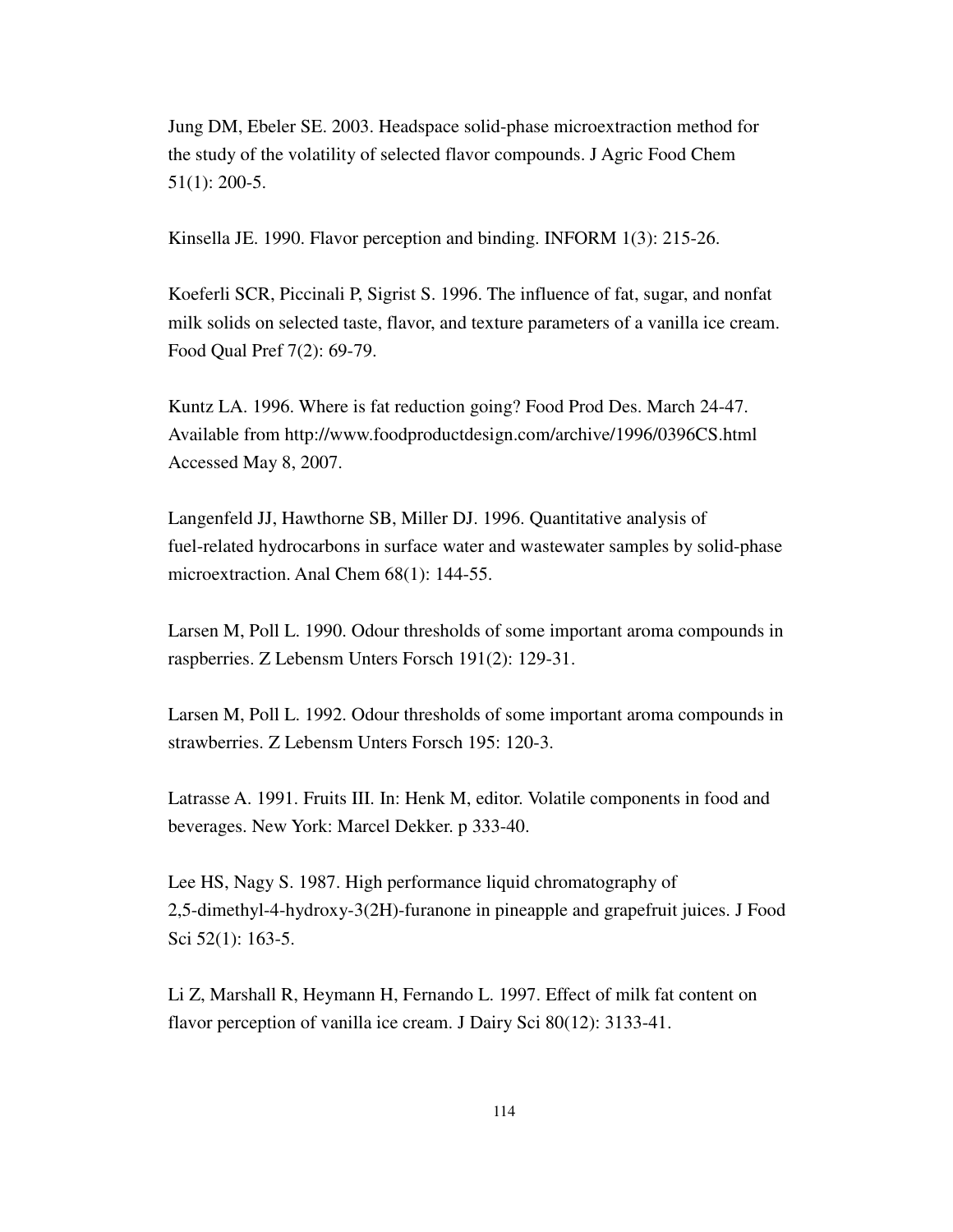Ligor M, Buszewski B. 1999. Determination of menthol and menthone in food and pharmaceutical products by solid-phase microextraction-gas chromatography. J Chromatogr A 847(1,2): 161-9.

Liou BK. 2006. Descriptive and consumer sensory analysis of low fat strawberry ice creams prepared with different formulations composed of five flavor chemicals and fat mimetics. PhD Thesis. University of Missouri-Columbia. Columbia, MO. 83p.

Loeb S. 2004. Impact of five flavor compounds on full and low fat strawberry mix and ice cream. Master thesis. University of Missouri-Columbia. Columbia, MO. 94p.

Lord H, Pawliszyn J. 2000. Evolution of solid-phase microextraction technology. J Chromatogr A 885(1,2): 153-93.

Marshall RT. 1991. Fat in ice cream. Dairy Field 74: 32.

Martos PA, Pawliszyn J. 1997. Calibration of solid phase microextraction for air analyses based on physical chemical properties of the coating. Anal Chem 69(2): 206-15.

Mayerl F, Naf R, Thomas AF. 1989. 2,5-dimethyl-4-hydroxy-3(2H)-furanone glucoside: isolation from strawberries and synthesis. Phytochem 28(2): 631-3.

Mela DJ. 1995. Understanding fat preference and consumption: applications of behavioral sciences to a nutritional problem. Proc Nutr Soc 54: 453-64.

Miettinen SM, Hyvönen L, Marcussen J. 1999. Static headspace gas chromatographic analysis of flavor compounds of strawberry ice cream containing different types and levels of fat. Abstract #48 (Agricultural and food chemistry) *in* Book of Abstracts, 218<sup>th</sup> ACS Nat. Mtg., New Orleans, LA.

Miettinen SM, Piironen V, Tuorila H, Hyvonen L. 2002. Electronic and human nose in the detection of aroma differences between strawberry ice cream of varying fat content. J Food Sci 67(1): 425-30.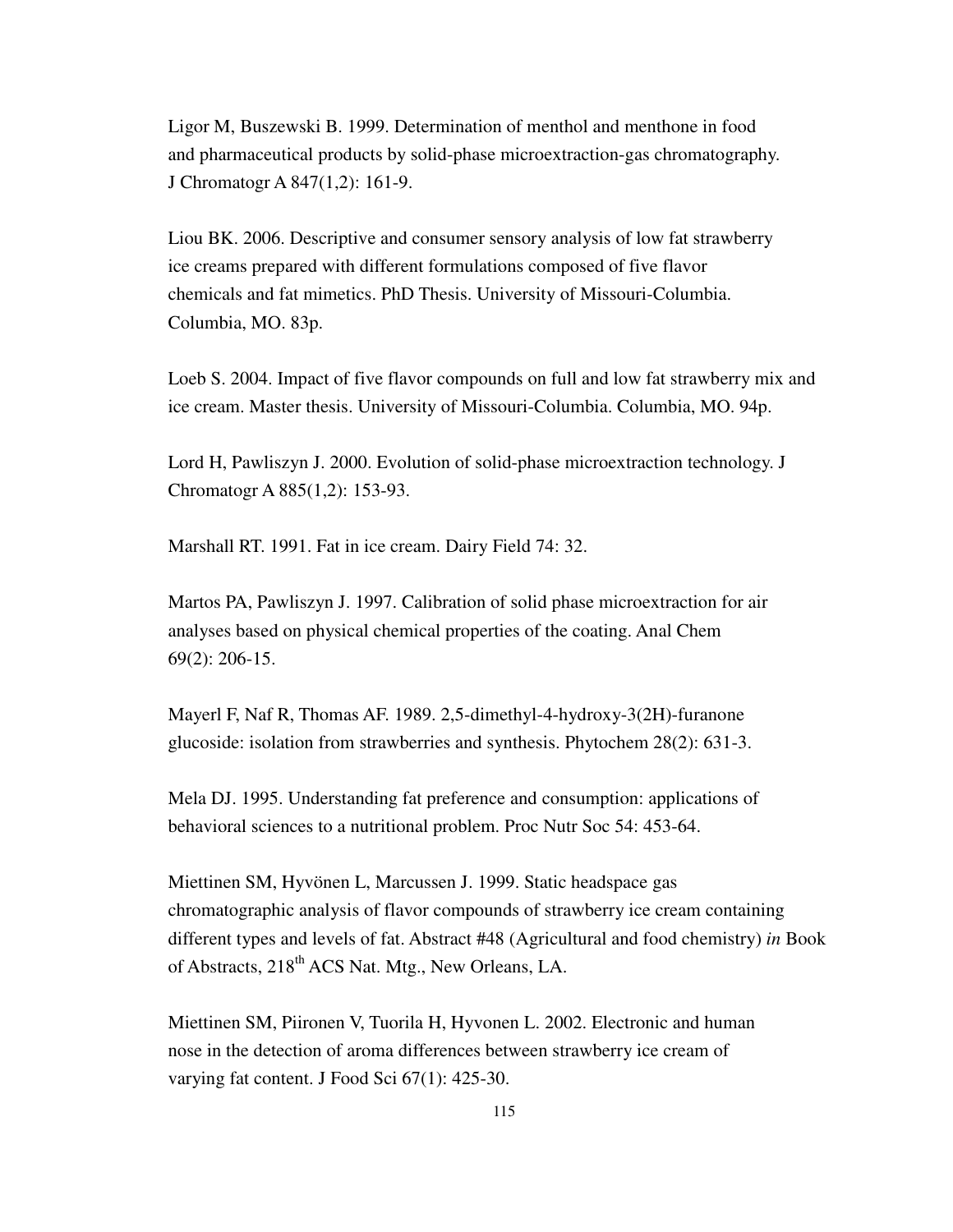Mondello L, Casilli A, Tranchida PQ, Cicero L. 2003. Comparison of fast and conventional GC analysis for citrus essential oils. J Agric Food Chem 51(19): 5602-6.

Mosandl A. 1977. On synthetic aroma substances. Z Lebensm Unters Forsch 163(4): 255-6.

Mosandl A, Gunther C. 1989. Stereoisomeric flavor compounds. 20. Structure and properties of γ–lactone enantiomers. J Agric Food Chem 37(2): 413-8.

Mosandl A, Hener U, Hagenauer-Hener U, Kustermann A. 1990. Stereoisomeric flavor compounds. 33. Multidimensional gas chromatography direct enantiomer separation of γ–lactone from fruits, foods, and beverages. J Agric Food Chem 38(3): 767-71.

Murray RA. 2001. Limitations to the use of solid-phase microextraction for quantitation of mixtures of volatile organic sulfur compounds. Anal Chem 73(7): 1646-9.

Nikiforov A, Jirovetz L, Woidich A. 1994. Evaluation of combined GC/MS/FTIR data sets of strawberry aroma. Food Qual Pref 5(1,2): 135-7.

Ogorka J, Schwinger G, Bruat G. 1992. On-line coupled reversed-phase high-performance liquid chromatography-gas chromatography- mass spectrometry. J Chromatogr 626(1): 87-96.

Ohmes RL, Marshall RT, Heymann H. 1998. Sensory and physical properties of ice creams containing milk fat or fat replacers. J Dairy Sci 81(5): 1222-8.

Pabst A, Barron D, Etievant P, Schreier P. 1991. Studies on the enzymatic hydrolysis of bound aroma constituents from raspberry fruit pulp. J Agric Food Chem 39(1): 173-5.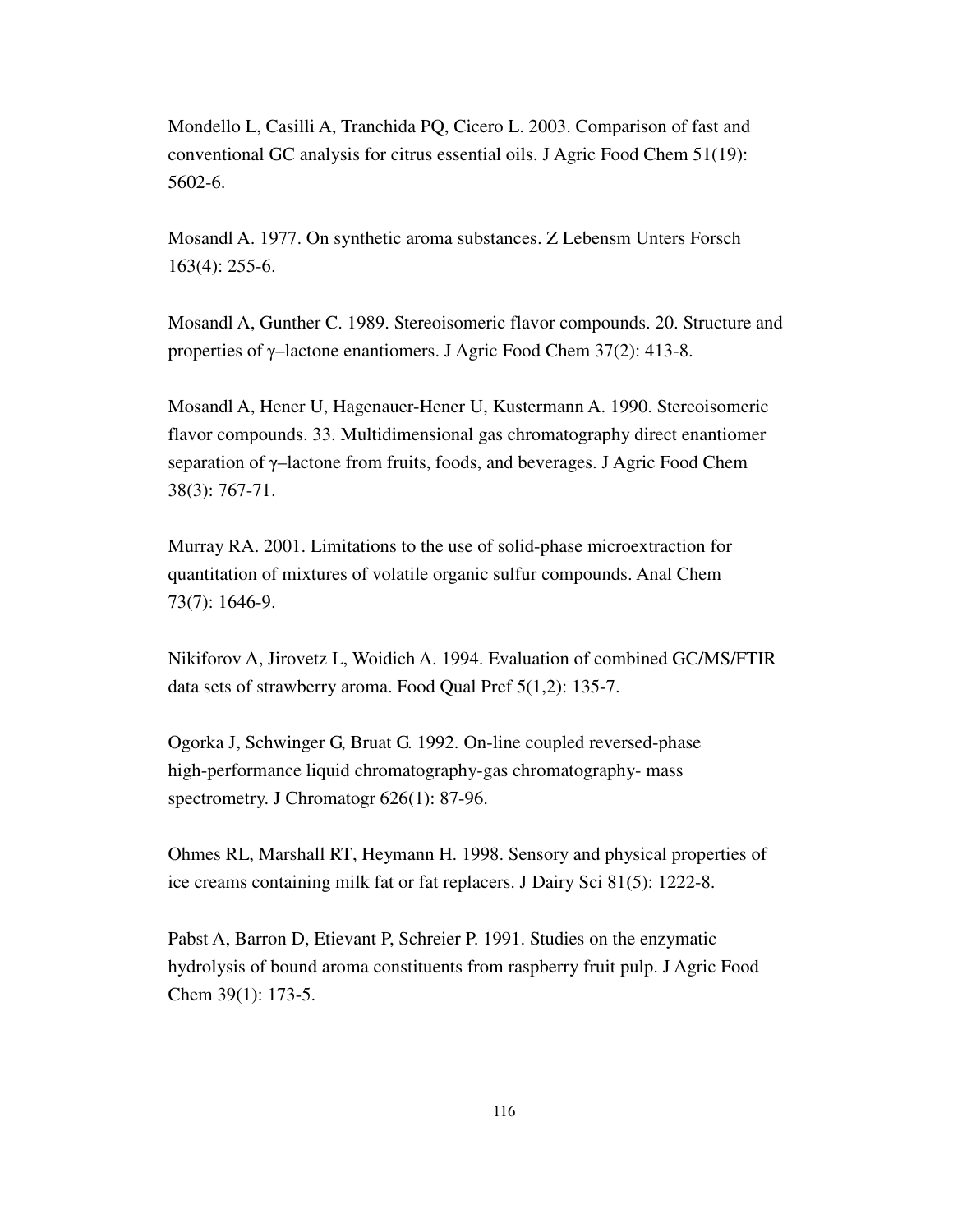Pawliszyn J. 1997. Solid phase microextraction: theory and practice. Canada: Wiley-VCH. 11p.

Perez AG, Olias R, Sanz C, Olias JM. 1996. Furanones in strawberries : evolution during ripening and postharvest shelf life. J Agric Food Chem 44(11): 3620-4.

Perez AG, Rios JJ, Sanz C, Olias JM. 1992. Aroma components and free amino acids in strawberry variety Chandler during ripening. J Agric Food Chem 40(11): 2232-5.

Pickenhagen W, Velluz A, Passerat JP, Ohloff G. 1981. Estimation of 2,5-dimethyl-4-hydroxy-3(2H)-furanone (furaneol) in cultivated and wild strawberries, pineapples and mangoes. J Sci Food Agric 32(11): 1132-4.

Pino JA, Marbot R, Vazquez C. 2001. Characterization of volatiles in strawberry guava (*Psidium cattleianum* Sabine) fruit. J Agric Food Chem 49(12): 5883-7.

Plug H, Haring P. 1994. The influence of flavor-ingredient interactions on flavor perception. Food Qual Pref 5(1,2): 95-102.

Prindiville EA, Marshall RT, Heymann H. 2000. Effect of milk fat, cocoa butter, and whey protein fat replacers on the sensory properties of lowfat and nonfat chocolate ice cream. J Dairy Sci 83(10): 2216-23.

Pyysalo T, Honkanen E, Hirvi T. 1979. Volaties of wild strawberries, *Fragaria vesca* L., compared to those of cultivated berries, *Fragaria* x *ananassa* cv. Senga Sengana. J Agric Food Chem 27(1): 19-22.

Re L, Maurer G, Ohloff G. 1973. A simple synthesis of 4-hydroxy-2,5-demethyl-3(2H)-furanone (furaneol) an important aroma component of pineapple and strawberry. Hevl Chim Acta 56: 1882-94.

Reineccius GA. 2003. Gas chromatography. In: Nielsen SS, editor. Chapter 29. Food analysis. 3<sup>rd</sup>ed. New York: Kluwer Academic/ Plenum. p 479-502.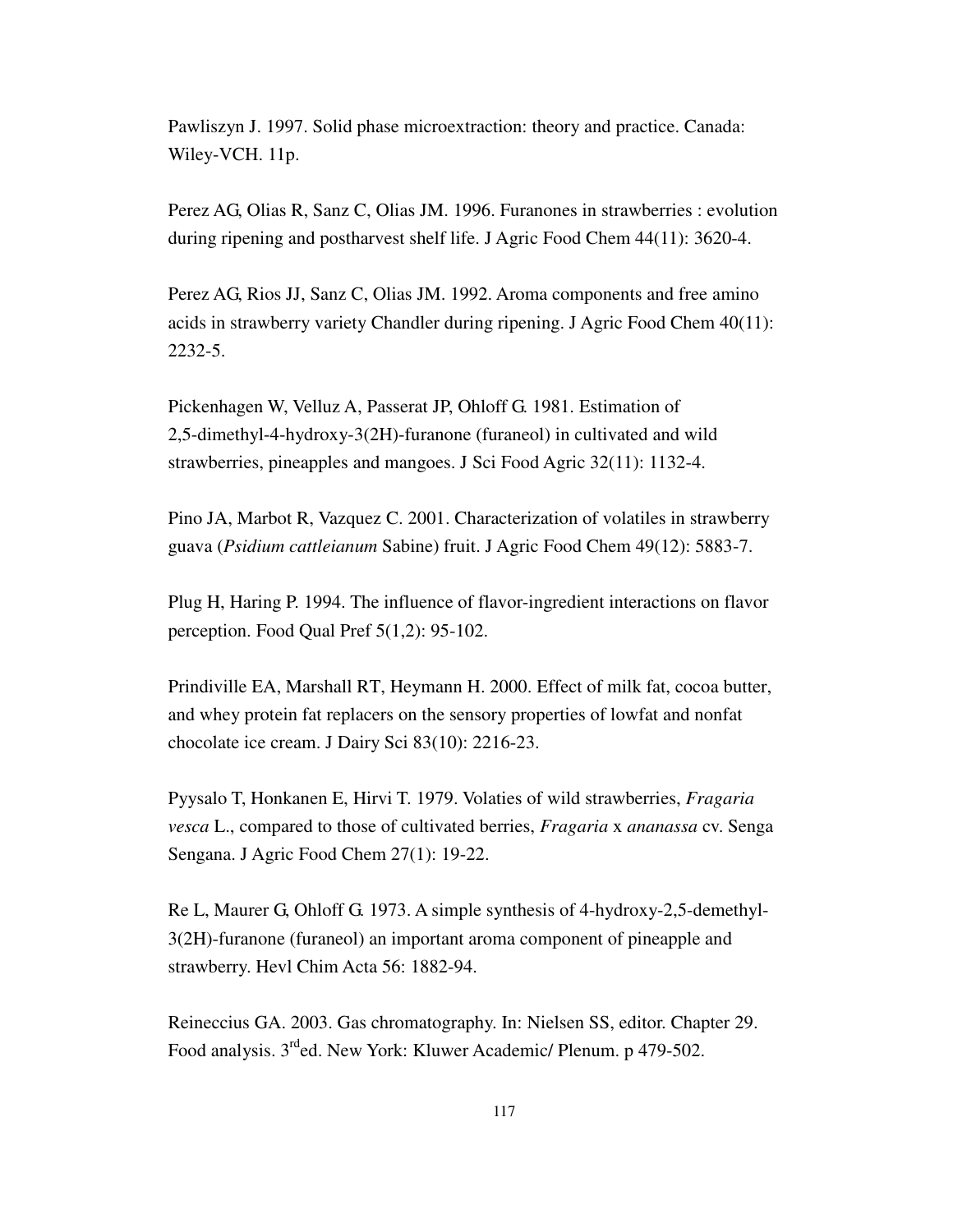Relkin P, Fabre M, Guichard E. 2004. Effect of fat nature and aroma compound hydrophobicity on flavor release from complex food emulsions. J Agric Food Chem 52(20): 6257-63.

Roberts DD, Pollien P, Milo C. 2000. Solid-phase microextraction method development for headspace analysis of volatile flavor compounds. J Agric Food Chem 48(6): 2430-7.

Roberts DD, Pollien P, Watzke B. 2003. Experimental and modeling studies showing the effect of lipid type and level on flavor release from milk-based liquid emulsions. J Agric Food Chem 51(1): 189-95.

Rocha S, Ramalheira V, Barros A, Delgadillo I, Columbra MA. 2001. Headspace solid phase microextraction (SPME) analysis of flavor compounds in wines. Effect of the matrix volatile composition in the relative response factors in a wine model. J Agric Food Chem 49(11): 5142-51.

Rodin JO, Himmel RM, Silverstein RM, Leeper RW, Gartner WA. 1965. Volatile flavor and aroma components of pineapple. J Food Sci 30(2): 280-5.

Roland AM, Phillips LG, Boor KJ. 1999. Effects of fat content on the sensory properties, color, melting and hardness of ice cream. J Dairy Sci 82(1): 32-8.

Roscher R, Schreier P, Schwab W. 1997. Metabolism of 2,5-demethyl-4-hydroxy-3(2H)-furanone in detached ripening strawberry fruits. J Agric Food Chem 45(8): 3202-5.

Rouseff R, Goodner K, Nordby H, Naim M. 1998. Comparison of HPLC and GC-MS analysis of furans and furanones in citrus juices. In: Mussiuan CJ, Morello MJ, editors. Chapter 18. Flavor analysis: developments in isolation and characterization. Washington D.C.: American Chemical Society. p 211-22.

Sakho M, Chassagne D, Crouzet J. 1997. African mango glycosidically bound volatile compounds. J Agric Food Chem 45(3): 883-8.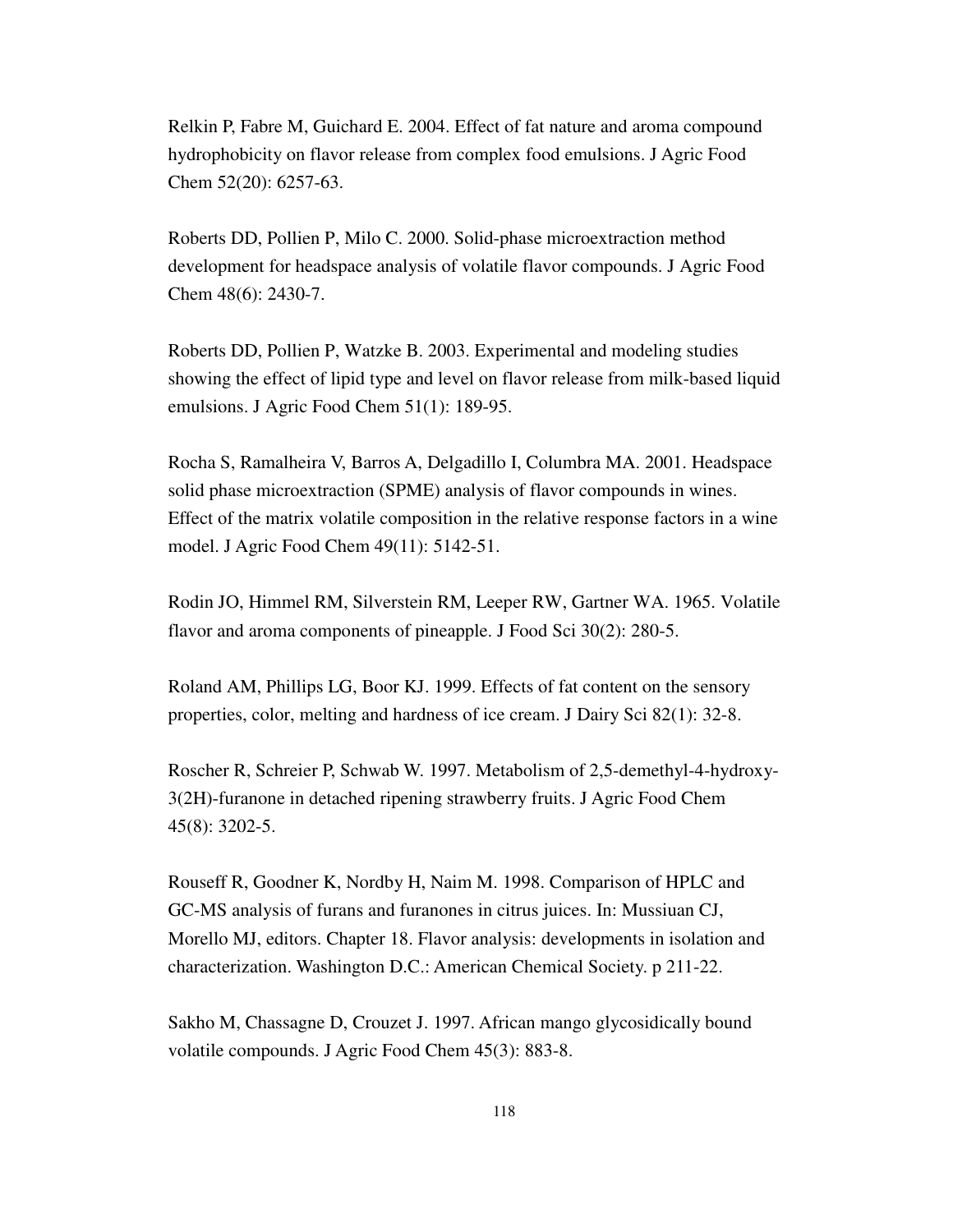Salles C, Jallageas JC, Fournier F, Tabet JC, Crouzet JC. 1991. Apricot glycosidically bound volatile components. J Agric Food Chem 39(11): 1979-83.

Sanz C, Perez AG, Richardson DG. 1994. Simultaneous HPLC determination of 2,5-dimethyl-4-hydroxy-3(2H)-furanone and related flavor compounds in strawberries. J Food Sci 59(1): 139-41.

SAS®. 1999. The SAS system for Windows. Release 8.02. SAS Institute Inc. Cary, NC.

Schirle P. 1980. Quantitative composition of volatile constituents in cultivated strawberries, *Fragaria ananassa* cv. Senga Sengana, Senga Litessa and Senga Gourmella. J Sci Food Agric 31: 487-94.

Schirle-Keller JP, Chang HH, Reineccius GA. 1992. Interaction of flavor compounds with microparticulated proteins. J Food Sci 57(6): 1148-51.

Schirle-Keller JP, Reineccius GA, Hatchwell LC. 1994. Flavor interactions with fat replacers: effect of oil level. J Food Sci 59(4): 813-5, 875.

Schmidt K, Lundy A, Reynolds J, Yee LN. 1993. Carbohydrate or protein based fat mimicker effects on ice milk properties. J Food Sci 58(4): 761-3.

Sen A, Schieberle P, Grosch W. 1991. Quantitative determination of 2,5-dimethyl-4-hydroxyl-3(2H)-furanone and its methyl ether using a stable isotope dilution assay. Lebensm Wiss Technol 24(4): 364-9.

Shiery RE. 1999. SPME fibers and selection for specific applications. In: Wercinski SAS, editor. Chapter 3. Solid phase microextraction: a practical guide. New York: Marcel Dekker. p 59-110.

Shu CK, Mookherjee BD, Ho CT. 1985. Volatile components of the thermal degradation of 2,5-dimethyl-4-hydroxy-4-(2H)-furanone. J Agric Food Chem 33(3): 446-8.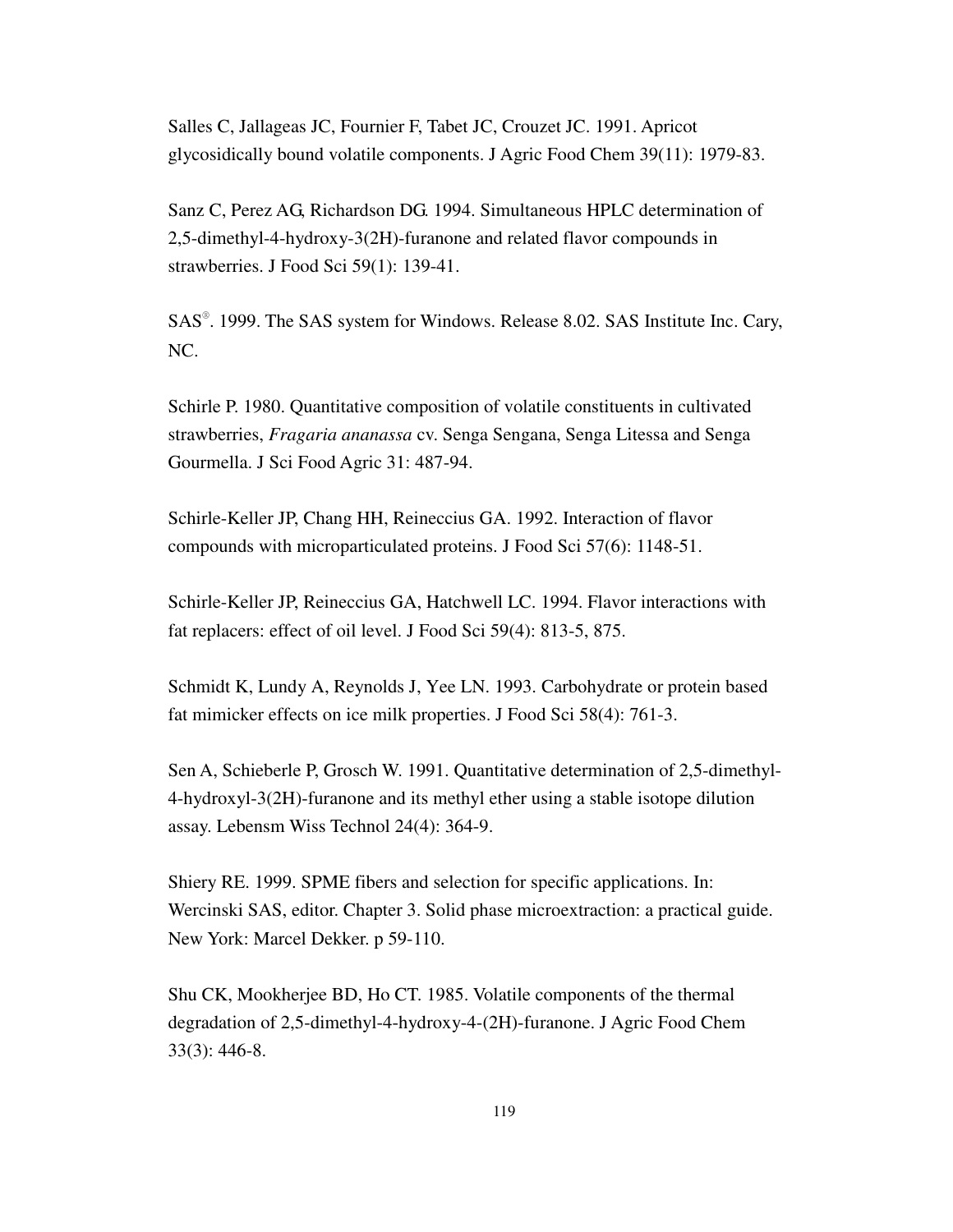Siek TJ, Albin IA, Sather LA, Lindsay RC. 1970. Comparison of flavor thresholds of aliphatic lactones with those of fatty acids, esters, aldehydes, alcohols, and ketones. J Dairy Sci 54(1): 1-4.

Song J, Gardner BD, Holland JF, Beaudry RM. 1997. Rapid analysis of volatile flavor compounds in apple fruit using SPME and GC/time-of-flight mass spectrometry. J Agric Food Chem 45(5): 1801-7.

Tipler A. 1993. Gas chromatography instrumentation, operation, and experimental considerations. In: Baugh PJ, editor. Chapter 2. Gas chromatography: a practical approach. New York: Oxford University Press. p 15-70.

Tonsbeek CHT, Plancken AJ, ven der Werdhof T. 1968. Components contributing to beef flavor: isolation of 4-hydroxy-5-methyl-3(2H)-furanone and its 2,5 dimethyl homolog from beef broth. J Agric Food Chem 16(6): 1016-21.

Tuorila H, Sommerdahl C, Hyvonen L. 1995. Dose fat affect the timing of flavor perception? A case study with yogurt. Food Qual Pref 6(1): 55-8.

Vas G, Vekey K. 2004. Solid-phase microextraction: a powerful sample preparation tool prior to mass spectrometric analysis. J Mass Spectr 39(3): 233-54.

Wardencki W, Michules M, Curylo J. 2004. A review of theoretical and practical aspects of solid-phase microextraction in food analysis. Intl J Food Sci Technol 39(7): 703-17.

Welty WM, Marchall RT, Gruen IU, Ellersieck MR. 2001. Effect of milk fat, cocoa butter, or selected fat replacers on flavor volatiles of chocolate ice cream. J Dairy Sci 84(1): 21-30.

Wercinski SAS, Pawliszyn J. 1999. Solid phase microextraction theory. In: Wercinski SAS, editor. Chapter 1. Solid phase microextraction: a practical guide. New York: Marcel Dekker. p 1-26.